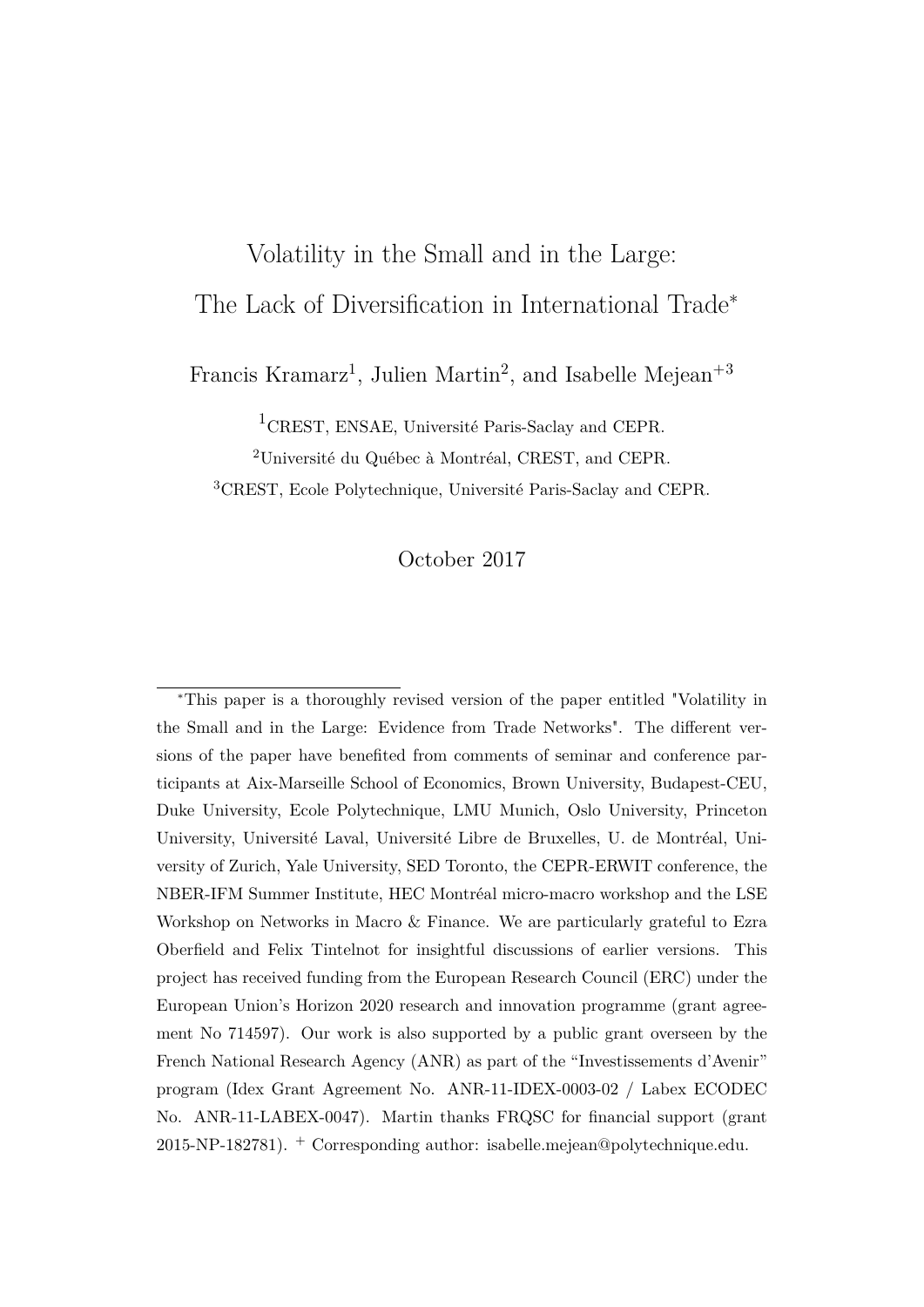#### **Abstract**

Does international trade foster or dampen the risk exposure of firms and countries? Trade induces specialization, thus increasing economies' exposure to idiosyncratic supply shocks. But greater geographic diversification through trade offers natural hedging properties against demand shocks. Key to this debate is the interplay between the sources of shocks hitting firms and countries and their economic diversification. We offer an integrated empirical study of these different dimensions. We quantify the contribution of shocks and the realized structure of trade networks to the volatility of exports, at the firm-level and in the aggregate. Exporters' volatility is shown to directly depend on the (lack of) diversification in their portfolio of clients. Indeed, most exporters, including the largest, have one or two main clients that dwarf the others. This structure of trade networks magnifies aggregate fluctuations.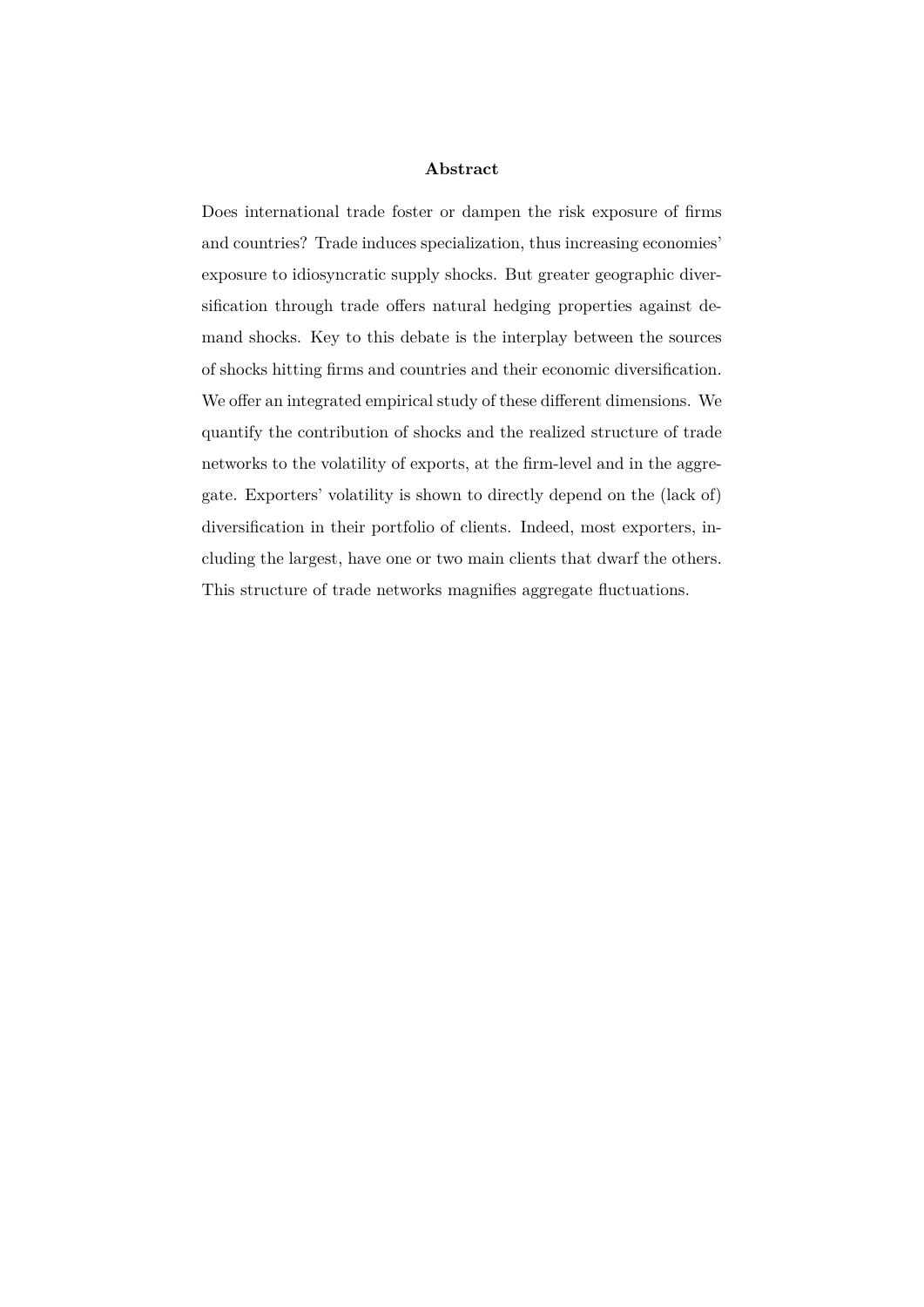# <span id="page-2-0"></span>**1 Introduction**

Whether international trade fosters or dampens the risk exposure of firms and countries is an ongoing research question. On the one hand, trade induces specialization, that is increasing the concentration of activities across sectors and firms.<sup>[1](#page-0-0)</sup> In the presence of idiosyncratic supply shocks hitting industries or individual producers, this increased specialization of activities should make economies more volatile [\(di Giovanni and Levchenko,](#page-40-0) [2009,](#page-40-0) [2012\)](#page-41-0). On the other hand, trade may be a source of diversification for firms and countries in the presence of demand shocks. If true, greater geographic diversification through trade is associated with lower exposure to country-specific shocks, and lower volatility [\(Caselli et al.,](#page-40-1) [2015\)](#page-40-1). Likewise, a more diversified portfolio of clients offers natural hedging properties against idiosyncratic demand shocks [\(Kelly et al.,](#page-41-1) [2013\)](#page-41-1).

Key to this debate is the interplay between the sources of shocks hitting firms and countries and their economic diversification. Whether international trade ultimately induces larger or smaller volatility is an empirical question that depends on i) the prevalence of different types of shocks, ii) the realized structure of trade and production, and the associated residual exposure to different sources of risk. Our paper contributes to this literature by offering an integrated empirical study of these different dimensions. This analysis places a particular emphasis on idiosyncratic demand shocks, which are shown to be an essential source of volatility, both at the level of individual firms and in the aggregate. While these sources of fluctuations could be diversified in international markets, we show that this is *not so* because individual exporters often have a skewed portfolio with a main client and a small number of other clients; all with volatile demands that are almost orthogonal within each exporter's portfolio, resulting in volatile demand for the exporter. This lack of diversification, and the associated volatility, holds for all types of exporters,

<sup>1</sup>See eg. [Dornbusch et al.](#page-41-2) [\(1977\)](#page-41-2) or [di Giovanni et al.](#page-41-3) [\(2011\)](#page-41-3).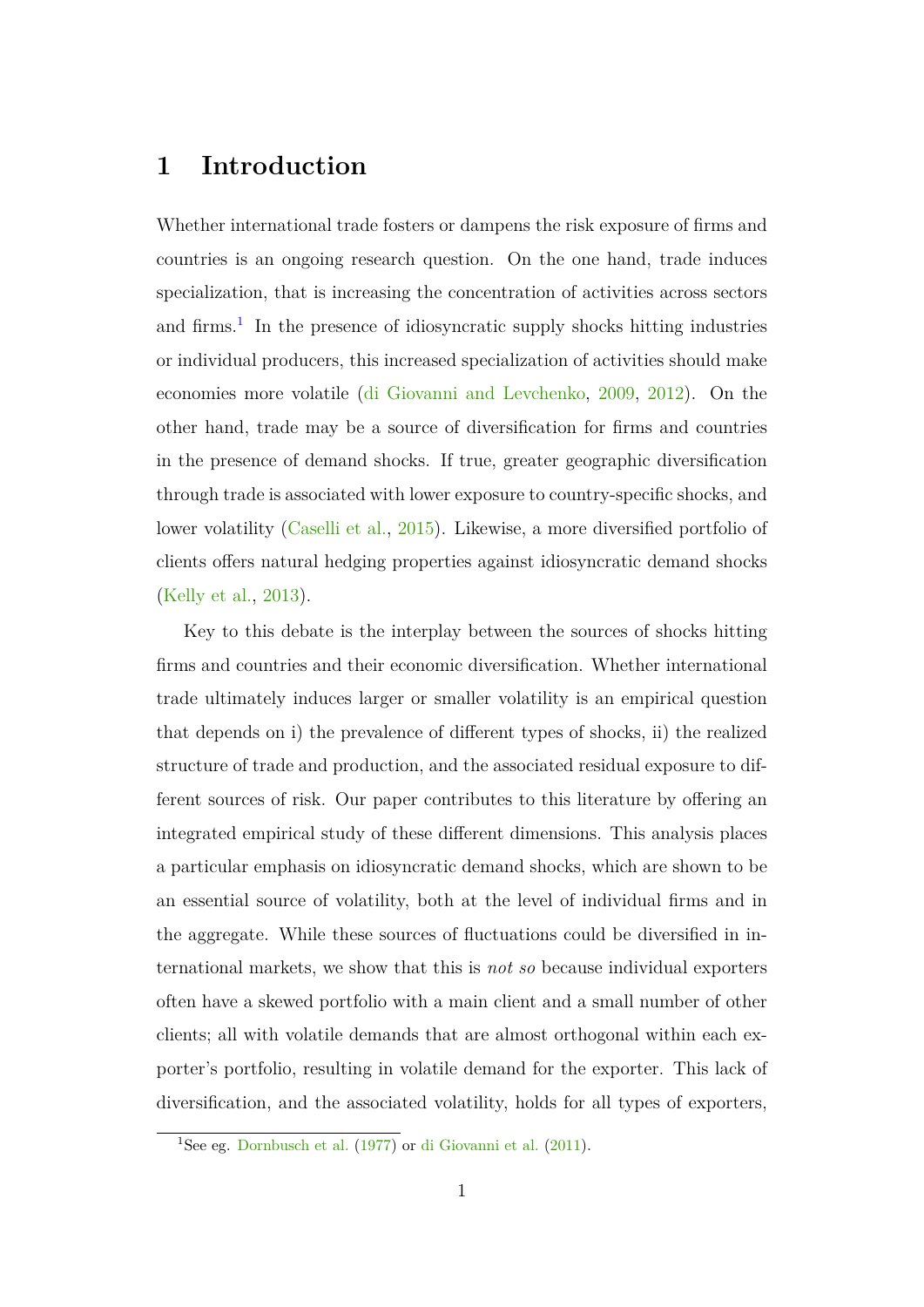most strikingly the very large ones. As a consequence, demand shocks hitting exporters drive volatility not only at the firm-level but also in the aggregate. Specialization, with the resulting structure of trade networks, magnifies the impact of exporters' lack of diversification.

The analysis proceeds in three steps. The first step consists in recovering from the data the different shocks hitting firms in international markets. To do so, we make use of newly available data on firm-to-firm trade flows. Our data set measures the flows of French exports, their exporter, and their precise buyer in Europe over 13 years and 11 countries. We develop a simple model to discipline our empirical analysis. In this framework, the growth of export sales between a seller and its client decomposes into four terms: an "aggregate" component that encompasses all the variation in a country's sectoral demand common to all firms active in this market, a seller-specific component which plays the role of an idiosyncratic cost-shifter in the model, and two buyerrelated components, one that is specific to the buyer and affects all the sellers she is connected to and one that is specific to the seller-buyer pair, which is akin to an idiosyncratic taste shock. Based on this structural decomposition, we exploit the connectedness in sellers' and buyers' trade networks to back out the different sources of export growth introduced into the model.

Armed with these estimated growth components, we quantify in steps two and three the extent to which different sources of risk contribute to the volatility of French firm-level and aggregate exports. This involves combining the estimated growth components with the actual structure of exports. The architecture of export portfolios determines the extent to which risks that are potentially diversifiable are actually diversified in the data. Because we observe both the sources of risk and the trade portfolios, we can use multiple experiments to study the interplay of both dimensions as a source of risk hedging. In particular, we will use such experiments to quantify the extent to which diversification through trade markets and the concentration of activities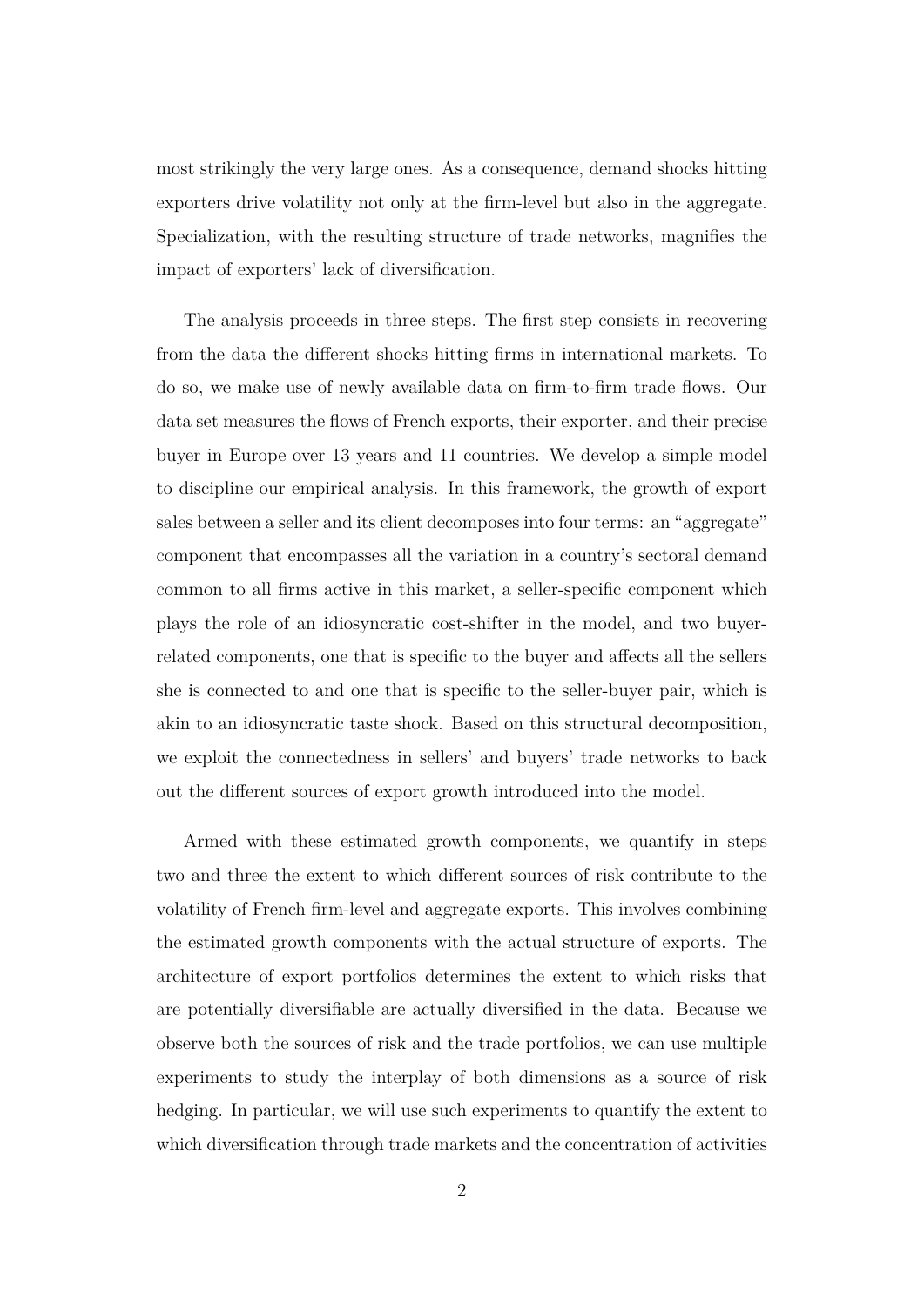induced by specialization shape the nature of export volatility in the data.

Our results can be summarized in two, dual, dimensions: in the small i.e. for firms' exposure; in the large i.e. for countries' exposure. At the level of individual firms, we first show that microeconomic growth components, whether they hit the supply- or the demand-side of the market, account for almost 100% of the volatility of export sales. While seller-specific components are the most important source of volatility in our data, we show that buyerrelated growth components also matter substantially. Muting this source of volatility reduces the variance of export sales by almost a third for the median firm in our sample. This is to be compared with a 36% drop in the median volatility obtained when assuming individual supply components away. The reason why buyer-related growth components contribute substantially to the volatility in the small is that they are not much diversified within a firm. Most exporters serve a very limited number of clients in a few destinations. And even the firms with a wider portfolio of foreign partners are left quite exposed to shocks affecting their clients because their sales are skewed towards one or two main clients.<sup>[2](#page-0-0)</sup>

Exposure to buyer-related sources of fluctuations not only helps us explain the *level* of firm volatility, it also contributes to explaining its *heterogeneity* across firms. More specifically, firms with a broader portfolio of clients, within and across destinations, are shown to display significantly less volatil-ity, a result which is consistent with [Kelly et al.](#page-41-1)  $(2013)$ . Because large firms tend to serve more destinations and clients, this contributes to explaining

<sup>2</sup>Note that interacting with a large number of clients is not a necessary condition for being little exposed to buyer-specific shocks. Individual exporters might end up well-diversified in the buyers' dimension while interacting with a small number of clients if those clients display little volatile purchases and/or if they face negatively correlated shocks. Our empirical analysis is ex-ante agnostic about this possibility since we do not impose any structure on the cross-sectional correlations nor on the amount of volatility and its heterogeneity across individuals. Ex-post, the large volatility of exporters is due to two joint patterns. First, exporters are exposed to a narrow set of clients. Second, the growth rates in these clients' purchases are quite volatile and not sufficiently correlated across buyers for this volatility to wash out in sellers' portfolio. Both patterns imply that French exporters end up relatively exposed to shocks affecting their individual clients.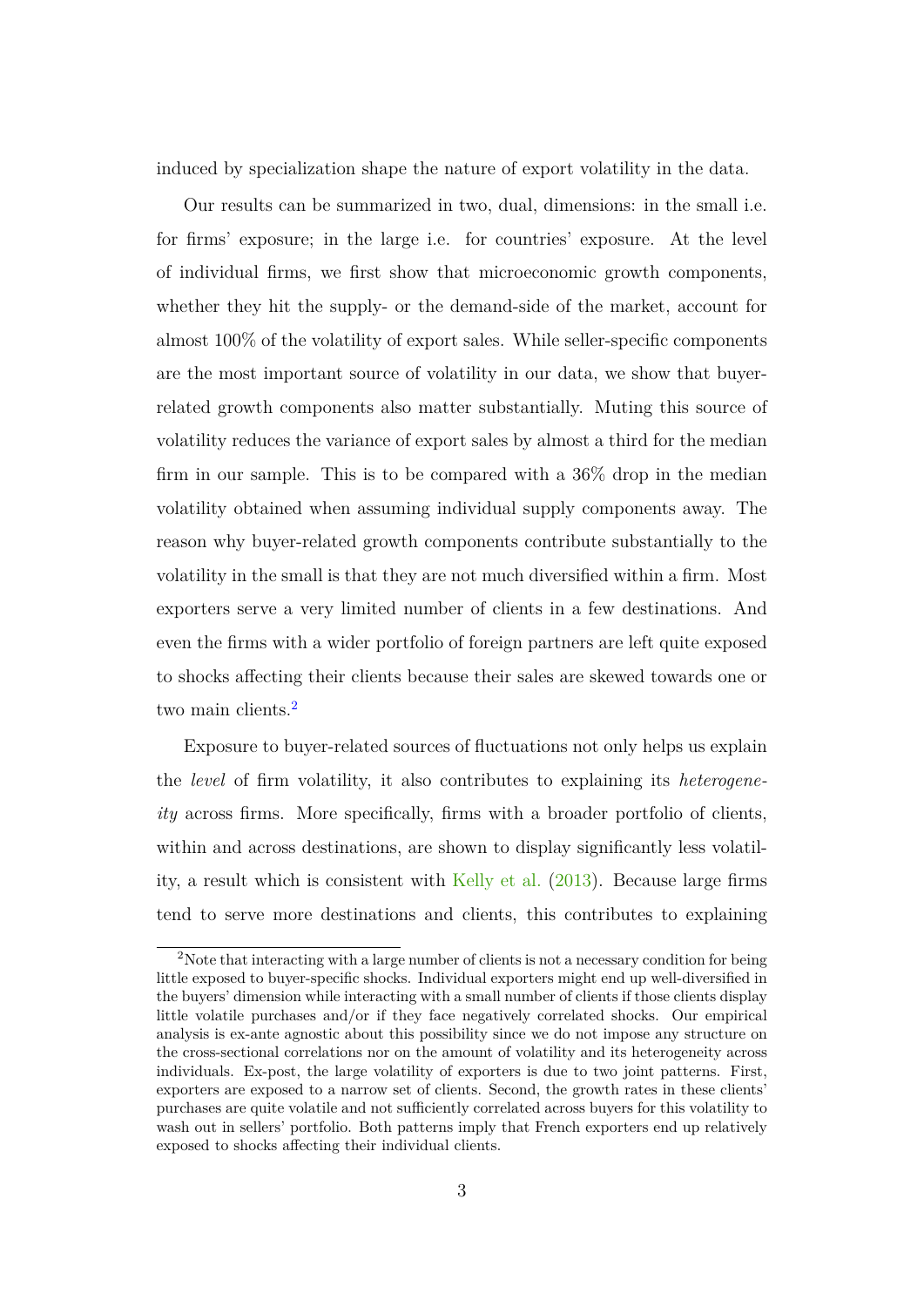why they display less volatility, on average. Hence, increasing participation into international trade reduces firms' risk exposure by diversifying individual buyer-related risks. Such diversification can take place within *and* across countries. Our experiments show that both dimensions are almost equally important when it comes to explaining the impact of portfolio diversification on the volatility of individual sales.

In the large, all three microeconomic sources of fluctuations are mechanically diversified across individuals, thus becoming less prevalent. As a consequence, muting all the country-sector components has the same impact on the volatility of multilateral export growth than ignoring the three sources of microeconomic risk. Still, individual growth components continue to matter, as a consequence of the distribution of exports being fat-tailed. Because these large exporters are not perfectly diversified across markets and clients, as seen in the small, shocks affecting these largest exporters show up in the aggregate volatility. Indeed, buyer-related growth components matter almost as much as individual supply components at this aggregate level.<sup>[3](#page-0-0)</sup> Among these buyerrelated growth components, the buyer-specific part accounts for a larger share of the aggregate volatility than the seller-buyer one, despite being slightly less volatile, on average. This is a consequence of the connectedness of individual sellers' trade networks: exporters typically interact with the same set of clients, within a destination. Such connectedness induces co-movements in seller-specific exports, thus limiting the extent to which buyer-specific shocks can be smoothed out in the large.

We use various experiments to illustrate how our results are affected by the existing structure of trade networks and the diversification opportunities it offers. Results confirm the view that international markets contribute to

 $3$ This is consistent with the results in [di Giovanni et al.](#page-41-4) [\(2014\)](#page-41-4) who show that, even though large firms are less volatile, on average, than smaller firms, the difference in volatilities is not sufficiently strong to overcome the forces towards granularity. We also find that large firms are less volatile, partly because they are less strongly exposed to buyer-related risk. But their exposure to such shocks is still substantial, thus showing up in the aggregate.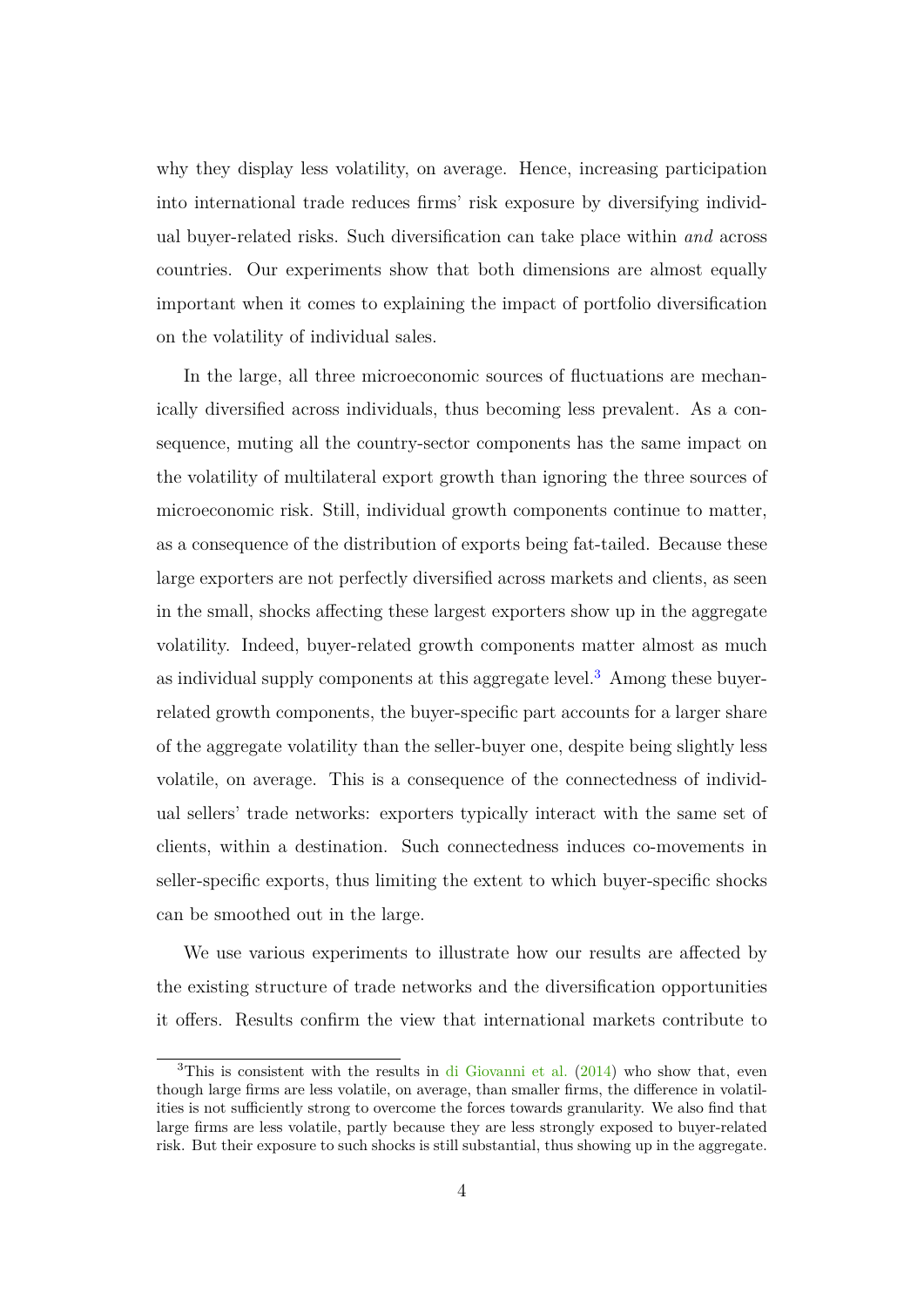reducing volatility through increased diversification opportunities. However, our results show that diversification is neither perfect, nor solely achieved through a wider portfolio of foreign destinations. Namely, having more partners within a country also helps hedging risk. Finally, our experiments confirm that the concentration of firms into international markets is a primary source of volatility. Such concentration increases the economy's exposure to idiosyncratic supply shocks [\(di Giovanni and Levchenko,](#page-41-0) [2012\)](#page-41-0). Even the very large firms are exposed to the risk induced by demand shocks – our buyerrelated growth components – and this concentration magnifies the aggregate impact of microeconomic demand shocks. Contrasting two large economies, Spain and Germany, with very concentrated trade networks for the former and much less for the latter, the larger aggregate volatility of exports to Spain (2.5 times that of exports to Germany) is largely attributable to the interplay between this concentration and the lack of diversification of French exporters on their demand side, most strikingly among the largest exporters. The lack of diversification on the demand side of economies that are highly specialized and concentrated magnifies volatility.

Using the highly detailed nature of our firm-to-firm trade data, we are thus able to shed a new perspective on the sources of export volatility, at the firm and country level. These results talk to the broader literature on the impact of international trade on the risk exposure of firms and countries since the volatility of exports and the volatility of total output are highly correlated in the data. This is true at the country-level as well as at the firmlevel. Indeed, countries and firms having more volatile exports also tend to have more volatile output.<sup>[4](#page-0-0)</sup> We conjecture that applying our method to data

<sup>4</sup>At the level of countries, the correlation between the volatility of exports and that of GDP growth rates is as high as 90% (Source: Penn World Tables). In our firm-level dataset, the cross-sectional correlation between measures of the firms' overall sales volatility and export sales volatility is lower, equal to 0.36 (standard error of .004), but still positive and significant. Because EU exports represent the vast majority of exports for most firms in our data, firm-level sales volatility is strongly and very significantly correlated (coefficient equal to 0.31) to the variance of EU export growth, the object of interest in the rest of the paper. Note that we also find a positive correlation between the firm-level volatility of exports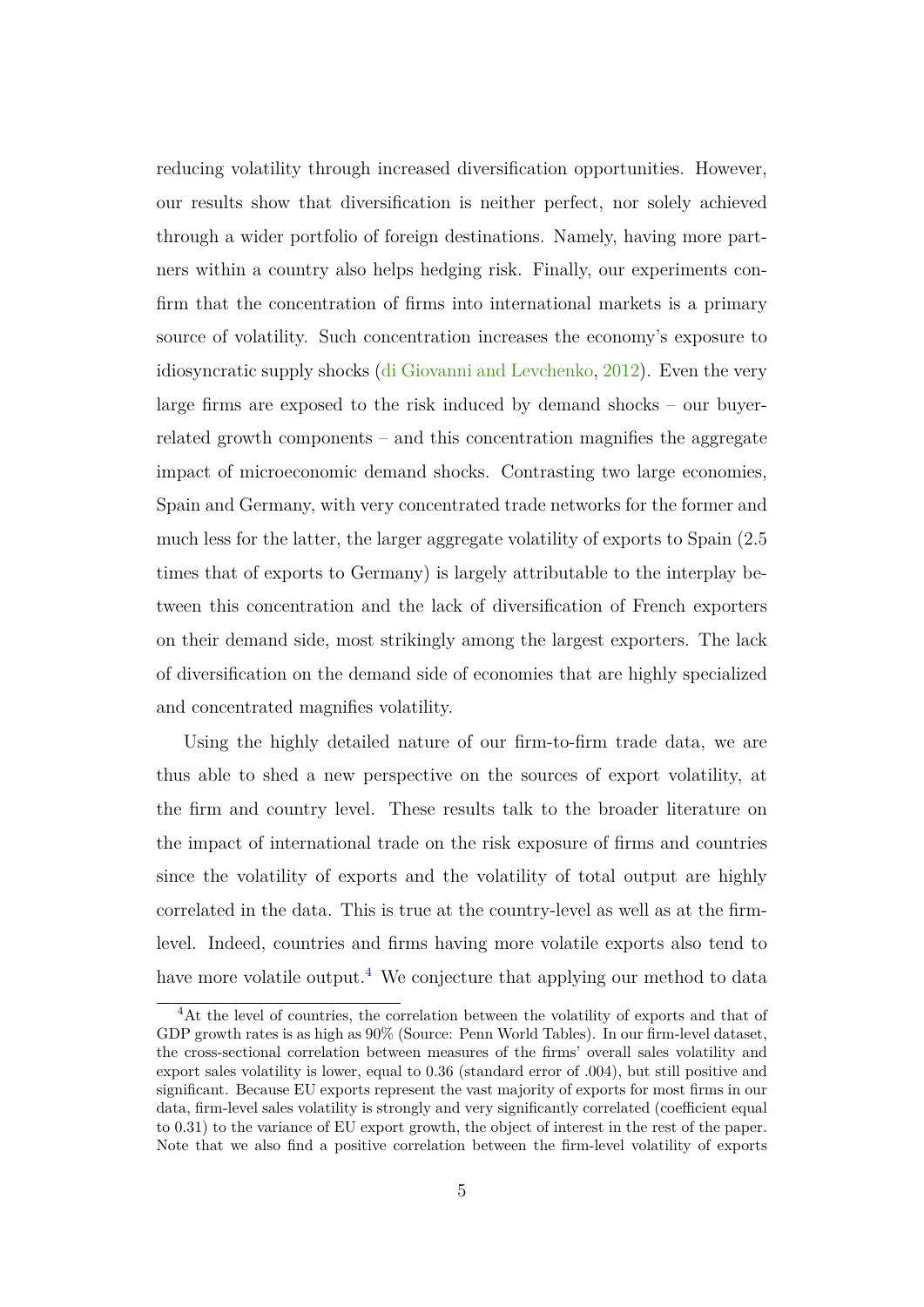sources incorporating the full sets of markets served by firms, including their own, will confirm our results, although the role of buyer-related shocks will mechanically decrease due to additional diversification opportunities. Hence, we hope that future studies will use our method to provide a quantification of the forces in presence using such firm-to-firm data sources.

Our paper is related to several strands of the literature. First, the use of export data naturally draws a link with the international trade literature. Several contemporary papers use comparable firm-to-firm trade data to go deeper into the microeconomic structure of aggregate export flows [\(Bernard et al.,](#page-40-2) [2017;](#page-40-2) [Eaton et al.,](#page-41-5) [2013;](#page-41-5) [Carballo et al.,](#page-40-3) [2013\)](#page-40-3). While the trade literature typically studies the determinants of the structure of trade, we instead consider its implications for firms and countries' exposure to shocks, as measured by the volatility of export growth.<sup>[5](#page-0-0)</sup>

In this respect, our paper is more closely related to the literature studying the way international trade affects aggregate fluctuations, notably [Koren and](#page-41-6) [Tenreyro](#page-41-6) [\(2007\)](#page-41-6), [Caselli et al.](#page-40-1) [\(2015\)](#page-40-1) and [di Giovanni and Levchenko](#page-41-0) [\(2012\)](#page-41-0). [Caselli et al.](#page-40-1) [\(2015\)](#page-40-1) point out the importance of geographic diversification to mitigate country-specific shocks. We also find that geographic diversification is important but mostly as a way to diversify individual rather than aggregate sources of risk. This finding is in line with the literature on aggregate "granular" fluctuations, which draws a link between the micro structure of the economy and aggregate volatility [\(Gabaix,](#page-41-7) [2011;](#page-41-7) [Acemoglu et al.,](#page-39-0) [2012;](#page-39-0) [di Gio](#page-41-4)[vanni et al.,](#page-41-4) [2014\)](#page-41-4). In particular, [di Giovanni and Levchenko](#page-41-0) [\(2012\)](#page-41-0) shows

and that of domestic sales (coefficient equal to 0.23, standard error of .009). Hence, firms that are volatile domestically also tend to have volatile export sales. This might come from supply shocks - which by definition affect both domestic and foreign sales - driving most of the volatility. Our analysis based on export data instead suggests that buyer-related shocks also matter. An alternative interpretation of the positive correlation between domestic and export volatility is thus that firms that are poorly diversified in international markets also tend to have concentrated sales domestically which enhances their volatility at home and abroad.

<sup>5</sup>A recent and complementary strand of the literature has studied the structure of economic networks as the outcome of an endogenous process. See [Oberfield](#page-41-8) [\(2011\)](#page-41-8) in the context of a closed economy and [Chaney](#page-40-4) [\(2014\)](#page-40-4) in an international trade context.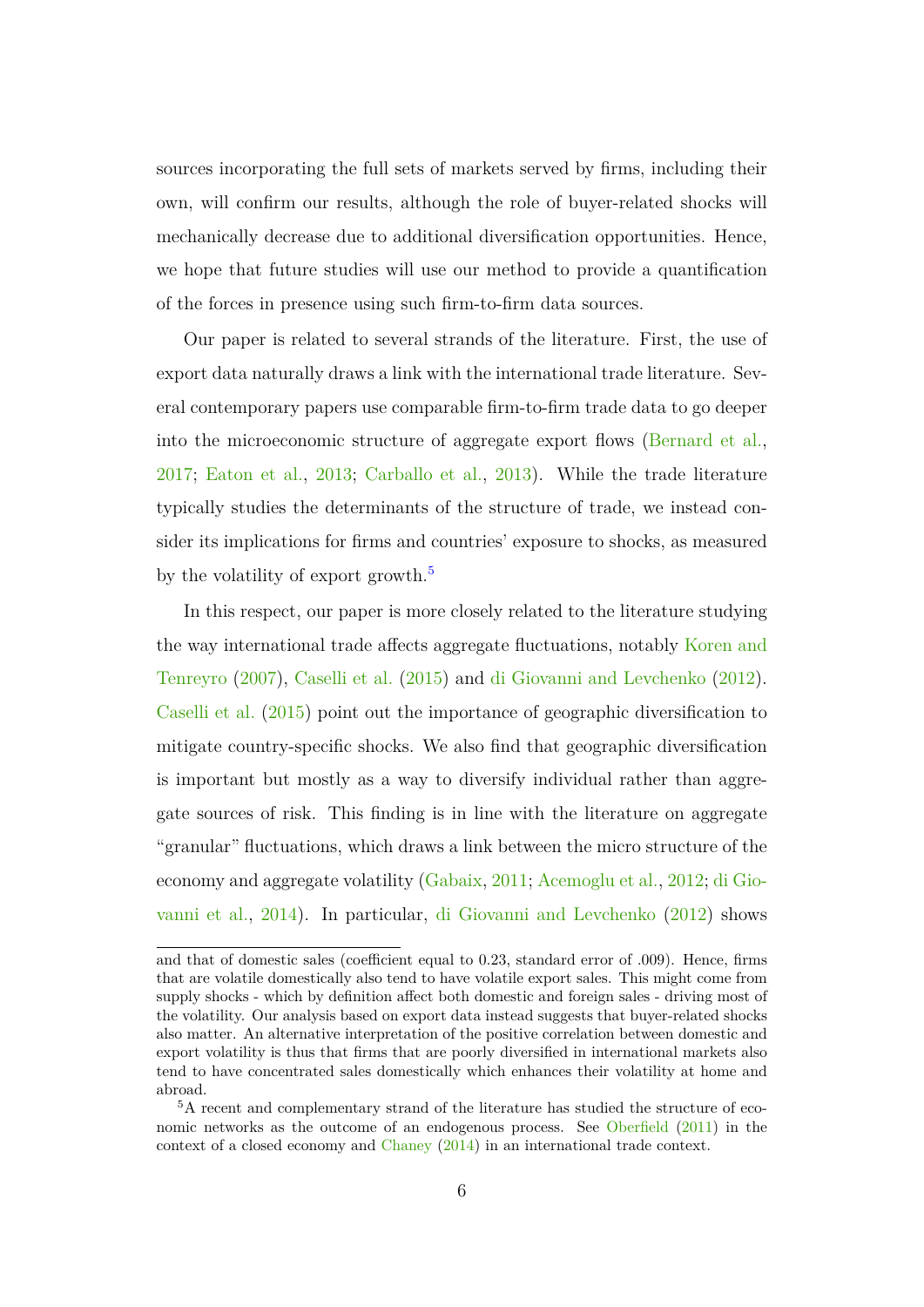how participation into international markets can strengthen the concentration of activities along the distribution of firms, thus increasing the country's exposure to idiosyncratic supply shocks. Our results suggest that the argument extends to other sources of microeconomic shocks. In comparison with [di Giovanni et al.](#page-41-4) [\(2014\)](#page-41-4), the additional firm-to-firm dimension allows us to go deeper into the analysis of the microeconomic origins of aggregate fluctuations and statistically separate seller-related and buyer-specific sources of risk. To do so, the different sources of volatility are identified using a rich variance decomposition. A burgeoning and complementary literature instead exploits natural disasters to trace the propagation of well-identified shocks within economic networks [\(Barrot and Sauvagnat,](#page-39-1) [2016;](#page-39-1) [Carvalho et al.,](#page-40-5) [2016\)](#page-40-5). While this approach has important advantages when it comes to identifying the propagation of shocks, such a strategy does not attempt to compare the relative importance of several sources of risk, which our approach tries to do.

Finally, the analysis of volatility "in the small" builds upon the literature on firm-level volatility, which documents a large amount of volatility in firm-level data, irrespective of the measure of performance used.<sup>[6](#page-0-0)</sup> Not only is firm-level volatility high on average, it is also strongly heterogeneous across firms [\(Decker et al.,](#page-40-6) [2014;](#page-40-6) [Fort et al.,](#page-41-9) [2013\)](#page-41-9). Whereas most papers rely on idiosyncratic supply shocks when explaining such dynamics, recent contributions have pointed out the role of customer-related shocks [\(Foster et al.,](#page-41-10) [2008,](#page-41-10) [2012;](#page-41-11) [Arkolakis,](#page-39-2) [2011;](#page-39-2) [Kelly et al.,](#page-41-1) [2013;](#page-41-1) [Vannoorenberghe et al.,](#page-41-12) [2016\)](#page-41-12). In line with both strands, our paper identifies the different sources of risk affecting firms' growth, coming from exporter-specific (supply) and customer-related (demand) components. We quantify their relative contributions in explaining the volatility of individual sales and their heterogeneity across firms.

The rest of the paper is organized as follows. We start with a description

 $6$ [Comin and Philippon](#page-40-7) [\(2006\)](#page-40-7) document the increase in firm volatility using real measures (sales, employment and capital expenditures) as well as financial data (equity returns). See also [Comin and Mulani](#page-40-8) [\(2006\)](#page-40-8) and [Asker et al.](#page-39-3) [\(2014\)](#page-39-3) on sales data, [Thesmar and Thoenig](#page-41-13) [\(2011\)](#page-41-13) based on sales and employment, [Campbell](#page-40-9) [\(2001\)](#page-40-9) using stock returns.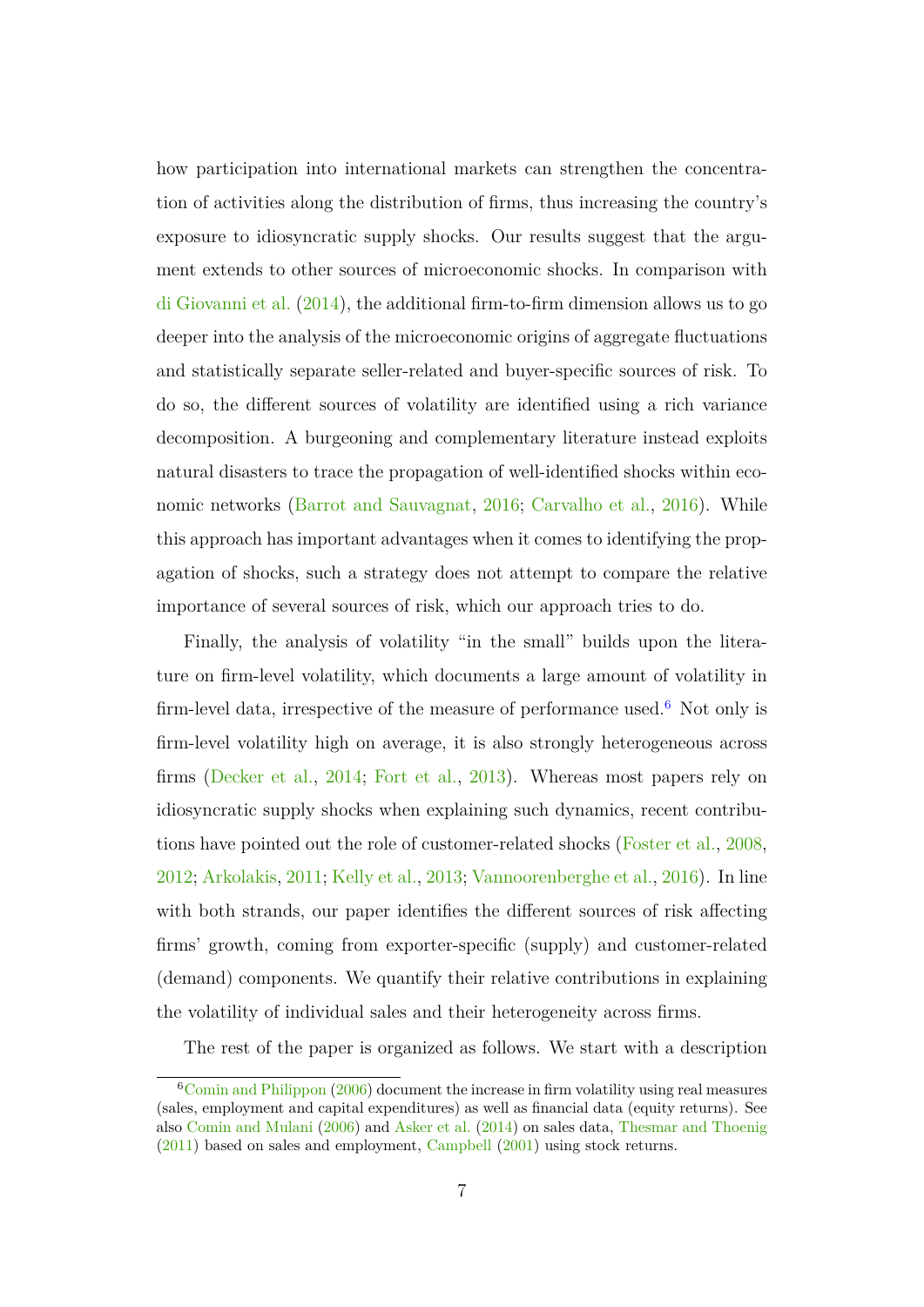of our data and new stylized facts on trade networks in Section [2.](#page-9-0) In Section [3,](#page-15-0) we describe our identification strategy of the growth decomposition at the most disaggregated (seller-buyer) level. Next, we present the results in two distinct steps. We discuss the origin of fluctuations *in the small*, at the level of individual firms, in Section [4.](#page-24-0) Section [5](#page-31-0) instead analyzes the question *in the large*, based on aggregate trade flows. Finally, Section [6](#page-38-0) concludes.

## <span id="page-9-0"></span>**2 Data and stylized facts**

#### **2.1 Data**

The empirical analysis is conducted using detailed export data covering the universe of French firms. The data are provided by the French Customs.[7](#page-0-0) The full data set covers all transactions that involve a French exporter and an importing firm located in the European Union. Our analysis however focuses on exports to the fifteen "old" members of the European Union, less Greece, Luxembourg, and Austria.<sup>[8](#page-0-0)</sup> For all these countries, we use data for the 1995-2007 period.

Many researchers before us have used trade data on individual exporters provided by the French Customs. Our data are richer than the ones used in previous studies since we know, among other characteristics, the identity of the exporting firm *and* the identity of the importer it serves. For each transaction, the data set records the identity of the exporting firm (its name and its SIREN identifier), the identification number of the importer (an anonymized version of its VAT code), the date of the transaction (month and year), the product category (at the 8-digit level of the combined nomenclature) and the value

<sup>7</sup>We would like to thank Thierry Castagne who took time to explain the specificities of the data.

<sup>&</sup>lt;sup>8</sup>The reason for leaving these three countries aside comes from the difficulty, not to say the impossibility, of identifying individual buyers for these destinations. We found breaks in the panel dimension of buyers' identity. We also had to exclude from the analysis the new member states of the European Union because the time dimension was too short in their case.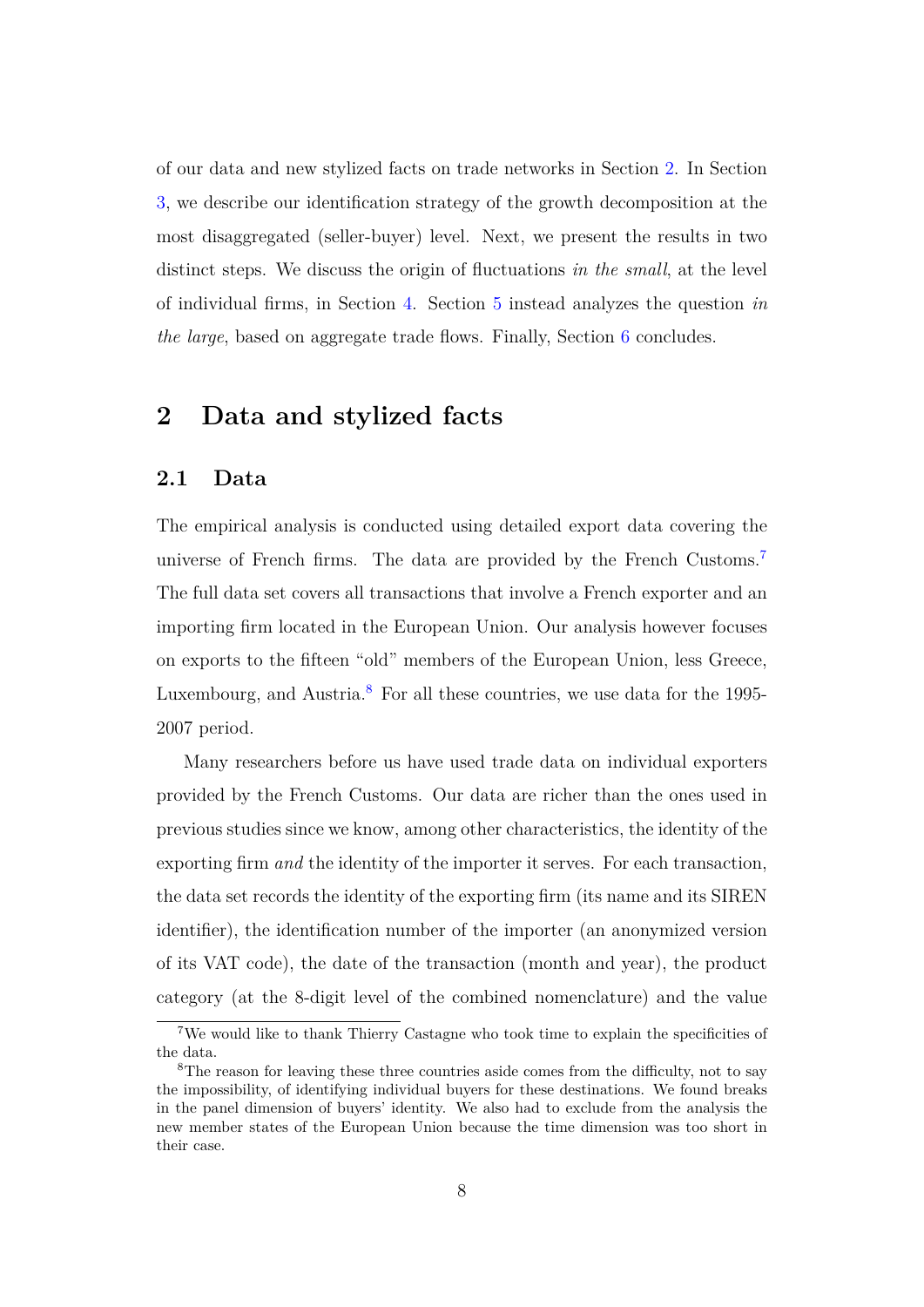of the shipment. In the analysis, data are aggregated across transactions within a year, for each exporter-importer pair. This helps focusing on the most important novelty of the data, which is the explicit identification of both sides of the markets, the exporter and its foreign partner.<sup>[9](#page-0-0)</sup> In the rest of the analysis, the set of exporters observed at period *t* will be designated as  $S_t$  where  $s \in S_t$  is one particular seller. Our data is restricted to sellers located in France and we thus abstract from mentioning their origin, except when needed. On the contrary, individual buyers are characterized by their location, with  $b(j)$  denoting a buyer located in country *j*.  $B_t$  will denote the set of active buyers/importers  $b(j)$  at time t and  $B_{st}$  the subset of buyers interacting with seller *s*.

While goods are perfectly free to move across countries within the European Union, firms selling goods outside France are still compelled to fill a Customs form. These forms are used to repay VAT for transactions on intermediate consumptions. This explains that the data are exhaustive. One caveat, though: small exporters are allowed to fill a "simplified" form that does not require the product category of exported goods. This is problematic whenever the empirical strategy controls for sector-specific determinants of the outcome variable since the corresponding transactions cannot be included in the data set. The "simplified" regime concerns firms with total exports in the European Union in a given year below 100,000 euros (150,000 euros since 2006), which are thus dropped from the estimation sample. Since the analysis focuses on "granular" fluctuations, which mostly involve large firms in an economy, we believe this absence to be immaterial. We however checked that the most important stylized facts still prevail if we include the small firms, without controlling for the product dimension.

<sup>&</sup>lt;sup>9</sup>Notice that, even though we track each sale a seller makes to each country, we cannot do the same for buyers. More precisely, we cannot know if the same buyer buys from two foreign sellers from two different countries. More generally, since we do not have additional information on the buyer, we cannot say whether it is an affiliate of the same (multi-national) firm as the seller or indeed if two buyers in our data are connected through multinational linkages.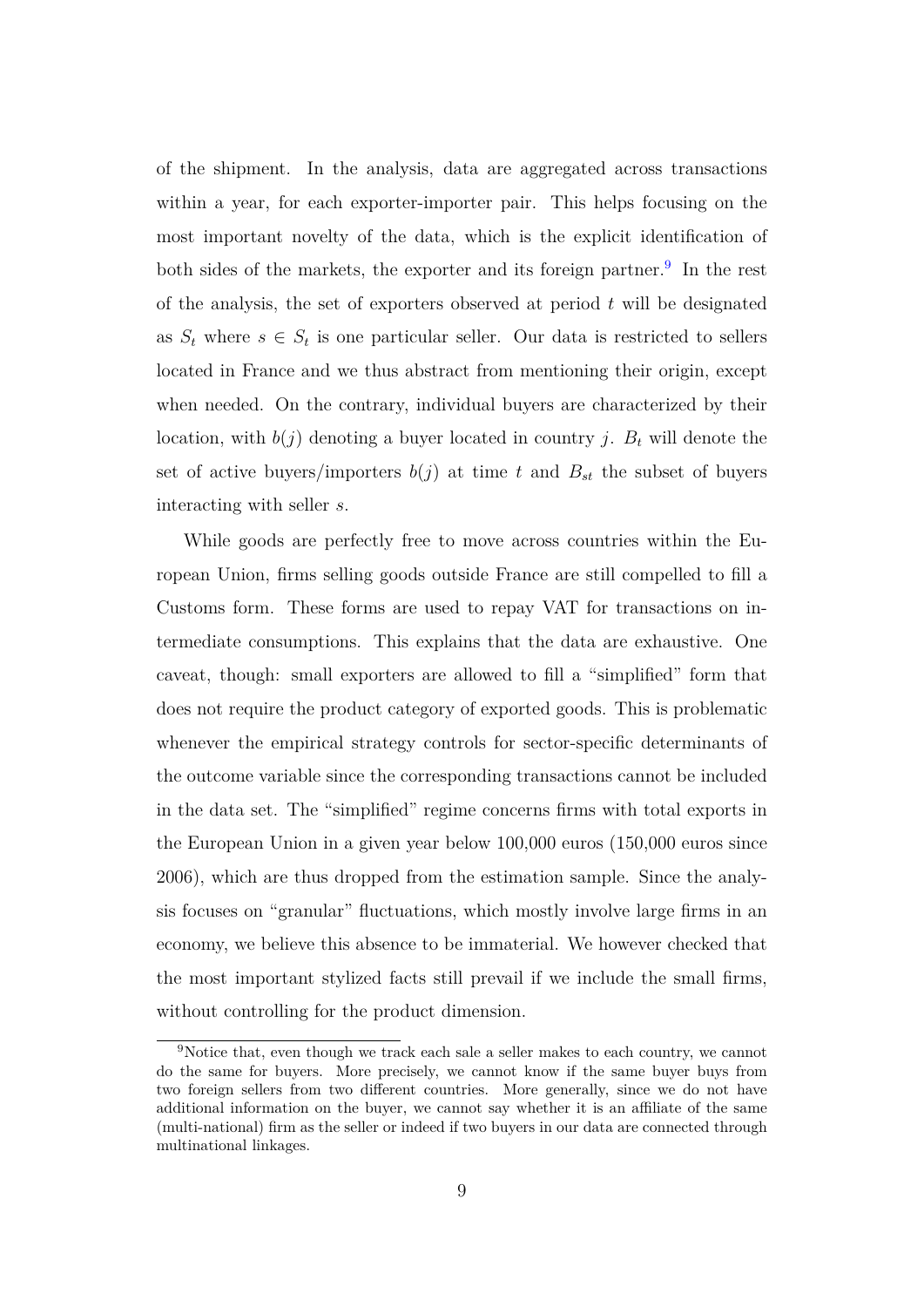Given the quality of the data, little cleaning is necessary to construct the final data set. We only remove one type of flows when the country code is not equal to the country code that can be recovered from the importer's identifier. This may happen when a French firm is the intermediary for a transaction between two countries other than France, the first one where the good is produced, the second where it is bought. These transactions are removed from our data set because they do not qualify as "French exports" in a strict sense.

In 2007, we have information on 42,888 French firms exporting to 334,905 individual buyers located in the 11 countries of the European Union. Total exports by these firms amount to 207 billions euros. This represents 58% of French total exports. Detailed summary statistics by destination country are provided in Table [1.](#page-43-0) Whereas large destination markets naturally involve more firms on both sides of the border, the density of trade networks, as measured by the number of active pairs divided by the potential number of relationships, is instead lower in countries like Germany or Belgium.

The firm-to-firm data are used to describe the structure of trade networks, in the cross-section. We also use the time-dimension to compute measures of sales growth at different levels of aggregation, and their volatility. Let us denote the growth rate between date  $t-1$  and  $t$  as  $g_{sb(j)t}$ ,  $g_{st}$  and  $g_t$ , respectively for the seller-buyer, the seller and the aggregate levels.<sup>[10](#page-0-0)</sup> Our measure of volatility is the variance of annual growth rates computed at each level. We restrict our attention to the subset of second-order moments computed on at least four points.<sup>[11](#page-0-0)</sup> Finally, to minimize the effect of outliers on our measures

 $10$ In Section [4,](#page-24-0) we focus on the intensive margin, hence on the subset of bilateral pairs active in both  $t - 1$  and  $t$ . Therefore,  $g_{st}$  aggregates  $g_{sb(j)t}$  for buyers that buy from *s* in both *t* − 1 and *t*. Appendix [B](#page-62-0) of the Online Appendix discusses an explicit treatment of the extensive margin and how much this margin contributes to volatility in the small and in the large.

<sup>&</sup>lt;sup>11</sup>Whereas four points may seem a small number for computing measures of volatility, this restriction reveals itself rather constraining once one realizes that it relies on the number of years a given firm serves a specific destination or even the number of years a given sellerbuyer pair is active. In our data, about 75% of seller-buyer relationships last less than 4 years. These are tiny transaction accounting for less than 15% of exports. The low average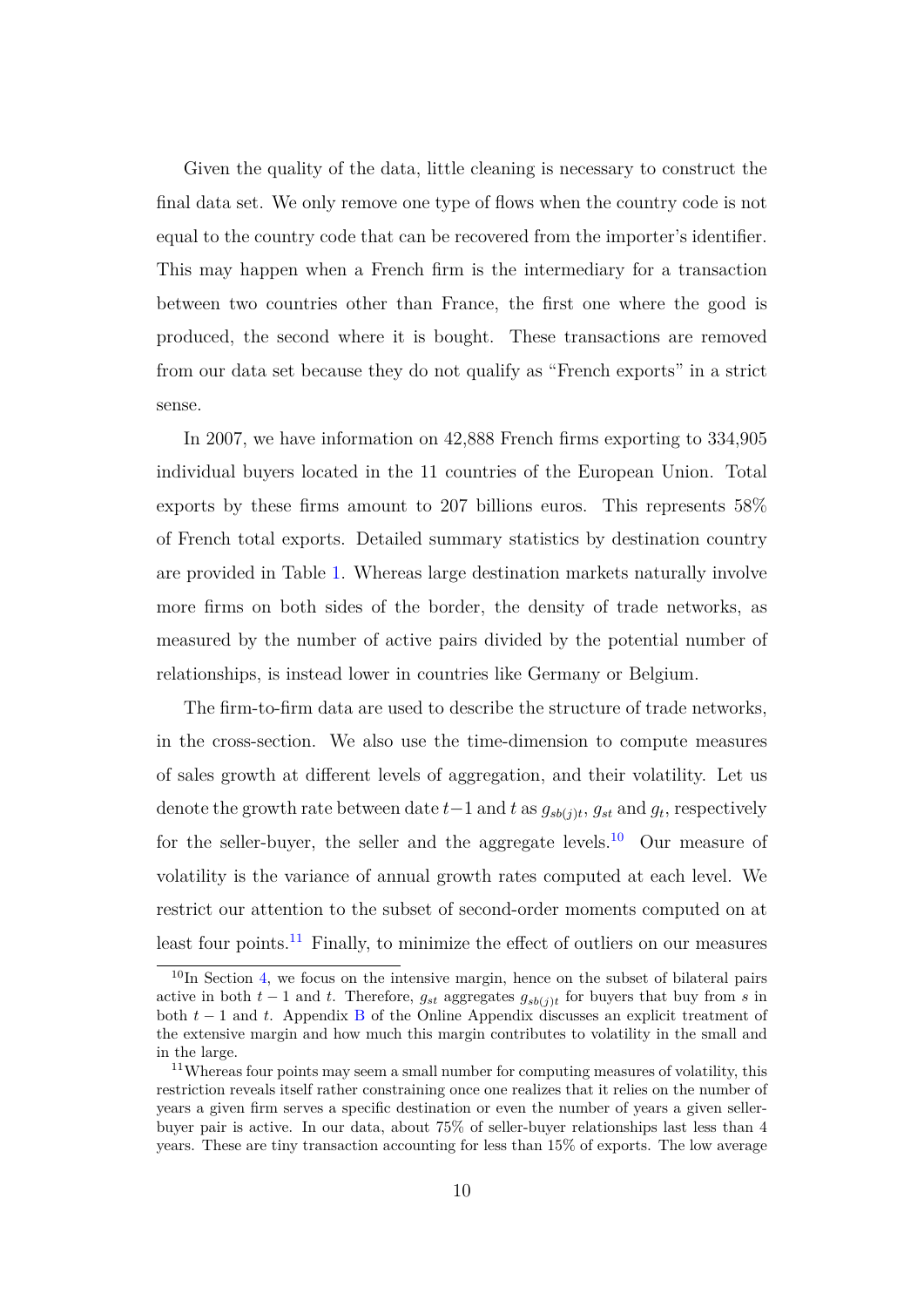of volatility, we base our estimates in Section [3](#page-15-0) on observations for which the seller (log-) growth rate lies in the interval [−0*.*8; 4]. Table [A1](#page-49-0) in Appendix quantifies how restrictive these constraints are, as measured by the sample coverage.

#### <span id="page-12-0"></span>**2.2 Stylized facts on trade networks**

In this section, we discuss a new set of stylized facts about the structure of French firms' international trade networks, as of  $2007<sup>12</sup>$  $2007<sup>12</sup>$  $2007<sup>12</sup>$  The extent of sales' concentration is used as a sufficient summary statistics to characterize how easily the existing structure of trade networks *can* help diversify against risks. To assess how much they *do*, we combine this information with the actual structure of shocks in sections [4](#page-24-0) and [5.](#page-31-0)

As explained before, the analysis in this paper is run at two levels of aggregation, "in the small", for individual exporters, and "in the large", for the overall economy. For individual firms, the geographic diversification of exports has natural hedging properties against country-specific risk while having a wider portfolio of buyers, both within and across countries, reduces a firm's exposure to buyer-related shocks. Figure [1](#page-49-1) illustrates the extent of such diversification in the data. The left panel shows the cumulated distribution of French exporters, ordered by the number of EU destinations they serve. The circles line thus shows the share of French exporters serving *x* destinations or less, which is naturally equal to 100% when we reach 11 countries, our sample. The right panel illustrates the extent of concentration across buyers, with the circles line measuring the share of exporters serving *x* buyers or less in a given destination.

On average, between-market diversification is limited in our data, with one seller over four serving a single destination and less than 5% of French

duration of relationships also explains why we do not compute time-varying measures of volatility based on sub-periods, as is often done in the macroeconomic literature.

<sup>&</sup>lt;sup>12</sup>Section [A](#page-59-0) of the Online Appendix provides a more detailed analysis of the structure of trade networks.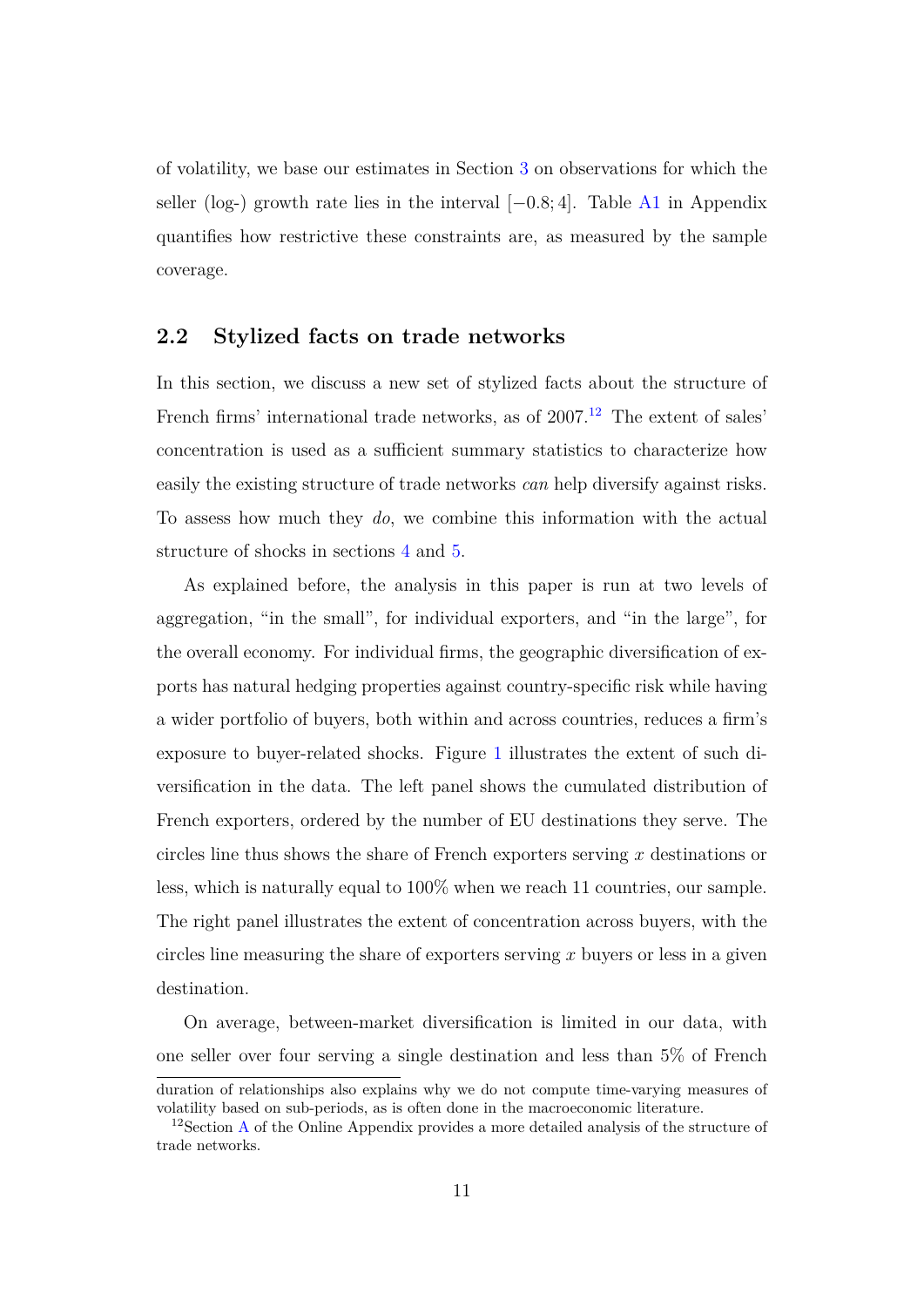exporters active in the eleven EU countries of the data set. As extensively documented in the trade literature, self-selection across firms however implies that these 5% of firms represent a disproportionate share of aggregate exports, around 30% in our data. Serving a large array of countries is not a sufficient condition, however, to be well-diversified in the country dimension. Indeed, a firm may serve all European destinations but be poorly diversified if most of her exports go to one market. Later in the analysis, we use the Herfindahl of firms' sales as the adequate measure of concentration. In Figure [1,](#page-49-1) we instead compute each firm's number of destination countries, excluding from the calculation the smallest destinations in the firm's portfolio. For instance, the grey diamonds show that 60% of French exporters have at least 90% of their export sales going to a single destination, they represent 20% of French exports.

This suggests that French exporters are hardly diversified in the geographic dimension. The same holds for between-buyers diversification within a market, as illustrated in the right panel of Figure [1.](#page-49-1) 43% of French sellers export to a single buyer within a destination. At the other side of the distribution, 12% of firms serve at least 10 buyers but account for 40% of total exports. Again, the data reveal a large amount of heterogeneity, across French exporters, with large firms serving more clients on average. $13$  However, even large firms are not well-diversified as shown by the additional lines displayed in Figure [1,](#page-49-1) right panel. Among the 12% of firms that serve more than 10 buyers, the majority of these buyers account for a tiny fraction of the firm's total exports (their cumulative share being below 10%). Once such tiny buyers are removed, only 6% of sellers are found to serve at least 10 partners. This number is close to 0 when one concentrates on only half of the firm's sales.

 $13$ These results are consistent with those obtained in [Carballo et al.](#page-40-3) [\(2013\)](#page-40-3) and [Bernard](#page-40-2) [et al.](#page-40-2) [\(2017\)](#page-40-2). Results in section [A](#page-59-0) of the Online Appendix show that the correlation between firms' size and their number of clients remains significant when one controls for the firm's experience in the destination market, the number of products she sells, the "size" of the destination as measured by the potential number of clients, and the firm's participation to multinational activities.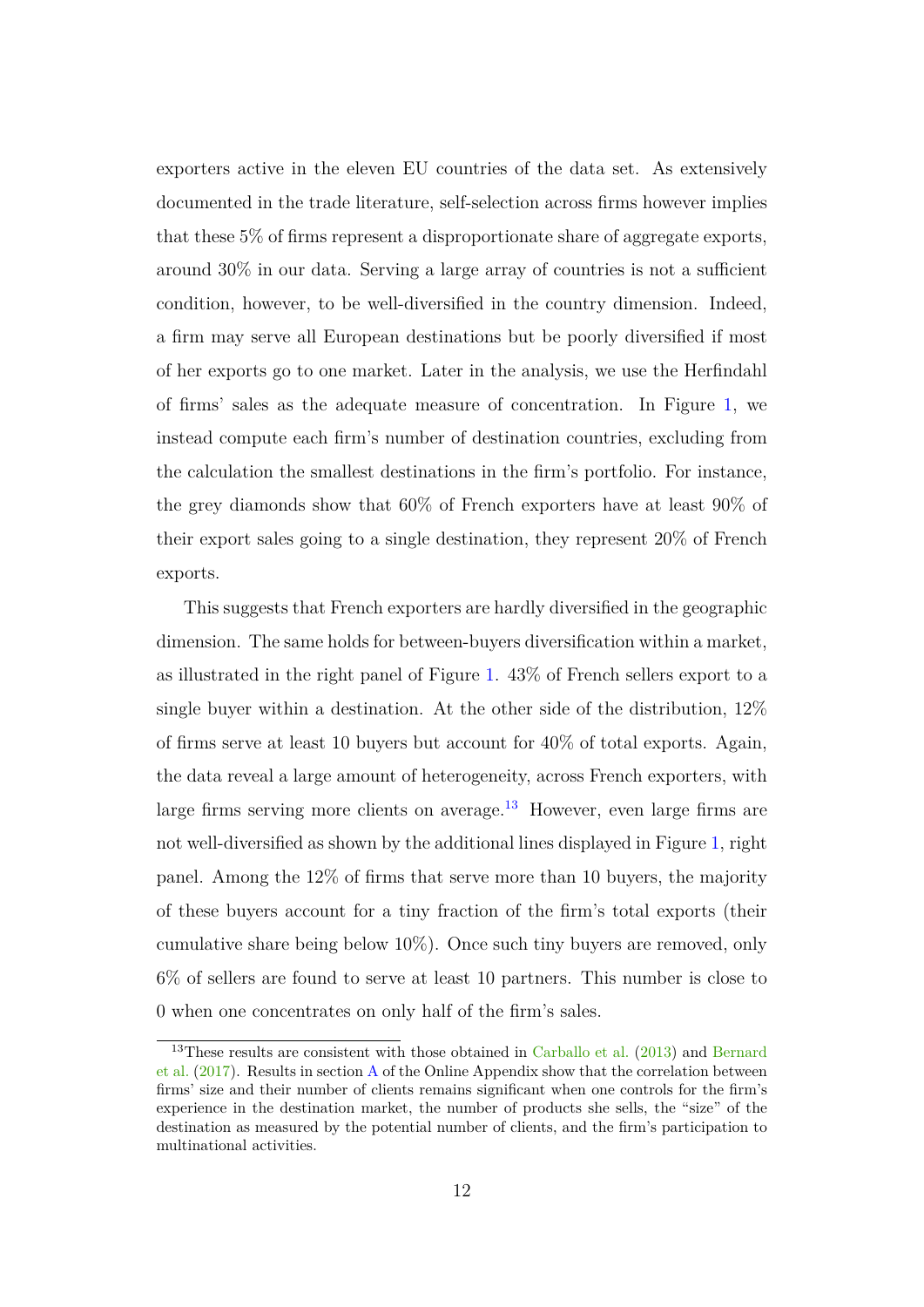We conclude this section with a brief description of the diversification "in the large". All four types of shocks that we later consider are potentially diversifiable in the large, although in different dimensions. Exposure to countryspecific shocks is reduced if a country exports to a wider set of destinations. In our sample, such diversification is actually almost perfect, the Herfindahl of French exports across destinations being .16, not far from  $1/11=0.09$ , the minimum degree of concentration which can be achieved in a sample of 11 countries.<sup>[14](#page-0-0)</sup> The "aggregate components" that we later estimate encompass both country-specific and sector-specific shocks. Another source of potential diversification is thus the between-sector dimension. In this dimension as well, the data suggests that diversification is relatively high, with an Herfindahl of .09, to be compared with the maximum amount of diversification which is  $1/35=.03.$ 

More important for the rest of the analysis is to understand if and how the microeconomic structure of trade networks helps smooth the aggregate impact of *microeconomic* shocks. Here, what matters is the skewness of individual sales [\(Gabaix,](#page-41-7) [2011\)](#page-41-7). If the distribution of sales were symmetric, idiosyncratic volatility would have a negligible impact on aggregate fluctuations since individual shocks would compensate one another. The concentration of exports is illustrated in Table [2.](#page-44-0) These statistics reveal an extreme concentration of French exports, whether across exporters, importers, or exporter-importer pairs. In all three dimensions, the higher decile of the distribution thus accounts for more than 90% of aggregate exports. Overall, the microeconomic structure of French exports induces a strong exposure to idiosyncratic firmlevel shocks.

<sup>&</sup>lt;sup>14</sup>The deviation from perfect diversification appears to be correlated with differences in country sizes with France exporting more to larger countries.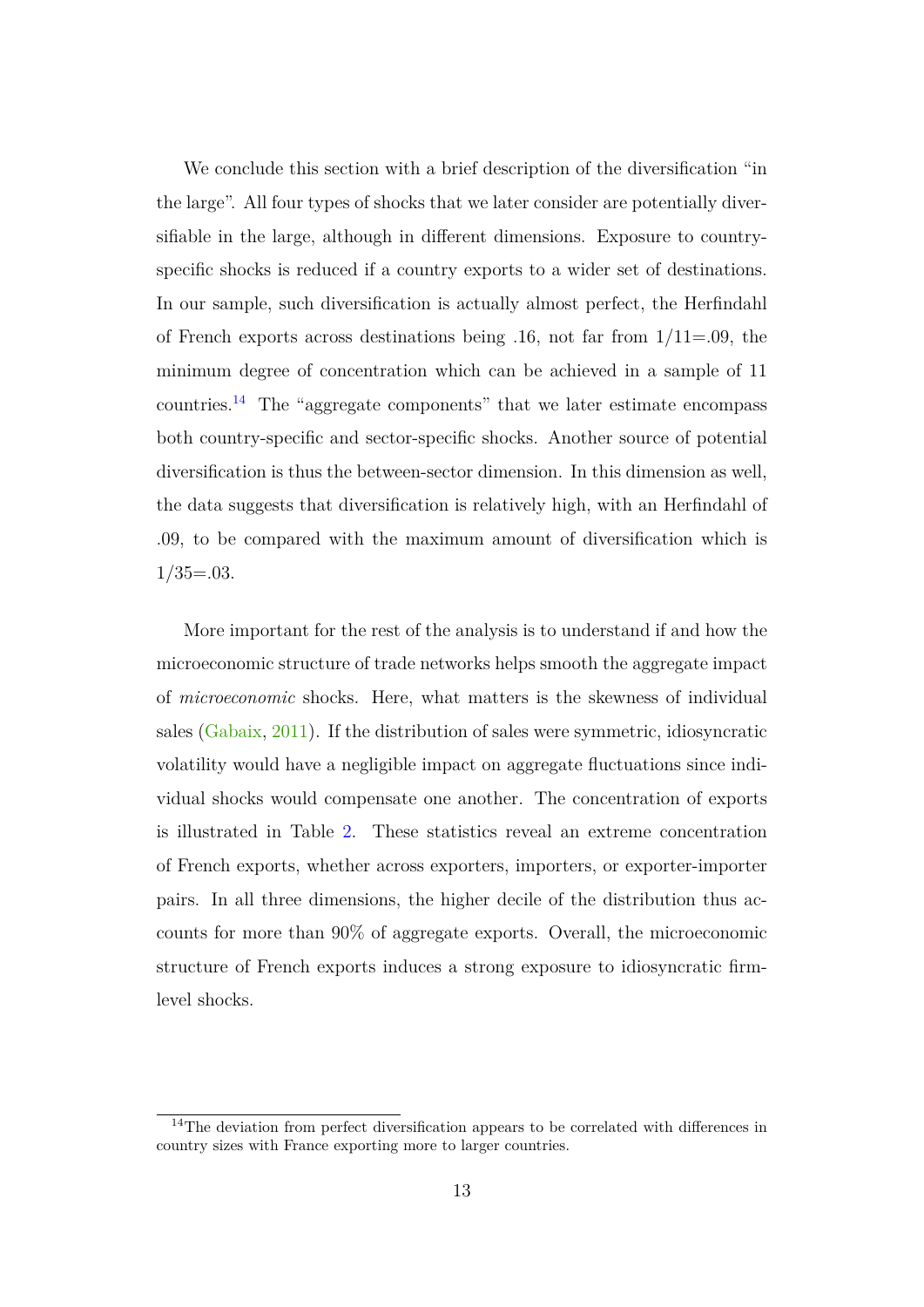# <span id="page-15-0"></span>**3 Empirical strategy**

Having described the main characteristics of the trade networks French exporters are embedded in, we turn to the analysis of trade dynamics within such networks. We first present our theoretical framework, which we use to derive the empirical specification and to motivate our identification strategy. Within this framework, the estimated equation can be interpreted as a decomposition of trade dynamics into various well-identified shocks. Such structural interpretation of course relies on a number of (strong) assumptions. Most of the results that we latter discuss do not critically rely on such structural interpretation, however. Alternatively, one can think of the empirical framework as a rich variance decomposition used to extract from the data various sources of risk affecting firm-to-firm trade growth.

#### <span id="page-15-1"></span>**3.1 Sources of firm-to-firm trade growth**

In this section, we develop a partial equilibrium model of the demand for imported goods, in which we introduce a variety of fundamental shocks to obtain predictions about the determinants of disaggregated trade growth.

The demand side of the model features a buyer  $b(i)$  producing a consumption good in country *j* with various inputs bought to a finite number of sellers  $s(i)$  located in various countries indexed by *i*. The technology for producing  $y_{b(j)}$  units writes as follows:

$$
y_{b(j)} = \left[z_{b(j)}\sum_{i} \sum_{s(i) \in \Omega_{b(j)i}} \left(z_{s(i)b(j)}x_{s(i)b(j)}\right)^{\frac{\sigma-1}{\sigma}}\right]^{\frac{\sigma}{\sigma-1}}
$$

where  $x_{s(i)b(j)}$  is the demand for the input produced by a seller  $s(i)$ ,  $\sigma > 1$ is the elasticity of substitution between input varieties,  $z_{s(i)b(j)}$  is a preference parameter for input  $s(i)$ ,  $z_{b(j)}$  is a measure of the buyer's productivity and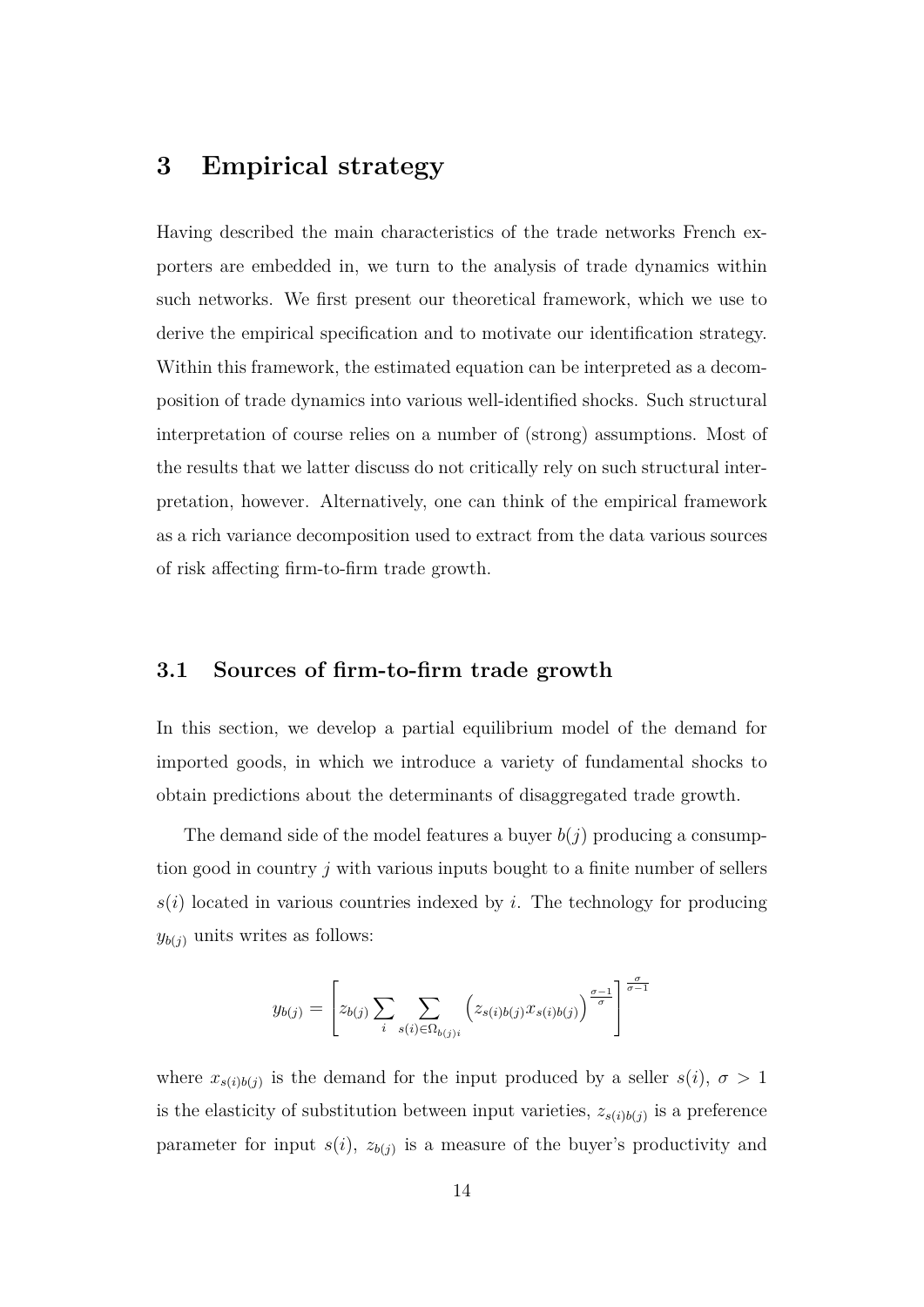$\Omega_{b(j)i}$  is the set of suppliers of buyer  $b(j)$  in country  $i^{15}$  $i^{15}$  $i^{15}$  In general, some of these inputs can be produced in-house, i.e. with the firm's own value added (in which case  $s(i) = b(j)$ ). Such internalized value added only matters to the extent that it can substitute with inputs bought from France, which the empirical framework will later focus on.

Given this production function, the buyer minimizes total costs induced by the level of production that satisfies market demand:

$$
y_{b(j)} = p_{b(j)}^{-\eta} A_j
$$

where  $p_{b(j)}$  is the price charged by the buyer to her representative consumer and  $A_j$  an aggregate demand shifter (potentially sector-specific).  $\eta > 1$  measures the price elasticity of final demand. The CES demand function implies that the buyer charges her consumer a price  $p_{b(j)}$  which is a constant markup  $\eta/(\eta-1)$  over her marginal cost  $c_{b(j)}$ . In equilibrium, the marginal cost writes:

$$
c_{b(j)} = z_{b(j)}^{\frac{-\sigma}{\sigma-1}} \left[ \sum_{i} \sum_{s(i) \in \Omega_{b(j)i}} \left( \frac{p_{s(i)b(j)}}{z_{s(i)b(j)}} \right)^{1-\sigma} \right]^{\frac{1}{1-\sigma}}
$$

where  $p_{s(i)b(j)}$  is the price charged by input supplier  $s(i)$  (or the factor cost if the input is produced in-house).

Varieties of inputs are produced using a technology linear in labor. The productivity of labor is assumed to be a function of an aggregate productivity component  $Z_i$  and a firm-specific term  $z_{s(i)}$ . Calling  $\omega_i$  the exogenous cost of labor in country *i* and assuming that input providers compete under monopolistic competition, the price set by exporter  $s(i)$  for her sales to buyer  $b(i)$  $is:$ <sup>[16](#page-0-0)</sup>

$$
p_{s(i)b(j)} = \frac{\sigma}{\sigma - 1} \frac{\omega_i}{z_{s(i)} Z_i}
$$

<sup>&</sup>lt;sup>15</sup>The set  $\Omega_{b(j)t} = \bigcup_i \Omega_{b(j)t}$  corresponds to the buyer's sourcing strategy using the term coined by [Antràs et al.](#page-39-4) [\(2014\)](#page-39-4).

 $16$ For simplicity, we assume no delivery costs in the model. In the empirical analysis, changes in trade costs are absorbed into the sector-destination fixed effect.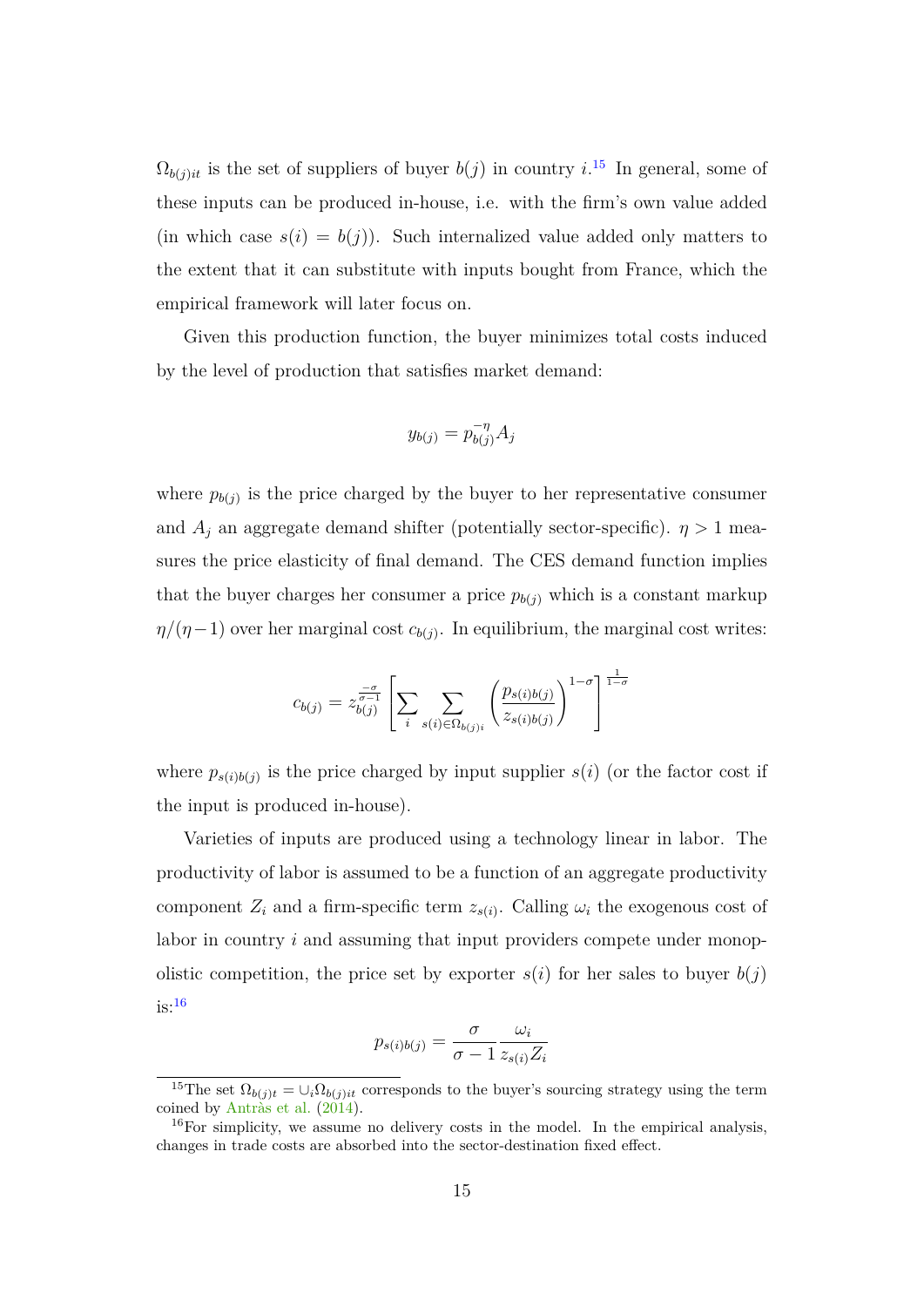Note that this pricing rule relies on two strong but important assumptions, namely that technology displays constant returns to scale and that markups are constant. Constant returns to scale insure that the seller's problem is separable across her different clients, which prevents demand shocks to spread within the firm's portfolio. While such propagation of demand shocks is not completely ruled out in the empirical framework, we assume that it is not sufficiently important to induce a systematic correlation between the growth components estimated in the empirical framework.

The constant markup assumption is key for the mapping between estimated growth components and the underlying shocks. Under non-constant markups, (micro and macro) supply shocks might have a non-homogenous impact across the various importers connected to the firm facing the shock. Appendix [C](#page-65-0) accounts for this possibility using several non-structural assumptions. While the solutions proposed do not completely fix the problem, we argue that results are sufficiently consistent over various specifications for the constant markup assumption to be considered as a reasonable proxy.<sup>[17](#page-0-0)</sup>

Together, these assumptions imply that the nominal demand of a variety  $s(i)$  bought by buyer  $b(j)$  varies over time according to:

<span id="page-17-0"></span>
$$
g_{s(i)b(j)t} = (1 - \sigma)d\ln \omega_{it} + (\sigma - 1)d\ln Z_{it} + d\ln A_{jt} + (\sigma - 1)d\ln z_{s(i)t}
$$

$$
+(\sigma - \eta)d\ln c_{b(j)t} + \sigma d\ln z_{b(j)t} + (\sigma - 1)d\ln z_{s(i)b(j)t}
$$

$$
\tag{1}
$$

where the growth of the marginal cost can be written using a Taylor approx-

<sup>&</sup>lt;sup>17</sup>More specifically, we show that the results are robust to allowing transactions of different size to adjust differently in the event of a macro shock. We then discuss how a heterogeneous transmission of seller shocks across buyers would affect the interpretation of results. As long as markups are heterogeneous across sellers but homogenous across buyers for a given seller, the estimated decomposition is valid but we cannot interpret the growth components in terms of the underlying shocks as in the constant markup case. If markup adjustments in the event of a seller shock are specific to a seller-buyer pair, the orthogonality conditions at the root of the estimation might be violated.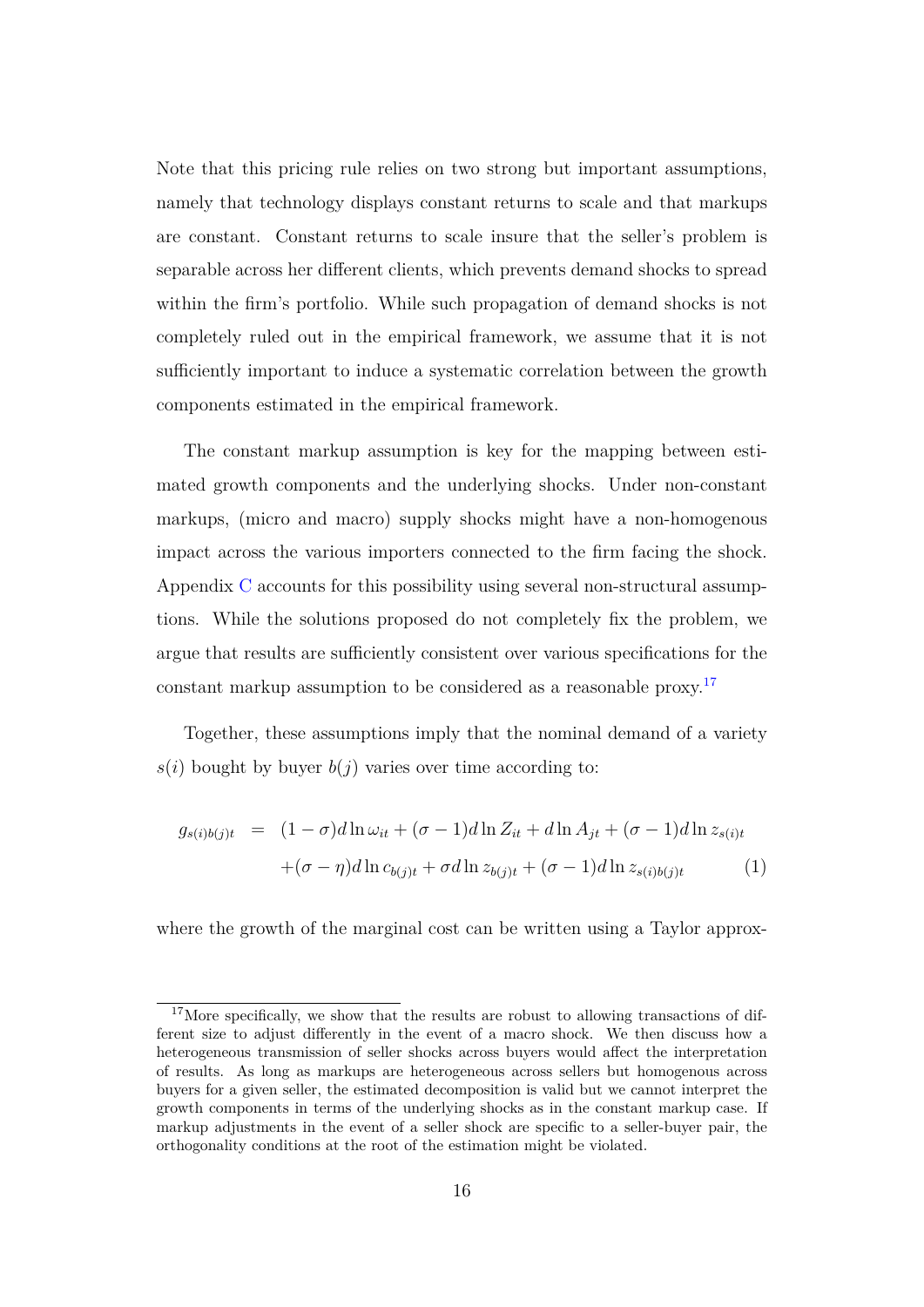imation as in:

$$
d\ln c_{b(j)t} = \frac{-\sigma}{\sigma - 1} d\ln z_{b(j)t} + \left[ \sum_{i'} w_{i't-1}^{b(j)} (d\ln \omega_{i't} - d\ln Z_{i't}) \right]
$$

$$
- \left[ \sum_{i'} \sum_{s'(i') \in \Omega_{b(j)i't}} w_{s'(i')t-1}^{b(j)} (d\ln z_{s'(i')t} + d\ln z_{s'(i')b(j)t}) \right]
$$

Here,  $w_{s(i)}^{b(j)}$  $s'(i)$ <sub>s'</sub>(*i*) $t-1$  is the share of seller  $s'(i)$  in buyer  $b(j)$ 's input cost in  $t-1$  and  $w_{i't-}^{b(j)}$  $\frac{b(j)}{i't-1}$   $\equiv \sum_{s'(i') \in \Omega_{b(j)i't}} w_{s'(i)}^{b(j)}$  $\frac{b(j)}{s'(i)t-1}$  the share of country *i*' in buyer *b*(*j*)'s sourcing strategy.

Equation  $(1)$  thus defines the dynamics of trade as a function of the growth of the fundamentals, namely the two price shifters,  $z_{s(i)t}$  and  $Z_{it}$ , the wage shifter,  $d \ln \omega_{it}$ , and the three demand variables,  $z_{s(i)b(j)t}$ ,  $z_{b(j)t}$  and  $A_{jt}$ .<sup>[18](#page-0-0)</sup> The last step consists in specifying how these variables evolve over time. In what follows, it is assumed that their dynamics is driven by non-autocorrelated shocks which are orthogonal to each other in the cross-section, i.e. for each  $k = Z_i, A_j, z_{s(i)}, z_{b(j)}, z_{s(i)b(j)}, k_t = \overline{k}e^{\varepsilon_{kt}}$  where  $\varepsilon_{kt}$  denotes the shock affecting (the log of) variable *k* at time *t*.

Our data set provides information on the growth of firm-to-firm trade for the sub-sample of input providers located in France and their buyers located in the rest of the European Union (i.e.  $i =$ France and  $j$  one of the 11 EU members covered by our sample). We now explain how we exploit the structure of the data to estimate the different components of the above equation in this sub-sample.

<sup>&</sup>lt;sup>18</sup>The classification of shocks into supply and demand is somewhat arbitrary in this context. In what follows, all shocks affecting the buyers are called demand shocks, even though they can be driven by changes in the productivity of these firms. From the point of view of the French exporter, such shocks induce an exogenous change in the demand for exports, which justifies this choice of vocabulary.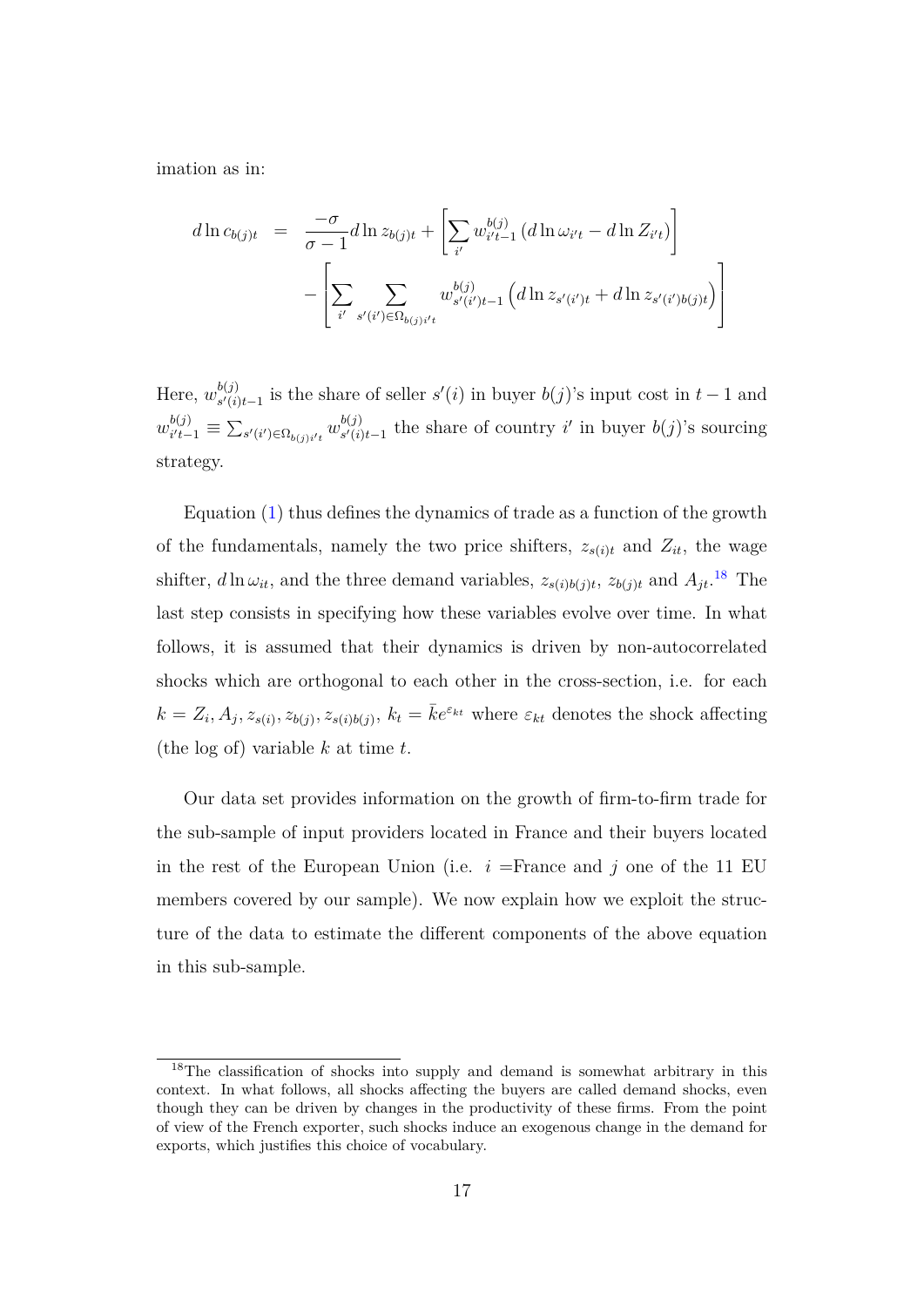### **3.2 Identification strategy**

As we describe now, we use the graph structure of trade networks to separate between the different components of growth that were introduced into the model. First, we note that our model delivers a fixed-effects decomposition. After simple manipulation, Equation [\(1\)](#page-17-0) rewrites as:

<span id="page-19-0"></span>
$$
g_{s(i)b(j)t} = f_{c(ij)t} + f_{s(i)t} + f_{b(j)t} + BSIC_{b(j)t} + \nu_{s(i)b(j)t}
$$
(2)

where:

$$
f_{c(ij)t} = (\sigma - 1)d\varepsilon_{Z_{i}t} + d\varepsilon_{A_{j}t} + (1 - \sigma)d\ln \omega_{it}
$$
  
\n
$$
f_{s(i)t} = (\sigma - 1)d\varepsilon_{z_{s(i)}t}
$$
  
\n
$$
f_{b(j)t} = \frac{\sigma}{\sigma - 1}(\eta - 1)d\varepsilon_{z_{b(j)}t} + (\sigma - \eta)\sum_{i'} w_{i't-1}^{b(j)}(d\ln \omega_{i't} - d\ln Z_{i't})
$$
  
\n
$$
BSIC_{b(j)t} = -\frac{\sigma - \eta}{\sigma - 1}\sum_{i'} \sum_{s'(i') \in \Omega_{b(j)i't}} w_{s'(i')t-1}^{b(j)}(f_{s'(i')t} + \nu_{s'(i')b(j)t})
$$
  
\n
$$
\nu_{s(i)b(j)t} = (\sigma - 1)d\varepsilon_{z_{s(i)b(j)t}}
$$

The partial equilibrium model of Section [3.1](#page-15-1) therefore delivers a decomposition of firm-to-firm trade growth into four terms, a macroeconomic component, a seller-specific term and a buyer-specific effect, plus a residual term specific to the seller-buyer match. Note that the buyer-specific component is composed of two terms, the buyer fixed effect  $f_{b(j)t}$  and a weighted average of the sellerand match-specific shocks affecting her partners  $(BSIC_{b(j)t},$  hereafter). The  $BSIC_{b(j)t}$  term arises from the response of the buyer-specific input cost index to price adjustments made by each of her partners. A negative productivity shock to seller  $s(i)$  increases the input cost attenuating the direct impact that the shock has on the demand addressed to that seller. Moreover, this effect propagates to the rest of the buyer's portfolio of partners. The presence of this buyer-specific input cost component in equation [\(2\)](#page-19-0) is important because it creates a negative correlation between the buyer-specific term and the match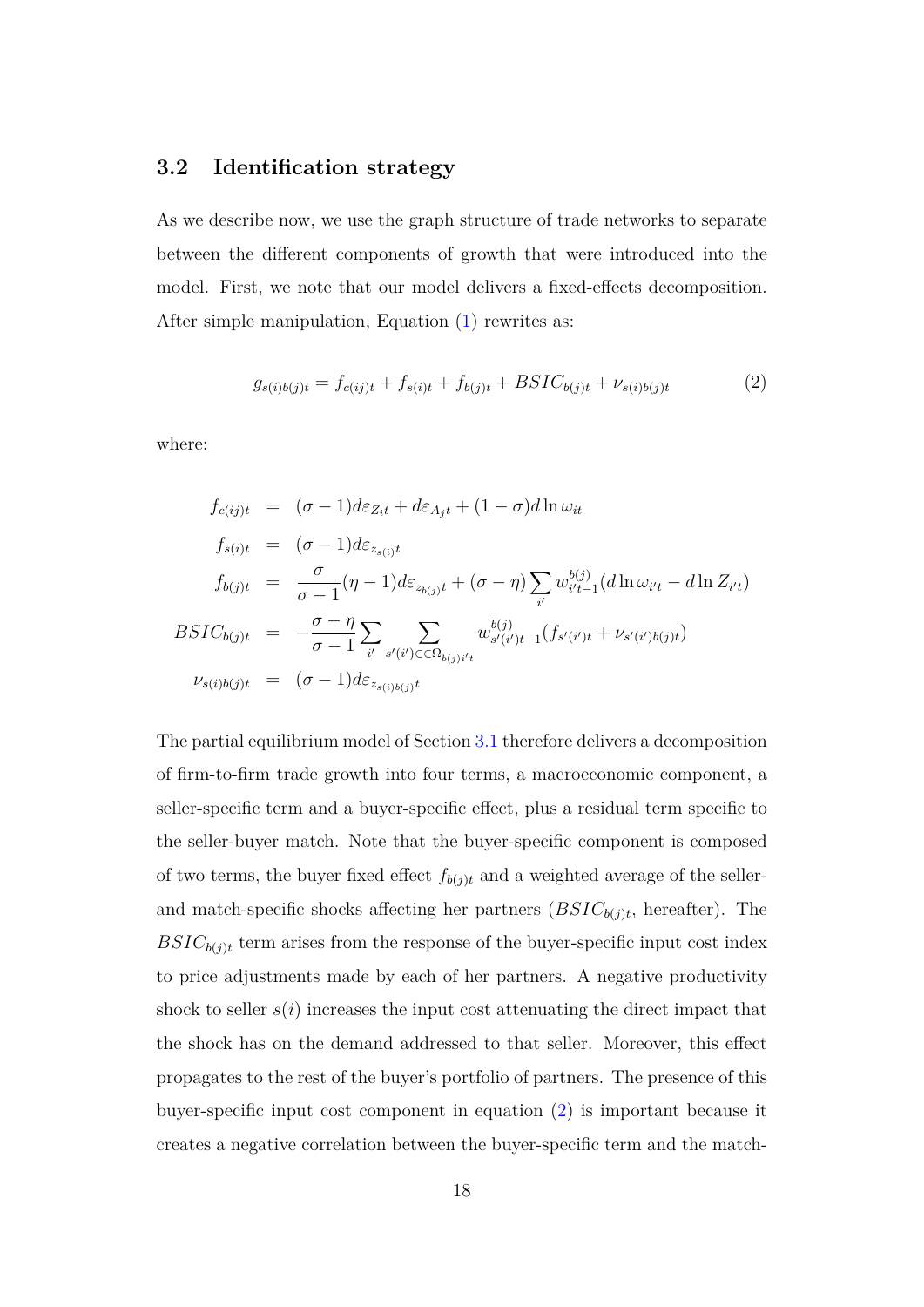specific residual, which is stronger when the seller represents an important share of the buyer's input purchases.<sup>[19](#page-0-0)</sup> Absent this correlation, equation [\(2\)](#page-19-0) could be estimated using a two-way fixed effect estimator, as in [Abowd et al.](#page-39-5) [\(1999\)](#page-39-5).

<span id="page-20-0"></span>We propose to control for the endogeneity bias just described using an additional assumption, namely that foreign buyers concentrate their input purchases on French suppliers,  $w_{F t-1}^{b(j)} = 1 \forall b(j).^{20,21}$  $w_{F t-1}^{b(j)} = 1 \forall b(j).^{20,21}$  $w_{F t-1}^{b(j)} = 1 \forall b(j).^{20,21}$  $w_{F t-1}^{b(j)} = 1 \forall b(j).^{20,21}$  $w_{F t-1}^{b(j)} = 1 \forall b(j).^{20,21}$  Under this assumption, one can show that it is possible to rewrite equation [\(2\)](#page-19-0) as follows:

$$
\tilde{g}_{s(i)b(j)t} = \tilde{f}_{c(ij)t} + f_{s(i)t} + \tilde{f}_{b(j)t} + \nu_{s(i)b(j)t}
$$
\n(3)

 $19$ Namely,

.

$$
Corr(f_{b(j)t} + BSIC_{b(j)t}, \nu_{s(i)b(j)t}) = -\frac{\sigma - \eta}{\sigma - 1} w_{s(i)t-1}^{b(j)} Var(\nu_{s(i)b(j)t-1})
$$

<sup>20</sup>The strategy that we adopt to recover the different components of equation  $(2)$  still applies if we instead assume the share of French exporters in all buyers' input purchases to be homogenous, i.e.  $w_{F_{t-1}}^{b(j)} = \bar{w}_{F_{t-1}} \ \forall \ b(j)$ . Under this (less stringent) assumption, the estimated buyer-specific effect encompasses shocks to the buyer's productivity  $\varepsilon_{z_{b(j)t}}$  and an average of shocks affecting her clients located outside France.

<sup>21</sup>Another conceivable strategy consists in neglecting the endogeneity issue arising from seller- and match-specific shocks affecting the buyer's input price index. This strategy corresponds to the case in which elasticities at the intermediate and final good levels are calibrated with the same value (namely  $\sigma = \eta$ ). Ignoring endogeneity is also a good approximation of what will happen if no single French firm represents a large enough share of her buyer's marginal cost (i.e.  $w_{s(F)t-1}^{b(j)} \approx 0 \ \forall (s(F), b(j))$  and thus  $w_{Ft-1}^{b(j)} \approx 0$ ). Unfortunately, we do not have any information on these shares in our dataset but outside evidence based on firm-level data suggest that the share of foreign value added in output is typically relatively small (e.g. below 40% on average and closer to 15-20% for most firms in the case of France described in [Blaum et al.](#page-40-10) [\(2016\)](#page-40-10)). A low foreign content in output de facto implies that no single foreign input provider has a substantial impact on her client's marginal cost. Section [C](#page-65-0) of the Online Appendix shows that neglecting endogeneity issues does not affect the main results obtained in the core of the paper.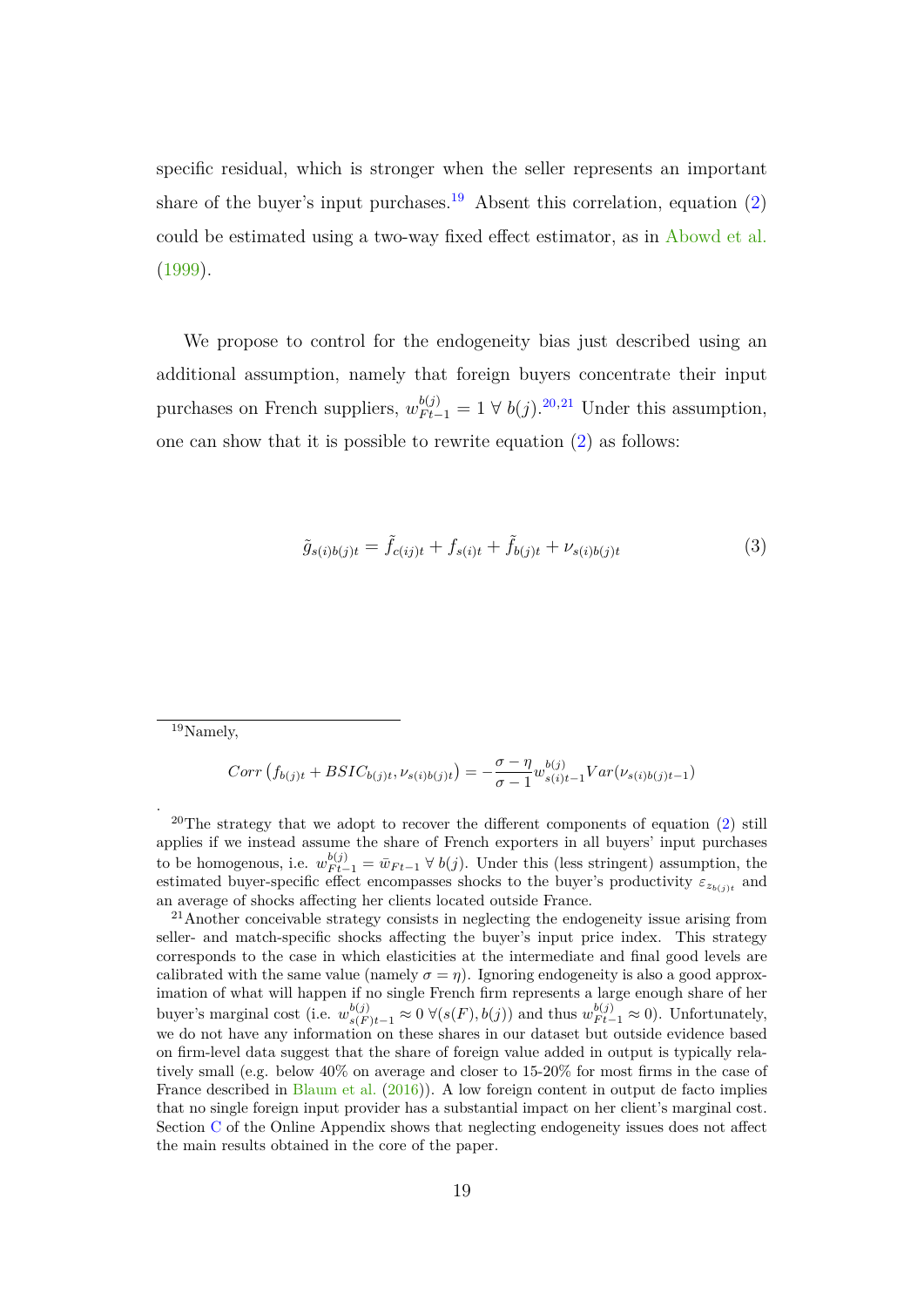where:

$$
\tilde{g}_{s(i)b(j)t} = g_{s(i)b(j)t} + \lambda \sum_{s'(F) \in \Omega_{b(j)t}} w_{s'(F)t-1}^{b(j)} g_{s'(F)b(j)t}
$$
\n
$$
\lambda = \frac{\sigma - \eta}{\eta - 1}
$$
\n
$$
\tilde{f}_{c(ij)t} = (1 + \lambda) \left[ (\eta - 1) d\varepsilon_{Z_i t} + d\varepsilon_{A_j t} + (1 - \eta) d \ln \omega_{it} \right]
$$
\n
$$
\tilde{f}_{b(j)t} = \sigma d \ln \varepsilon_{z_{b(j)t}}
$$

to which the [Abowd et al.](#page-39-5) [\(1999\)](#page-39-5) estimator straightforwardly applies under the following exogeneity condition (see details in Appendix  $A$ ):

$$
E(\nu_{s(i)b(j)t} | (s(i), t); (b(j), t)) = 0
$$

Equation [\(3\)](#page-20-0) thus delivers a fixed-effects decomposition which terms can be estimated under the structural assumptions of the model to recover the contribution of various families of shocks to the growth of firm-to-firm trade flows. In this equation, the "macroeconomic" component captures the contribution to firm-to-firm growth of all the supply and demand shocks that are common across all sellers and buyers within a destination. In the empirical analysis, we further assume that it is specific to the seller's industry, thus absorbing sector-specific shocks as well. The buyer-specific term captures the impact on firm-to-firm growth of buyer-specific demand shifters, the buyer's productivity shock  $\varepsilon_{z_{b(j)t}}$  in the model of Section [3.1.](#page-15-1) Finally, the seller component is driven by seller-specific productivity shocks  $\varepsilon_{z_{s(i)t}}$  while the seller-buyer residual absorbs the impact of taste shocks  $\varepsilon_{z_{s(i)b(j)t}}$ . In presence of non-constant markups, the cross-sectional variation in these components would also reflect differences in sellers' cost pass-through. Therefore what we loosely label a seller shock is in fact the ex-post impact of the primitive seller-specific shock onto the growth of the seller sales. Likewise, the seller-buyer residual also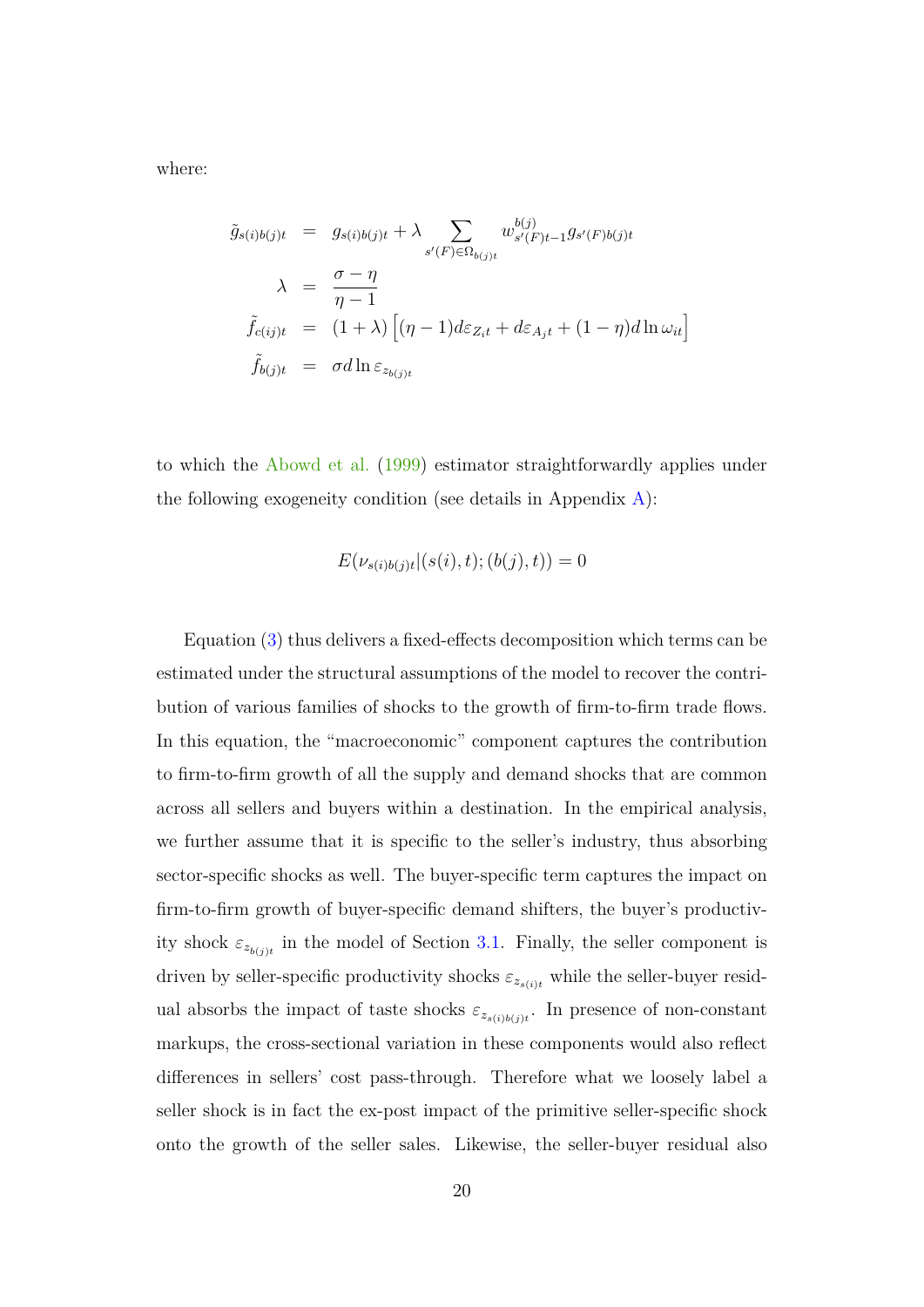absorbs any seller-buyer-specific impact of a more aggregated shock.

Such structural interpretation is useful inasmuch as it helps interpreting the growth components that we later estimate. However, applying this strategy requires that we take a stand on the value of  $\lambda$ , a function of the two demand elasticities of the partial equilibrium model. To recover  $\lambda$ , we use an additional orthogonality condition in line with the theoretical model:

$$
E(f_{s(i)t}\tilde{f}_{b(j)t}) = 0
$$

Under the "true" value of  $\lambda$ , the above orthogonality condition holds. Since the model is linear, conditional on  $\lambda$ , the relationship between  $\lambda$  and the magnitude of the correlation between the sellers and the buyers fixed effects is monotonic [\(Blundell and Robin,](#page-40-11) [1999\)](#page-40-11). As these authors suggest, we implement a grid-search algorithm on all the possible values of  $\lambda$  and pick the value which best satisfies the model-implied orthogonality condition. [A](#page-2-0)ppendix A gives more details on the estimation procedure.<sup>[22](#page-0-0),[23](#page-0-0)</sup> Results for the decompo-sition are presented in Tables [3](#page-44-1) and [4.](#page-45-0) They are obtained for  $\hat{\lambda} = 0.77$  which is consistent with the price elasticity of demand for French inputs being slightly above the price elasticity that buyers face on their own market (eg. 0.77 is consistent with  $\eta = 3$  and  $\sigma = 4.5$ ). A positive value is also consistent with the view that markups increase along the production chain  $(\sigma > \eta)$ .

Table [3](#page-44-1) reports the full correlation table of the various estimated effects.

<sup>&</sup>lt;sup>22</sup>As detailed in Appendix [A,](#page-2-0) the orthogonality condition  $(3.2)$  relies on the asymptotic properties of the model. Given that the actual network is relatively sparse, it may be that we do not achieve orthogonality between the seller and buyer components because of measurement errors on some of the estimated components of the shocks. We explicitly take into account this potential "limited-connectivity bias" in the estimation of  $\lambda$ . Namely, we quantify the magnitude of the bias using a numerical simulation and target a value for the correlation that is consistent with the results of the simulation. See details in Appendix [A.](#page-2-0)

 $23$ Note that the above correction rests on the assumption that the share of French inputs in buyers' purchases is equal to one, which is arguably a strong assumption. If buyers instead purchase inputs from several source countries, the correction might overstate the endogeneity issue induced by match-specific shocks affecting the buyer's input cost index. One can show however that the correction reduces the endogeneity, in comparison with a solution that would ignore the problem, whenever the share of French inputs in the buyer's costs is sufficiently large.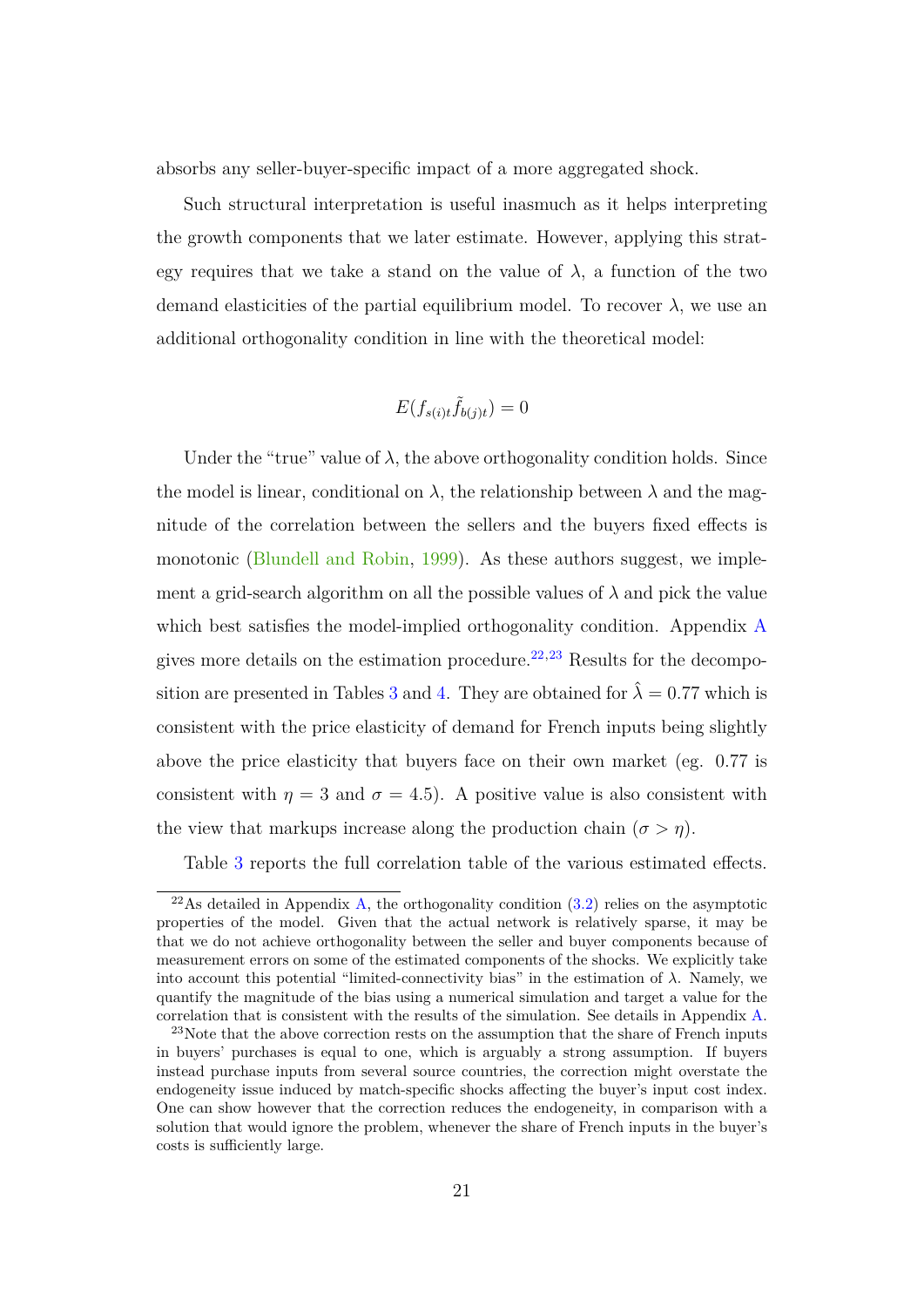Notice that the correlations are not corrected for the part due to estimation errors. We see that the residual is indeed orthogonal to the buyer and the seller effects. The correlation of the sellers' and the buyers' effects is equal to -.067, our target in the grid-search algorithm.

Table [4,](#page-45-0) columns  $(1)-(3)$ , reports the mean effects, their standard deviations and the number of estimated components. Column (4) reports the median contribution of each component to the overall growth *level* while column (5) reports the partial correlation coefficient; a measure of the contribution of each component to the cross-sectional *dispersion* of firm-to-firm export growth rates.The number of observations for which we can identify all three individual components is equal to 3.8 millions. There are 12 years, 11 countries and 35 2-digit industries, hence more than 4,300 macro shocks. Finally, we are in position to identify more than 200,000 seller (time) effects, using an average of 13 observations per effect and 930,000 buyer (time) effects, using on average 4 observations per effect. Without much surprise, the residual match-specific component is the most important component, explaining more than 60% of the level *and* dispersion of firm-to-firm growth rates. The other two individual components, namely the seller-specific and the buyer-specific terms, also contribute substantially to the heterogeneity in the data, respectively accounting for 12% and 25% of the dispersion. As expected given the dimensionality of the data, aggregate shocks do not explain much.

Having estimated the structural drivers of trade growth using the firmto-firm data, it is now possible to assess the extent to which each growth component contributes to the *volatility* of firm-level sales. This is done in Section [4.](#page-24-0) Volatility "in the large", of aggregate exports, is discussed in Section [5.](#page-31-0)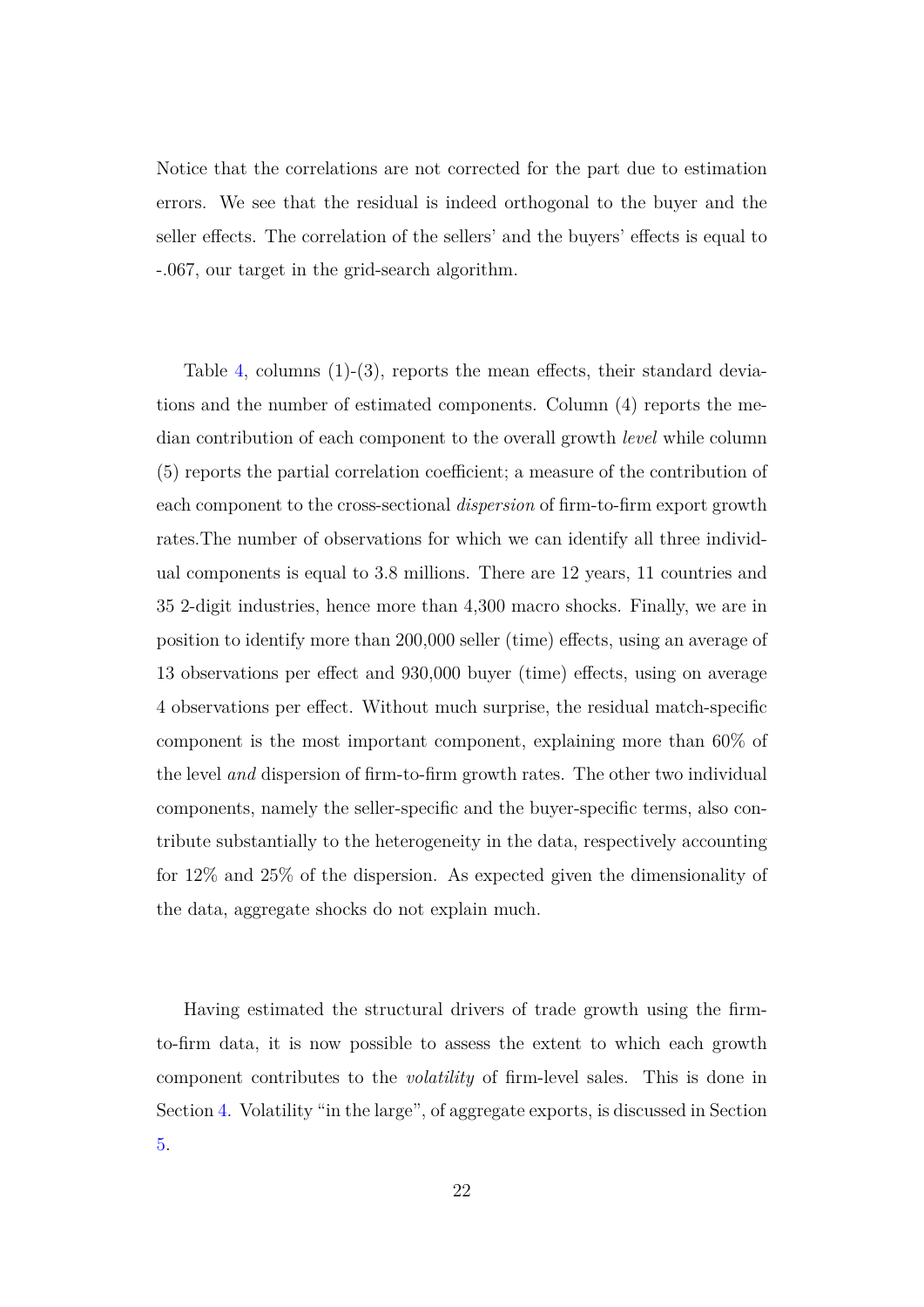# <span id="page-24-0"></span>**4 Volatility in the small**

In this section, our analysis is carried out at the exporter (seller) level and implies aggregating trade flows across buyers within a seller's portfolio. Aggregation within a seller's portfolio of buyers is the key reason for the estimated growth components to interact with the realized structure of trade networks in shaping the volatility of export sales.

In the following analysis, we focus on the *intensive* margin of trade volatility. Our strategy for identifying the different sources of risk, based on a growth decomposition, mechanically excludes from the analysis the entry and exit of buyer-seller pairs. As shown in Appendix [B](#page-62-0) of the Online Appendix, the intensive margin is the main driver of fluctuations at the individual level. Appendix [D](#page-68-0) further shows that accounting for survivor bias does not alter the main conclusions of our structural estimation strategy.

### **4.1 Theoretical framework**

The volatility of a firm's sales, our object of main interest, can be defined as follows:

$$
Var(g_{st}) = \frac{1}{T} \sum_{t} (g_{st} - \bar{g}_s)^2
$$

where  $g_{st}$  denotes the growth rate of seller *s* (intensive) sales and  $\bar{g}_s$  its mean, computed over time. Since our data solely covers sellers in France, we abstract from their location identifier in what follows.

At the level of individual firms, the volatility of export sales is a weighted average of the variances and covariances of firm-to-firm growth rates, observed in the sub-sample of trade flows involving a single exporter. Using the decom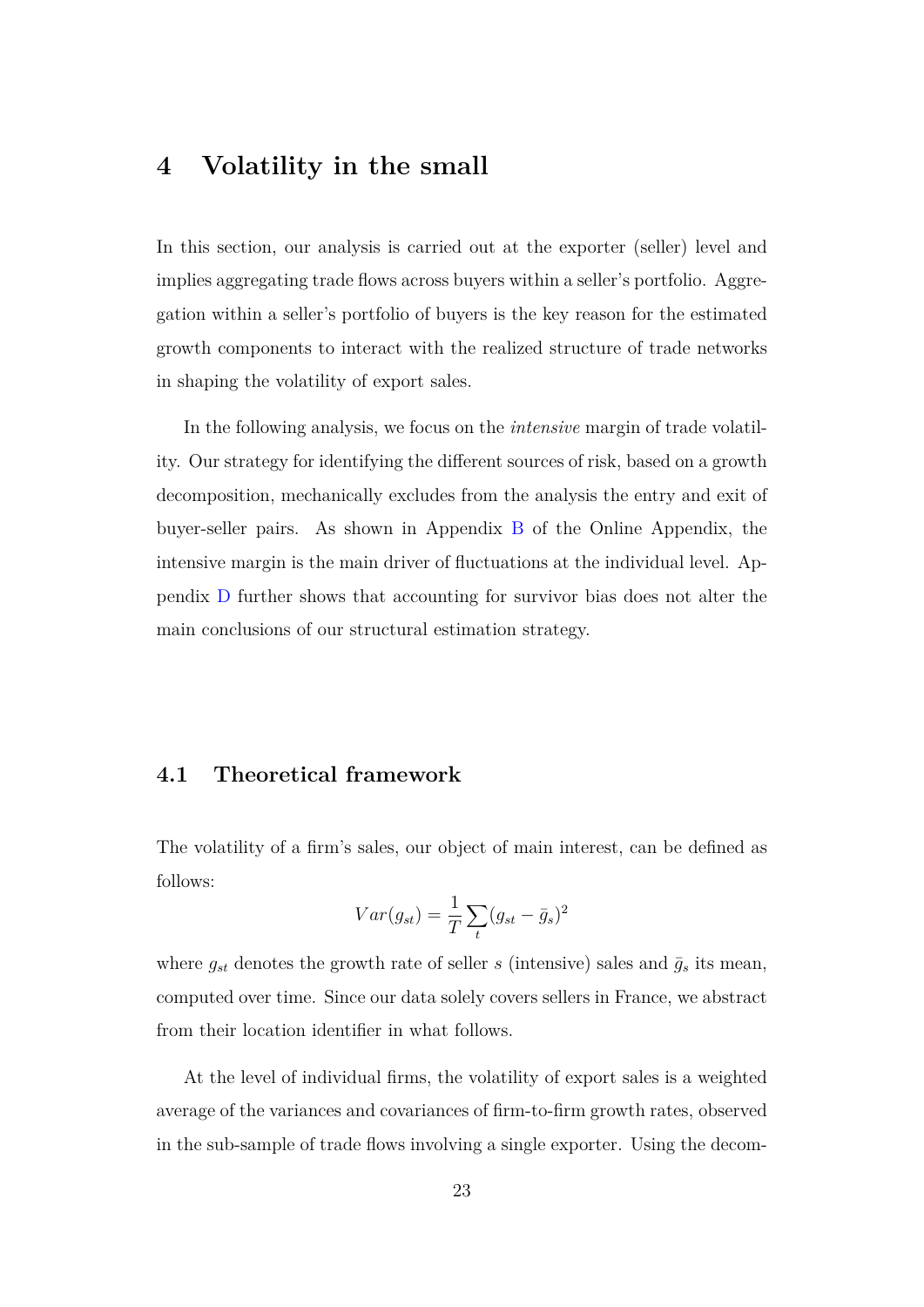position derived in Section [3:](#page-15-0)

<span id="page-25-0"></span>
$$
Var(g_{st}) = \underbrace{Var(f_{st})}_{Non-Diversifiable} + Var\left(\sum_{j \in C_s} w_{jt-1}^s f_{c(Fj)t}\right)
$$

$$
+ Var\left(\sum_{b(j) \in B_s} w_{b(j)t-1}^s (f_{b(j)t} + \nu_{sb(j)t} + BSTC_{b(j)t})\right) + Cov \qquad (4)
$$
  
Diversifiable across and within countries

where  $w_{b(j)t-1}^s$  is the weight of buyer  $b(j)$  in seller *s* (intensive) sales in period  $t - 1$ .  $C_s$  and  $B_s$  respectively denote the set of countries and buyers connected to seller *s* in both periods  $t - 1$  and  $t$ . The *Cov* component represents a sum of covariance terms across the macro-economic shocks, the seller-specific shocks and the residual growth induced by the combined effect of the diversifiable components, not diversified within the firm (i.e.  $\sum_{b(j) \in B_s} w_{b(j)t-1}^s(f_{b(j)t} + \nu_{sb(j)t} + BSIC_{b(j)t}))$ .<sup>[24](#page-0-0)</sup>

Equation [\(4\)](#page-25-0) summarizes the main insight of this Section. In presence of multiple sources of volatility, the variance in the small can be thought of as the sum of multiple variance and covariance terms, each depending on one specific source of volatility. Namely, the first term in equation [\(4\)](#page-25-0) measures the micro-level volatility induced by shocks that are specific to the seller. This source is non-diversifiable within a firm but can be of heterogeneous magnitude across sellers, thus contributing to the cross-sectional dispersion in firm-level volatilities [\(Gabaix,](#page-41-7) [2011,](#page-41-7) Section 2.5 for instance). The second term can be interpreted as the aggregate component of volatility in the small. Such shocks are not diversifiable within a firm and a market but are diversifiable across

<sup>&</sup>lt;sup>24</sup>In the model and the estimation,  $f_{st}$  is neither correlated with  $f_{b(j)t}$  nor with  $\nu_{sb(j)t}$ . While this is true asymptotically, it might not be true within a given pair in the data set. Moreover, orthogonality of  $f_{b(j)t}$  ( $\nu_{sb(j)t}$ ) and  $f_{st}$  in the cross-section does not necessarily imply that  $f_{st}$  is orthogonal to the weighted average of the  $f_{b(j)t}$  ( $\nu_{sb(j)t}$ ) terms. Finally, the  $BSIC_{b(i)t}$  terms are expected to be correlated with  $f_{st}$  in the model. Taken together, *Cov* comprises many elements. Empirically, they do not strongly contribute to the overall volatility of individual sales. Hence, they are not further commented in the rest of the text, although their impact is systematically taken into account.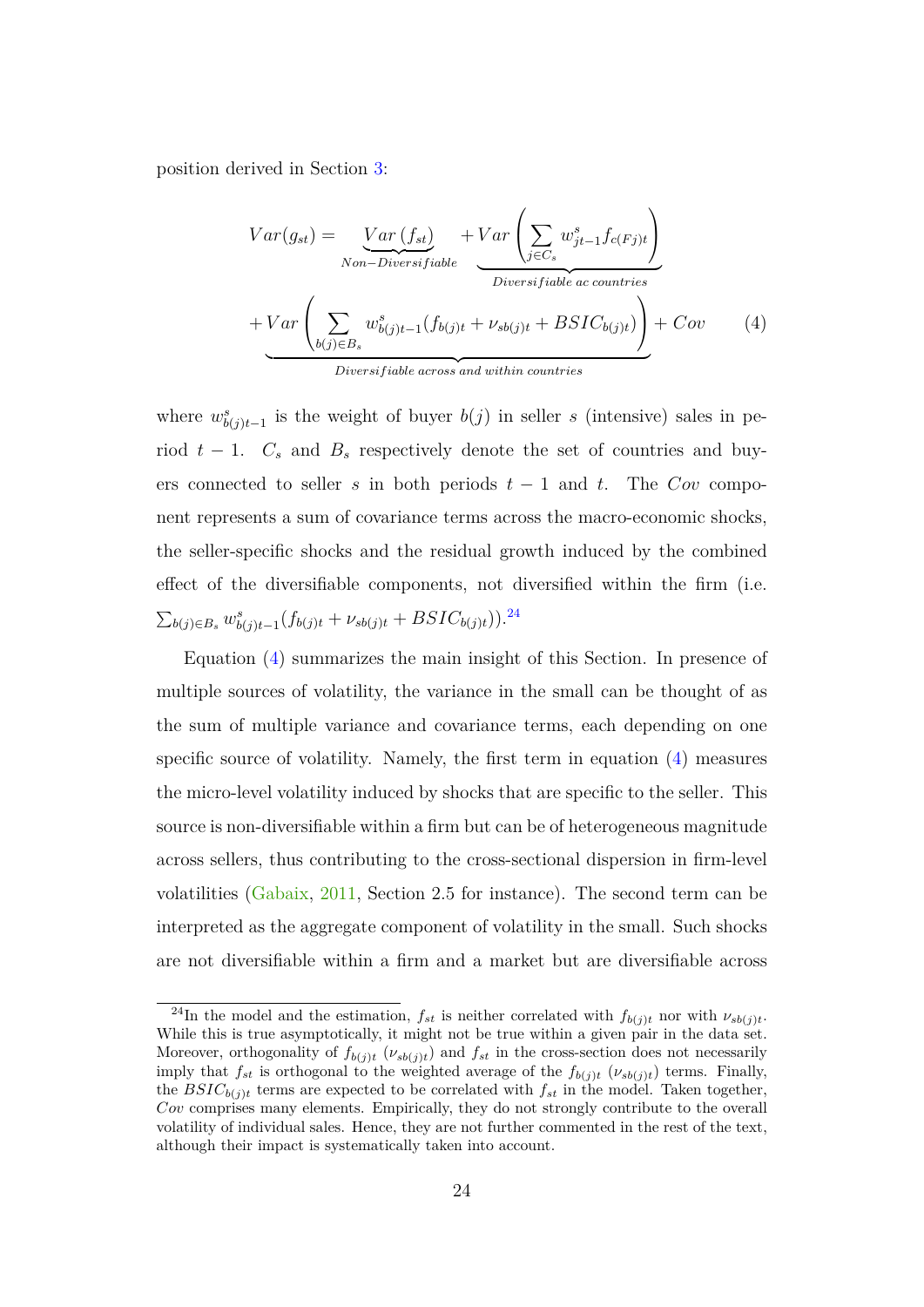markets. Selling to a broader set of markets is a way for the firm to hedge against country-specific shocks. This possibility is at the root of the argument in [Caselli et al.](#page-40-1) [\(2015\)](#page-40-1), even though they apply it to the volatility *in the large*. Finally, the third term captures the impact of buyer- and seller-buyer shocks, as well as the variance of the buyer-specific input cost index. The reason why these terms are grouped together is that they are *diversifiable* in nature, i.e. their impact depends on the structure of the firm's portfolio of clients. A less concentrated portfolio mechanically reduces the firm's exposure to such shocks. Of course, having a less concentrated portfolio is not the only source of risk hedging in this set-up. A firm might be little exposed to buyer-related shocks if she interacts with little volatile partners and/or if her portfolio is made of partners that comove negatively. This is the reason why both the structure of portfolios (as measured by the weighting parameters) and the individual growth components jointly determine the size of this component.

Before concluding, we note that the product dimension offers another diversification margin. In presence of product-specific (supply and demand) shocks, a firm may dampen the volatility of her sales by producing a broader portfolio of products. The trade literature has recently emphasized this margin of international trade [\(Mayer et al.,](#page-41-14) [2014;](#page-41-14) [Bernard et al.,](#page-40-12) [2011,](#page-40-12) among others). However its role on the volatility of sales has not yet been analyzed. In what follows, we focus on the buyer diversification margin and show that it matters a lot to account for the volatility in the small; more diversified firms display less volatile sales. Whenever possible, we also control for the degree of cross-product diversification and show that it hardly adds anything to the analysis. This effect is however difficult to identify separately from the impact of across-buyer diversification since firms often sell their different products to different buyers.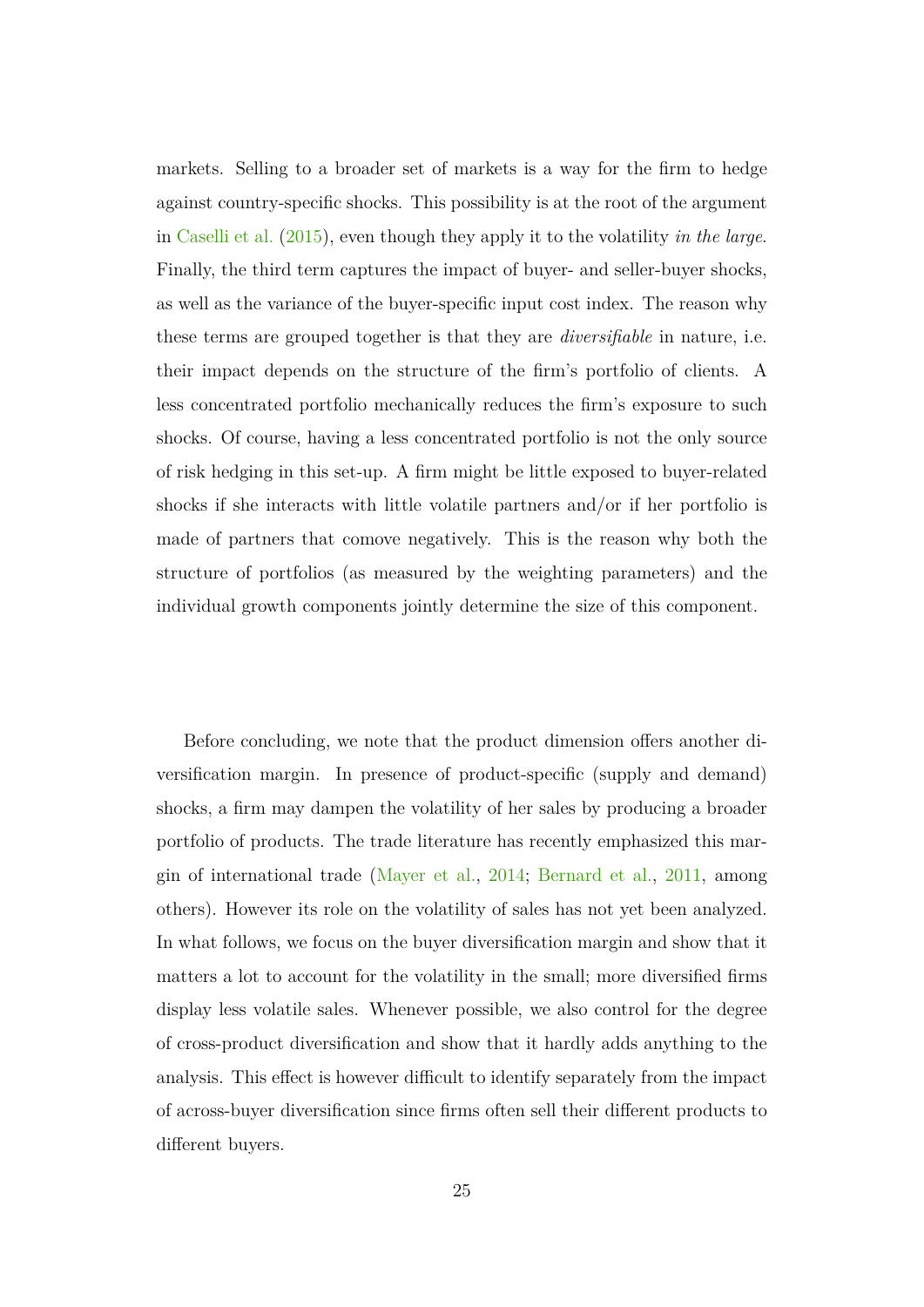### **4.2 Empirical results**

In order to analyze the respective contributions of the different shocks to volatility in the small, we run a number of *counterfactual* exercises.[25](#page-0-0) First, we compute the distribution of firm-level volatilities and compare it to the distribution of volatilities computed by muting one source of fluctuations. Second, we compute the distributions under alternative structures for trade networks. Taken together, these two sets of thought experiments help us understand how the nature of shocks and the structure of trade networks interact to shape the volatility in the small.

Figure [2](#page-50-0) illustrates the relative contribution of each type of shocks to the volatility in the small. In this exercise, we take as our benchmark the realized dispersion of volatilities, presented as the solid line in Figure [2.](#page-50-0) We then present the distributions obtained when one source of volatility disappears. Because we estimated the full structure of shocks, for each firm, destination, and year, computing such distributions is easily realized by muting the corresponding growth components. Table [5](#page-45-1) further reports the magnitude of the change in volatilities at different points of the distribution. In all such exercises, we not only account for the direct effect of the shocks but also their indirect effect through the buyer price index. Furthermore, muting a source of fluctuations also implies setting to zero all the covariance terms linked to this component.

As is often assumed in the related literature, seller-specific growth components are a major source of volatility in the small. Namely, removing this source of risk reduces the volatility of export growth by about a third, at every point of the distribution (large-dashed line in Figure [2\)](#page-50-0). That microeconomic buyer-related components also represent a significant source of risk for exporters is less well-known though. Namely, muting both the buyer-specific

<sup>25</sup>We are well aware that the term "counterfactual" is not fully appropriate since we do not account for general equilibrium effects in our strategy. However, we were not able to come up with a better term. Hence we write it *counterfactual* to remind the reader of this limitation.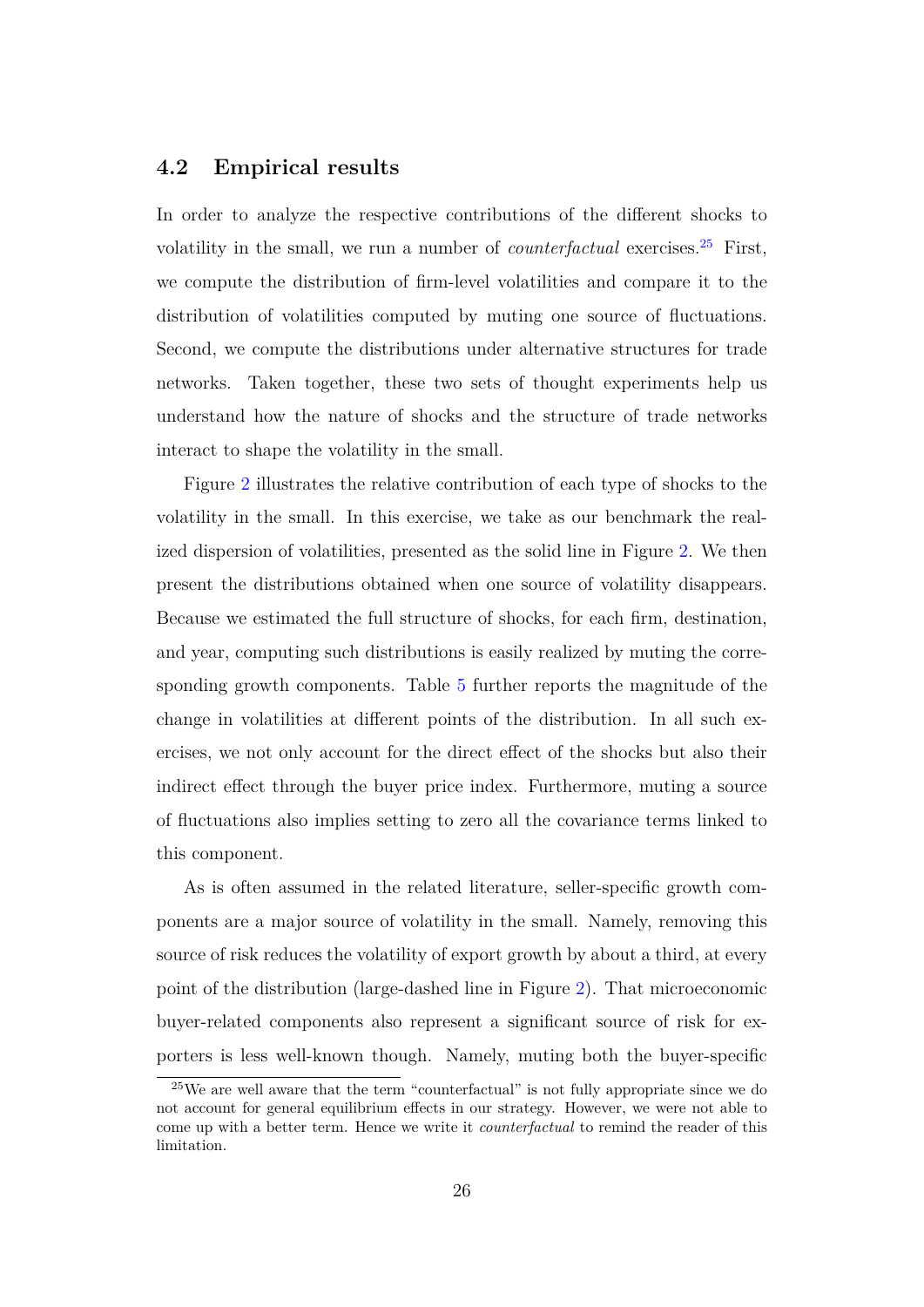and the match-specific components has almost the same impact on individual volatilities than removing the seller-specific terms (short-dashed line in Figure [2\)](#page-50-0). This is true even though this source of risk is diversifiable, contrary to the risk induced by idiosyncratic supply shocks. The reason why these terms contribute significantly to the volatility in the small is that i) they are relatively volatile, as shown in Table [4](#page-45-0) and ii) they are poorly diversified in firms' export portfolios as established in Section [2.2.](#page-12-0) Finally, note that sector-country components do not contribute much to the volatility in the small, although they are not well diversified within firms' portfolios either. Indeed, these shocks are an order of magnitude less volatile than individual perturbations.

We further emphasize the role of (the lack of) diversification of firms' export portfolios by running three additional experiments. Instead of muting one source of growth after another, we directly assess the role of the structure of individual portfolios on volatility. Results are summarized in Figure [3](#page-51-0) and Table [6.](#page-46-0) First, we simulate the *counterfactual* volatility that each firm would have faced in the absence of cross-country diversification of the country-sector shocks. This is equivalent to assuming that all the firm's buyers are located in the same country. Since country-sector components are a negligible source of volatility in the data, it is not surprising that such *counterfactual* lets the distribution of volatilities almost unchanged (see the short-dashed line in Figure [3](#page-51-0) which lies above the actual distribution).

More interesting are the other two *counterfactuals* which examine a world in which firms cannot diversify risks within countries (large-dashed line in Figure [3\)](#page-51-0) as well as between countries (dash-dotted line). In the "No withincountry diversification" case, each firm's trade network is restricted to her main client in each destination. In the "No between-country diversification" case, it is instead assumed that her network is restricted to buyers located in her main export destination. In both cases, the distribution of firm-level volatilities is significantly shifted to the right. Diversification of buyer-related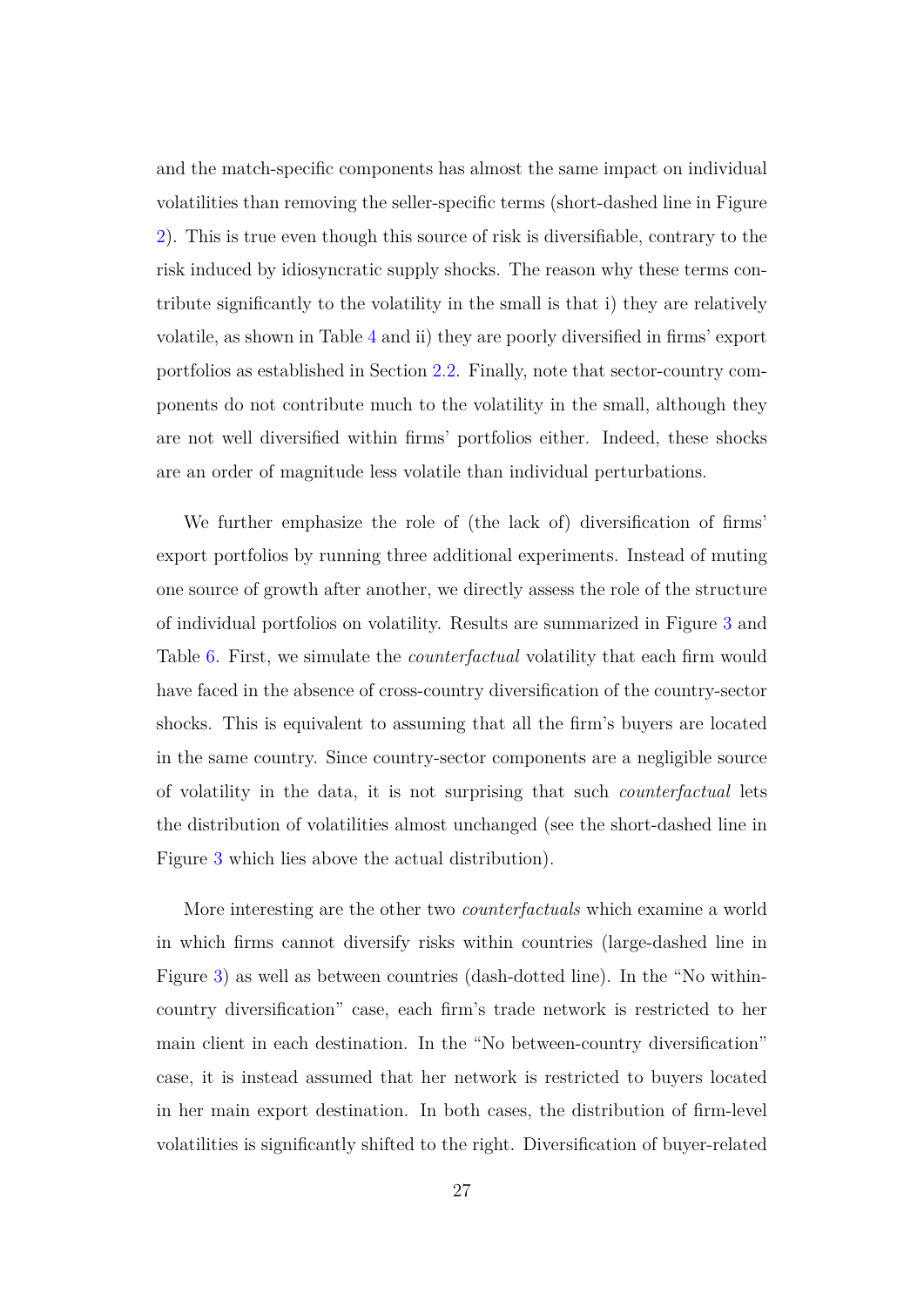risks indeed allows firms to reduce the volatility of their export growth. Interestingly, the largest effect is obtained in the 'No between-country diversification case". Although we find little evidence that exporting to a wider set of countries allows firms to reduce their exposure to aggregate demand shocks, the geographic diversification of a firm's exports is still found to be associated with significantly less volatility, because it allows the firm to reduce her exposure to microeconomic demand shocks.

As argued before, buyer and buyer-seller growth components drive volatility in the small because of sellers' lack of diversification. We now show that this dimension also contributes to the between-firms *heterogeneity* in firmlevel volatilities. Namely, firms that have less concentrated export portfolios display significantly less volatile exports. To do so, we regress the (log of the) variance of firm-level sales on a set of control variables, including measures of sales concentration. Results are presented in Table [7.](#page-47-0) Column (1) shows the benchmark regression in which the observable variables are measures of firm's size, her experience as an exporter, and two indicators capturing the existence of multinational linkages between the exporter and the markets it serves. It confirms a well-documented result of the literature, namely that larger exporters display significantly less volatility [\(Davis et al.,](#page-40-13) [2009;](#page-40-13) [Kelly](#page-41-1) [et al.,](#page-41-1) [2013\)](#page-41-1). This is also true of more experienced exporters while the role of multinational linkages is ambiguous.

Column (2) augments the benchmark regression with various measures of export diversification, namely Herfindahl indicators of sales across buyers within a market, across markets and across products. Results clearly indicate a correlation between these measures of diversification and the firm's volatility. Better-diversified firms display significantly less volatility. By reducing the concentration of her within-destination portfolio of clients from the third to the first quartile of the distribution, a firm would reduce the volatility of her sales by 27%. Similarly, exporting to a less skewed portfolio of destina-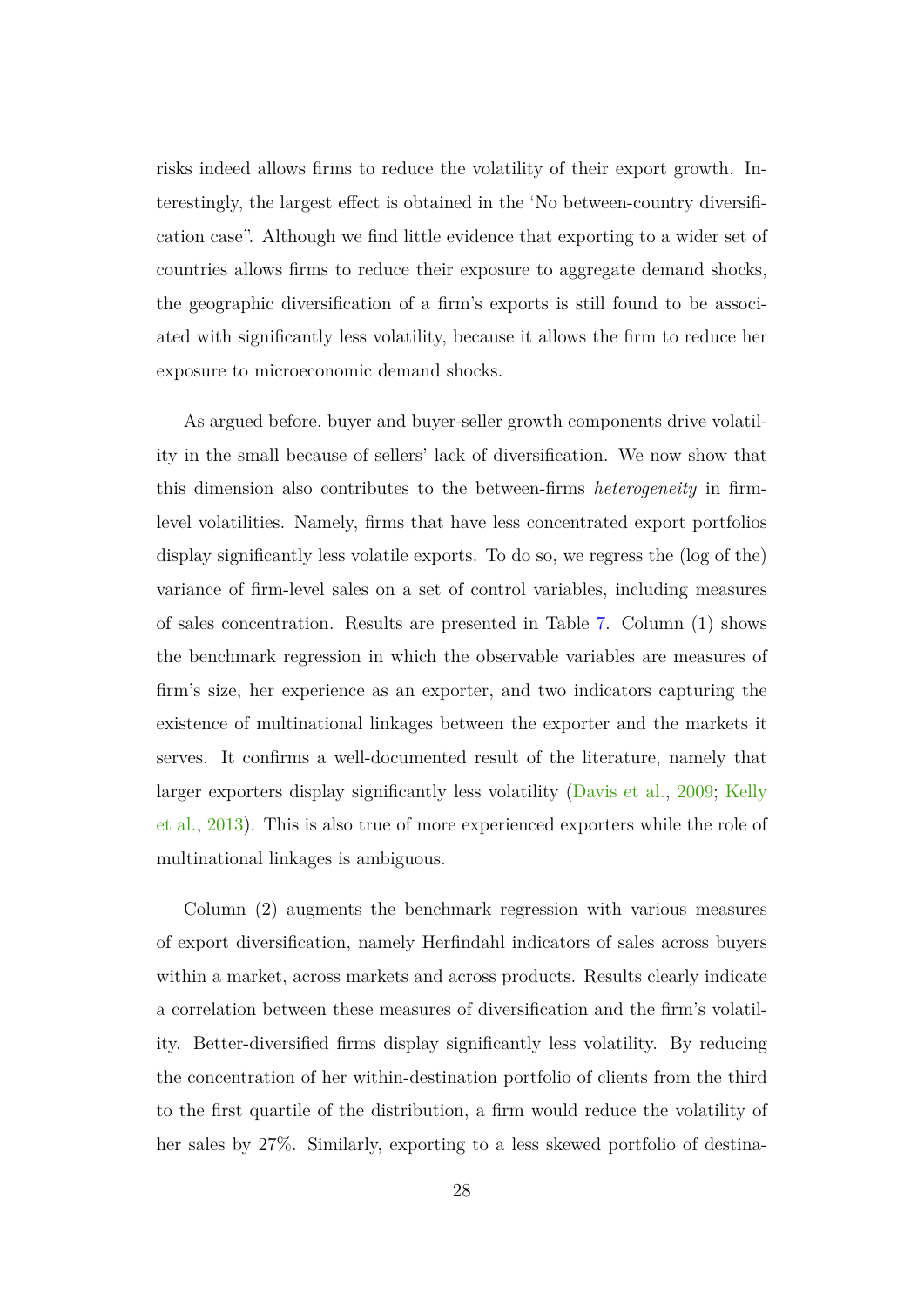tions (moving again from the third to the first quartile of the distribution of across-destinations Herfindahl indices) decreases volatility by an additional 8%. Finally, having a more diversified portfolio of products does not significantly affect volatility.

Interestingly, adding these control variables significantly increases the explanatory power of the regression and reduces the conditional correlation between size and volatility. Large firms display less volatility in part because they are better diversified. Column (3) provides further support for this interpretation. Namely, the specification in Column (2) is replicated using as left-hand side variable the component of export volatility that is driven by diversifiable buyer-related microeconomic growth components. As expected, the conditional correlation between volatility and the extent of diversification across buyers is reinforced and the correlation with the exporter's size further reduced. Finally, results in Column (4) show that the impact of diversification on volatility also holds when identified *within* a firm, across destination markets. In this specification, volatility is measured at the firm level, destination-by-destination, and the estimated equation is augmented with firm and sector-destination fixed effects. Here as well, the impact of between-buyers diversification is significant: firms' sales are less volatile in those markets in which the firm's portfolio of clients is less concentrated.

Figure [4](#page-52-0) shows variations in the volatility of firms at different points of the size distribution, where the size of a firm is defined by the value of her exports at entry into the sample. This confirms that smaller firms display more volatility. It also shows that volatility is decreasing with size because small firms face more volatile seller-specific shocks and have a portfolio of clients that exposes them to more buyer-specific risks. Seller-specific shocks are 68% less volatile at the 10th decile of the distribution than at the first. This is consistent with supply-side explanations of volatility in the small. But the "Diversifiable vol." bars in Figure [4](#page-52-0) also show that half of the difference in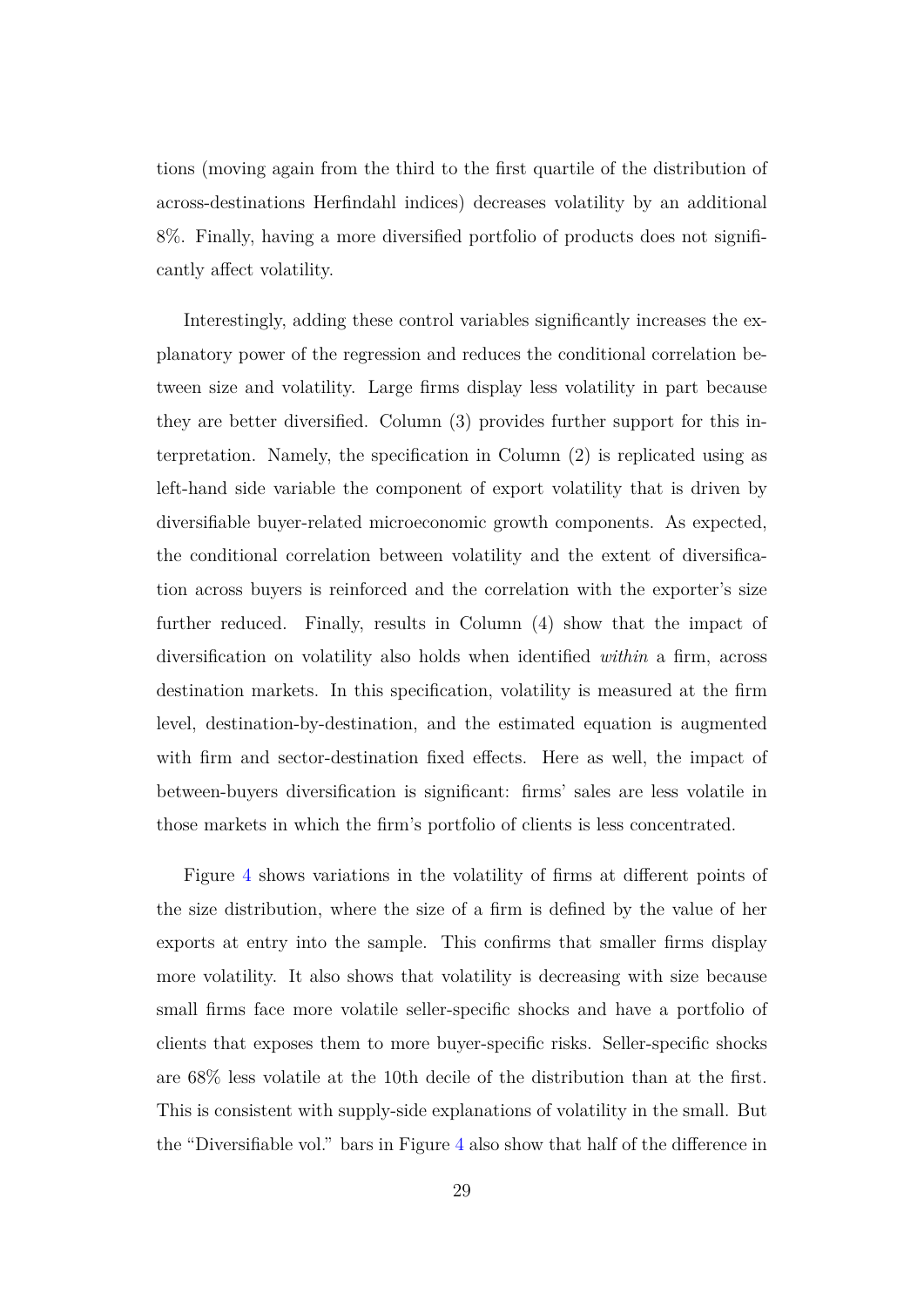volatility between medium-size and large-size firms is due to the diversifiable volatility. This result is driven by diversification in the small: Large firms are less exposed to buyer-related shocks, thus less volatile, because their portfolio of clients is better diversified.However, because their portfolio is so imperfectly diversified, even firms at the tenth decile of the distribution (of Herfindahl indices) display a significant amount of buyer-specific risk.

To summarize our analysis of volatility in the small, we have shown that i) individual growth components generate most of the volatility, ii) buyer-related growth components are almost as important as supply components as a source of volatility in the small, iii) these sources of risk also contribute to explain the heterogeneity in the degree of volatility across firms and destination markets, iv) the volatility of sales is (negatively) correlated with firm's size and the degree of diversification of its portfolio of customers, v) however, even the largest firms are often not well-diversified. We now turn to the analysis of fluctuations *in the large* and examine whether the above results hold when data are further aggregated.

# <span id="page-31-0"></span>**5 Volatility in the large**

### **5.1 Theoretical framework**

In this section, the object of interest is the volatility of aggregate exports. This aggregate volatility may be defined country-by-country:

$$
Var(g_{jt}) = \frac{1}{T} \sum_{t} (g_{jt} - \bar{g}_j)^2
$$

or across destinations:

$$
Var(g_t) = \frac{1}{T} \sum_{t} (g_t - \bar{g})^2
$$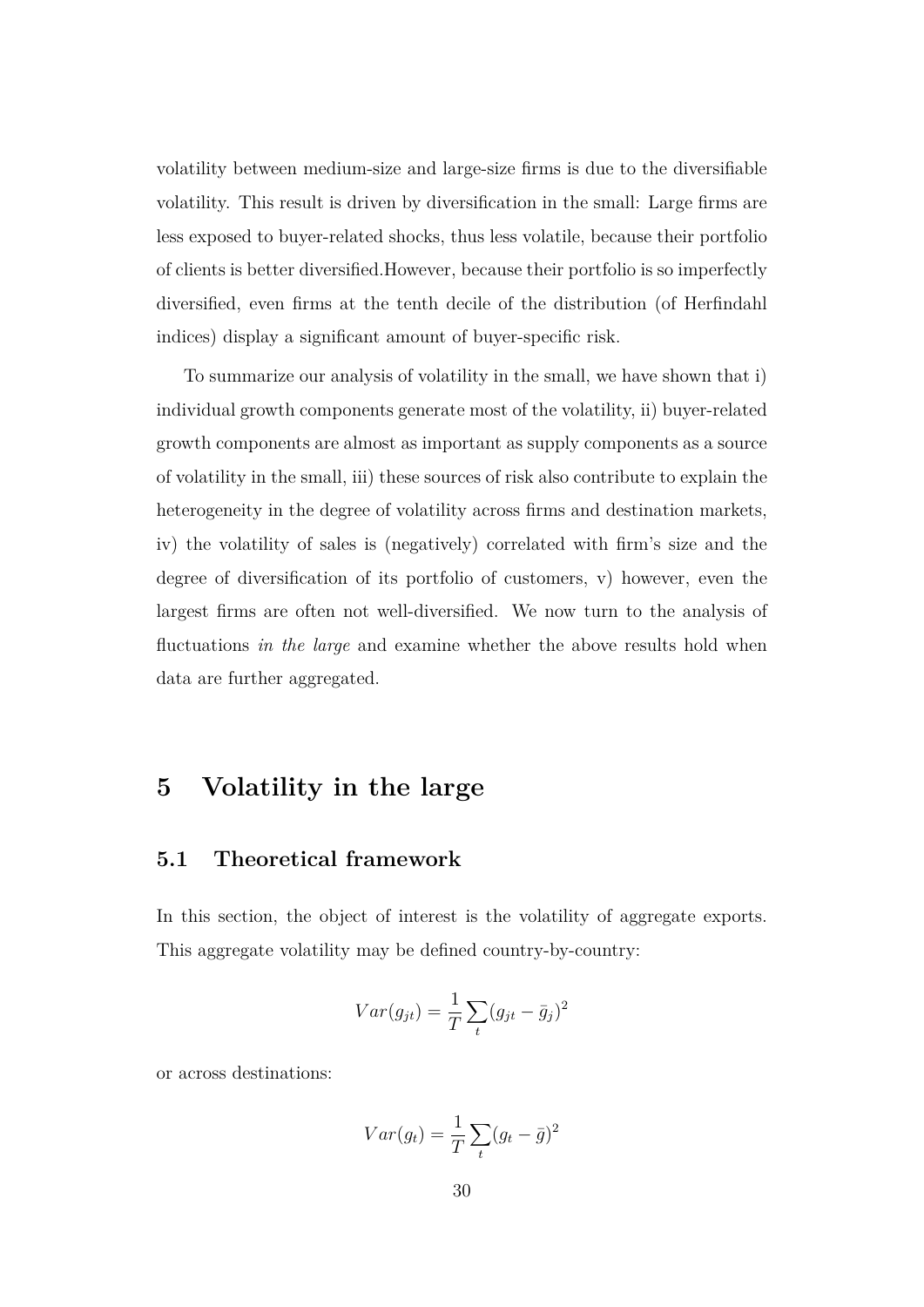where  $g_j$  and  $g_t$  denote the growth rates of intensive aggregate exports within and across markets, respectively; and where  $\bar{g}_j$  and  $\bar{g}$  denote the mean growth rates. Here again we focus on the intensive margin of exports. As shown is Appendix [B,](#page-62-0) the intensive margin accounts for a substantial share of fluctuations in the aggregate.

As in Section [4,](#page-24-0) the variance of aggregate sales is decomposed into its structural drivers (as identified in Section [3\)](#page-15-0):

<span id="page-32-0"></span>
$$
Var(g_t) = Cov + Var\left(\sum_{j} w_{jt-1}f_{c(Fj)t}\right) + Var\left(\sum_{s} w_{st-1}f_{st}\right)
$$
  
 
$$
Var\left(\sum_{b(j)} w_{b(j)t-1}(f_{b(j)t} + BSTC_{b(j)t})\right) + Var\left(\sum_{s} \sum_{b(j)} w_{sb(j)t-1} \nu_{sb(j)t}\right)
$$
  
 
$$
Var\left(\sum_{b(j)} w_{b(j)t-1}(f_{b(j)t} + BSTC_{b(j)t})\right) + Var\left(\sum_{s} \sum_{b(j)} w_{sb(j)t-1} \nu_{sb(j)t}\right)
$$
(5)

where  $w_{kt-1}$ ,  $k = j, s, b(j), sb(j)$  is the share of unit *k* in overall (intensive) exports in  $t - 1$ , and  $Cov$  is a set of covariance terms between the macro and the individual components.

Equation  $(5)$  is the counterpart to equation  $(4)$ , albeit for volatility in the large. It shows how each family of growth components contributes to the volatility of aggregate trade, in proportion to its volatility and its diversification within the network of firm-to-firm trade flows. Macro components enter equation [\(5\)](#page-32-0) in proportion to their share in overall exports, meaning that geographic diversification reduces the country's exposure to these shocks [\(Caselli](#page-40-1) [et al.,](#page-40-1) [2015\)](#page-40-1). Seller-specific components are naturally diversified across sellers. Their aggregate impact is thus reduced if the distribution of sellers' size is less fat-tailed. This is the argument for "granular fluctuations" in [Gabaix](#page-41-7) [\(2011\)](#page-41-7). Our analysis shows that the argument naturally extends to the concentration of sales across buyers (as measured by the inverse of the Herfindahl index across buyers,  $Herf^B \equiv \sum_{b(j)} w_{b(j)}^2$  and the concentration of transactions across seller-buyer pairs (the inverse of  $Herf^{SB} \equiv \sum_{s} \sum_{b(j)} w_{sb(j)}^2$ ). Hence,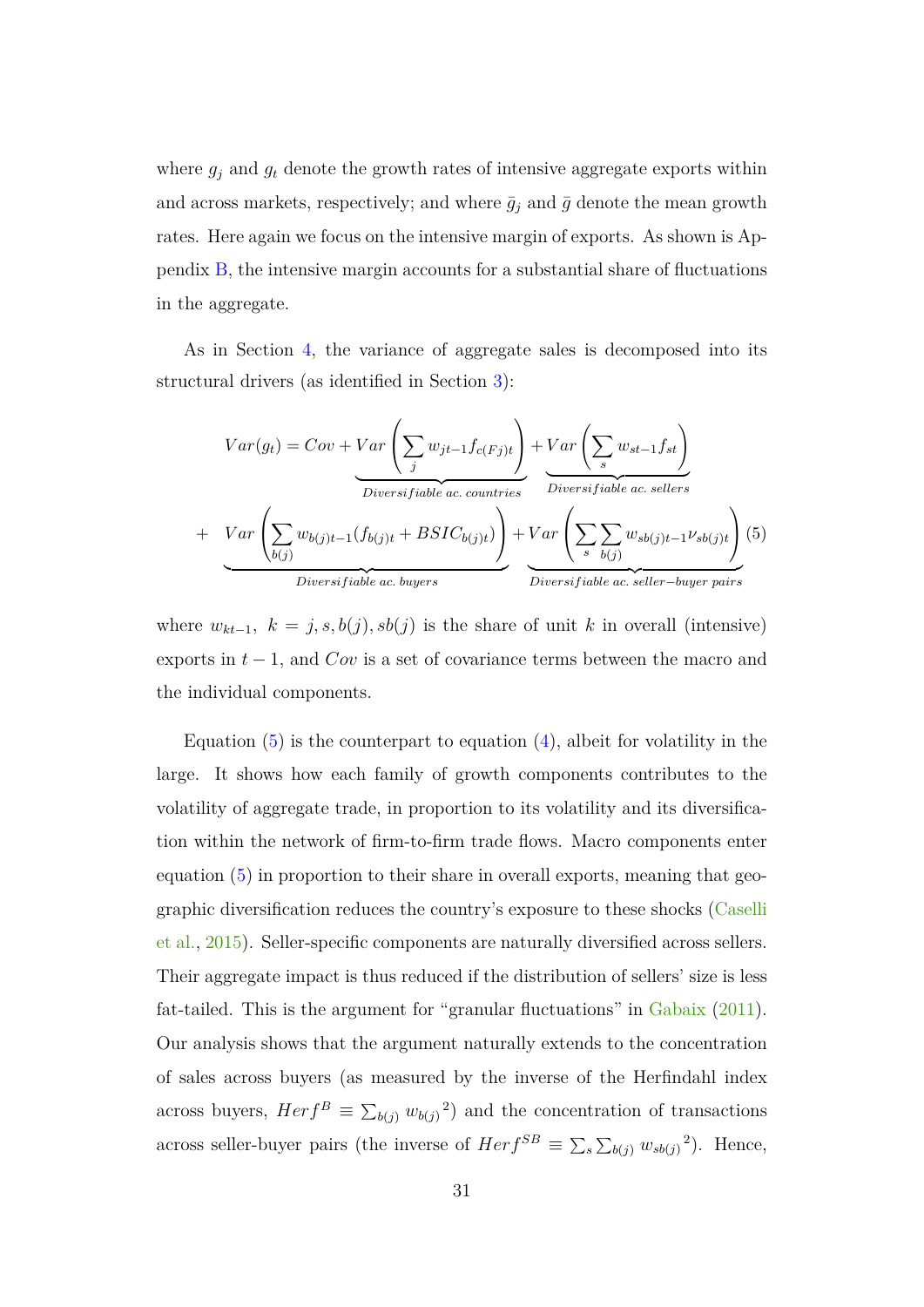these microeconomic growth components can be a source of aggregate fluctuations if their variance is large and the distribution of transactions concentrated enough, which is the case in our data (see Tables [2](#page-44-0) and [4\)](#page-45-0).

### **5.2 Empirical results**

As in Section [4,](#page-24-0) we assess the relative contribution of each growth component using *counterfactual* experiments. Results are summarized in Figure [5](#page-52-1) and Table [8,](#page-48-0) destination-by-destination as well as for multilateral sales. The first column in Table [8](#page-48-0) presents the actual variance of sales in the data reproduced on the x-axes in Figure [5.](#page-52-1) The remaining columns present the *counterfactuals*. We first compare the volatility one would observe in the absence of countrysector growth components (column (2) and left panel of Figure [5\)](#page-52-1) and in the absence of all three (diversifiable) micro shocks (column (3) and right panel of Figure [5\)](#page-52-1). As expected, the macro-economic components matter much more in the large than in the small. Eliminating this source of growth reduces the volatility of exports by 15 to 70% of the realized variance, depending on the destination. Macro-economic components are now more important because the aggregate impact of micro terms is reduced, through diversification across individuals. Hence, the 70% reduction found for exports to Germany does not come from macro shocks being especially volatile there but from the small overall variance induced by well-diversified micro components.

Even though macro-economic components matter substantially more for volatility in the large, diversifiable micro shocks matter as well, as illustrated in column (3). Muting all three individual components simultaneously reduces the magnitude of aggregate fluctuations, by 73% on average. The strong impact of micro components essentially comes from the imperfectly diversified structure of trade networks. To further illustrate this point, column (4) in Table [8](#page-48-0) summarizes the result of another *counterfactual* exercise in which the distribution of seller-buyer pairs is assumed to be uniform, i.e. when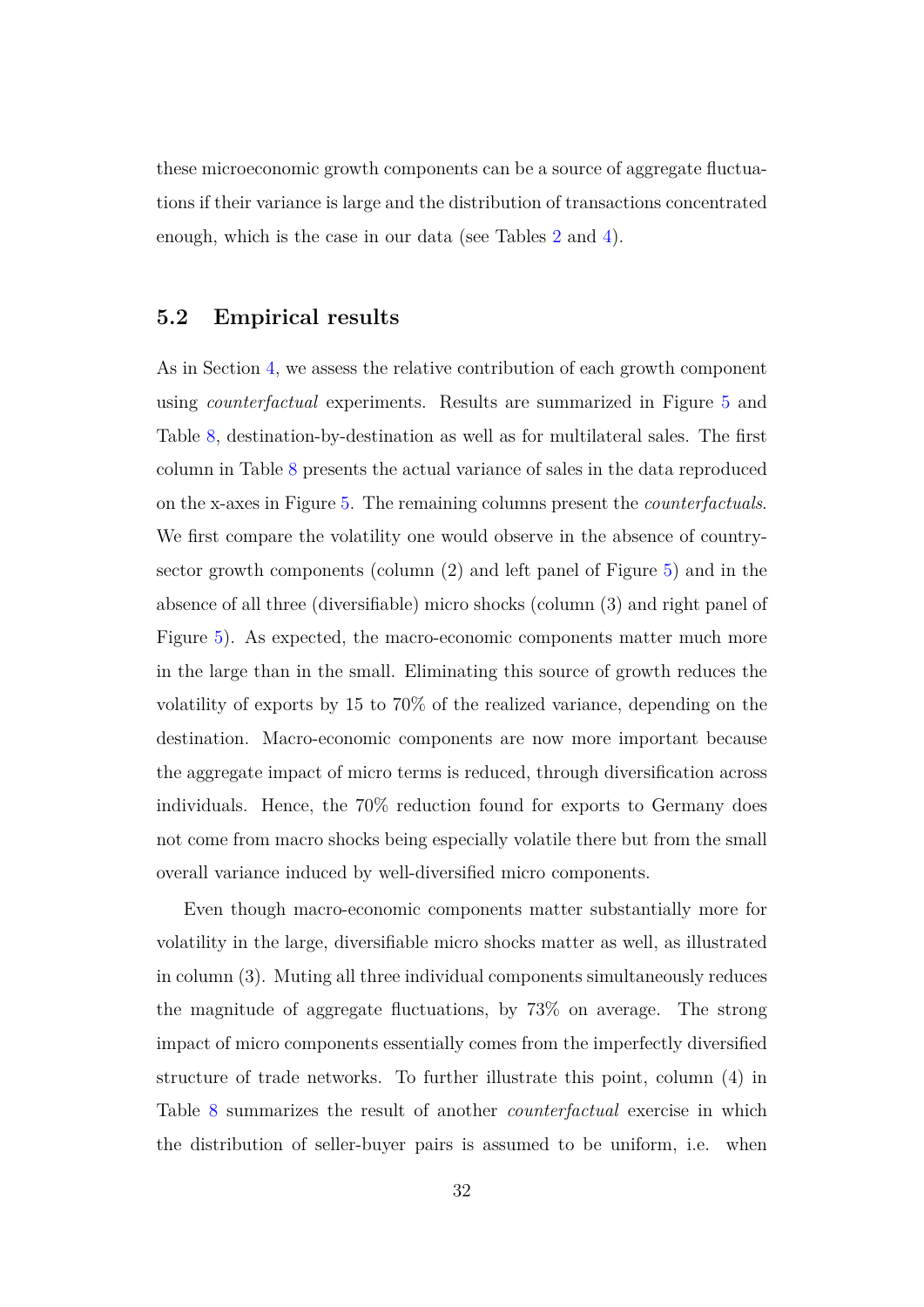granularity is muted.<sup>[26](#page-0-0)</sup> Results show that the volatility of exports is divided by at least a factor two in such a "symmetric" world. Such a distribution of trade flows prevents individual shocks from showing up in the aggregate. This explains why the *counterfactual* volatilities in columns (3) and (4) are highly correlated even though the way they are computed is quite different.

The *counterfactual* volatilities shown in column (3) of Table [8,](#page-48-0) which are entirely attributable to macro components, are hardly heterogeneous across countries. Indeed, the right panel of Figure [5](#page-52-1) makes it clear that most of the heterogeneity between countries in the variance of aggregate exports is due to the heterogeneous impact of individual components, whereas the variance induced by macro-economic shocks is fairly similar across countries. Note that this result might be quite specific to the estimation sample, which is composed of fairly homogenous countries, including eight countries belonging to the same monetary union as France. This tends to drive the amount of cross-country correlation in country-sector shocks up.

Finally, the last three columns in Table [8](#page-48-0) report the aggregate impact of muting one microeconomic component after the other: seller-specific components in column (5), buyer-specific components in column (6), and seller-buyer residuals in column (7). Within a destination, muting the buyer-specific components has the largest impact, reducing export fluctuations by 37% on average. The impact is smaller, and sometimes positive, when either the seller- or the match-specific effects are turned of  $f^{27}$  $f^{27}$  $f^{27}$  When aggregate exports are examined across countries (last line of Table [8\)](#page-48-0), muting seller-specific components matters substantially since these shocks cannot be diversified across countries, in contrast to buyer- and seller-buyer shocks.

 $26T<sub>0</sub>$  do so, we use the existing network of bilateral transactions. Then, rather than using the observed weights when aggregating transactions, this *counterfactual* uses equal weights.

<sup>27</sup>In Table [8,](#page-48-0) muting one particular individual component can sometimes *increase* the volatility of exports, because of the negative correlations between individual shocks. When a shock is muted, the direct impact on the volatility of sales is mechanically negative. However, if this shock is negatively correlated with another shock, then another source of diversification, across shocks, is also muted. Thus the potentially positive impact on the aggregate variance of sales.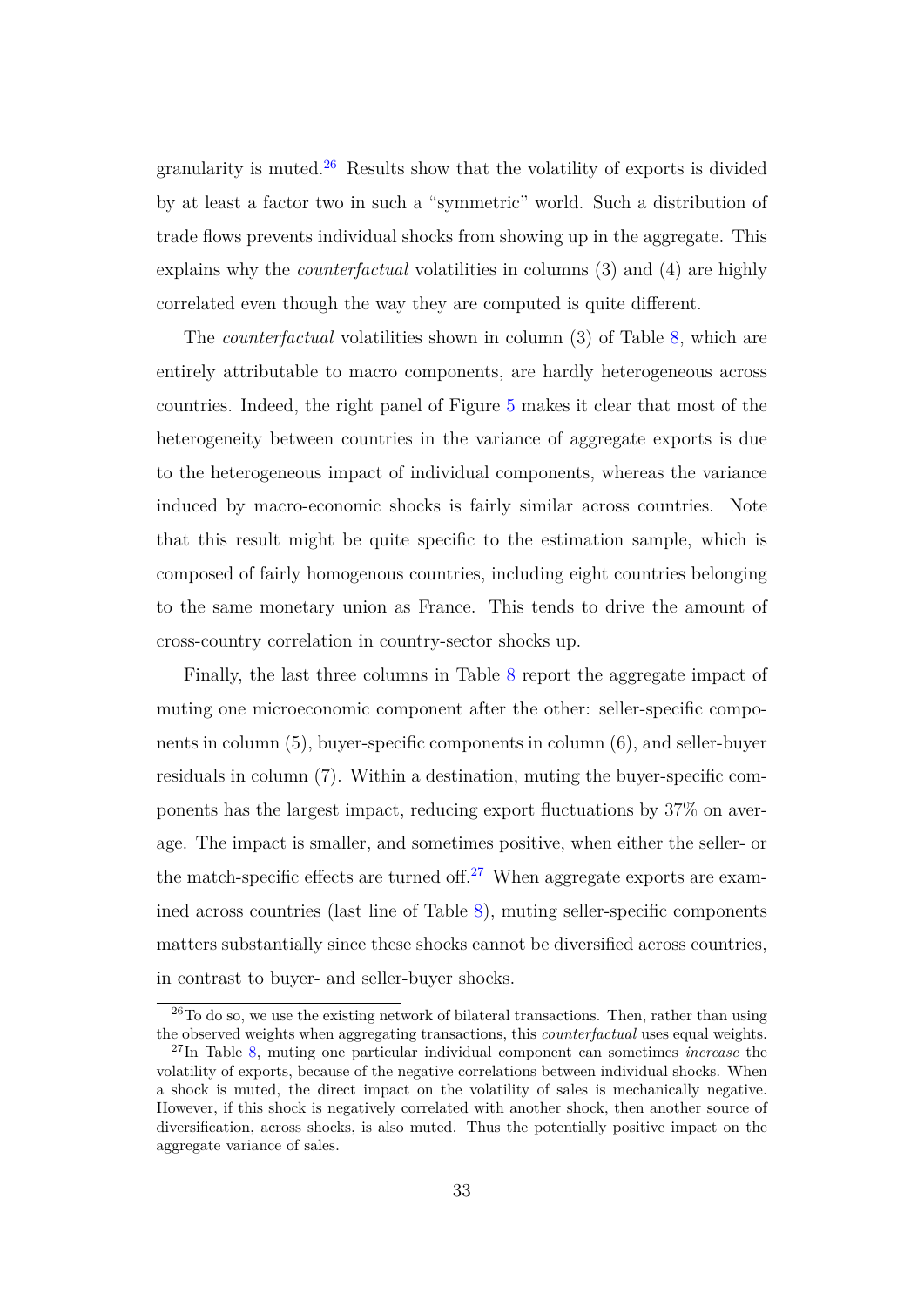Among microeconomic "demand" components, the impact of muting buyerspecific terms is systematically found larger than when seller-buyer residuals are ignored (see the comparison of columns (6) and (7) in Table [8](#page-48-0) and the corresponding percentage change in Figure [6\)](#page-53-0). This comes from the connectedness in French exporters' trade networks: Since buyer-specific components are spread across all the firm's input providers, sharing the same clients induces some comovements across sellers, thus more volatility in the large.<sup>[28](#page-0-0)</sup> The connectedness of individual trade networks is illustrated in Figure [7.](#page-54-0) Namely, the dark bars represent the median "connectedness" in French sellers' networks, by decile of size. Connectedness is measured by the mean degree of French sellers' partners. If, on average, French sellers export goods to foreign buyers who themselves interact with a sufficiently large number of French exporters, shocks affecting those buyers will create a substantial amount of comovement between individuals, thus more volatility in the large. As shown in Figure [7,](#page-54-0) this is actually the case. Namely, the median exporter in our sample interacts with foreign buyers who on average have eight partners in France. This number is slightly increasing in the size of the exporter, meaning that large French sellers, those that matter the most for the volatility in the large, tend to be even more (indirectly) connected to other French sellers than smaller ones. The correlation is found stronger when the weight of each buyer in sellers' trade networks is taken into account. As the light grey bars in Figure [7](#page-54-0) show, the weighted connectedness tends to be larger than the unweighted indicator, for firms above the median size. These firms thus sell relatively more to the buyers that are relatively more connected to other French sellers. All in all, these statistics show that French sellers' trade networks tend to be connected to each others through the buyers they have in common. This contributes to

<sup>28</sup>Note that the connectedness of individual trade networks is in part driven by the estimation strategy that excludes from the analysis those buyers that are connected with a single French exporter. As shown in Figure [7,](#page-54-0) the mean degree of connectedness is substantially above two meaning that, on average, French sellers' clients are connected with more than two French sellers.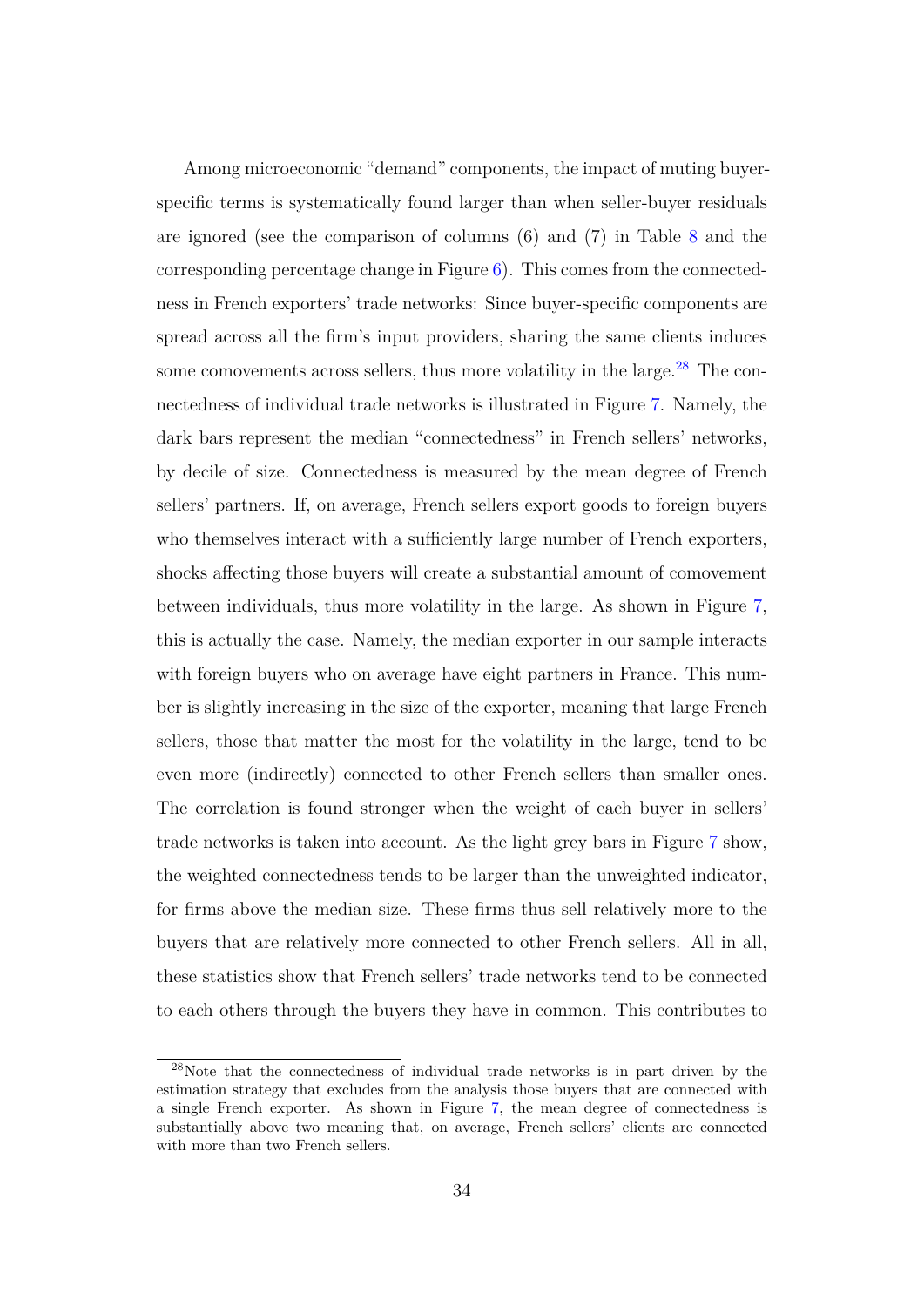amplifying the impact that buyer-specific shocks have in the aggregate.

To conclude this section, we study how diversification in firm-to-firm trade networks affects countries' exposure to microeconomic shocks. Figure [8](#page-55-0) shows the correlation between the contribution of each individual growth component and the concentration of trade networks in the corresponding dimension, destination-by-destination. Whatever the microeconomic source of volatility - namely seller-specific effects in the top-left panel, buyer-specific components in the top-right panel and seller-buyer residuals in the bottom panel- there is a strong positive correlation. The contribution of all three types of shocks is larger in more concentrated trade networks.

We gain further insights on the link between volatility in the large and the diversification of exports using various experiments. First, we quantify the impact of the geographic diversification of exports using two scenarios. In the first one, we simulate what would happen to the volatility in the large would French firms be unable to diversify their exposure to aggregate (countrysector) shocks. In practice, it is assumed that the existing foreign partners of French firms are all located in the same country, we arbitrarily chose Germany, the largest destination of French exports. In the absence of such "macroeconomic" diversification, we find the volatility of French exports to be  $13\%$ higher. This number is significant despite the correlation of country-sector growth components in our data because the structure of French exports in Europe is actually quite diversified. This experiment however underestimates the gains, in terms of volatility, associated with the geographic diversification of exports because such diversification not only helps smooth the impact of aggregate demand shocks but also mechanically affects the concentration of sales across buyers located in different countries. When this dimension is taken into account, the estimated impact of geographic diversification is doubled. The volatility of French exports would be 26% higher under full concentration of exports in Germany.<sup>[29](#page-0-0)</sup>

 $^{29}$ In practice, we simulate what would happen would France exports solely to Germany,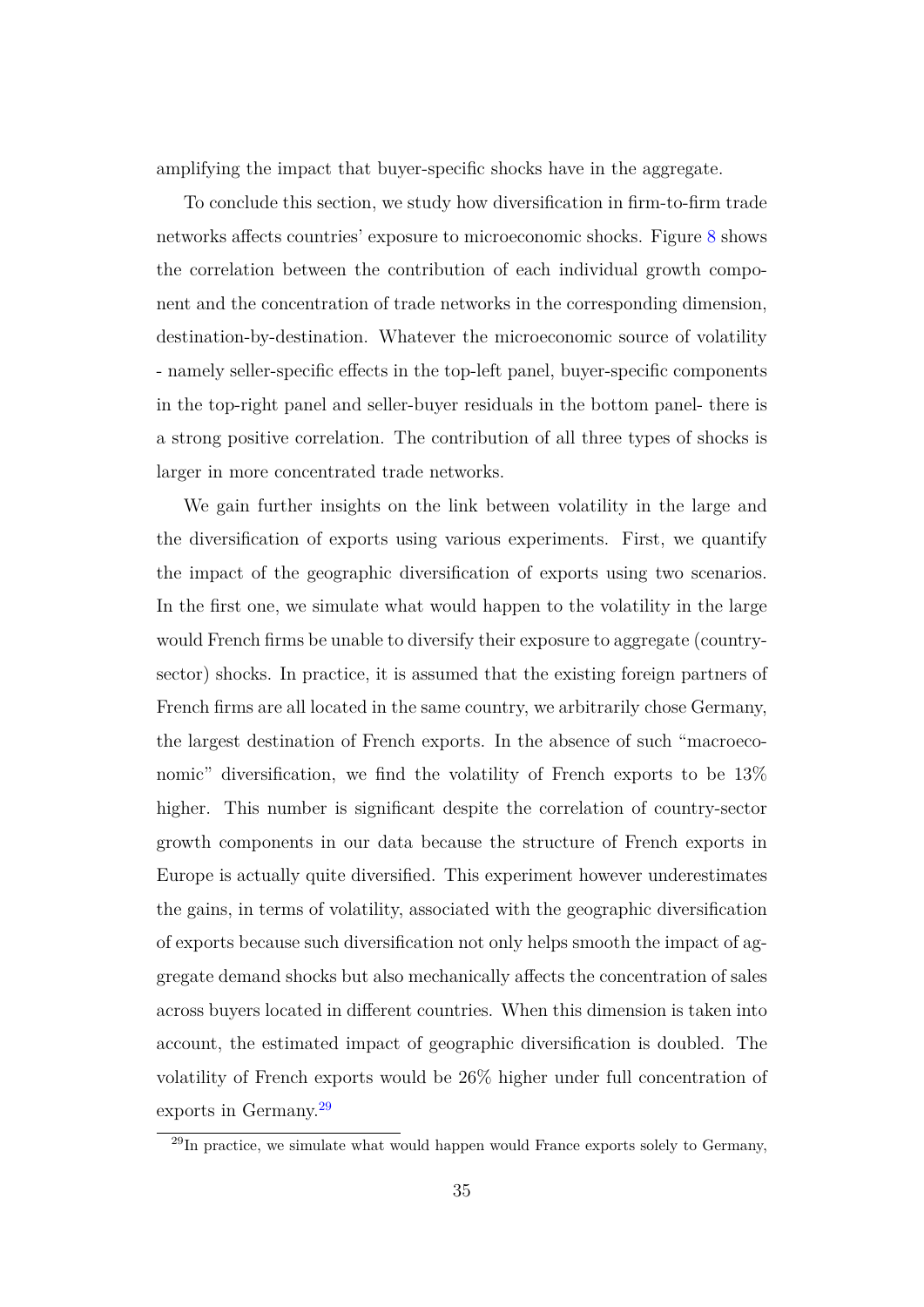Second, we quantify what gains, in terms of volatility, is induced by firms' within-country diversification. This dimension is typically neglected in the literature that assumes foreign demand is well-represented by the preferences of a representative consumer. We instead show that diversification of firms' portfolios within a country significantly reduces the amount of volatility. To do so, we simulate a world in which each firm solely interacts with her main partner in each destination market. In such *counterfactual* world, the volatility of export sales is increased by 13%.

Diversification across trading partners allows countries to reduce their exposure to demand-related shocks. Instead, the specialization of activities triggered by the participation of firms into foreign markets has the opposite effect [\(di Giovanni and Levchenko,](#page-40-0) [2009,](#page-40-0) [2012\)](#page-41-0). In our framework, this amplifies the aggregate impact that all three idiosyncratic shocks have in the aggregate. To quantify this effect we borrow a strategy from [di Giovanni and Levchenko](#page-41-0)  $(2012)$  by simulating the distribution of French exporters, and the associated volatility of exports, in a world in which the firm size distribution is not skewed by their export activity. This is equivalent to assuming that the distribution of exporters' sales mimics that of domestic firms. $30$  In such a (less concentrated) world, the *counterfactual* volatility is found to be 2.5% lower. The impact is relatively limited because i) the exercise does not take into account adjustments at the extensive margin, ii) the contribution of country-sector shocks is left unaffected in the exercise,  $31$  and iii) the *counterfactual* distribution of

<sup>31</sup>If we instead calculate the impact of less concentration on the volatility induced by

thus interacting with a smaller set of foreign clients. Of course, the experiment is somewhat artificial since it assumes everything else is left unaffected. In particular, the network of French exporters in Germany is assumed to be the same, whether firms also export in the rest of the European Union or not.

<sup>30</sup>We calibrate firms' exports under autarky to be such that the *change* in the distribution between trade and autarky mimics the one estimated by [di Giovanni et al.](#page-41-1) [\(2011\)](#page-41-1). More specifically, we use the fact that, under the assumption that sales are Pareto-distributed, the change in sales can be backed out using the rank size of firms and the parameter governing the distribution of firm size :  $\frac{log(sales_i^{trade})}{log(sales_i^{autar})} = \frac{\beta^{autar}}{\beta^{trade}}$ *βtrade log*(*ranki*−0*.*5)−*α trade log*(*ranki*−0*.*5)−*αautar* where *β* and *α* are the constant and the coefficient on size estimated by regressing the log of firm's rank - 0.5 on the log of firm size. We use the coefficients estimated by [di Giovanni et al.](#page-41-1) [\(2011\)](#page-41-1) to compute the *counterfactual* value of exports under autarky.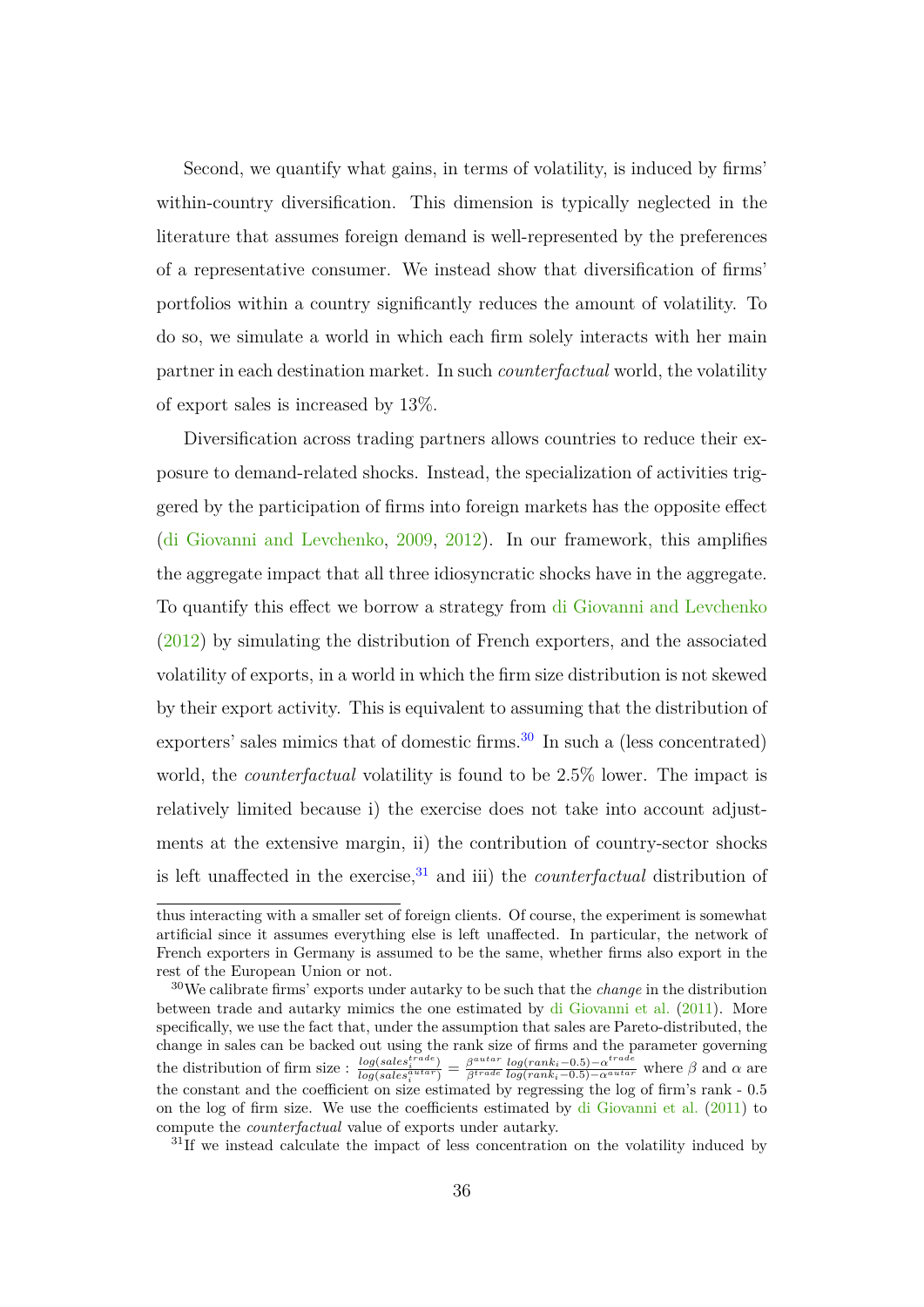firms in the domestic market is itself relatively concentrated. If we instead mute granular forces entirely by assuming the distribution of exporters to be homogenous, volatility is found to decrease by 67%. All in all, this exercise confirms the evidence in [di Giovanni and Levchenko](#page-41-0) [\(2012\)](#page-41-0) that the increasing concentration of activities driven by international trade amplifies the aggregate impact of idiosyncratic supply shocks. What our analysis adds to this literature is that the concentration of exports, when combined with an imperfect diversification of firms' portfolios, also amplifies the aggregate effect of microeconomic demand shocks.

## **6 Conclusion**

In this paper, we provide a forensic account of the origin of fluctuations in exports at the level of individual firms as well as in the aggregate. We first propose a structural method for identifying different sources of fluctuations in sellers-buyers data. We then show that microeconomic sources of fluctuations together with the structure of trade networks help us explain the volatility of sales and their heterogeneity across firms and markets. Our emphasis on buyer-related shocks as a key driver of fluctuations is, we believe, a novel contribution. Even though entering foreign markets (almost mechanically) reduces the volatility of individual exports and therefore allows firms to diversify this buyer-related source of risk, differences in the diversification of individual exporters remain a key driver of these firms' heterogeneous volatility. Furthermore, even the largest exporters are little diversified and end up being exposed to microeconomic demand risks. In turn, these large firms bring a large amount of "granular" risk to the overall economy, through their exposure to idiosyncratic supply and demand shocks. Since international

idiosyncratic supply shocks, the change in volatility increases to 7.7%. It is marginally smaller, at 5.8%, if we consider the residual effect of all three idiosyncratic shocks. This can be explained by large firms being relatively better diversified across buyers, which somewhat counteracts the impact of granularity.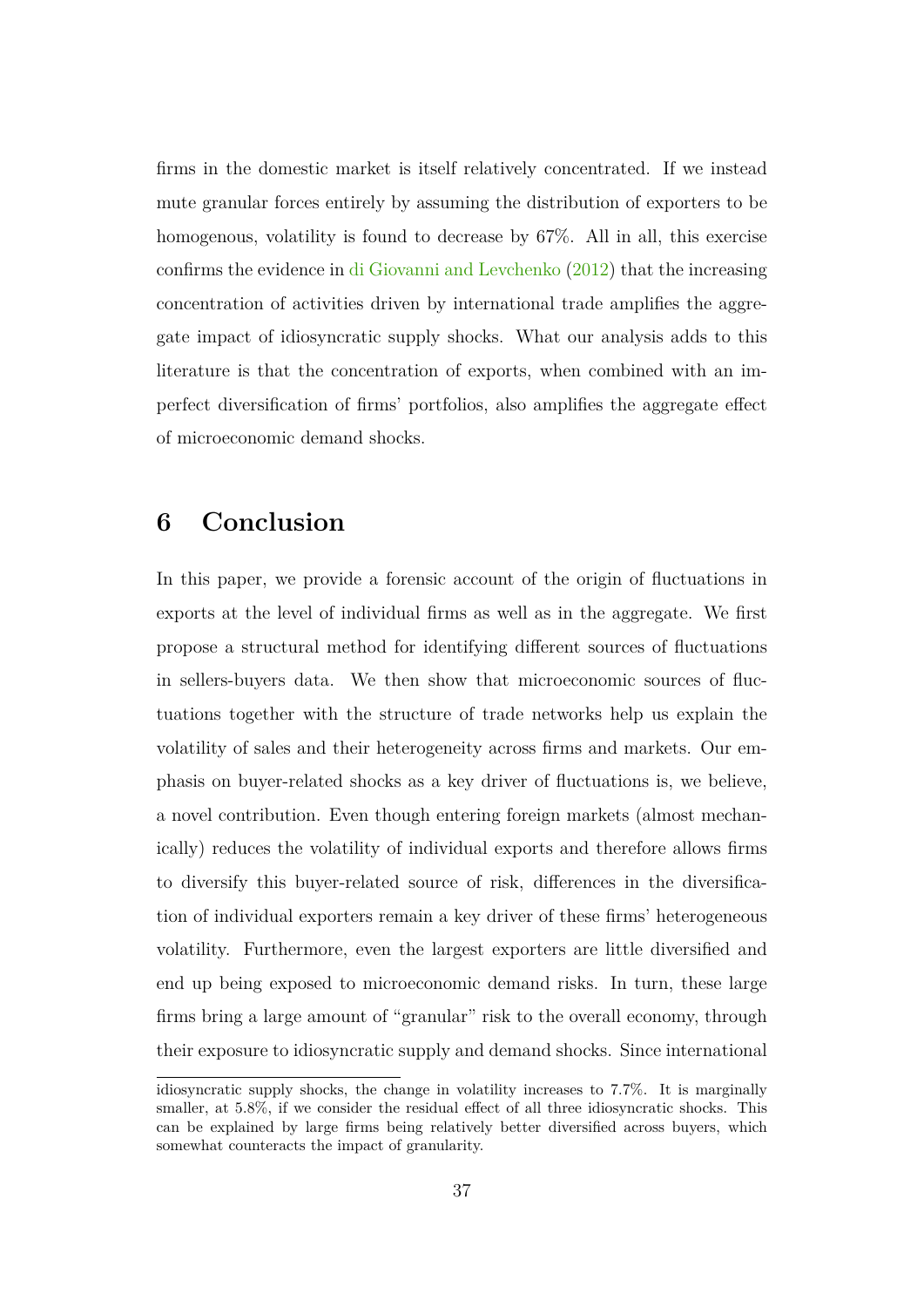trade tends to increase the importance of these large firms in the aggregate, this combined mechanism increases the amount of macroeconomic volatility and explain why individual-level foreign demand shocks remain an important source of aggregate fluctuations. Hence, differences in the structure of trade networks also help explain differences in aggregate export volatility across foreign destinations.

## **References**

- <span id="page-39-4"></span>Abowd, J.M., B. Crepon, and Kramarz F., "Moment Estimation With Attrition: An Application to Economic Models," *Journal of the American Statistical Association*, December 2001, *96*, 1223–1231.
- <span id="page-39-2"></span>Abowd, John, Francis Kramarz, Paul Lengermann, and Perez-Duarte Sebastien, "Are Good Workers Employed by Good Firms? A Simple Test of Positive Assortative Matching Models for France and the United States," mimeo, CREST 2004.
- <span id="page-39-1"></span>Abowd, John M., Francis Kramarz, and David N. Margolis, "High Wage Workers and High Wage Firms," *Econometrica*, March 1999, *67* (2), 251– 334.
- <span id="page-39-0"></span>, Robert H. Creecy, and Francis Kramarz, "Computing Person and Firm Effects Using Linked Longitudinal Employer-Employee Data," Longitudinal Employer-Household Dynamics Technical Papers 2002-06, Center for Economic Studies, U.S. Census Bureau March 2002.
- Acemoglu, Daron, Vasco M. Carvalho, Asuman Ozdaglar, and Alireza Tahbaz-Salehi, "The Network Origins of Aggregate Fluctuations," *Econometrica*, September 2012, *80* (5), 1977–2016.
- <span id="page-39-3"></span>Andrews, M. J., L. Gill, T. Schank, and R. Upward, "High wage workers and low wage firms: negative assortative matching or limited mobility bias?, *Journal of the Royal Statistical Society Series A*, 2008, *171* (3), 673–697.
- Antràs, Pol, Teresa C. Fort, and Felix Tintelnot, "The Margins of Global Sourcing: Theory and Evidence from U.S. Firms," Working Paper 20772, National Bureau of Economic Research December 2014.
- Arkolakis, Costas, "A Unified Theory of Firm Selection and Growth," NBER Working Papers 17553, National Bureau of Economic Research, Inc October 2011.
- Asker, John, Allan Collard-Wexler, and Jan De Loecker, "Dynamic Inputs and Resource (Mis)Allocation," *Journal of Political Economy*, 2014, *122* (5), pp. 1013–1063.
- Barrot, Jean-Noël and Julien Sauvagnat, "Input Specificity and the Propagation of Idiosyncratic Shocks in Production Networks," *The Quarterly Journal of Economics*, 2016, *131* (3), 1543–1592.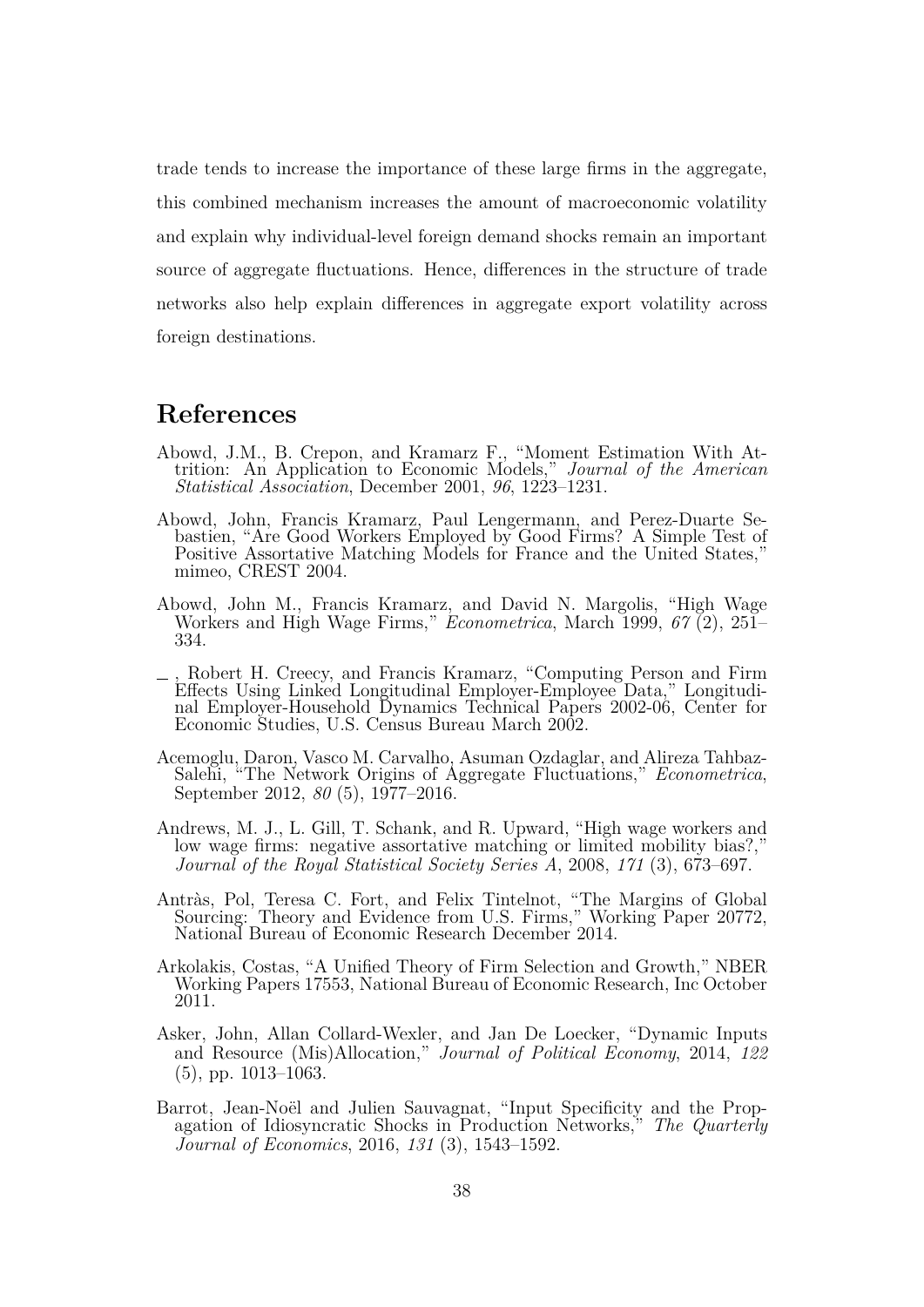- Bernard, Andrew, Andreas Moxnes, and Karen Helene Ulltveit-Moe, "Twosided Heterogeneity and Trade," *Review of Economics and Statistics*, 2017, *Forthcoming.*
- Bernard, Andrew B., Stephen J. Redding, and Peter K. Schott, "Multiproduct Firms and Trade Liberalization," *The Quarterly Journal of Economics*, 2011, *126* (3), 1271–1318.
- Blaum, Joaquin, Claire Lelarge, and Michael Peters, "The Gains from Input Trade with Heterogeneous Importers," CEPR Discussion Papers 11721, C.E.P.R. Discussion Papers December 2016.
- Blundell, Richard and Jean Marc Robin, "Estimation in Large and Disaggregated Demand Systems: An Estimator for Conditionally Linear Systems," *Journal of Applied Econometrics*, May-June 1999, *14* (3), 209–32.
- Campbell, John Y., "Have Individual Stocks Become More Volatile? An Empirical Exploration of Idiosyncratic Risk," *Journal of Finance*, 02 2001, *56*  $(1), 1-43.$
- <span id="page-40-1"></span>Carballo, Jerónimo, Gianmarco Ottaviano, and Christian Volpe Martincus, "The Buyer Margins of Firms' Exports," CEPR Discussion Papers 9584, C.E.P.R. Discussion Papers August 2013.
- Carvalho, V. M., M. Nirei, Y. U. Saito, and A. Alireza Tahbaz-Salehi, "Supply Chain Disruptions: Evidence from the Great East Japan Earthquake, Cambridge Working Papers in Economics 1670, Faculty of Economics, University of Cambridge December 2016.
- Caselli, F., M. Koren, M. Lisicky, and S. Tenreyro, "Diversification through Trade," 2015.
- <span id="page-40-2"></span>Chaney, Thomas, "The Network Structure of International Trade," *American Economic Review*, 2014, *104* (11), 3600–34.
- Comin, Diego A. and Thomas Philippon, "The Rise in Firm-Level Volatility: Causes and Consequences," in "NBER Macroeconomics Annual 2005, Volume 20" NBER Chapters, National Bureau of Economic Research, Inc, March 2006, pp. 167–228.
- Comin, Diego and Sunil Mulani, "Diverging Trends in Aggregate and Firm Volatility," *The Review of Economics and Statistics*, 2006, *88* (2), 374–383.
- <span id="page-40-3"></span>Davis, Steven J., John C. Haltiwanger, and Scott Schuh, *Job Creation and Destruction*, Vol. 1 of *MIT Press Books*, The MIT Press, June 1998.
- , John Haltiwanger, Ronald S. Jarmin, C.J. Krizan, Javier Miranda, Alfred Nucci, and Kristin Sandusky, "Measuring the Dynamics of Young and Small Businesses: Integrating the Employer and Nonemployer Universes," in "Producer Dynamics: New Evidence from Micro Data" NBER Chapters, National Bureau of Economic Research, Inc, March 2009, pp. 329–366.
- Decker, Ryan, John Haltiwanger, Ron Jarmin, and Javier Miranda, "The Role of Entrepreneurship in US Job Creation and Economic Dynamism," *Journal of Economic Perspectives*, 2014, *28* (3), 3–24.
- <span id="page-40-0"></span>di Giovanni, Julian and Andrei A. Levchenko, "Trade Openness and Volatility," *The Review of Economics and Statistics*, August 2009, *91* (3), 558–585.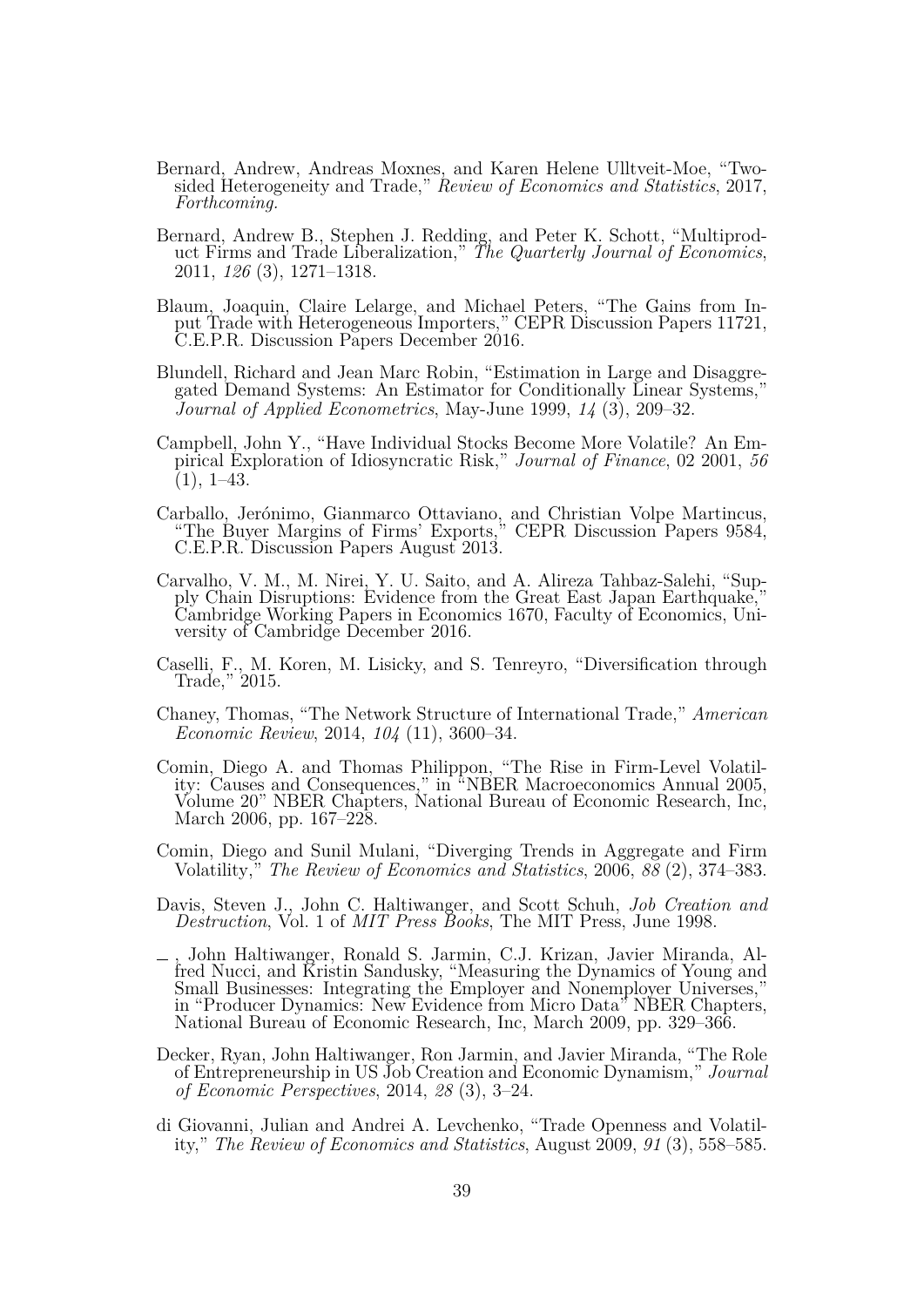- <span id="page-41-0"></span>and  $\equiv$ , "Country Size, International Trade, and Aggregate Fluctuations in Granular Economies," *Journal of Political Economy*, 2012, *120* (6), 1083 – 1132.
- <span id="page-41-3"></span> $\ldots$ ,  $\ldots$ , and Isabelle Mejean, "Firms, Destinations, and Aggregate Fluctuations," *Econometrica*, 07 2014, *82* (4), 1303–1340.
- <span id="page-41-1"></span> $, -$ , and Romain Rancière, "Power laws in firm size and openness to trade: Measurement and implications," *Journal of International Economics*, September 2011, *85* (1), 42–52.
- Dornbusch, R., S. Fischer, and P. A. Samuelson, "Comparative Advantage, Trade, and Payments in a Ricardian Model with a Continuum of Goods, *The American Economic Review*, 1977, *67* (5), 823–839.
- Eaton, Jonathan, Marcela Eslava, C. J. Krizan, Maurice Kugler, and James Tybout, "A Search and Learning Model of Export Dynamics," 2013.
- Fort, Teresa C, John Haltiwanger, Ron S Jarmin, and Javier Miranda, "How Firms Respond to Business Cycles: The Role of Firm Age and Firm Size," *IMF Economic Review*, 2013, *61* (3), 520–559.
- Foster, Lucia, John C. Haltiwanger, and Chad Syverson, "The Slow Growth of New Plants: Learning about Demand?," NBER Working Papers 17853, National Bureau of Economic Research, Inc February 2012.
- , John Haltiwanger, and Chad Syverson, "Reallocation, Firm Turnover, and Efficiency: Selection on Productivity or Profitability?," *American Economic Review*, March 2008, *98* (1), 394–425.
- <span id="page-41-2"></span>Gabaix, Xavier, "The Granular Origins of Aggregate Fluctuations," *Econometrica*, 05 2011, *79* (3), 733–772.
- Kelly, Bryan, Hanno Lustig, and Stijn Van Nieuwerburgh, "Firm Volatility in Granular Networks," NBER Working Papers 19466, National Bureau of Economic Research, Inc September 2013.
- Koren, Miklós and Silvana Tenreyro, "Volatility and Development," *The Quarterly Journal of Economics*, 02 2007, *122* (1), 243–287.
- Mayer, Thierry, Marc J. Melitz, and Gianmarco I. P. Ottaviano, "Market Size, Competition, and the Product Mix of Exporters," *American Economic Review*, February 2014, *104* (2), 495–536.
- <span id="page-41-4"></span>Melitz, Marc J., "The Impact of Trade on Intra-Industry Reallocations and Aggregate Industry Productivity," *Econometrica*, November 2003, *71* (6), 1695–1725.
- <span id="page-41-5"></span>Oberfield, Ezra, "Business networks, production chains and productivity: A theory of input-output architecture," Working Paper Series WP-2011-12, Federal Reserve Bank of Chicago 2011.
- Thesmar, David and Mathias Thoenig, "Contrasting Trends in Firm Volatility," *American Economic Journal: Macroeconomics*, 2011, *3* (4), 143–80.
- Vannoorenberghe, Gonzague, Zheng Wang, and Zhihong Yu, "Volatility and diversification of exports: Firm-level theory and evidence," *European Economic Review*, 2016, *89* (C), 216–247.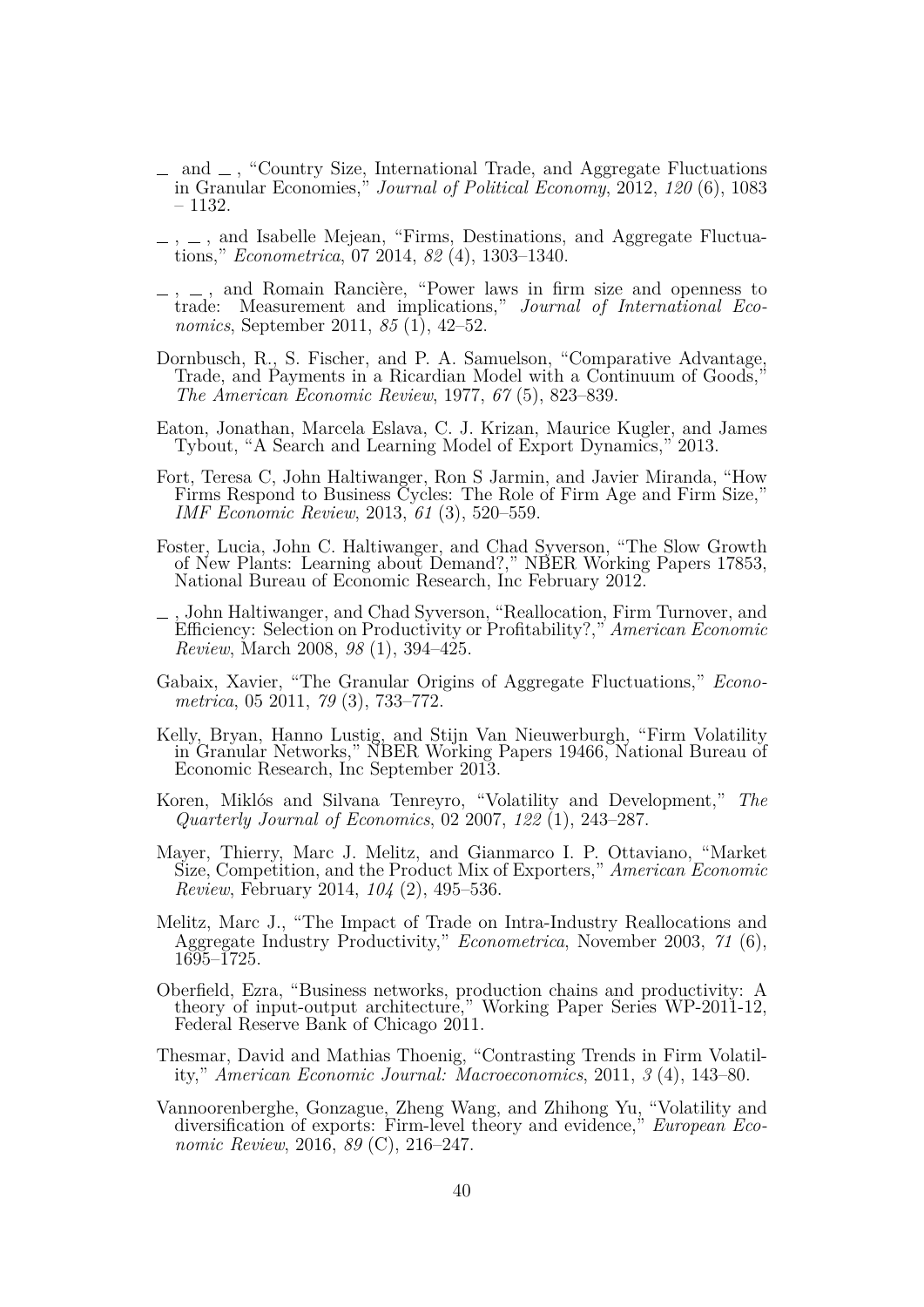<span id="page-42-0"></span>Wooldridge, Jeffrey, "Inverse probability weighted M-estimators for sample selection, attrition, and stratification," *Portuguese Economic Journal*, 2002, *1*, 117–139.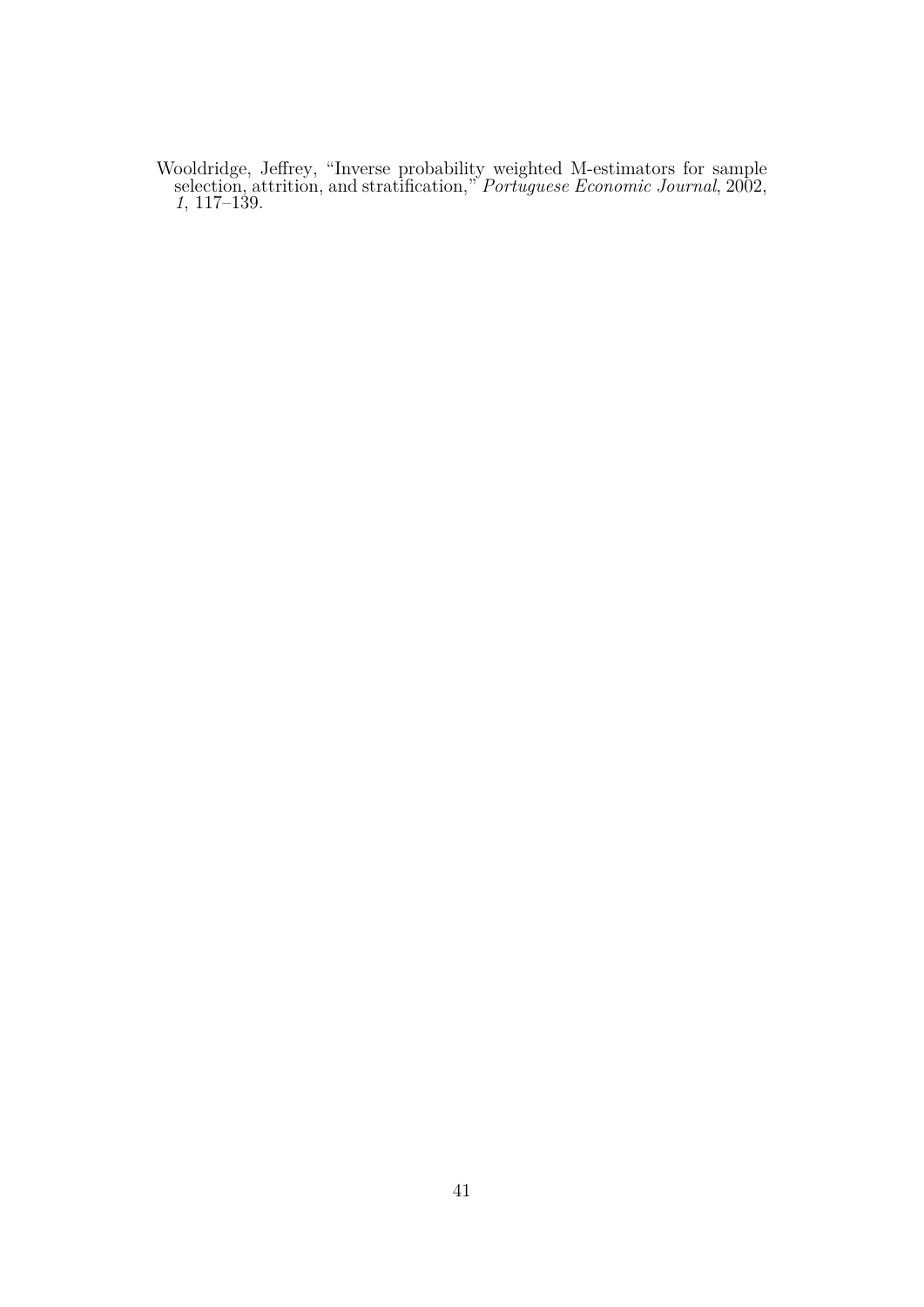|                | Value of         | $#$ French | $#$ foreign | $#$ pairs of |
|----------------|------------------|------------|-------------|--------------|
|                | exports          | sellers    | buyers      | buyer-seller |
|                | $(bil.\epsilon)$ |            |             |              |
|                | (1)              | (2)        | (3)         | (4)          |
| Belgium        | 26.6             | 29,941     | 74,427      | 225,823      |
| Denmark        | 2.8              | 8,567      | 9,248       | 22,008       |
| Finland        | 1.85             | 5,420      | 5,379       | 12,243       |
| Germany        | 50.2             | 25,078     | 122,568     | 249,197      |
| Ireland        | 2.54             | 6,508      | 6,857       | 16,804       |
| Italy          | 32.0             | 20,565     | 100,115     | 192,628      |
| Netherlands    | 15.5             | 16,851     | 35,080      | 73,568       |
| Portugal       | 4.59             | 11,980     | 20,331      | 44,957       |
| Spain          | 35.5             | 22,038     | 80,178      | 166,738      |
| Sweden         | 5.08             | 7,896      | 10,757      | 21,832       |
| United Kingdom | 30.6             | 19,289     | 52,596      | 115,992      |
| EU11           | 207              | 42,888     | 334,905     | 1,141,326    |

Table 1 – Summary statistics on trade networks

Notes: Summary statistics computed on 2007 data describing French bilateral exports. The last line corresponds to the 11 members of the European Union pooled together. The table does not include the transactions for which the CN8 product code is not reported (19,803 sellers accounting for less than 0.05% of exports). Column (1) reports the value of the aggregate trade flow, in billions euros. Columns (2)-(4) respectively report the number of sellers, buyers, and seller-buyer pairs involved in this aggregate trade flow.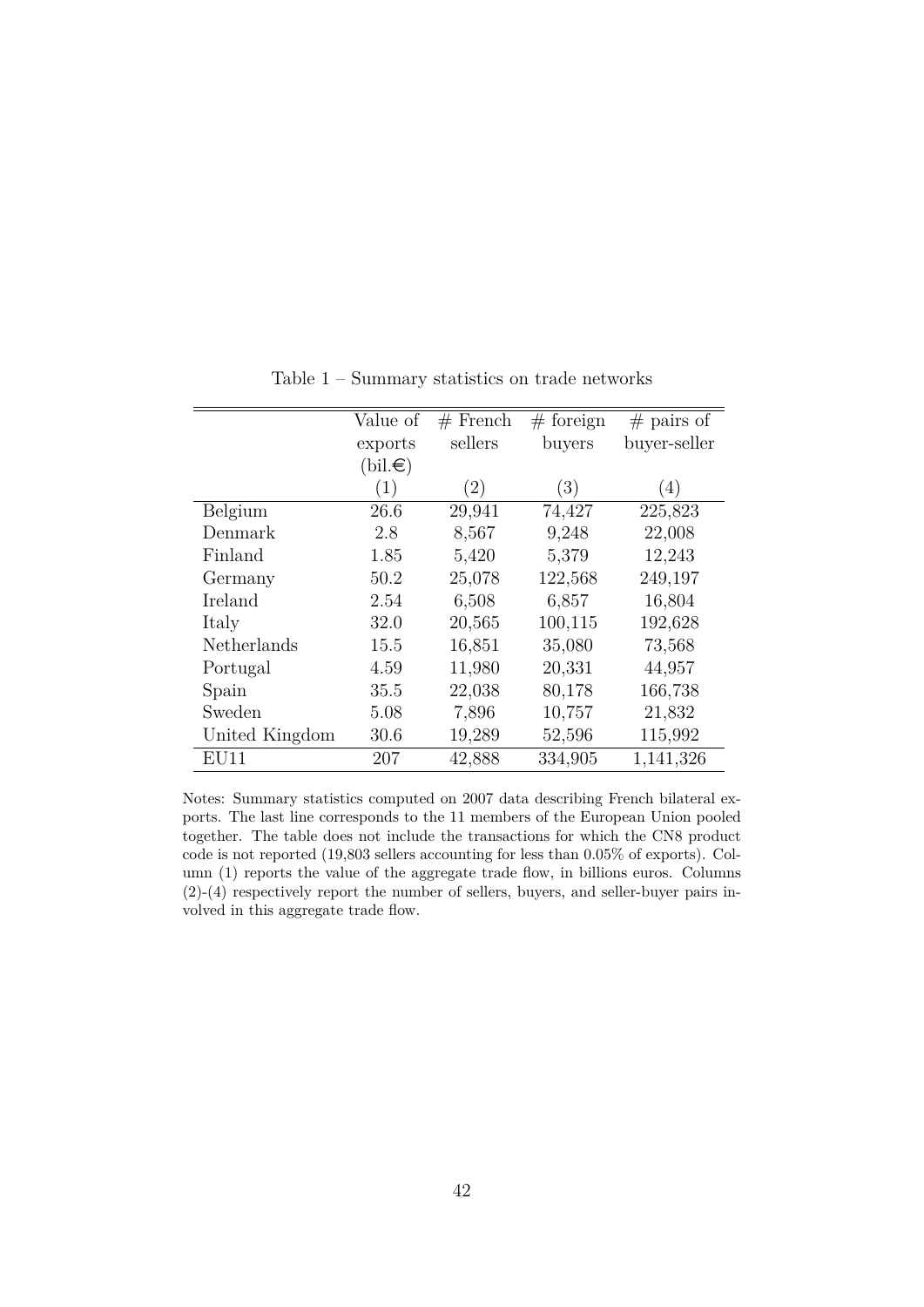|                       |         |                        | Concentration across |
|-----------------------|---------|------------------------|----------------------|
|                       | sellers | buyers                 | seller-buyer         |
|                       |         |                        | pairs                |
|                       | (1)     | $\left 2\right\rangle$ | (3)                  |
| Herfindahl Index      |         |                        |                      |
| Absolute value        | 0.005   | 0.001                  | 0.001                |
| Relative to symmetry  | 234     | 497                    | 755                  |
| Share in aggregate of |         |                        |                      |
| Top $10\%$            | 90%     | 94%                    | 94\%                 |
| 10 largest            | 15%     | 7%                     |                      |

Table 2 – Concentration of trade flows, by destination

Notes: Summary statistics computed on 2007 data describing French multilateral exports. This table reports statistics regarding the concentration of exports across French exporters (column (1)), foreign importers (column (2)) and the pairs they form (column (3)). Concentration of export sales is measured by i) the Herfindahl index, either expressed in absolute value or in relative terms with the value one would obtain would existing individuals be symmetric in size (computed as the Herfindahl times the number of individuals), ii) the share in aggregate exports of the top decile of the distribution or the 10 largest individuals.

|                | $\left(1\right)$ | 2)           | $\left(3\right)$ | 4)          | $\left(5\right)$ | (6)            |
|----------------|------------------|--------------|------------------|-------------|------------------|----------------|
|                | $g_{sb(j)t}$     | $f_{c(Fj)t}$ | $f_{st}$         | $f_{b(j)t}$ | $\nu_{sb(j)t}$   | $BSIC_{b(j)t}$ |
| $g_{sb(j)t}$   | 1.0000           |              |                  |             |                  |                |
| $f_{c(Fj)t}$   | .0626            | 1.0000       |                  |             |                  |                |
| $f_{st}$       | .3028            | .0000        | 1.0000           |             |                  |                |
| $f_{b(j)t}$    | .4751            | .0000        | $-.0679$         | 1.0000      |                  |                |
| $\nu_{sb(j)t}$ | .7864            | .0000        | .0000            | $-.0001$    | 1.0000           |                |
| $BSIC_{b(j)t}$ | .0517            | $-.0281$     | $-.2523$         | $-.1027$    | .0000            | 1.0000         |

<span id="page-44-0"></span>Table 3 – Correlation matrix of the estimated growth components

Notes: This table gives the correlation matrix between the growth components, in the panel of firm-to-firm growth rates.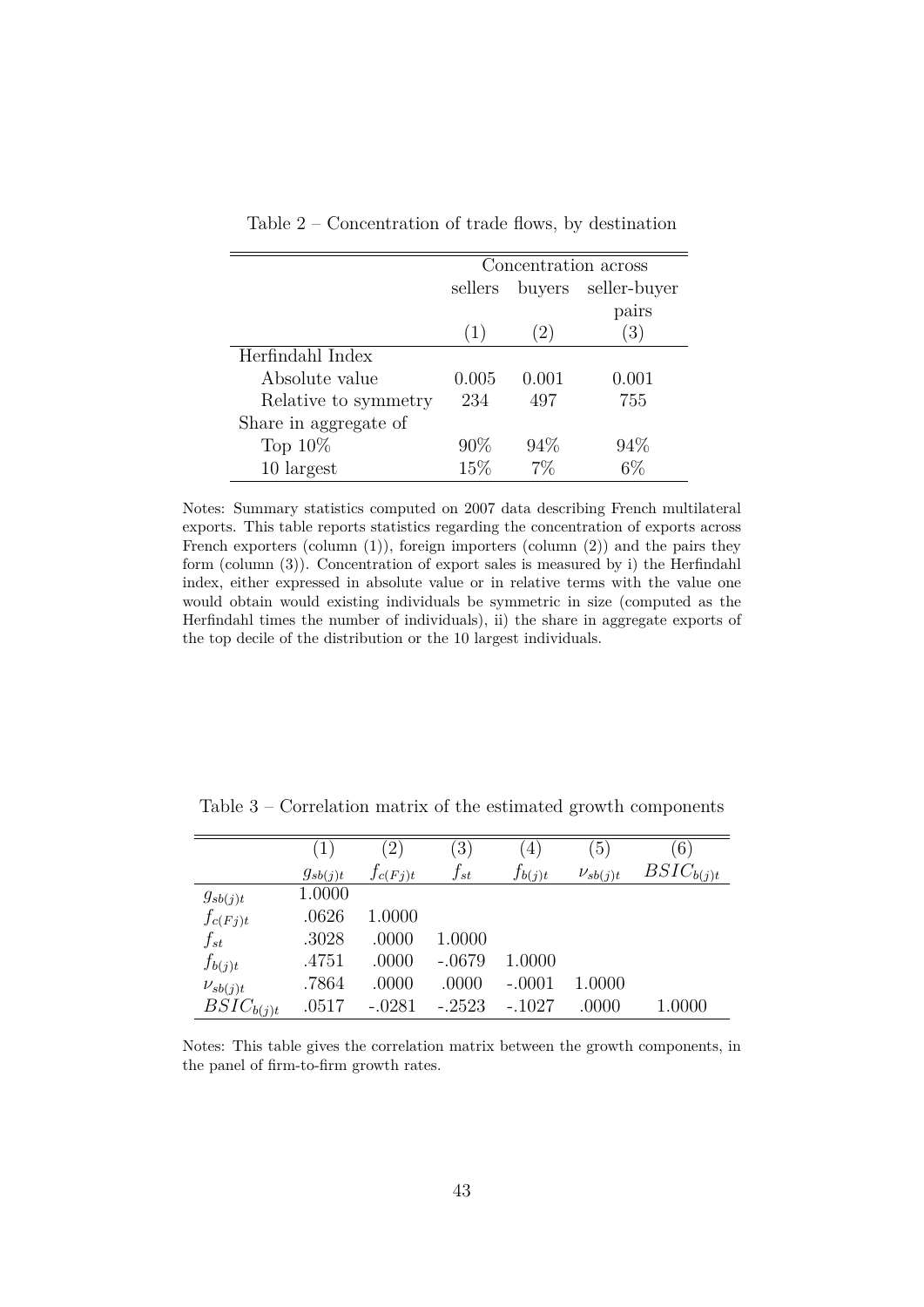<span id="page-45-0"></span>

|                                        | $\left(1\right)$ | $\left( 2\right)$ | $\left( 3\right)$ | $^{(4)}$ | $\left(5\right)$ |
|----------------------------------------|------------------|-------------------|-------------------|----------|------------------|
|                                        | Mean             | Std.Dev           | Count             | Contrib. | Partial          |
|                                        |                  |                   |                   |          | Corr.            |
| Firm-to-firm growth $g_{sb(j)t}$       | $-.0132$         | .6887             | 3,834,655         |          |                  |
| Macro component $f_{c(Fi)t}$           | $-.0519$         | .0471             | 4,310             | .0055    | $0.006^a$        |
| Seller-specific component $f_{st}$     | .0000            | .2688             | 283,032           | .0757    | $0.118^a$        |
| Buyer-specific component $f_{b(i)t}$   | .0000            | .3601             | 933,888           | .2142    | $0.248^a$        |
| Match-specific residual $\nu_{sb(j)t}$ | .0000            | .5417             | 3,834,655         | .6326    | $0.618^a$        |
| Buyer input cost $BSIC_{b(i)t}$        | .0387            | .1417             | 933,888           | .0039    | $0.010^a$        |

Table 4 – Summary statistics on the estimated effects

Notes: This table gives the mean (column (1)) and standard deviation (column (2)) of each of the component of seller-buyer growth rates, over the population of estimated effects. The number of estimated effects is displayed in column (3). Column (4) is the median contribution of each growth component to the seller-buyer growth (e.g.  $Med(f_{st}/g_{sb(j)t})$ ). The last column is the regression coefficient of each component on the firm-to-firm growth rate. *<sup>a</sup>* indicates significance at the 1% level.

<span id="page-45-1"></span>Table 5 – Summary statistics on the actual and *counterfactual* distributions of firm-level volatilities: Muting shocks

|                                                                | Mean    | Median                          | P <sub>5</sub> | P95     |
|----------------------------------------------------------------|---------|---------------------------------|----------------|---------|
| Actual variance $Var(g_{st})$                                  | .192    | .139                            | .068           | .262    |
| Change in the volatility induced by muting                     |         |                                 |                |         |
| Seller-specific shocks                                         |         |                                 |                |         |
| $Var(. f_{st}=0)$                                              |         | $-.305$ $-.363$ $-.357$ $-.357$ |                |         |
| Buyer-related shocks                                           |         |                                 |                |         |
| Micro $Var(. f_{b(j)t}, \nu_{sb(j)t} = 0)$                     | $-.295$ | $-.329$                         | $-.354-.317$   |         |
| Micro & macro $Var(. f_{c(Fj)t}, f_{b(j)t}, \nu_{sb(j)t} = 0)$ |         | $-.301$ $-.336$ $-.364$ $-.322$ |                |         |
| One buyer-related shock after the other                        |         |                                 |                |         |
| Macro $Var(. f_{c(F_i)t}=0)$                                   | $-.007$ | $-.008$                         | $-.023$        | $-.008$ |
| Buyer-specific $Var(. f_{b(j)t} = 0)$                          | $-.127$ | $-.155$                         | $-.187$        | $-.151$ |
| Match-specific $Var(. \nu_{sb(i)t} = 0)$                       | $-.192$ | $-.190$                         | $-.165$        | $-213$  |

Notes: This table gives summary statistics on the actual and *counterfactual* dispersions of firm-level volatilities, when the *counterfactuals* are obtained by muting different shocks one after the other. The *counterfactual* results are expressed in percentage deviation from the actual distribution. P5 and P95 denote the variance at the 5th and 95th percentile of the distribution, respectively.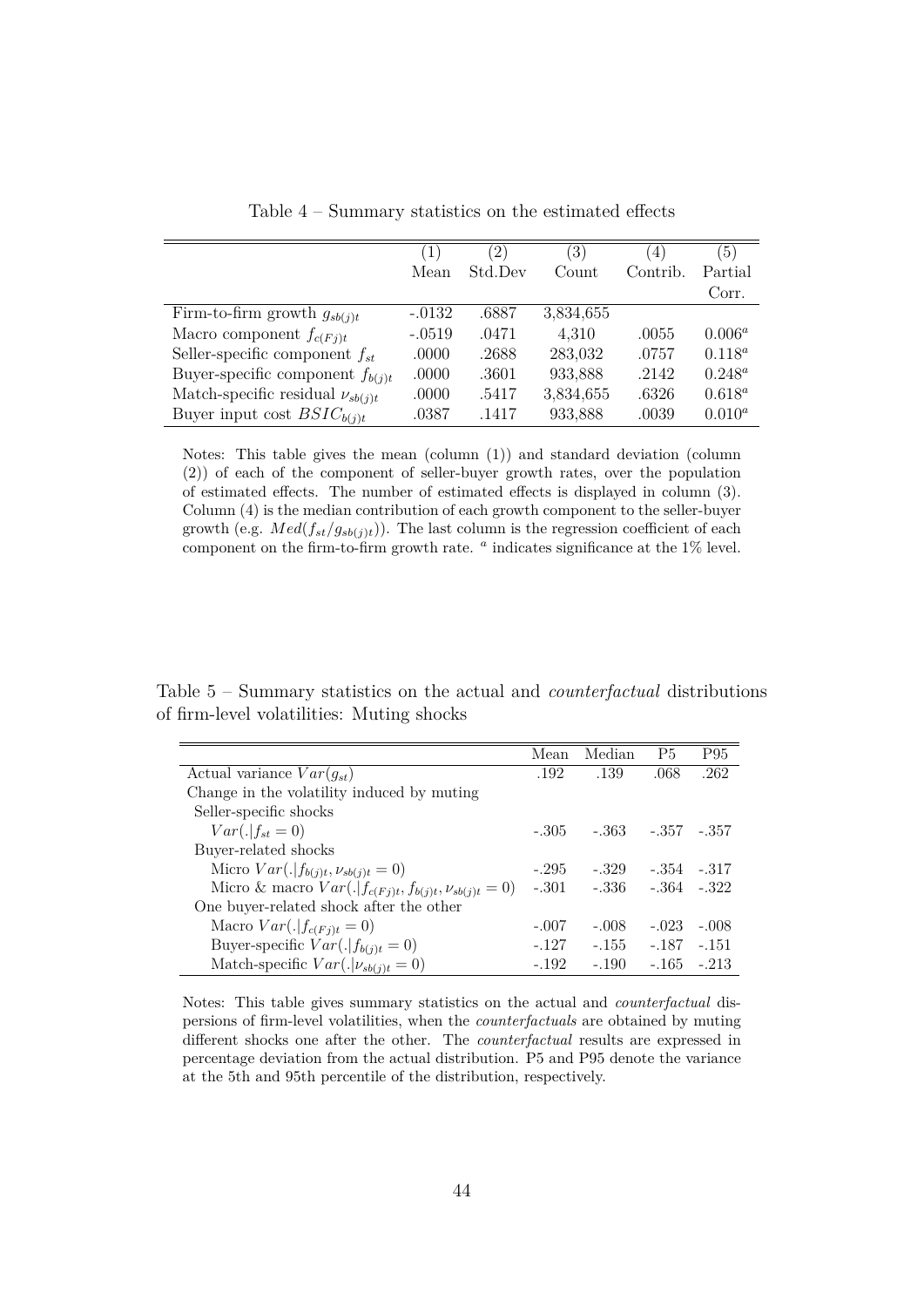Mean Median P5 P95 Actual variance *V ar*(*gst*) .192 .139 .068 .262 Change in the volatility induced by making firms unable to Diversify country-sector risks across countries .000 .000 .000 .000 Diversify across countries .426 .532 .539 .432 Diversify within countries .288 .360 .407 .283

Table 6 – Summary statistics on the actual and *counterfactual* distributions of firm-level volatilities: Changing the structure of trade networks

Notes: This table gives summary statistics on the actual and *counterfactual* dispersions of firm-level volatilities, when the *counterfactuals* are obtained by modifying the structure of individual trade networks. The *counterfactual* results are expressed in percentage deviation from the actual distribution. P5 and P95 denote the variance at the 5th and 95th percentile of the distribution, respectively. To simulate what would have happened if the firm was unable to diversify country-sector risks across markets, we force all the firm's existing buyers to be located in the same country. We then compute the volatility one would have observed if the firm's trade network was restricted to her main partner country. Finally, we simulate the case without any diversification within countries by computing the volatility driven by each firm's main client in each destination served.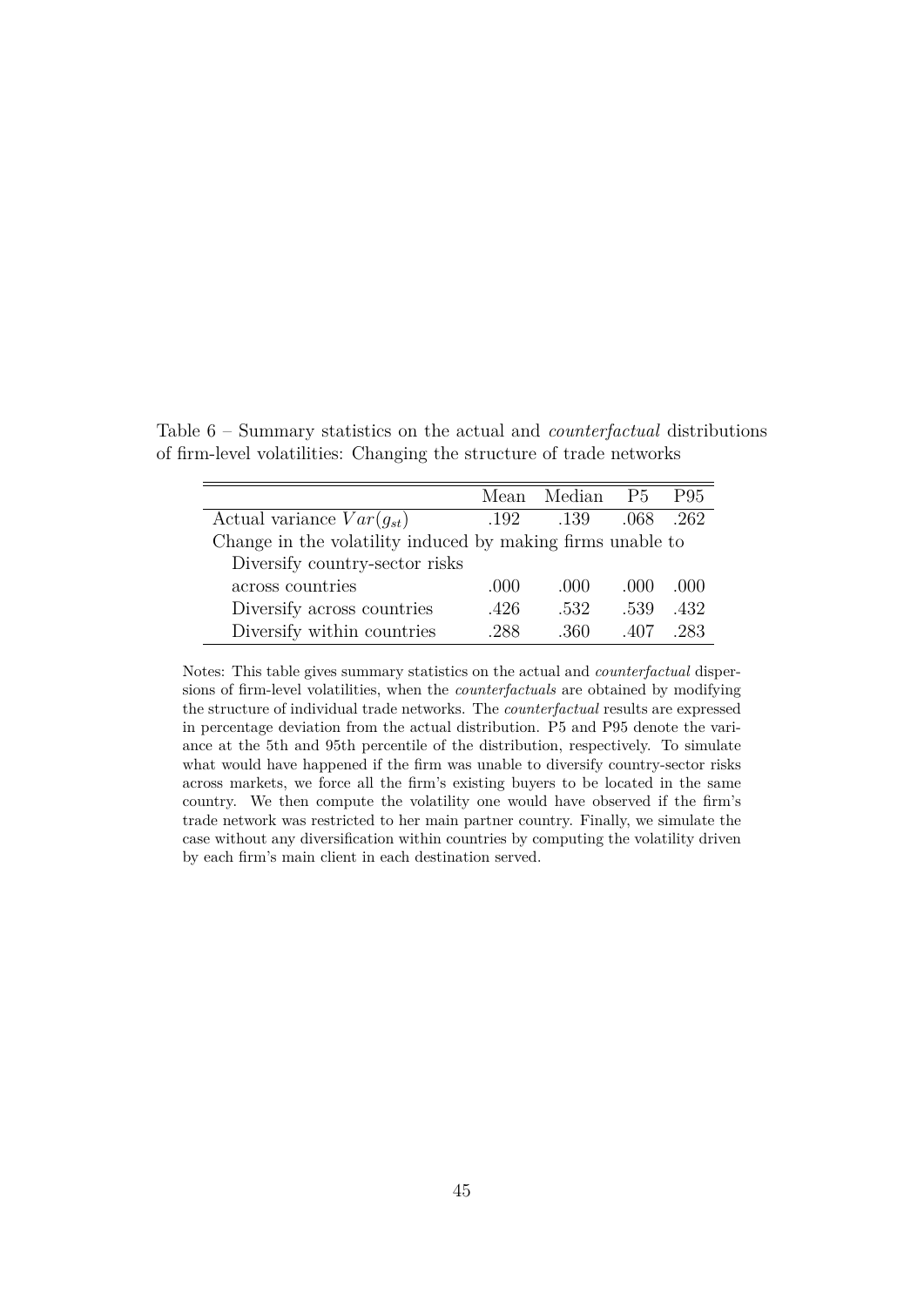|                                | Multilateral   | Multilateral   | Multilateral  | Unilateral |
|--------------------------------|----------------|----------------|---------------|------------|
|                                | Total          | Total          | Diversifiable | Total      |
|                                | (1)            | (2)            | (3)           | (4)        |
|                                |                | $0.34***$      | $0.60***$     | $0.17***$  |
| In Herfindahl ac. buyers       |                |                |               |            |
|                                |                | (0.010)        | (0.009)       | (0.003)    |
| In Herfindahl ac. destinations |                | $0.11***$      | $0.09***$     |            |
|                                |                | (0.015)        | (0.014)       |            |
| In Herf. ac. products          |                | 0.01           | $0.03*$       | $0.04***$  |
|                                |                | (0.015)        | (0.014)       | (0.004)    |
| In value of exports            | $-0.13***$     | $-0.09***$     | $-0.02***$    | $-0.06***$ |
|                                | (0.003)        | (0.003)        | (0.003)       | (0.001)    |
| $\ln \#$ years                 | $-0.56***$     | $-0.43***$     | $-0.12***$    | $-0.14***$ |
|                                | (0.015)        | (0.015)        | (0.015)       | (0.005)    |
| Entrant                        | $-0.03**$      | $-0.00$        | $-0.10***$    | $0.03***$  |
|                                | (0.011)        | (0.011)        | (0.011)       | (0.006)    |
| Young exporter                 | 0.00           | $-0.02*$       | $0.02*$       | $0.01**$   |
|                                | (0.011)        | (0.011)        | (0.011)       | (0.005)    |
| $1 = 1$ if HQ in dest.         | $0.11***$      | $0.05***$      | $0.08***$     | $0.02**$   |
|                                | (0.018)        | (0.018)        | (0.016)       | (0.009)    |
| $1 = 1$ if aff. in dest.       | $-0.11**$      | $-0.10**$      | 0.02          | $-0.02$    |
|                                | (0.048)        | (0.045)        | (0.041)       | (0.020)    |
| $Sector \times country$ FE     | N <sub>o</sub> | N <sub>o</sub> | No            | Yes        |
| $Firm$ FE                      | N <sub>o</sub> | $\rm No$       | No            | Yes        |
| Observations                   | 29,772         | 29,772         | 29,772        | 106,037    |
| Adjusted R-squared             | .149           | .213           | .227          | .491       |

Table 7 – Determinants of the volatility of sales at the firm level

Notes: Robust standard errors in parentheses with ∗ ∗ ∗, ∗∗ and ∗ respectively denoting significance at the 1, 5 and 10% levels. The left-hand side variable is the log of the variance of multilateral export growth (columns (1) and (2)), the log of the residual variance attributable to "diversifiable" shocks (i.e.  $Var(.|f_{st}, f_{c(Fj)t} = 0)$ ) (column  $(3)$ ) or the log of the variance of unilateral export growth (column  $(4)$ ). "ln Herfindahl ac. buyers" is the Herfindahl of sales across buyers, computed the first year the firm appears in the data. "ln Herfindahl ac. destinations" is the Herfindahl index across destination markets and "ln Herfindahl ac. prod." is the Herfindahl across products. "ln value of exports" is the (initial) trade value (overall or in that destination). "In  $\#$  years" is the number of periods the firm is observed (which varies between 4 and 12), overall or in the destination. "Entrant" and "Young exporter" are dummy variables equal to one if the firm just started exporting (just entered the market in column (4)), or entered it less than two years before. The coefficients are identified in relative terms with respect to mature exporters. " $1 = 1$ if HQ in dest." and " $1 = 1$  if aff. in dest." proxy the extent of intra-firm trade flows by dummy variables identifying firms which are part of a multinational with either affiliates or the headquarter located in the destinations covered by the sample.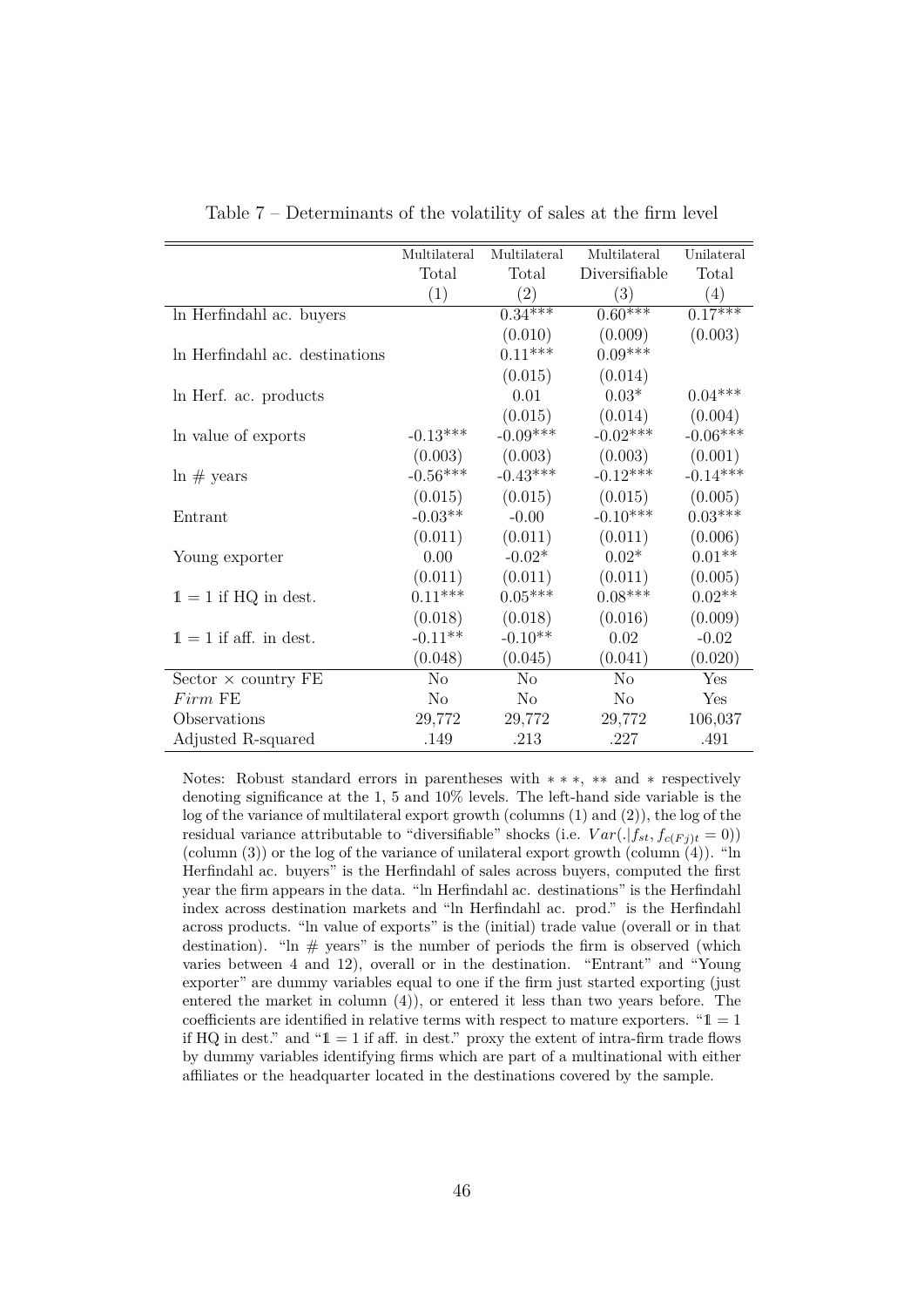<span id="page-48-0"></span>

|              | Var                                                        | Var                                                                                                            | Var                                                                                                                                                                                                                                                                                                           | Var                                                                                                    | Var                                                                                            | Var                                                                                                                                                                                                                                                                                                           | Var                                                                                                                                                                                                                                                                                                           |
|--------------|------------------------------------------------------------|----------------------------------------------------------------------------------------------------------------|---------------------------------------------------------------------------------------------------------------------------------------------------------------------------------------------------------------------------------------------------------------------------------------------------------------|--------------------------------------------------------------------------------------------------------|------------------------------------------------------------------------------------------------|---------------------------------------------------------------------------------------------------------------------------------------------------------------------------------------------------------------------------------------------------------------------------------------------------------------|---------------------------------------------------------------------------------------------------------------------------------------------------------------------------------------------------------------------------------------------------------------------------------------------------------------|
|              | $g_{jt}$<br>$\bigoplus$                                    | $\cdot  f_{c(Fj)t} = 0 $<br>$\odot$                                                                            | $\cdot  f_{st}, f_{b(j)t}, \nu_{sb(j)t} = 0)$<br>ଚ                                                                                                                                                                                                                                                            | $\left( . w_{sb(j)t-1}=1/N\right)$<br>E                                                                | $( f_{st} = 0) $<br>$\widetilde{5}$                                                            | $(. f_{b(j)t} = 0)$<br>$\odot$                                                                                                                                                                                                                                                                                | $ v_{sb(j)t} = 0\rangle$<br>Ą                                                                                                                                                                                                                                                                                 |
| Jestinati    | 1-specific                                                 | sales                                                                                                          |                                                                                                                                                                                                                                                                                                               |                                                                                                        |                                                                                                |                                                                                                                                                                                                                                                                                                               |                                                                                                                                                                                                                                                                                                               |
| Belgium      | 0015                                                       | $0008$                                                                                                         | 0004                                                                                                                                                                                                                                                                                                          |                                                                                                        |                                                                                                |                                                                                                                                                                                                                                                                                                               | $0013\,$                                                                                                                                                                                                                                                                                                      |
| Germany      | 0019                                                       |                                                                                                                |                                                                                                                                                                                                                                                                                                               |                                                                                                        |                                                                                                |                                                                                                                                                                                                                                                                                                               |                                                                                                                                                                                                                                                                                                               |
| Denmark      |                                                            |                                                                                                                |                                                                                                                                                                                                                                                                                                               |                                                                                                        |                                                                                                |                                                                                                                                                                                                                                                                                                               |                                                                                                                                                                                                                                                                                                               |
| Spain        | 0024<br>0048                                               |                                                                                                                |                                                                                                                                                                                                                                                                                                               |                                                                                                        |                                                                                                |                                                                                                                                                                                                                                                                                                               |                                                                                                                                                                                                                                                                                                               |
| Finland      | $\begin{array}{c} 042 \\ 0049 \\ 0123 \\ 0343 \end{array}$ |                                                                                                                |                                                                                                                                                                                                                                                                                                               |                                                                                                        |                                                                                                |                                                                                                                                                                                                                                                                                                               |                                                                                                                                                                                                                                                                                                               |
| Ж            |                                                            |                                                                                                                |                                                                                                                                                                                                                                                                                                               |                                                                                                        |                                                                                                |                                                                                                                                                                                                                                                                                                               |                                                                                                                                                                                                                                                                                                               |
| Ireland      |                                                            |                                                                                                                |                                                                                                                                                                                                                                                                                                               |                                                                                                        |                                                                                                |                                                                                                                                                                                                                                                                                                               |                                                                                                                                                                                                                                                                                                               |
| taly         |                                                            | $\begin{array}{c} 0.0066 \\ -0.016 \\ -0.029 \\ -0.028 \\ -0.022 \\ -0.033 \\ -0.033 \\ -0.034 \\ \end{array}$ | $\begin{array}{r} 0008 \\ 0013 \\ 0008 \\ 0011 \\ 0010 \\ 0000 \\ 0011 \\ 0011 \\ 0011 \\ 0011 \\ 0010 \\ 0011 \\ 0010 \\ 0011 \\ 0010 \\ 0011 \\ 0010 \\ 0011 \\ 0010 \\ 0011 \\ 0010 \\ 0011 \\ 0010 \\ 0011 \\ 0010 \\ 0011 \\ 0010 \\ 0011 \\ 0010 \\ 0011 \\ 0010 \\ 0010 \\ 0010 \\ 0010 \\ 0010 \\ 00$ | $\begin{array}{r} 0003 \\ 0006 \\ 0011 \\ 0008 \\ 0006 \\ 0008 \\ 0008 \\ 0000 \\ 0000 \\ \end{array}$ | $\begin{array}{r} 0013 \\ 0016 \\ 0021 \\ 0043 \\ 0043 \\ 0043 \\ 0036 \\ 0036 \\ \end{array}$ | $\begin{array}{l} 0007 \\ 0014 \\ 0022 \\ 0038 \\ 0040 \\ 0032 \\ 0047 \\ 0032 \\ 0047 \\ 0027 \\ 0030 \\ 0030 \\ 0030 \\ 0030 \\ 0030 \\ 0030 \\ 0030 \\ 0030 \\ 0030 \\ 0030 \\ 0030 \\ 0030 \\ 0030 \\ 0030 \\ 0030 \\ 0030 \\ 0030 \\ 0030 \\ 0030 \\ 0030 \\ 0030 \\ 0030 \\ 0030 \\ 0030 \\ 0030 \\ 00$ |                                                                                                                                                                                                                                                                                                               |
| Netherand    | 0041                                                       |                                                                                                                |                                                                                                                                                                                                                                                                                                               |                                                                                                        |                                                                                                |                                                                                                                                                                                                                                                                                                               |                                                                                                                                                                                                                                                                                                               |
| Portugal     | 0025                                                       | .0016                                                                                                          | 0009                                                                                                                                                                                                                                                                                                          | 0008                                                                                                   | 0024                                                                                           | .0020                                                                                                                                                                                                                                                                                                         | $\begin{array}{l} 015 \\ 0023 \\ 0038 \\ 0035 \\ 0003 \\ 0017 \\ 0023 \\ 0038 \\ 0038 \\ 0038 \\ 0039 \\ 0039 \\ 0039 \\ 0039 \\ 0039 \\ 0039 \\ 0039 \\ 0039 \\ 0039 \\ 0039 \\ 0039 \\ 0039 \\ 0039 \\ 0039 \\ 0039 \\ 0039 \\ 0039 \\ 0039 \\ 0039 \\ 0039 \\ 0039 \\ 0039 \\ 0039 \\ 0039 \\ 0039 \\ 003$ |
| Sweden       | 0136                                                       | 0084                                                                                                           | 0013                                                                                                                                                                                                                                                                                                          | 0011                                                                                                   | 0172                                                                                           | .0048                                                                                                                                                                                                                                                                                                         |                                                                                                                                                                                                                                                                                                               |
| Median       | 0042                                                       | 0022                                                                                                           | 0010                                                                                                                                                                                                                                                                                                          | 0009                                                                                                   | 0036                                                                                           | 0027                                                                                                                                                                                                                                                                                                          | .0029                                                                                                                                                                                                                                                                                                         |
| Viultilatera | .0015                                                      | 0005                                                                                                           | 0005                                                                                                                                                                                                                                                                                                          | .0005                                                                                                  | 0008                                                                                           | 0011                                                                                                                                                                                                                                                                                                          | 0013                                                                                                                                                                                                                                                                                                          |

Table  $8 -$  Summary statistics on the actual and *counterfactual* levels of volatility in the large Table 8 – Summary statistics on the actual and *counterfactual* levels of volatility in the large

 $\alpha$  connected using all four shocks but assuming individual transactions to be symmetric in size (i.e.  $w_{sb(j)t-1}^2 = w_{t-1}^2$ ,  $\forall (s,b(j))$ ). Finally, columns (5)-(7) are the *counterfactual* variations country or using multilateral sales ("Multilateral" line). Columns (2) and (3) are the counabsence of all three individual shocks, respectively. Column  $(4)$  is the *counterfactual* variance Notes: Column (1) reports the variance of aggregate export growth computed country-byterfactual variances one would observe in the absence of macro-economic shocks and in the Notes: Column (1) reports the variance of aggregate export growth computed country-bycountry or using multilateral sales ("Multilateral" line). Columns (2) and (3) are the *counterfactual* variances one would observe in the absence of macro-economic shocks and in the absence of all three individual shocks, respectively. Column (4) is the *counterfactual* variance computed using all four shocks but assuming individual transactions to be symmetric in size  $(i.e.$   $w_{\mathit{sb}(j)t-1}^j = w_{t-1}^j, \forall (s, b(j))$ . Finally, columns (5)-(7) are the *counterfactual* variations in the absence of seller-specific, buyer-specific and match-specific shocks, respectively. in the absence of seller-specific, buyer-specific and match-specific shocks, respectively.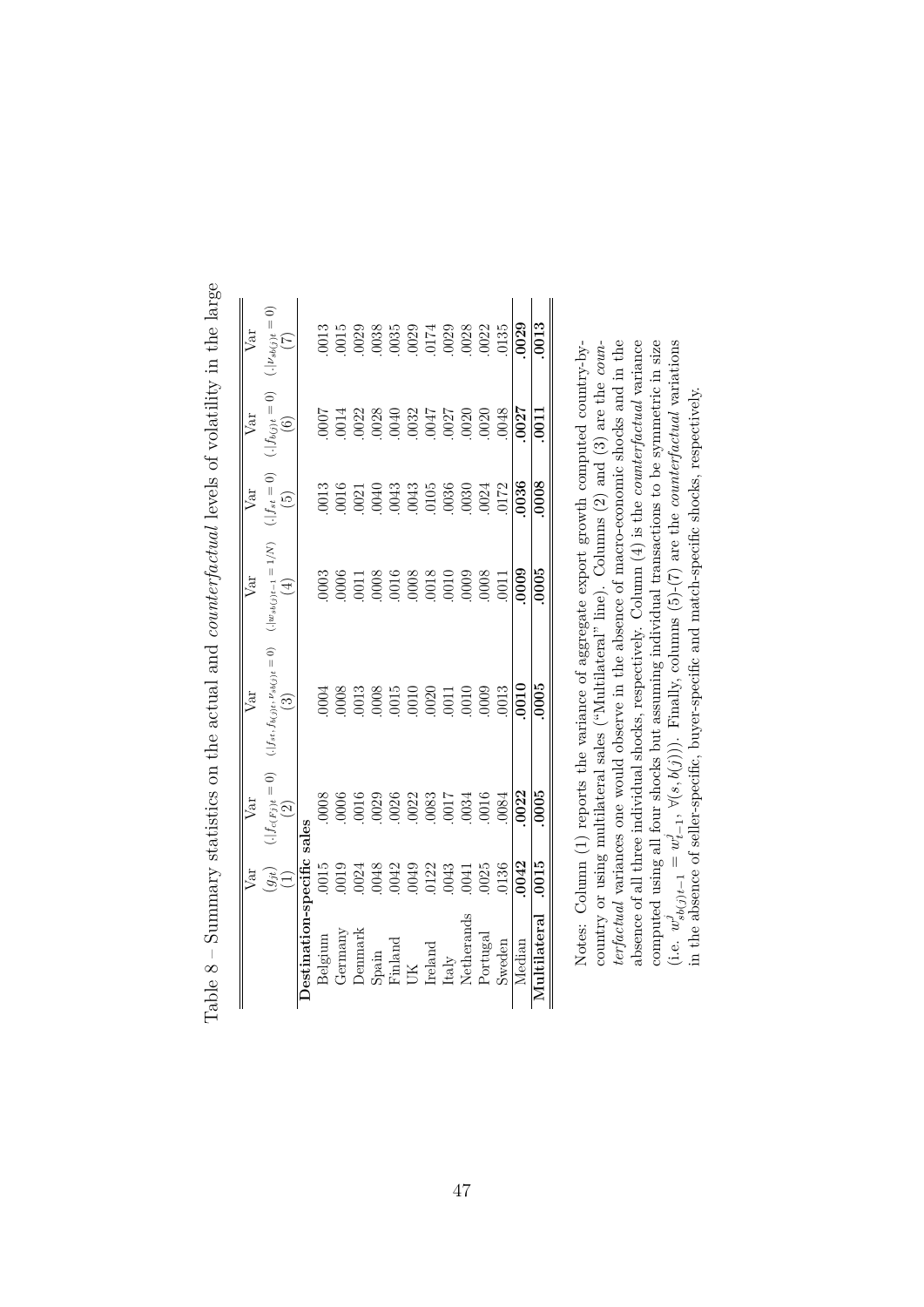

Figure 1 – Diversification of exporters, across destinations and buyers

Notes: The left panel displays the proportion of sellers that serve *x* destination markets or less, in 2007. The right panel corresponds to the share of seller that serve *x* buyers or less in a given destination, also in 2007. The "Total Sales" distributions correspond to total exports. The distributions labeled "Top X% Sales" are computed restricting the amount of each firm's sales to the X first percentiles of the distribution of sales when transactions are ordered by their decreasing share in the firm's total sales. In the left panel, the grey diamonds for instance interprets as follows: If, for each exporter, we neglect the set of the smallest markets contributing to the last 10% of the exporter's sales, more than 60% of exporters have a degree of one market while less than 1% serve 6 countries or more.

Table A1 – Coverage

| Value of exports | $\#$ of observations |
|------------------|----------------------|
| (billion euros)  |                      |
| 2,180            | 14,069,787           |
| 1,960            | 12,093,470           |
| 1,800            | 7,209,663            |
| 1,670            | 6,025,288            |
| 1,560            | 5,811,303            |
| 892              | 3,085,338            |
|                  |                      |

Notes: This table gives the coverage of the sample used in the empirical analysis depending on the restrictions we apply.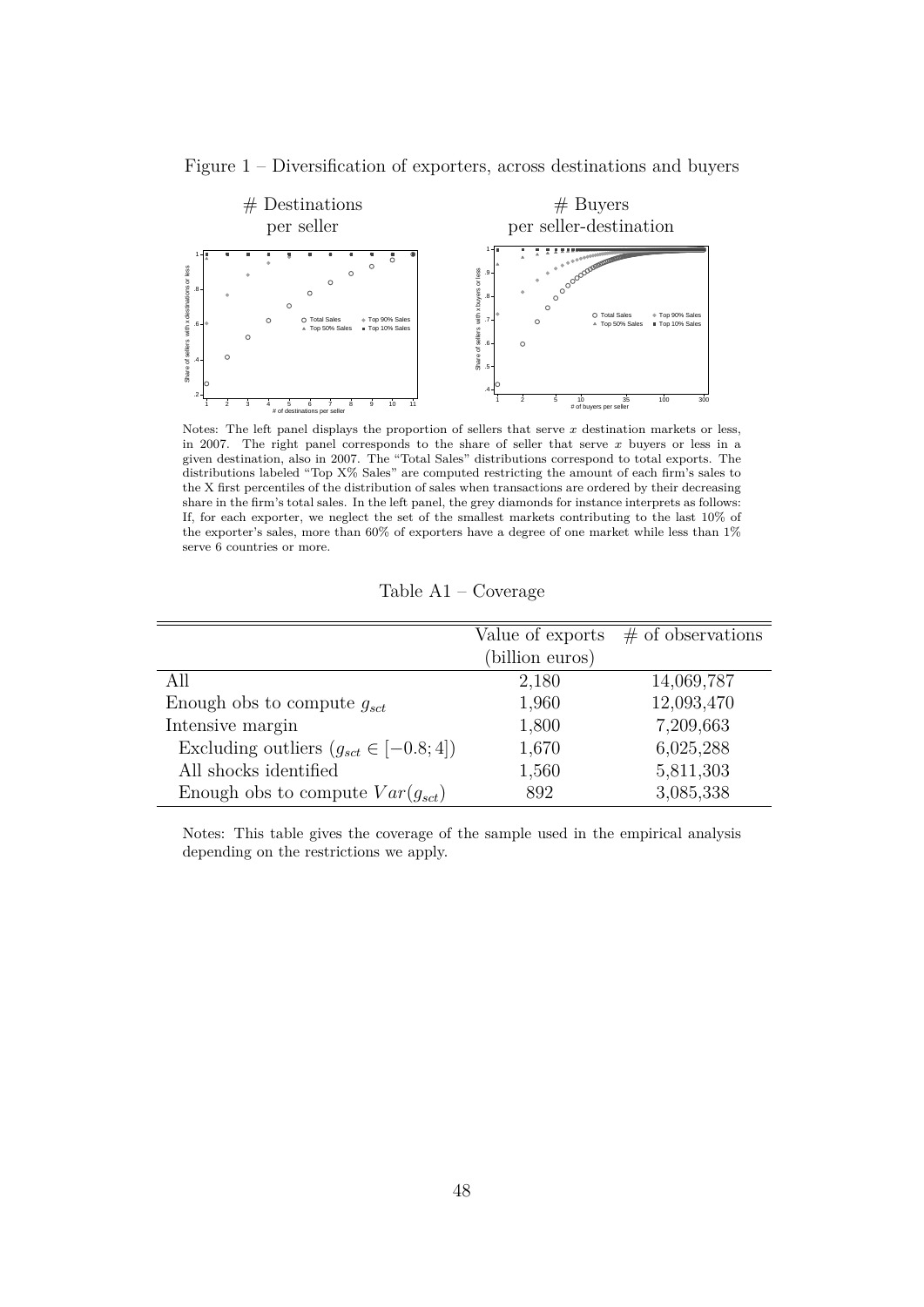Figure 2 – Actual and *counterfactual* distributions of firm-level volatilities: Muting shocks



Notes: This graph represents the actual and *counterfactual* distributions of volatilities across firms. The solid line is the actual distribution of firm-level volatilities. The other three lines are *counterfactual* dispersions obtained when muting the seller-specific shocks (large-dashed line), the microeconomic buyer-related shocks (small-dashed line) and the micro and macro buyer-related shocks (dash-dotted line, virtually indistinguishable from the small-dashed line).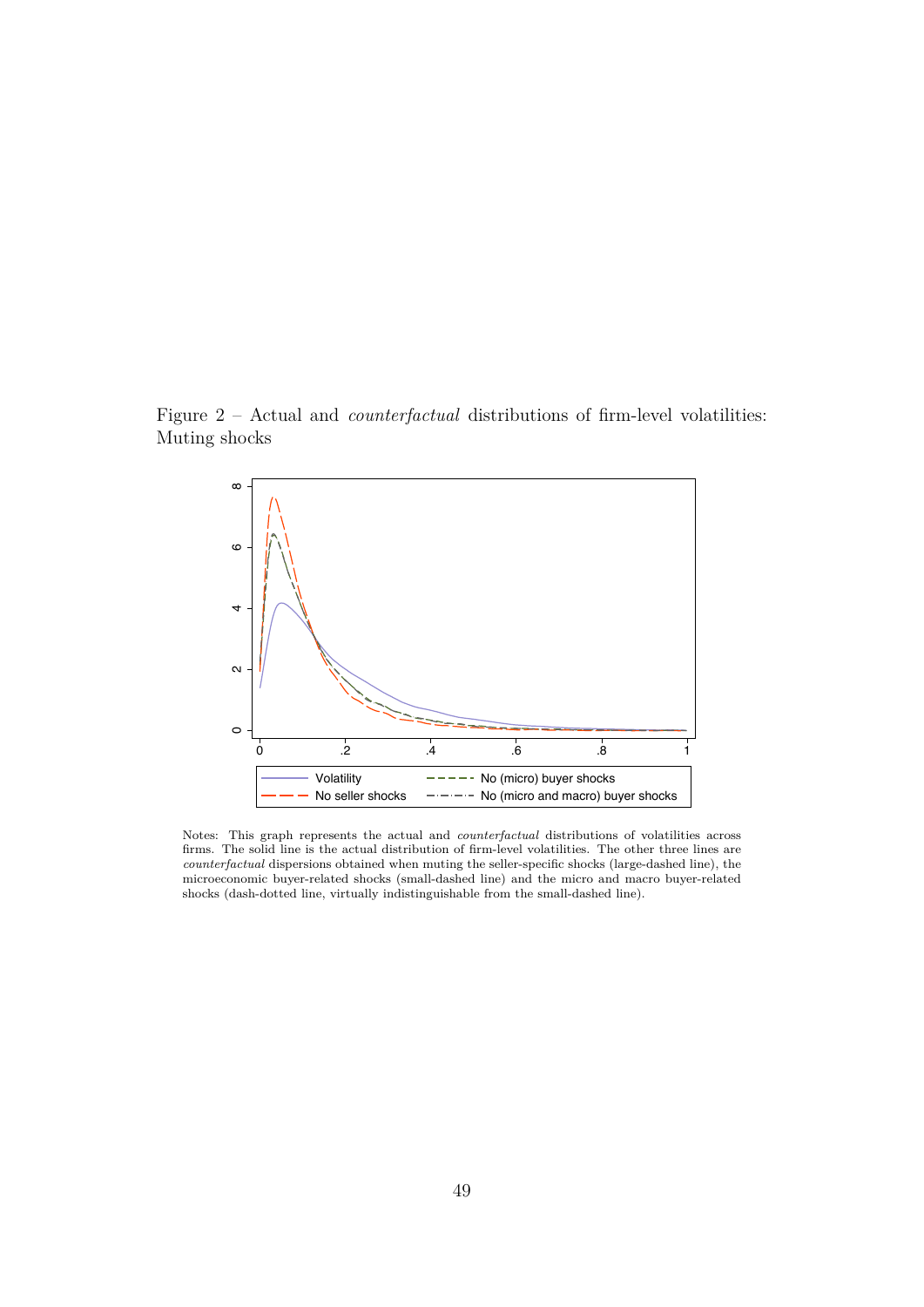Figure 3 – Actual and *counterfactual* distributions of firm-level volatilities: Changing the structure of trade networks



Notes: This graph represents the actual and *counterfactual* distributions of volatilities across firms. The solid line is the actual distribution of firm-level volatilities. The other three lines are *counterfactual* dispersions obtained when muting diversification of the country-sector shocks across markets ("No macro divers." line, virtually indistinguishable from the "Actual" line ), when restricting the firm's network to her main client in each destination ('No within cty divers." line) and when restricting the firm's network to the buyers in her main destination ("No between cty divers.").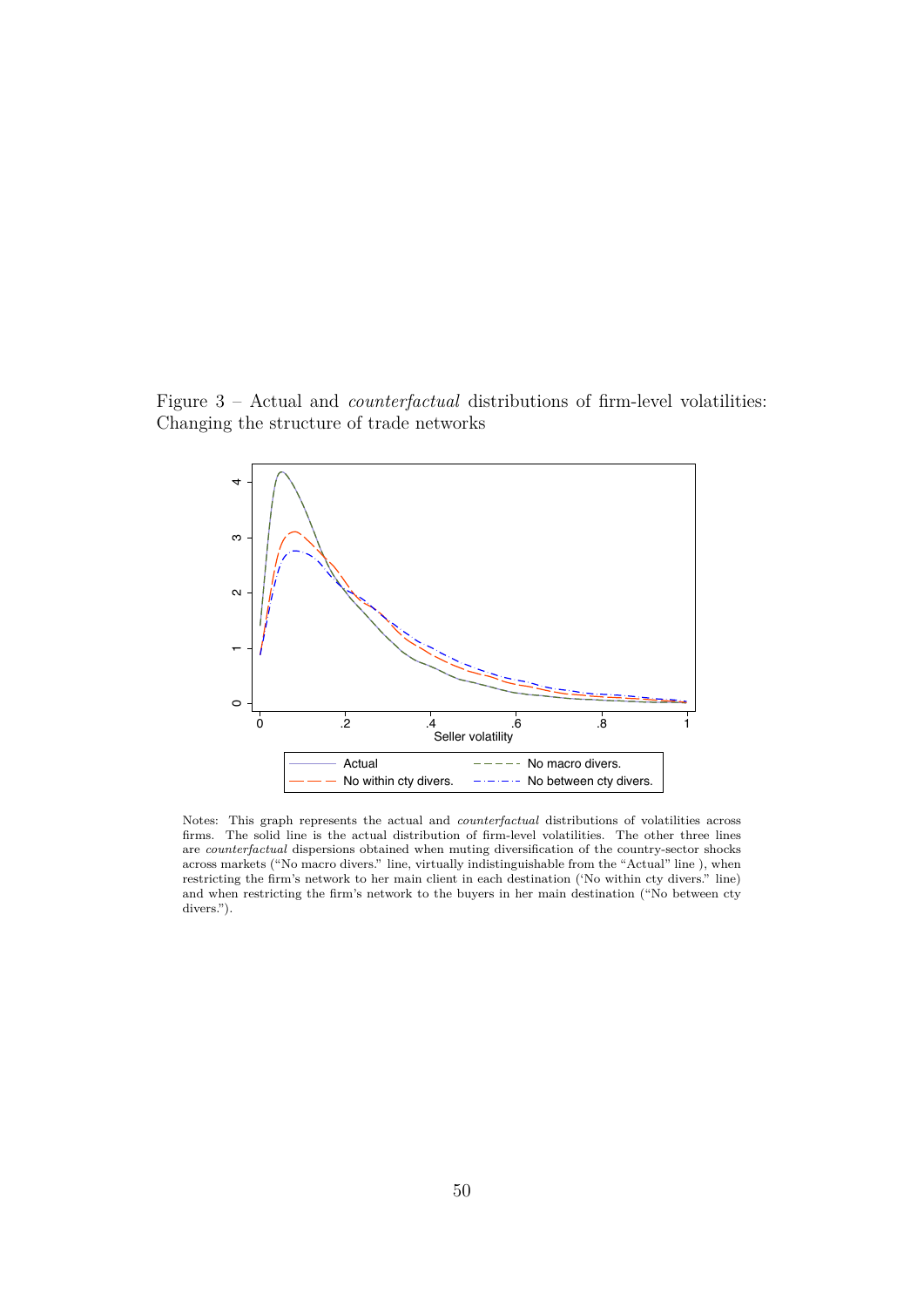

Figure 4 – Volatility, by decile of firms' size

Notes: This figure represents the median volatility of sellers' exports across deciles of sellers' size. Sellers are grouped into size bins based on their initial size, with bin 1 corresponding to the 10% smallest exporters. For each decile, the figure reports the median volatility of sellers ("Volatility seller" defined as  $Var(g_{st})$ , the median volatility attributable to buyer-related microeconomic shocks ("Diversifiable vol." defined as  $Var(\sum_{b(j) \in B_s} (f_{b(j)t} + \nu_{sb(j)t}))$  and the median volatility induced by seller-specific shocks ("Not diversifiable vol." defined as *V ar*(*fst*)).

Figure 5 – Actual and *counterfactual* levels of volatility in the large



Notes: The graphs plot the volatility of bilateral French exports against their *counterfactual* volatility when muting either macro shocks (left panel) or all three individual shocks (right panel). The line corresponds to the 45-degree line.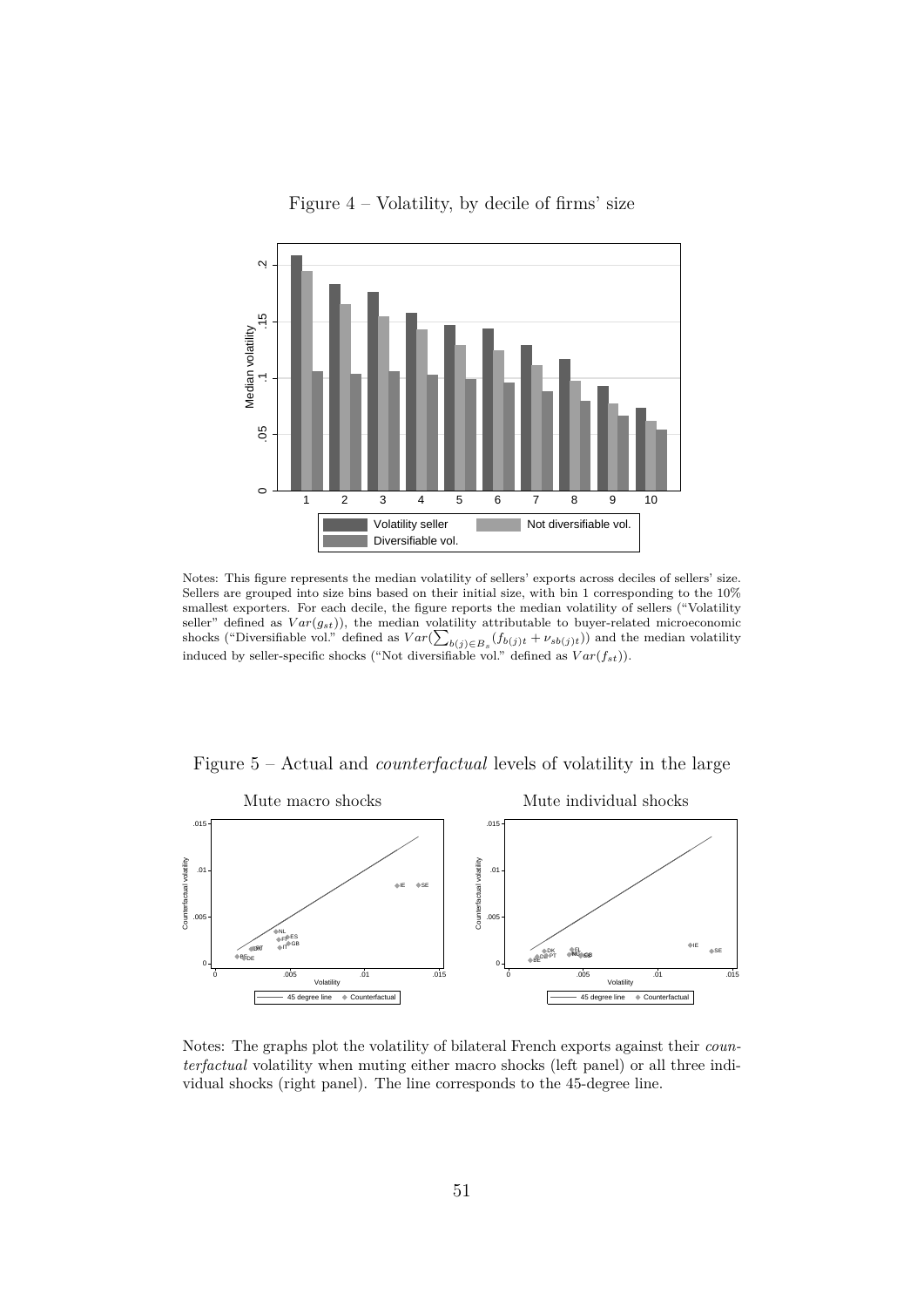

Figure 6 – Muting buyer-specific and seller-buyer effects

Notes: The graph plots the percentage change in the volatility of unilateral export growth induced by muting i) the buyer-specific shocks (grey bars) and ii) the sellerbuyer residuals (black bars).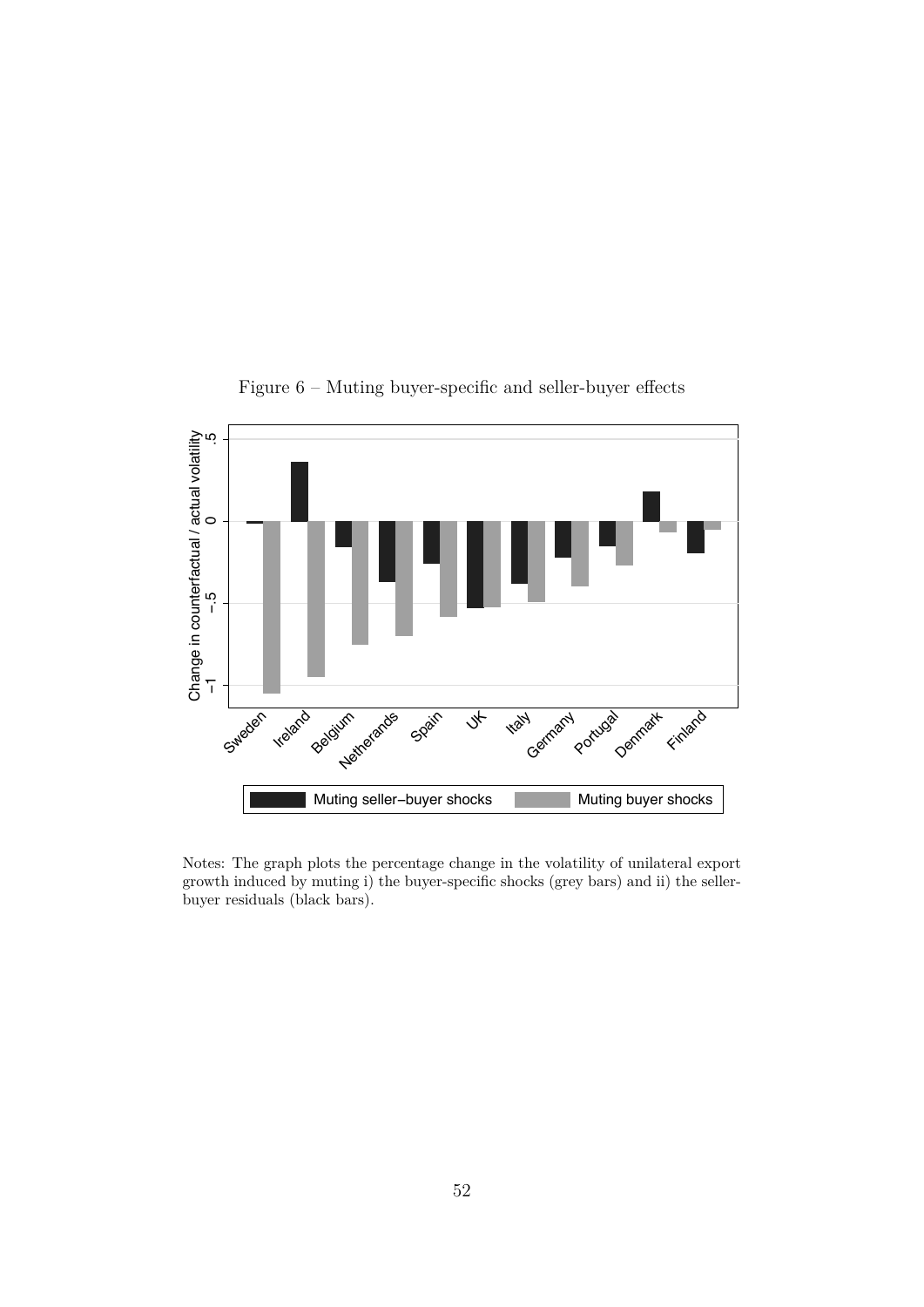

Figure 7 – Connectedness in sellers' trade networks along the size distribution

Notes: The graph plots the median connectedness of sellers' networks, by decile of the size distribution. Connectedness, also called nearest neighbor degree, is measured by the mean number of sellers a firm's partners interact with (i.e. *Connectedness<sub>s</sub>* =  $\frac{1}{\#_s} \sum_{b(j)} degree_{b(j)}$  where  $\#_s$  is the number of buyers seller *s* interacts with and  $degree_{b(j)}$  the number of sellers that buyer  $b(j)$  purchases from). The weighted version of the indicator is a weighted average of the partners' degree, where each of the seller's partners is weighted by her share in the seller's total sales (i.e. *Connectedness*<sup>*w*</sup> =  $\sum_{b(j)} w_{b(j)}^s degree_{b(j)}$ ). Connectedness is computed using 2007 data.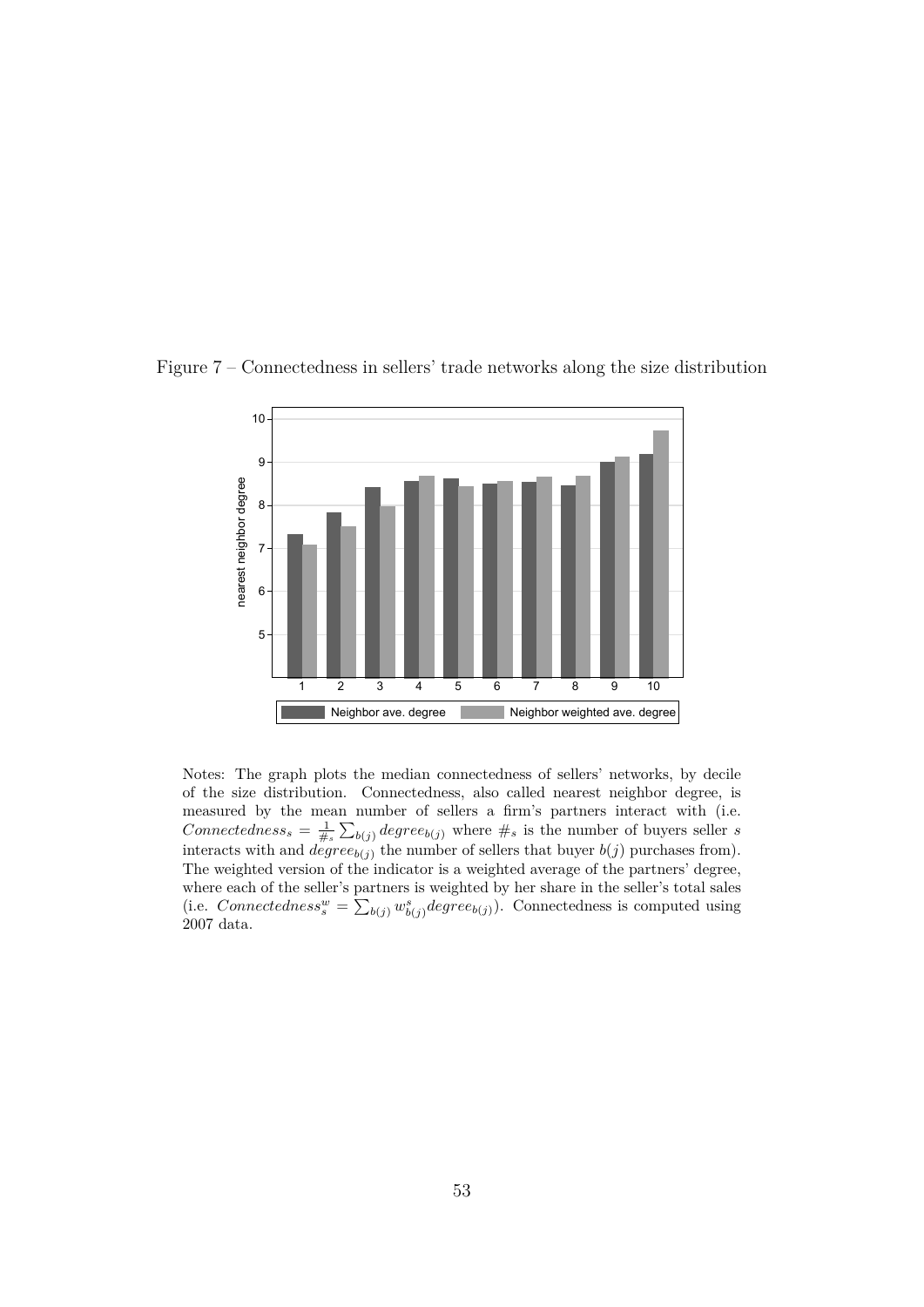<span id="page-55-0"></span>

Figure 8 – Concentration of trade flows and granular components

Notes: The graphs plot each of the components of the variance in the large induced by one type of individual shocks against the concentration of sales in the corresponding dimension. The slope of the regression line is reported in the legend. The slope coefficients for seller and seller-buyer shocks are significant at the 1% level. The slope coefficient for buyer shocks is significant at 13%.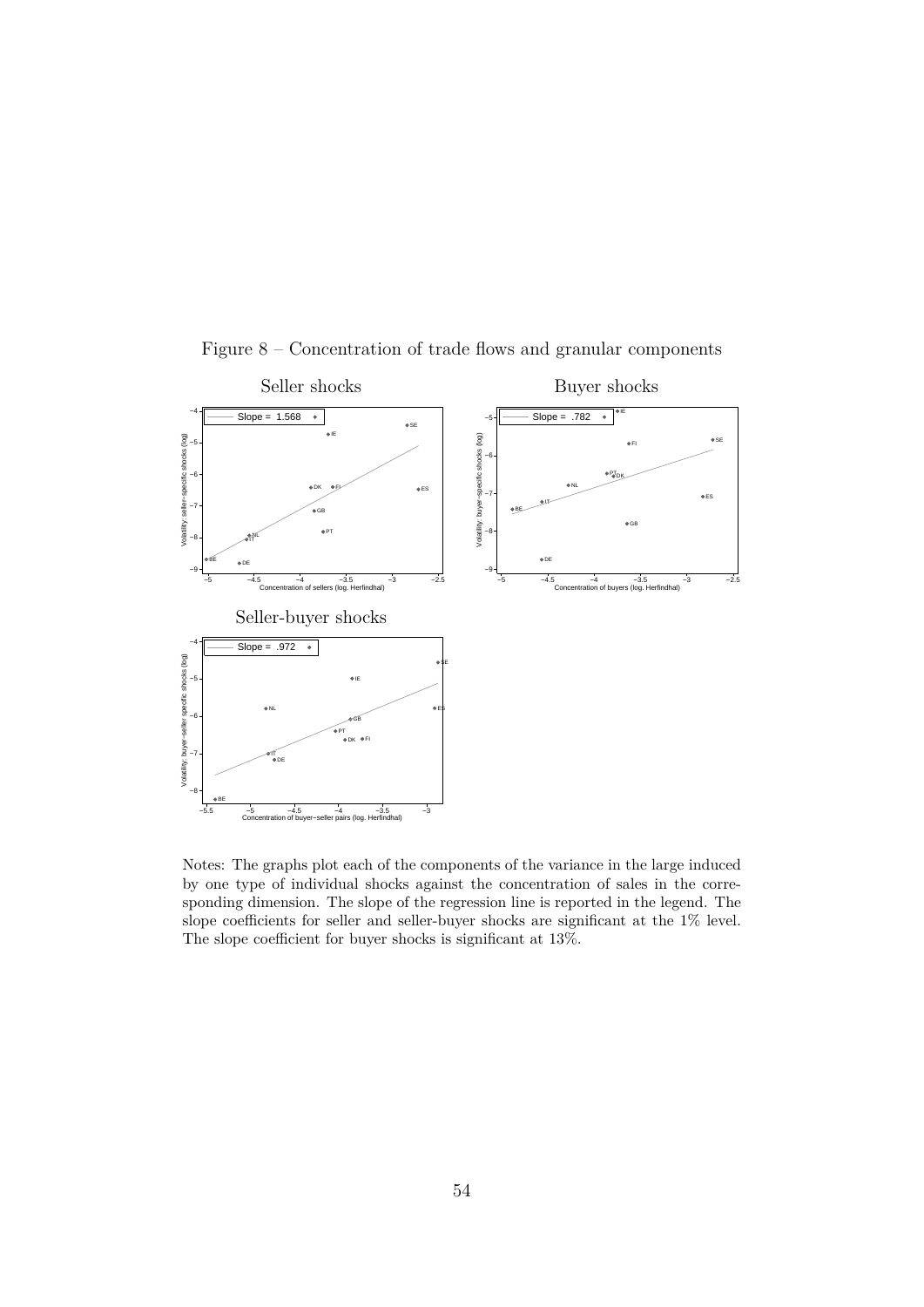## **A Details on the estimation strategy**

The estimated equation takes the following form:

$$
\tilde{g}_{s(i)b(j)t} = \tilde{f}_{c(ij)t} + f_{s(i)t} + \tilde{f}_{b(j)t} + \nu_{s(i)b(j)t}
$$

or, in matrix format:

$$
G_t = \alpha_t f_t^C + \chi_t f_t^S + \beta_t f_t^B + \nu_t
$$

where  $G_t$  is the vector that contains the  $\tilde{g}_{s(i)b(j)t}$  terms  $(N_t \times 1$ , where  $N_t$  is the number of observations for year  $t$ ),  $\alpha_t$  is the design matrix for the year- $t$ country-sector effects  $(N_t \times N_t^C)$ , where  $N_t^C$  is the number of country-sector for  $\int \frac{1}{2} \int \chi_t$  is the design matrix for the year-*t* seller effects  $(N_t \times N_t^S)$ , where  $N_t^S$  is the number of sellers for year *t*),  $\beta_t$  is the design matrix for the year-*t* buyer effects  $(N_t \times N_t^B)$ , where  $N_t^B$  is the number of buyers *b*, at date *t*), and  $\nu_t$  is the vector of residuals  $(N_t \times 1)$ .

Given a value for  $\lambda$ , the components of equation [\(3\)](#page-20-0) can be identified in the cross-section of year-specific growth rates. Identification is achieved assuming equation  $(3.2)$  holds or, in matrix format:

$$
E(\nu_t|\chi_t, \beta_t) = 0 \tag{A.1}
$$

<span id="page-56-0"></span>These assumptions are exactly identical to those in AKM. Notice here that there is no explanatory variable,  $X$ , in the above model (except the  $\alpha_t$ , the country-industry-year effects). To reach identification of the seller and buyer components, the buyers and sellers must be connected in the sense of belonging to a connected group [\(Abowd et al.,](#page-39-0) [2002\)](#page-39-0). For each connected group, all the buyer and seller effects but one are identified. To have comparable effects, we focus our analysis on the largest component. Since trade networks are extremely well connected, this restriction does not affect our conclusions since the largest component comprises more than  $95\%$  of all observations.<sup>[33](#page-0-0)</sup>

Before explaining how we implement the estimation in practice, note that the above equation could be estimated in the panel dimension. Since the ultimate objective is to use the estimated effects to discuss the sources of *volatility* in the data, we decided to estimate the model year-by-year, relying exclusively on the cross-sectional dimension to identify the estimated effects. This strategy allows us to avoid imposing undue structure on the correlation

<sup>32</sup>Because some of our firms sell multiple products, the definition of the firm's "industry" is not necessarily straightforward. We chose to affect each seller-buyer pair to the "industry" that corresponds to the most important product constituting the corresponding trade flow. Industries are defined by the 2-digit level of the HS nomenclature.

 $33$ In a previous version of this paper, we adopted a slightly different version of the model, in which seller effects where country-specific. Therefore, the equation above could be estimated country by country. In this version, a seller is endowed with a unique seller-effect in the year common to all its destinations. Obviously, buyers are all country-specific since there is no common identifier. The benefits of this new strategy are clear on at least two grounds. First, the network is denser and many more observations are now "connected"; hence with identified effects. Second, because we have more available observations to estimate each of the seller effects (at least for those sellers that export to at least two countries), the precision of the estimated seller effects is increased [\(Abowd et al.,](#page-39-0) [2002\)](#page-39-0).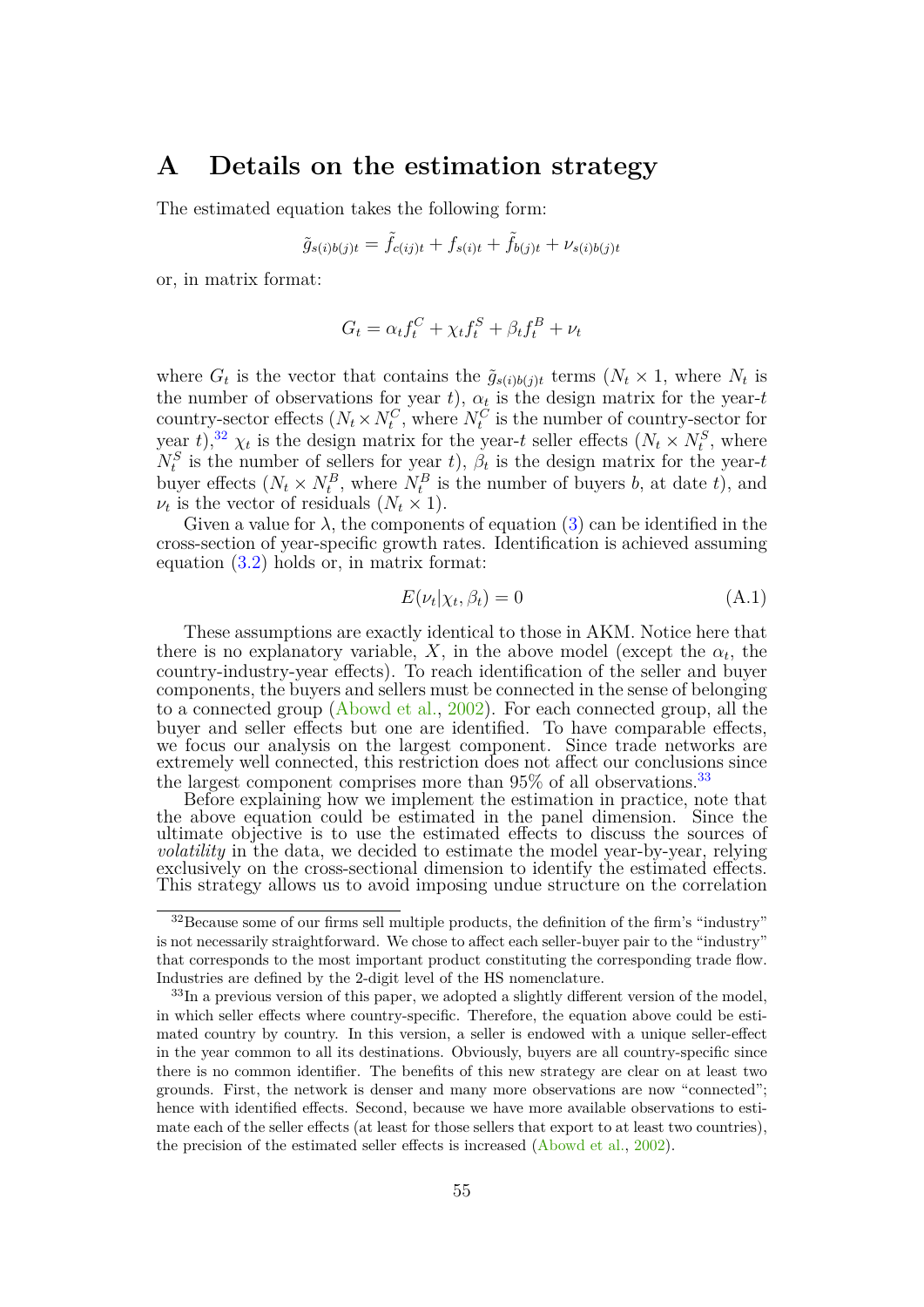of growth components through time. Whereas in the model of section [3.1,](#page-15-0) shocks are implicitly not autocorrelated, estimating equation [\(3\)](#page-20-0) year-by-year does not impose any restriction on the correlation over time of the various components; the only constraints are imposed on the cross-sectional dimension of the growth components through the moment conditions used in the AKM estimation.

Equation  $(A.1)$  restates the exogeneity condition for our specific case. The residual  $\nu_{s(i)b(j)t}$  is orthogonal to the buyer×time and the seller×time effects, conditional on the other effects. Two things are worthy of note. First, the condition holds at every time period. Second, even though a buyer's identity is country-specific, this is not the case for the sellers since they may sell in all countries. Hence, the assumption holds across all observations of a given seller to her buyers in the 11 countries in the data. This last remark is important in view of our discussion of the so-called "limited-connectivity bias".

**Estimation of**  $\lambda$  : Estimating the above equation using [Abowd et al.](#page-39-1) [\(1999\)](#page-39-1) requires that we first estimate the  $\lambda$  parameter. As explained in the text, we identify the parameter using an additional orthogonality condition suggested by the theoretical model, namely equation  $(3.2)$ . Under the true value of  $\lambda$ , the model tells us that the seller and buyer components should be orthogonal to each other. For any  $\lambda' \neq \lambda$ , we have instead:

$$
Cov(f_{s(i)t}^{\lambda'}, \tilde{f}_{b(j)t}^{\lambda'}) = Cov\left(f_{s(i)t}, \tilde{f}_{b(j)t} + (\lambda' - \lambda) \sum_{s(i) \in \Omega_{b(j)t}} w_{s(i)t-1}^{b(j)} g_{s(i)b(j)t}\right)
$$
  
= 
$$
(\lambda' - \lambda)w_{s(i)t-1}^{b(j)} Var(f_{s(i)t})
$$

where  $f_{s0}^{\lambda}$  $\hat{f}_{b(j)t}^{\lambda'}$  and  $\tilde{f}_{b(j)t}^{\lambda'}$  denote the seller and buyer components of an equation using as left hand side variable  $\tilde{g}_{s(i)b(j)t}^{\lambda'} \equiv g_{s(i)b(j)t} + \lambda' \sum_{s \in \Omega_{b(j)t}} w_{s(i)}^{b(j)}$  $g^{(0)}_{s(i)t-1}g_{s(i)b(j)t}.$ Misspecifying the LHS variable of equation [\(3\)](#page-20-0) thus augments the buyerspecific component with an additional term which is systematically correlated with the (theoretical) seller-specific effect. This shall induce a covariance between the estimated seller and buyer effects. The algorithm implemented to estimate *λ* uses this prediction of the model and selects the value for *λ* which satisfies the orthogonality condition implied by the model. Note that the algorithm is straightforward to implement since the value of the covariance is monotonous in  $(\lambda^{\prime} - \lambda)$ : Any value of  $\lambda' < \lambda$  (resp.  $\lambda' > \lambda$ ) implies a negative (resp. positive) covariance between the estimated seller and buyer components.

**Limited Connectivity Bias:** [Abowd et al.](#page-39-2) [\(2004\)](#page-39-2) were the first to note that, in models with two-way effects, even when data were simulated with no correlation between the individuals at each side of the graph (here, between buyers and sellers), estimating these effects and then computing the correlation between the resulting effects yielded a negative correlation. This finding has been found multiple times in various types of data sources for which these two-way effects were relevant modeling tools. The intuition for this result is quite straightforward. In such additive models, when an estimation error is made on one effect, there is a corresponding estimation error of the opposite sign on the other effect. Because the standard error of these effects decreases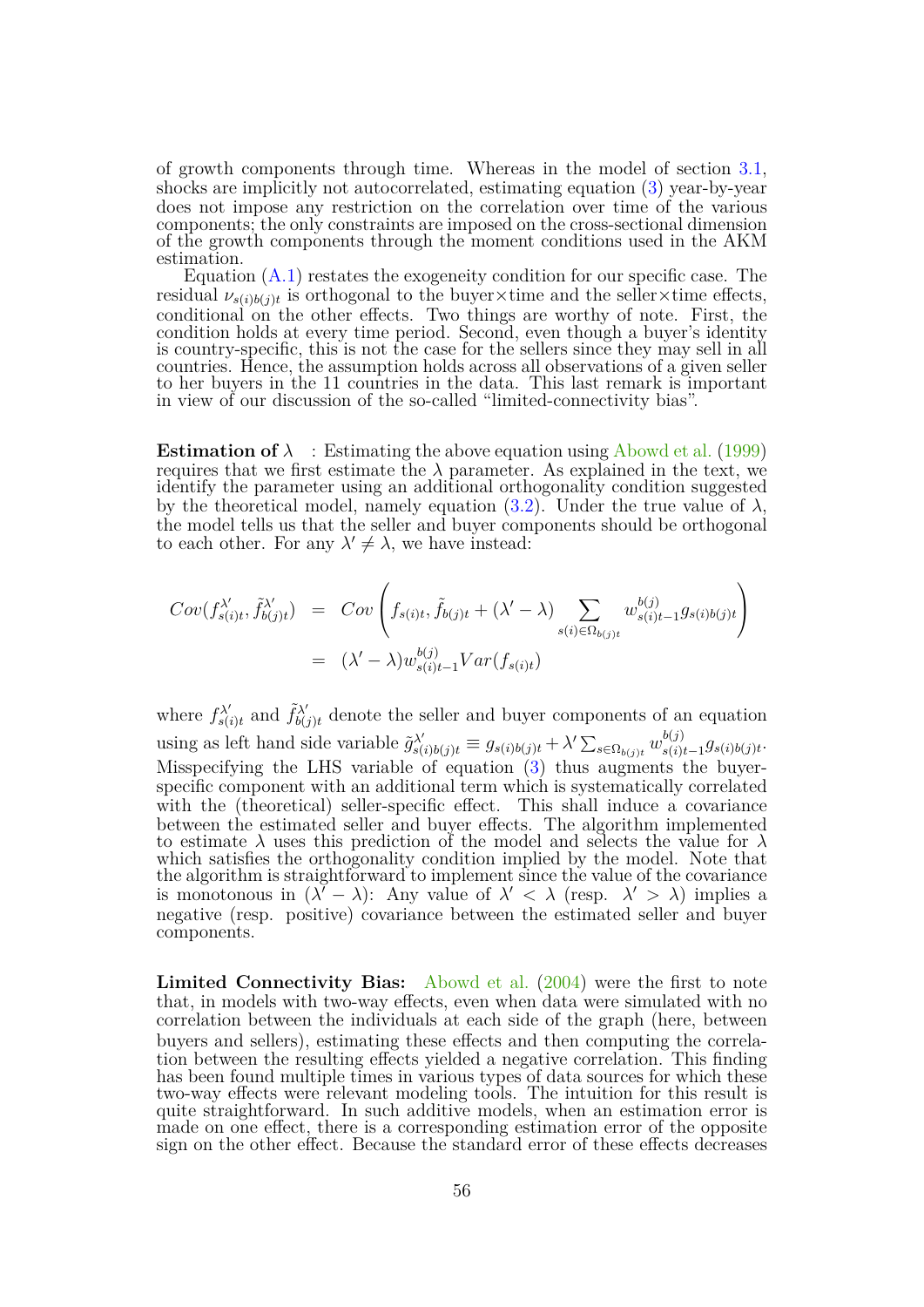as the number of observations used to estimate them increases, the larger the number of buyers connected to a seller, or conversely the number of sellers connected to a buyer, the more precise these effects become [\(Andrews et al.,](#page-39-3) [2008,](#page-39-3) for a more systematic analysis of the problem).

Based on these results, we argue that the structure of the network by itself might induce a bias in the estimated seller and buyer effects. To quantify the magnitude of this bias, we generate uncorrelated seller and buyer effects from a normal distribution with fixed, known variance for each node of the network, as well as a residual, also drawn in a normal distribution.<sup>[34](#page-0-0)</sup> Adding these effects, we generate simulated growth rates. These growth rates are used to estimate the seller and buyer effects using the AKM procedure and, then, compute the associated correlation between the two. This procedure is repeated 100 times. This yields a distribution of the bias using our simulated effects and the realized structure of the network since, by construction, the *true* correlation between these effects is equal to zero. We select the mean of this distribution as our target bias, which is -0.0670 in our data. We then take into account the limited connectivity bias by targeting this value for  $Cov(f_{s(i)t}, \tilde{f}_{b(j)t})$  instead of the strict orthogonality condition [\(3.2\)](#page-20-0).

<sup>34</sup>For all three components, the variance of the underlying normal distribution is cali-brated using the mean variance estimated when equation [\(3\)](#page-20-0) is estimated assuming  $\lambda = 0$ .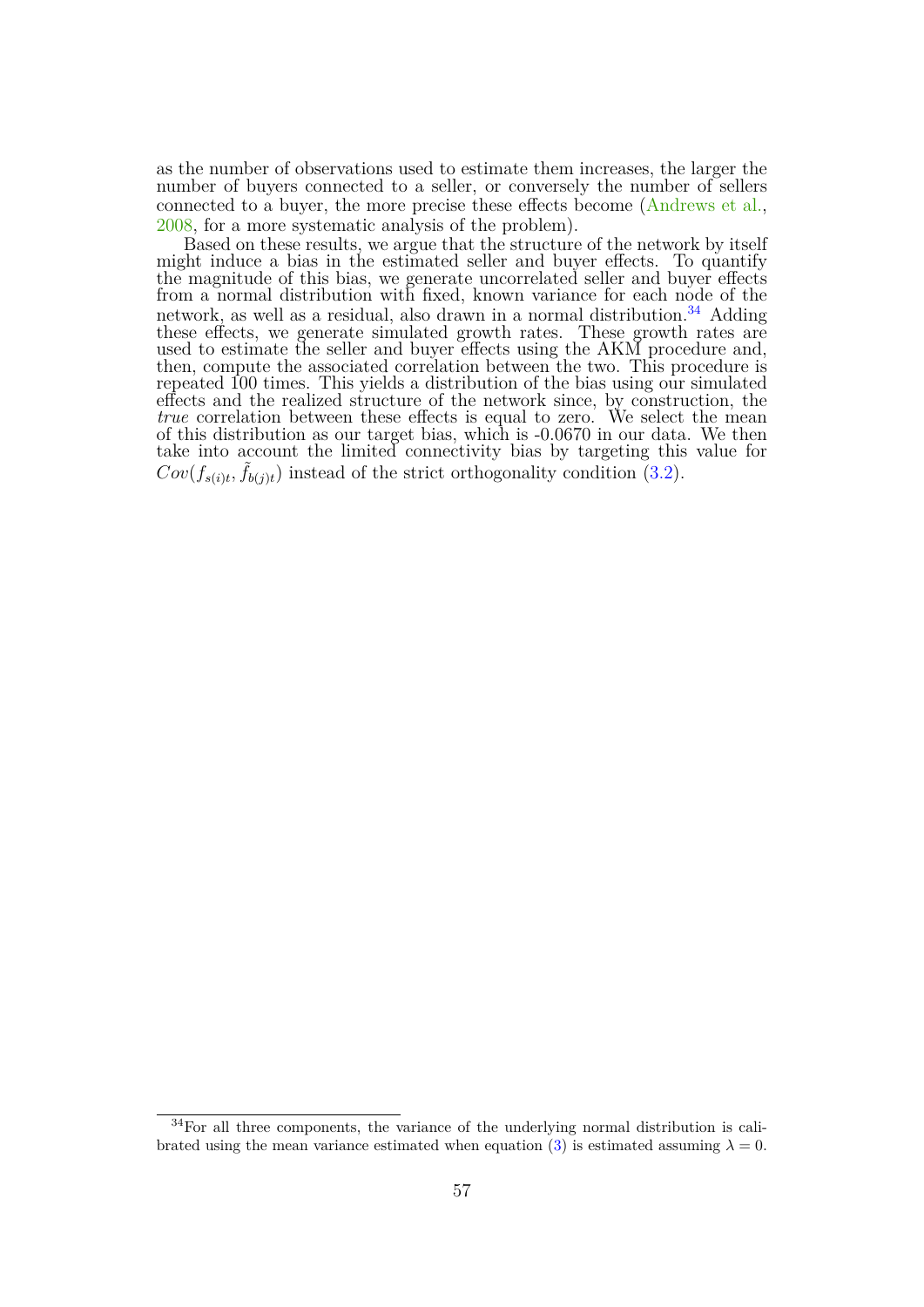## **A More stylized facts on trade networks**

In this section, we describe the structure of French firms' international trade networks, as of 2007. The concentration of export sales is used as a sufficient summary statistics on the extent to which the existing structure of trade networks *can* help diversify against risks. We first describe the distribution of trade flows across firms. We coin it the diversification in the large. We then present the diversification in the small. This corresponds to the distribution of trade flows within firms across trade partners.

**Diversification in the large.** Different types of shocks have different diversification *potential* depending on their very nature. As explained in the main text, the country-sector components can and actually are diversified across countries and/or sectors. Microeconomic components compensate along the distribution of individuals, more so if the distribution of their sales/purchases is more uniform. Here, what matters is thus the skewness of individual sales [\(Gabaix,](#page-41-2) [2011\)](#page-41-2). The concentration of exports across sellers, buyers and seller-buyer pairs is illustrated in Table [A1,](#page-70-0) columns  $(2)-(5)$ ,  $(6)-(9)$  and  $(10)-(13)$ , respectively. Different measures of concentration are reported, destinationby-destination, and for the EU15 as a whole.

Columns (2) to (5) confirm a well-known stylized fact of the trade literature, namely that the distribution of sales across exporting firms is extremely skewed. At the top of the distribution, 10% of firms are responsible for about 90% of exports. This extreme skewness shows up in the Herfindahl index, equal to .005 in our data, 234 times the Herfindahl one would observe in a *counterfactual* world with *S* exporters symmetric in size  $(Herf/(1/S) = 234).$  $(Herf/(1/S) = 234).$  $(Herf/(1/S) = 234).$ <sup>1</sup> While always high, this ratio varies significantly depending on the destination country under consideration (column (3), Table [A1\)](#page-70-0). It is maximal for French sales in Spain and minimal for exports to Germany.

The skewness of the distribution of individual exports has already been documented in the trade literature. Less well-known is the extreme concentration of imports (columns (6)-(9)) and, above all, of the distribution of sales across exporter-importer pairs (columns  $(10)-(13)$ ). At the top of the distribution, 10% of importers are responsible for about 94% of imports. And for some destination countries, the ten largest transactions can account for as much as 20 to 30% of French exports. In these dimensions as well, Herfindahl indices are an order of magnitude larger than they would be in a symmetric world. Interestingly, the data however display some heterogeneity across destinations. For instance, the concentration of trade seems especially pronounced in Spain but more evenly spread across firms for small destinations such as Finland or Denmark.

<sup>1</sup>As expected, trade is more granular than total sales. Indeed, [di Giovanni et al.](#page-41-3) [\(2014\)](#page-41-3) reports a Herfindahl of sales for French manufacturing firms of .0035. The distribution of sales across French exporters is almost twice as concentrated as the distribution of total sales.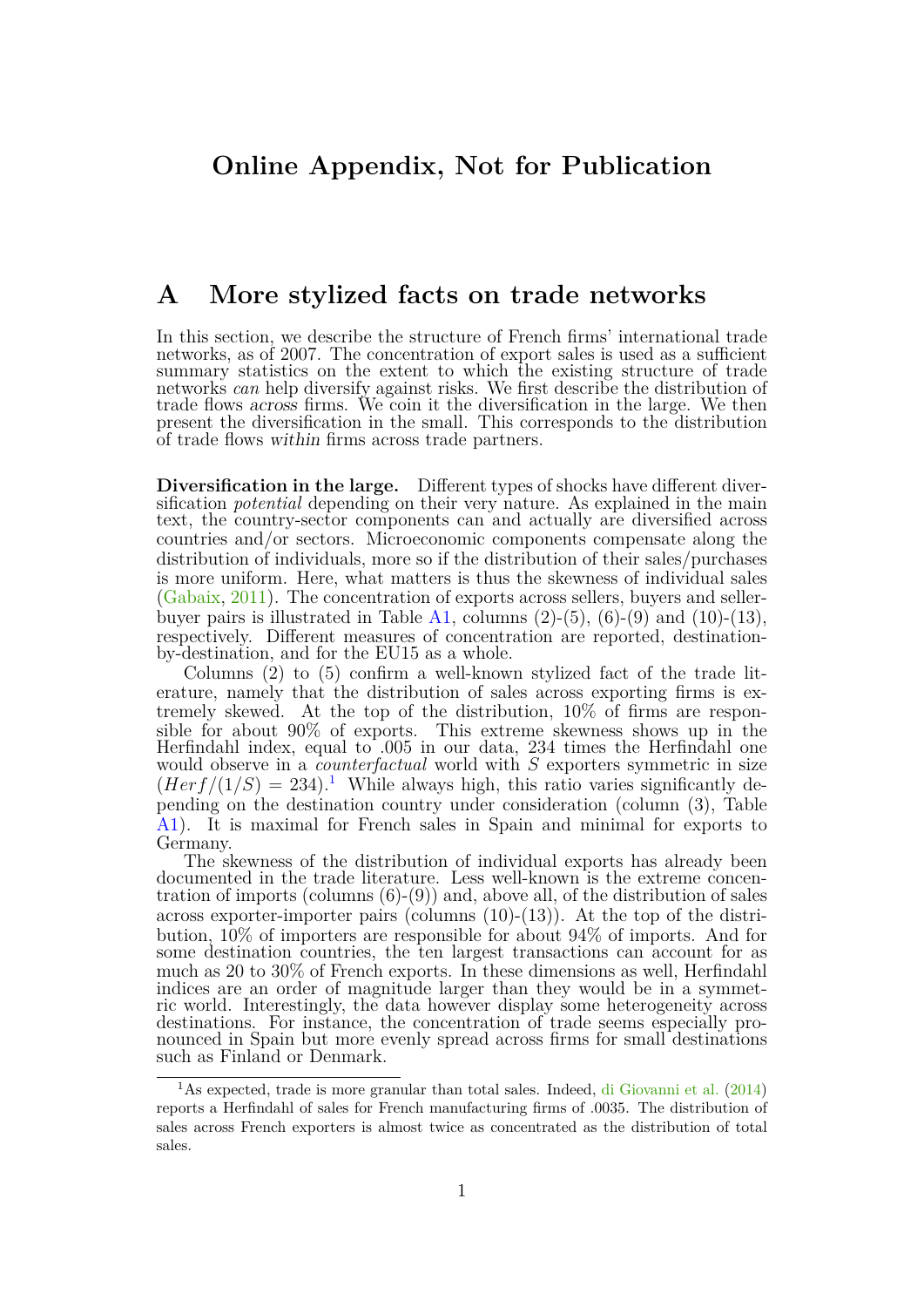Overall, this analysis of diversification in the large suggests that exposure to macro-economic shocks is quite limited in the data since the composition of exports across countries and sectors is not too skewed. On the contrary, the microeconomic structure of French exports implies a strong exposure to idiosyncratic firm-level shocks, whether they hit the sellers, the buyers, or the matches they form. We now take the perspective of individual exporters and document their individual exposure to these shocks.

**Diversification in the small.** In our framework, the magnitude of fluctuations in individual sales depends on the structure of individual exporters' clientele. If firm-specific shocks cannot be diversified within a firm, exporters can reduce their exposure to country-specific shocks by selling to more mar-kets.<sup>[2](#page-0-0)</sup> Finally, buyer-related growth components (buyer- and match-specific shocks in the framework of section [3\)](#page-15-1) can be diversified both within and across destinations, through a wider portfolio of clients. We now describe the extent of sellers' diversification – measured by the number of markets and the number of customers within a destination – in each French exporter's portfolio.

Figure [A.1](#page-71-0) summarizes the extent of diversification across destination markets. To document both the level of diversification and the heterogeneity across exporters, we plot the distribution of the *number of destinations* that each French firm serves in Europe (left panel) and the share that each category of firms represents in total exports (right panel). Consider first the left panel. The circles line shows the share of French exporters serving *x* destinations or less, which is naturally equal to 100% when we reach 11 countries, our sample. In 2007, around 25% of French exporters serve a single European destination and are thus exposed to a maximum amount of macro-economic risk. These firms are small on average, since they represent less than 2% of French exports (right panel). At the other side of the spectrum, less than 20% of firms serve more than 7 destinations, but they represent almost 70% of exports. Diversification across markets is thus heterogeneous across firms with large firms being more diversified on average, a result consistent with [Melitz](#page-41-4) [\(2003\)](#page-41-4).

Serving a large array of countries is not a sufficient condition, however, to be well-diversified in the country dimension. Indeed, a firm may serve all European destinations but be poorly diversified if most of her exports go to one market. In the core of the paper, we use the Herfindahl of firms' sales as the adequate measure of diversification. In Figure [A.1,](#page-71-0) we instead compute each firm's number of destination countries, excluding from the calculation the smallest destinations in the firm's portfolio. For instance, the grey diamonds show that 60% of French exporters have at least 90% of their export sales going to a single destination, they represent 20% of French exports. These numbers jump to more than 90% if we focus on firms with at least 50% of their export sold to a single destination (grey triangles). These results are in sharp contrast with those obtained in the large, where the distribution of exports across destinations was more or less symmetric. Instead, individual firms have geographically concentrated sales, leaving them exposed to country-specific shocks.

<sup>&</sup>lt;sup>2</sup>In the previous paragraph, it was argued that macro-economic shocks, when defined as in the rest of the paper, can also be diversified in the between-sector dimension. This is not possible, however, in the small since the sector is, by definition, a unique attribute of the firm. One dimension of diversification which is not treated explicitly in this section but is also conceivable, is the product-dimension. A firm might diversify against product-specific shocks by producing more products. We come back to this issue later on.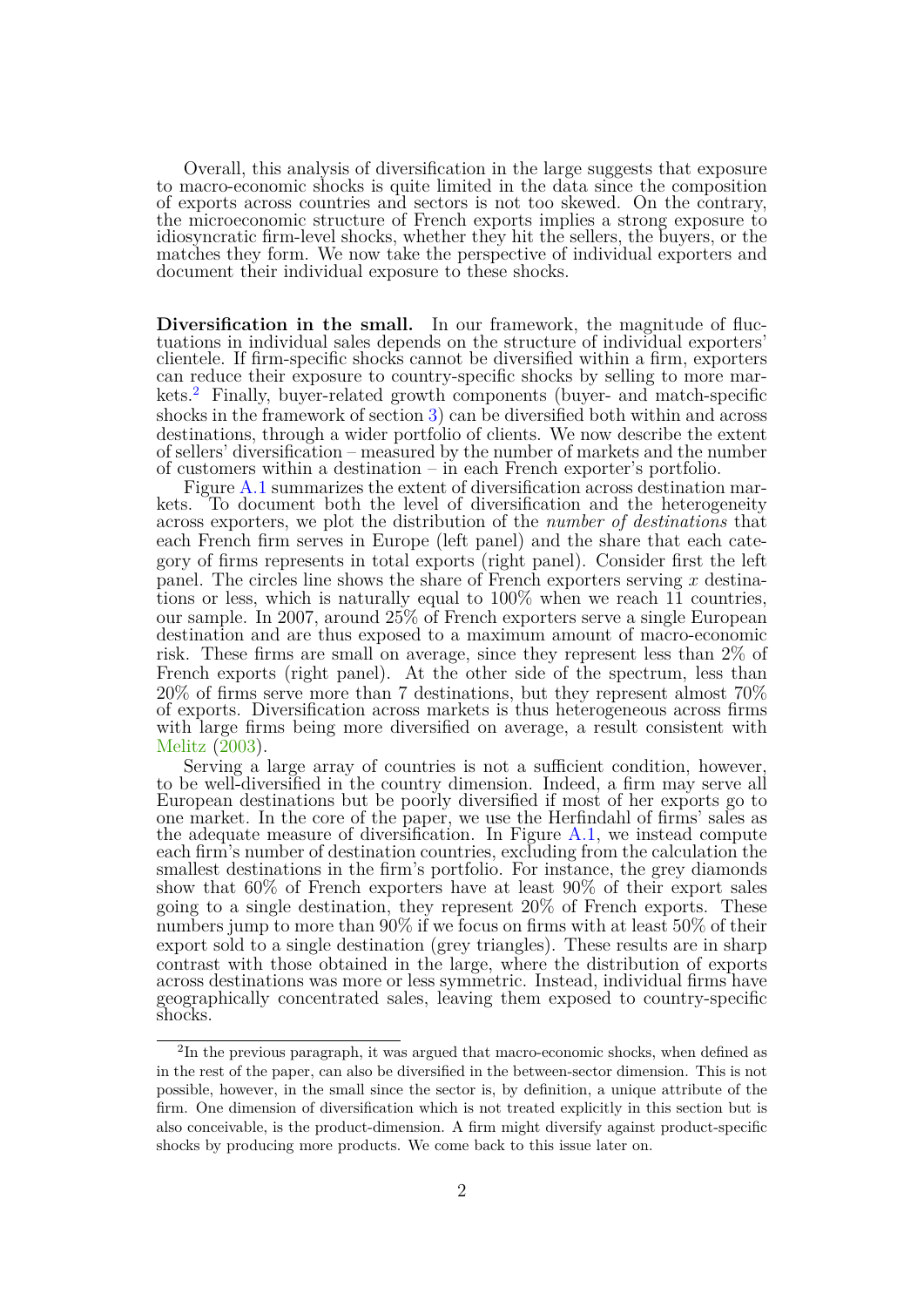In contrast with macro shocks, buyer-related (buyer- and match-specific) shocks can be diversified *both across and within* destinations. To document the extent of such diversification, Figure [A.2](#page-72-0) presents the distribution of the number of buyers in each French exporter's portfolio, within a given destination country. Again, the left panel (circles line) represents the share of sellers having at least a given number of buyers in a given destination and the right panel (circles line) their share in total exports. 43% of French sellers export to a single buyer within a destination (left panel). These sellers are exposed to a maximum level of idiosyncratic demand risk since they are not diversified at all against buyer- and match-specific shocks. Such sellers only account for 18% of total sales, however (right panel). At the opposite side of the distribution, 12% of firms have more than 10 partners in their typical European market and represent 40% of total exports. Again, the data reveal a large amount of heterogeneity, across French exporters, with large firms serving more clients on average. In [Carballo et al.](#page-40-1) [\(2013\)](#page-40-1), the heterogeneity comes from large or highly productive firms being more likely to pay the cost of adapting their products to the tastes of a wide range of buyers.

Here as well, the number of clients is not sufficient to fully assess a seller's degree of diversification; the skewness of sales, across clients, is important as well. As shown by the additional lines displayed in Figure [A.2,](#page-72-0) French exporters tend to skew their export sales towards their "main" partner. When the analysis is restricted to sales above a given share within each firm's exports, the number of buyers shrinks rapidly.<sup>[3](#page-0-0)</sup> Among the  $12\%$  of firms that serve more than 10 buyers, many serve tiny importers with cumulative share less than 10% of the firm's exports. Once such tiny buyers are removed, only 6% of sellers are found to serve at least 10 partners. This number is close to 0 when one concentrates on only half of the firm's sales. These findings indicate that exporters' sales are not well-diversified across buyers: even large firms with a rich portfolio of clients tend to concentrate their sales on one or two "main" partners.

We complement this description of individual firms' degree of diversification using a multivariate linear regression analysis, based on our data sources. Results are presented in Table  $\overrightarrow{A2}$ . We correlate firms' concentration of export sales using a set of observable characteristics. We use two measures of concentration, the number of clients in the exporter's portfolio in Columns (1)-(3) and the Herfindahl index in Columns (4)-(6). Since both variables are negatively correlated, we expect the estimated coefficients to be of opposite sign. The regressors include firm-level characteristics: the value of the firm's exports, her experience in the destination, the number of products/Herfindahl of her sales across products, and two indicator variables for firm's linkage to the destination.<sup>[4](#page-0-0)</sup> We also control for the diversification potential. Depending on the type of products it sells, a firm may indeed face a very large number of potential clients or an oligopsonic demand. This diversification potential is measured either as the total number of buyers of the goods she exports or the potential Herfindahl index that would be achieved by serving all such

<sup>&</sup>lt;sup>3</sup>Namely, for each exporting firm, buyers are ranked according to their (decreasing) size and the number of clients is computed by excluding from the computation the smallest buyers representing this given share of exports.

<sup>&</sup>lt;sup>4</sup>The value of exports is directly computed from the Customs data. The experience of the firm in the destination is computed using historical firm-level export data and defined as the log of the number of years for which the firm has been active in the destination (the first year being 1993). The indicators for the linkages are obtained using the INSEE-Lifi database and are equal to one if the firm has an affiliate / is the affiliate of a firm located in the destination country.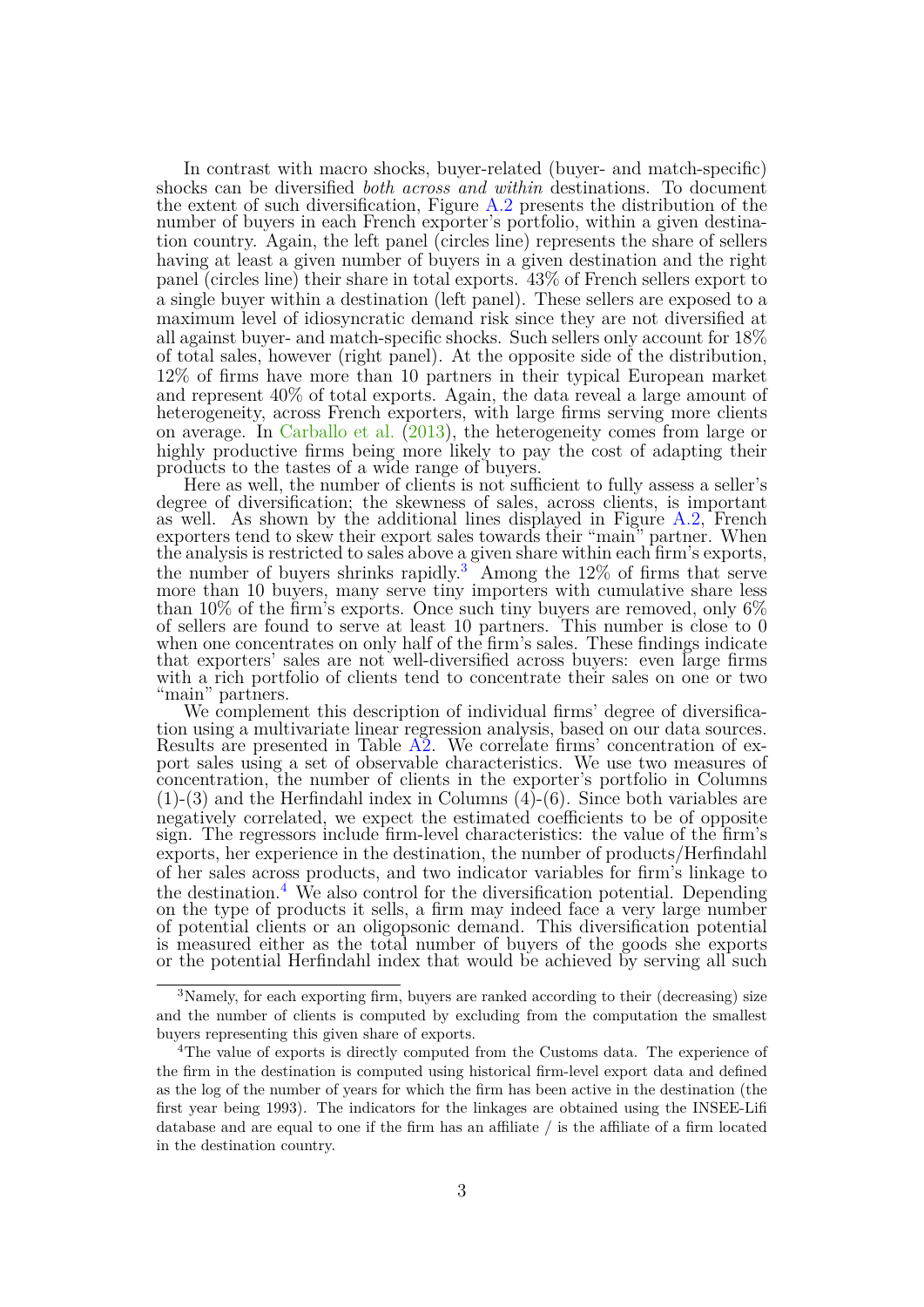buyers in proportion to their total purchases.<sup>[5](#page-0-0)</sup> Finally, regressions include sector\*destination fixed-effects (columns  $(1)$ ,  $(3)$ ,  $(4)$  and  $(6)$ ) and/or exporting firm fixed-effects (columns  $(2)$ ,  $(3)$ ,  $(5)$  and  $(6)$ ).

Results show that the relationship between firm's size as measured by exports and its diversification is concave: large firms tend to be better di-versified, up to a threshold.<sup>[6](#page-0-0)</sup> Consistent with [Chaney](#page-40-2)  $(2014)$ , the number of buyers served by a given exporter and the diversification of sales (as measured by the inverse of the exporter's Herfindahl) are increasing in experience in the market. Diversification across buyers is potentially correlated with diversification across products. Still, we find that firms diversify across buyers, even within products. When a firm is an affiliate of a foreign MNE located there (variable called " $1 = 1$  if HQ from dest.") or has affiliates in the destination (variable called " $1 = 1$  if affiliates in dest."), export flows are less diversified (across buyers). This result is to be expected if MNE linkages are correlated with intra-firm trade, which does does not expose related parties to the same type of risks as between-firms trade. Finally, the potential for diversification measured by the total number of potential buyers is positively correlated with the number of buyers in the firm's portfolio, but the correlation is far from perfect. The correlation is also positive, but small, between the *actual* and the *potential* Herfindahl index of sales in columns (4)-(6).

Together, these results suggest that the degree of sales diversification is strongly heterogeneous across firms and systematically correlated with the characteristics of the firm, namely its size, the number of potential clients it faces, and its experience as an exporter. The coefficients on multinational linkages and firm's size suggest that the largest firms are not the most diversified. Individual shocks affecting their transactions might have sizable aggregate implications.

## <span id="page-62-0"></span>**B Role of extensive adjustments**

The analysis in the text has not considered entry or exit of buyers, sellers, or matches as a potential source of fluctuations. Instead, the analysis is con-fined to the intensive margin of trade.<sup>[7](#page-0-0)</sup> The overall distribution of exports across sellers, buyers and seller-buyer pairs exhibit little variations over the 1995-2007 period. Within a year, however, a substantial share of the action takes place at the extensive margin. At the seller-level, the net entry of buyers in firms' portfolio of customers contributes to the growth of their exports. At the aggregate level, the effect is reinforced by entries and exits of sellers

<sup>&</sup>lt;sup>5</sup>The variable is computed using the observed number of buyers that purchase one specific type of product in the destination. Using the firm's observed portfolio of products and the number of potential buyers for each of those products, it is possible to compute the theoretical number of buyers that an exporter could serve. The potential Herfindahl index is calculated similarly, by weighting each potential buyer by the squared value of its actual purchases.

<sup>&</sup>lt;sup>6</sup>Increasing size has a positive impact on firm's diversification for exports below the  $80^{th}$ percentile. Then, increasing size is associated with a reduction in the level of diversification.

<sup>7</sup>More precisely, our analysis does not take into account the impact of extensive adjustments, *the year when they take place*. However, the sample under consideration does evolve throughout the period, i.e. we do not need to restrict our attention to those firmto-firm relationships which are present over the whole period. This would be a much more constraining restriction.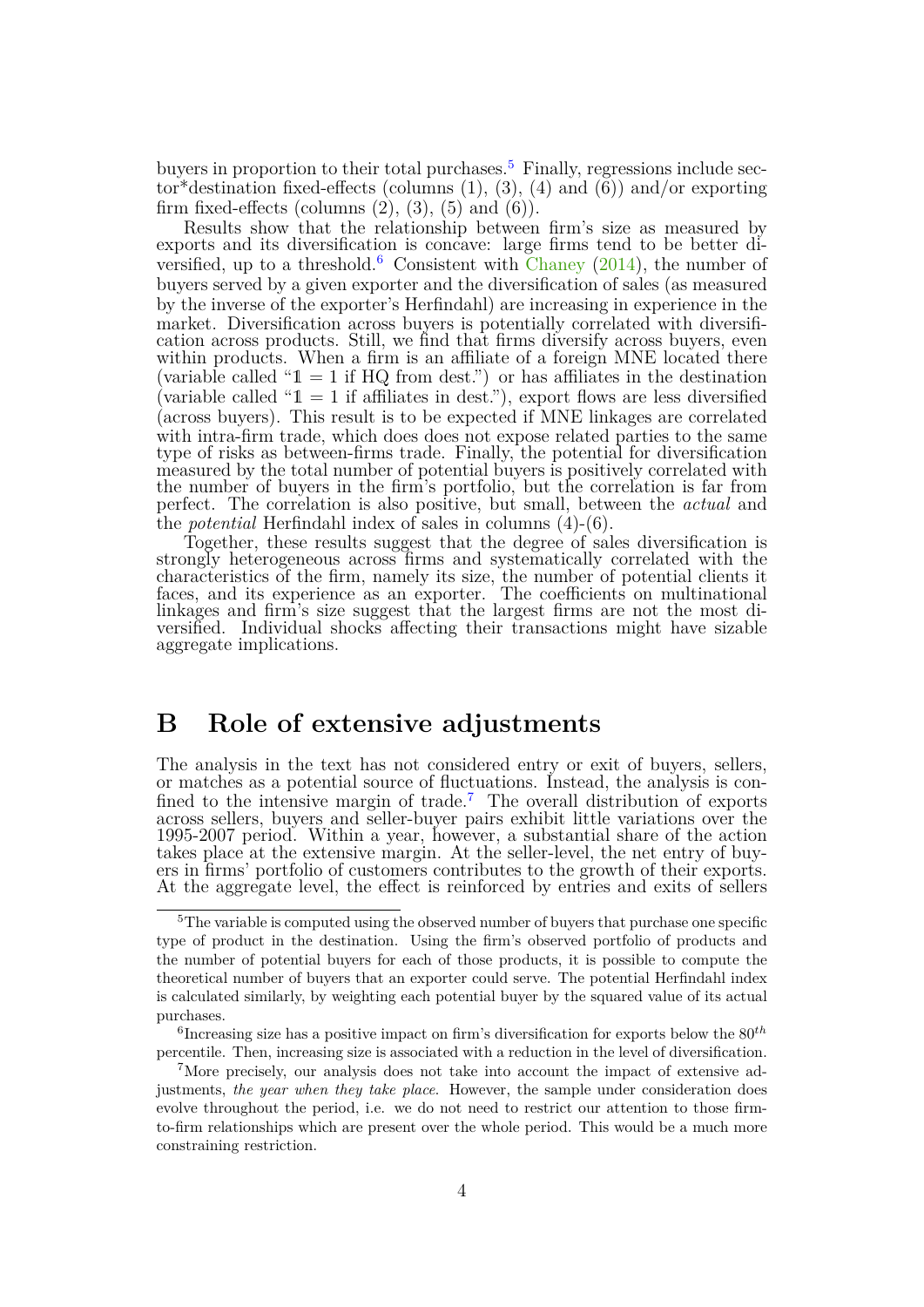into different destination markets. To assess the economic importance of such adjustments, we compute the relative contributions of the intensive and the extensive margins to the volatility of sales. Because our strategy has both descriptive and structural components, this Appendix provides essentially descriptive elements when Appendix [D](#page-68-0) looks at the structural question.

#### **B.1 The intensive and extensive margins of export growth**

At the level of individual firms, the overall growth rate of destination-specific sales can be decomposed into an intensive and an extensive components as follows:

<span id="page-63-0"></span>
$$
g_{st}^{Tot} \equiv \ln \left( \sum_{j \in C_{sjt}} \sum_{b(j) \in B_{sjt}} x_{sb(j)t} \right) - \ln \left( \sum_{j \in C_{sjt}} \sum_{b \in B_{sjt-1}} x_{sb(j)t-1} \right) = g_{st} + g_{st}^{Ext.}
$$
\n(B.1)

where  $x_{sb(j)t}$  is the value of exports from seller *s* to buyer  $b(j)$  at date *t*  $C_{sjt}$ is the set of destinations served by *s* at time *t* and *Bsjt* the set of buyers from *j* in seller *s*' portfolio at date *t*.

The intensive component

$$
g_{st} = \ln \left( \frac{\sum_{j \in C_s} \sum_{b(j) \in B_{sj}} x_{sb(j)t}}{\sum_{j \in C_s} \sum_{b(j) \in B_{sj}} x_{sb(j)t-1}} \right)
$$

is driven by changes in sales to buyers active in the firm's portfolio at dates *t* − 1 and *t* (*d* ln  $x_{sb(j)t}$  for  $b(j) \in \sum_{j \in C_s} B_{sj}$  where  $C_s \equiv C_{st} \cap C_{st-1}$  is the set of destinations served in  $t-1$  and  $t$  and  $B_{sj} \equiv B_{sjt} \cap B_{sjt-1}$  the set of incumbent buyers in seller *s* portfolio).

This is the growth component used to compute the volatility in the small in Section [4.](#page-24-0) The extensive component is defined as

$$
g_{st}^{Ext.} = \ln \left( \frac{\sum_{j \in C_{st}} \sum_{b(j) \in B_{sjt}} x_{sb(j)t}}{\sum_{j \in C_s} \sum_{b(j) \in B_{sj}} x_{sb(j)t}} \frac{\sum_{j \in C_s} \sum_{b(j) \in B_{sj}} x_{sb(j)t-1}}{\sum_{j \in C_{st-1}} \sum_{b(j) \in B_{sjt-1}} x_{sb(j)t-1}} \right)
$$

It thus measures the contribution to sales growth of new entrants, in relative terms with respect to the contribution of buyers that have stopped importing from  $s$  between  $t-1$  and  $t$ .

In the aggregate, the growth of exports decomposes as follows:

<span id="page-63-1"></span>
$$
g_{jt}^{Tot} = g_{jt} + g_{jt}^{Ext-buyer} + g_{jt}^{Ext-seller}
$$
\n(B.2)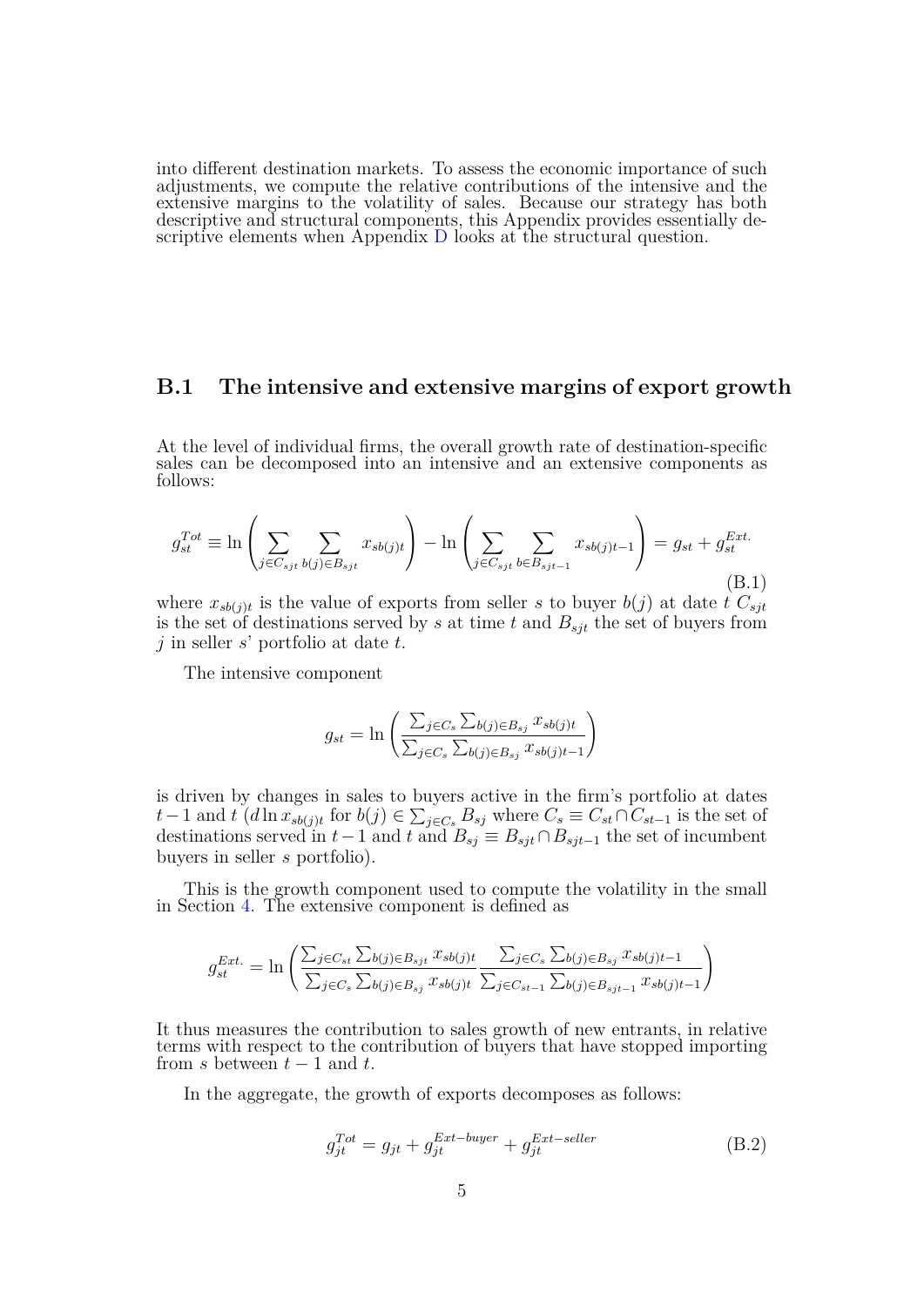$g_{jt}^{Tot}$  represents the growth of aggregate exports to country *j*:

$$
g_{jt}^{Tot} = \ln x_{jt} - \ln x_{jt-1}
$$
  
=  $\ln \left( \sum_{s \in S_{jt}} \sum_{b(j) \in B_{sjt}} x_{sb(j)t} \right) - \ln \left( \sum_{s \in S_{jt-1}} \sum_{b(j) \in B_{sjt-1}} x_{sb(j)t-1} \right)$ 

where  $S_{jt}$  is the set of sellers serving destination *j* at time *t*.

The intensive component studied in Section [5](#page-31-0) is defined as

$$
g_{jt} = \ln \left( \frac{\sum_{s \in S_j} \sum_{b(j) \in B_{sj}} x_{sb(j)t}}{\sum_{s \in S_j} \sum_{b(j) \in B_{sj}} x_{sb(j)t-1}} \right)
$$

It is driven by changes in the sales of seller-buyer transactions present at dates *t* and *t* − 1 (the set  $(s, b(j)) \in \bigcup_{s \in S_j} B_{sj}$ ), which itself is defined on the subset of incumbent exporters  $S_j = S_{jt} \cap S_{jt-1}$ .

At the aggregate level, the extensive margin can be decomposed into a buyer and a seller components. The buyer component of the extensive margin is defined as

$$
g_{jt}^{Ext-buyer} = \ln \left( \frac{\sum_{s \in S_j} \sum_{b(j) \in B_{sjt}} x_{sb(j)t}}{\sum_{s \in S_j} \sum_{b(j) \in B_{sj}} x_{sb(j)t}} \times \frac{\sum_{s \in S_j} \sum_{b(j) \in B_{sj}} x_{sb(j)t-1}}{\sum_{s \in S_j} \sum_{b(j) \in B_{sjt-1}} x_{sb(j)t-1}} \right)
$$

It represents the weight of new buyers in total sales of incumbent sellers, in relative terms with respect to the weight of purchases by buyers that exit the portfolio between  $t - 1$  and  $t$ . The seller component of the extensive margin is in turn

$$
g_{jt}^{Ext-seller} = \ln \left( \frac{\sum_{s \in S_{jt}} x_{sjt}}{\sum_{s \in S_{j}} x_{sjt}} \times \frac{\sum_{s \in S_{j}} x_{sjt-1}}{\sum_{s \in S_{jt-1}} x_{sjt-1}} \right)
$$

 $g_{jt}^{Ext-seller}$  thus measures the weight of new sellers in total exports relative to the weight of sellers that exited the market.

The analysis in the main body of the text focuses on fluctuations in the intensive components of  $g_{st}^{Tot}$  and  $g_{jt}^{Tot}$ . This is motivated by evidence in Table [B.1](#page-72-1) that intensive flows are the most important source of growth in our data. We now discuss the extent to which the neglected extensive adjustments further amplify fluctuations in the small and in the large.

#### **B.2 Volatility in the small and the extensive margin**

**Volatility in the small:** Using equation  $(B.1)$ , the overall volatility of firmlevel sales decomposes as follows:

$$
Var(g_{st}^{Tot}) = Var(g_{st}) + Var(g_{st}^{Ext.}) + 2Cov(g_{st}, g_{st}^{Ext.})
$$
\n(B.3)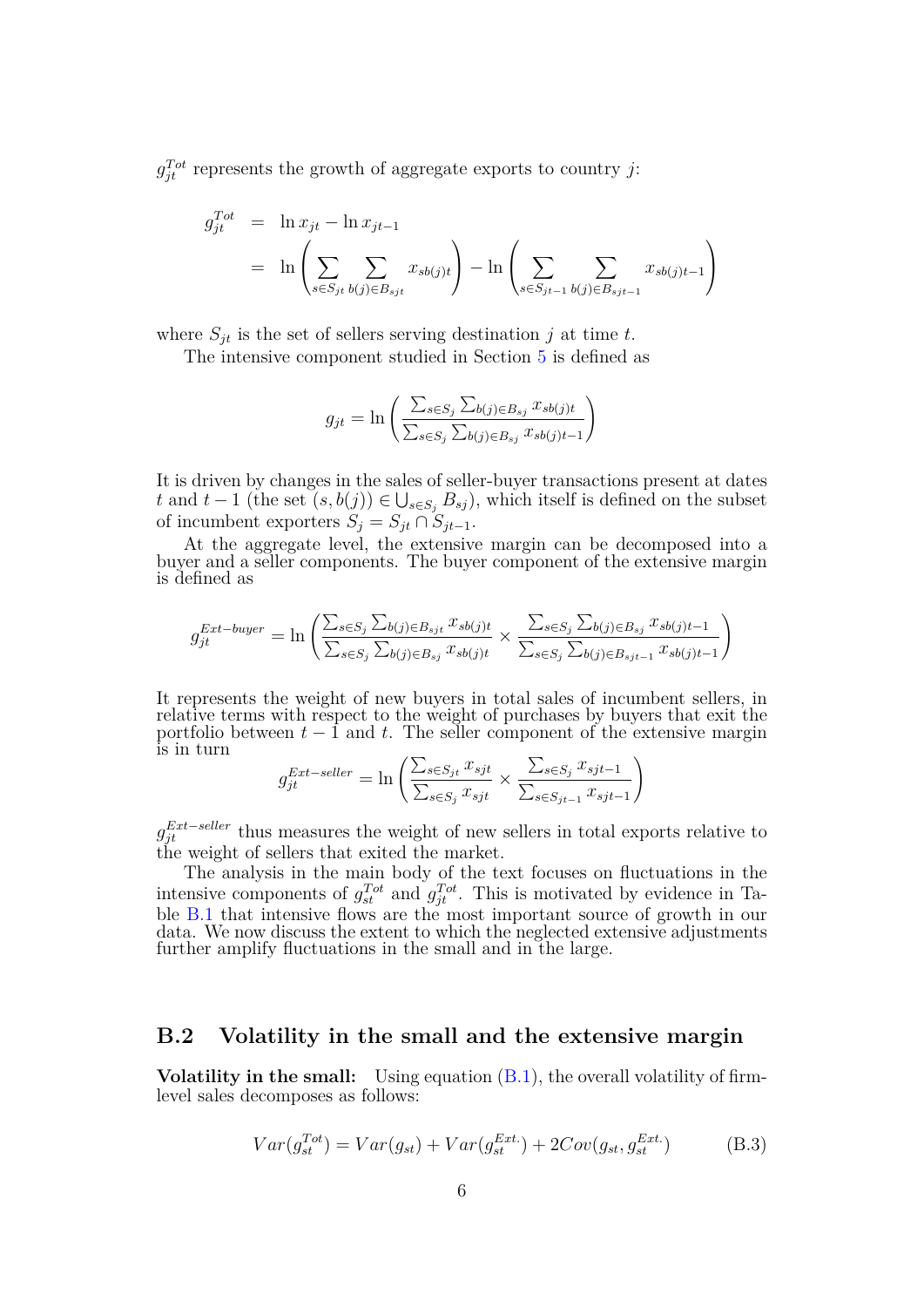While we focus the analysis on the  $Var(g_{st})$  component, adjustments at the (buyer) extensive margin might contribute to generating fluctuations in firmspecific sales. This is especially likely to be the case if extensive adjustments correlate positively with fluctuations at the intensive margin. $\delta$  The extent to which it is indeed the case is an empirical question which Table  $B.2$ , columns  $(1)-(2)$ , addresses.

For the median firm, the intensive component of the variance represents 88% of the overall variance (Table [B.2,](#page-73-0) Column (1)). Contrary to expectations, the covariance between the intensive and extensive components is negative, on average. This contributes to reducing the overall variance. However, the magnitude of this term substantially varies across firms, which precludes any strong interpretation. While the intensive margin is the most important source of volatility, results in the second column of Table  $B.2$  show that both the intensive and the extensive margins contribute to the *dispersion of volatilities across firms*.

**Volatility in the large:** Using equation [\(B.2\)](#page-63-1), the overall volatility of aggregate sales in turn decomposes as follows:

$$
Var(g_{jt}^{Tot}) = Var(g_{jt}) + Var(g_{jt}^{Ext-buyer}) + Var(g_{jt}^{Ext-seller}) + Cov
$$
 (B.4)

where *Cov* now includes all covariance terms involving one of the three components of [\(B.2\)](#page-63-1).

Adjustments at the buyer or seller extensive margin might contribute to generating fluctuations in aggregate sales. Table [B.2,](#page-73-0) columns  $(3)$  and  $(4)$ , quantifies the extent to which it is the case. At the aggregate level, the intensive component is clearly a major source of volatility and of the crosscountry dispersion in volatilities. The seller and buyer extensive margins each contribute to around 10-15% of the overall variance.

## **C Sensitivity to the identification strategy**

### **C.1 Calibrating** *λ* **to zero**

The baseline regression presented in the text uses the following decomposition:

$$
\tilde{g}_{s(i)b(j)t} = \tilde{f}_{c(ij)t} + f_{s(i)t} + \tilde{f}_{b(j)t} + \nu_{s(i)b(j)t}
$$
\n(C.5)

<sup>&</sup>lt;sup>8</sup>Note that this is likely to be the case in a dynamic model with a fixed cost of serving a buyer. In such model a negative productivity shock to a seller would reduce sales to each of its partners, and eventually force it to stop serving some of these buyers, if the operational profits their demand generates is not sufficient to cover the fixed cost.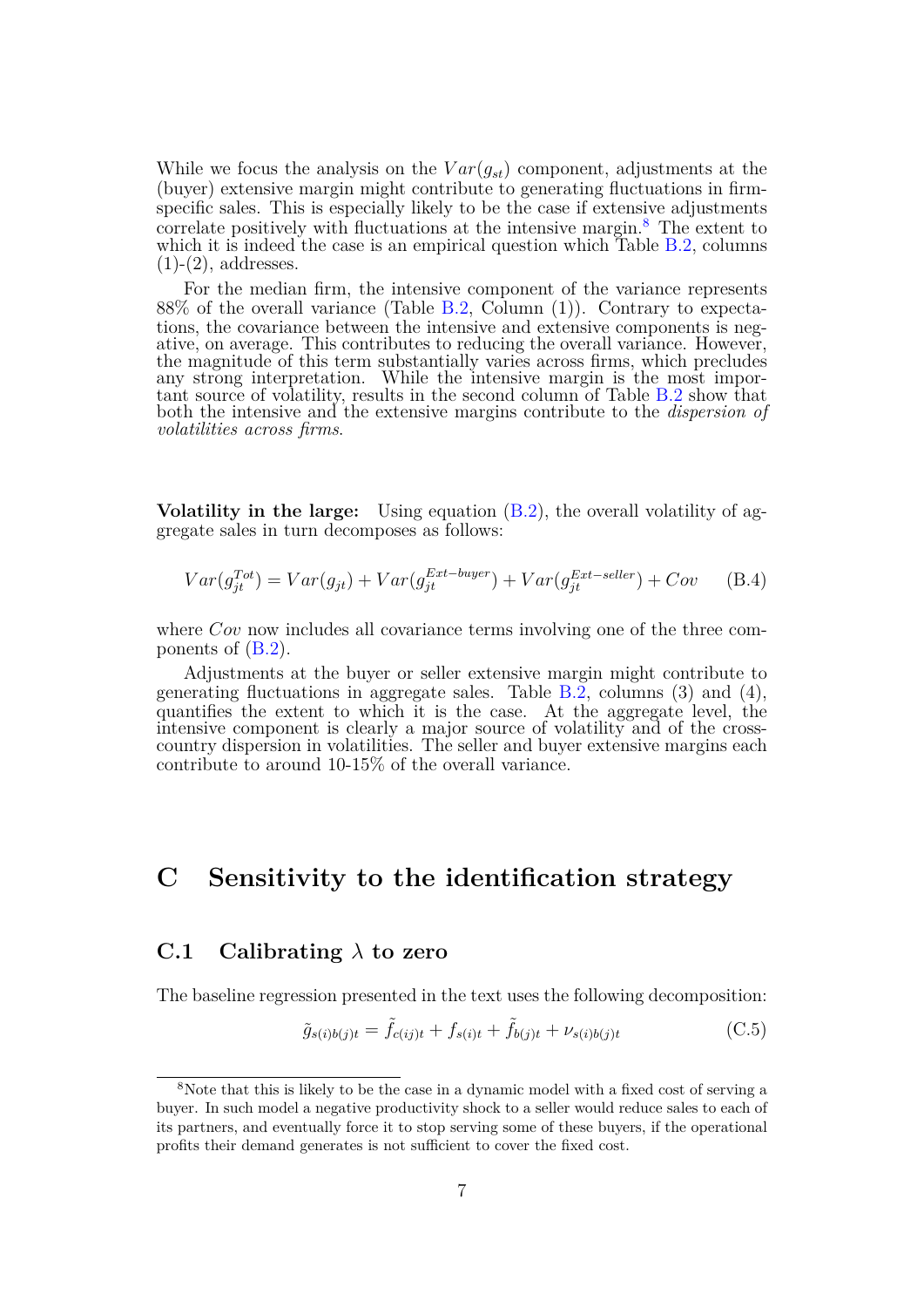where:

$$
\tilde{g}_{s(i)b(j)t} = g_{s(i)b(j)t} + \lambda \sum_{s'(F) \in \Omega_{b(j)t}} w_{s'(F)t-1}^{b(j)} g_{s'(F)b(j)t}
$$
\n
$$
\lambda = \frac{\sigma - \eta}{\eta - 1}
$$
\n
$$
\tilde{f}_{c(ij)t} = (1 + \lambda) ((\eta - 1)d \ln Z_{it} + d \ln A_{jt} + (1 - \eta)d \ln \omega_{it})
$$
\n
$$
\tilde{f}_{b(j)t} = \sigma d \ln z_{b(j)t}
$$

The decomposition is estimated following [Abowd et al.](#page-39-1) [\(1999\)](#page-39-1) augmented with an additional orthogonality condition, between the seller and buyer fixed effects, which allows recovering  $\lambda$ .

An alternative strategy consists in calibrating  $\lambda = 0$ , which amounts to neglecting the potential endogeneity induced by match-specific shocks affecting the buyer-specific input cost index. This case is consistent with any calibration assuming  $\sigma = \eta$ <sup>[9](#page-0-0)</sup>. Neglecting endogeneity is irrelevant in the limit when no single French firm has a significant weight in her clients' input purchases. From that point of view, such calibration is a good comparison point with results in the text, which are based on the opposite assumption that French exporters represent 100% of the buyer's input purchases. Although there are a lot of non-linearities running around, we suspect that assumptions in between those two extremes would not imply dramatically different results.

Table [C.1](#page-73-1) displays the actual and *counterfactual* volatilities computed for individual and aggregate exports using the decomposition assuming  $\lambda = 0$ .<sup>[10](#page-0-0)</sup> It shows that setting  $\lambda$  to zero does not change the main conclusion of the analysis. The macro shock has a negligible impact on the volatility of individual exporters but matters substantially in the large. Namely, the volatility of bilateral aggregate exports is halved and the volatility of multilateral exports is divided by three when muting macro shocks. The micro shocks accounts for the bulk of individual fluctuations and a significant part of the volatility of aggregate export growth. Buyer-related shocks continue to be a major source of fluctuations, both in the small and in the large.

#### **C.2 Variable markups**

The structural decomposition at the root of the estimation crucially relies on a constant markup assumption. While this assumption is obviously at odds with the evidence, integrating variable markups in a tractable and general setup is well-known to be difficult. In this section, we discuss how some forms

 $9$ While such calibration might seem arbitrary, there is little evidence that elasticities are significantly different at different stages of the production process. From that point of view, imposing  $\lambda = 0$  is not completely at odds with previous evidence.

<sup>&</sup>lt;sup>10</sup>Here, the variance decomposition is estimated in three steps: i) individual export growth is regressed on macro fixed effects, ii) the residual of the first step is regressed against buyer fixed effects, iii) the residual of the second step is regressed against seller fixed effects. This ensures that the different components are close to the orthogonality imposed in the benchmark case. Switching steps ii) and iii) marginally affects the results. When estimated within the same stage, the seller and buyer components are negatively correlated. Note that the model instead predicts the correlation to be positive whenever shocks to adjusted prices have a significant impact on the buyer's input cost index.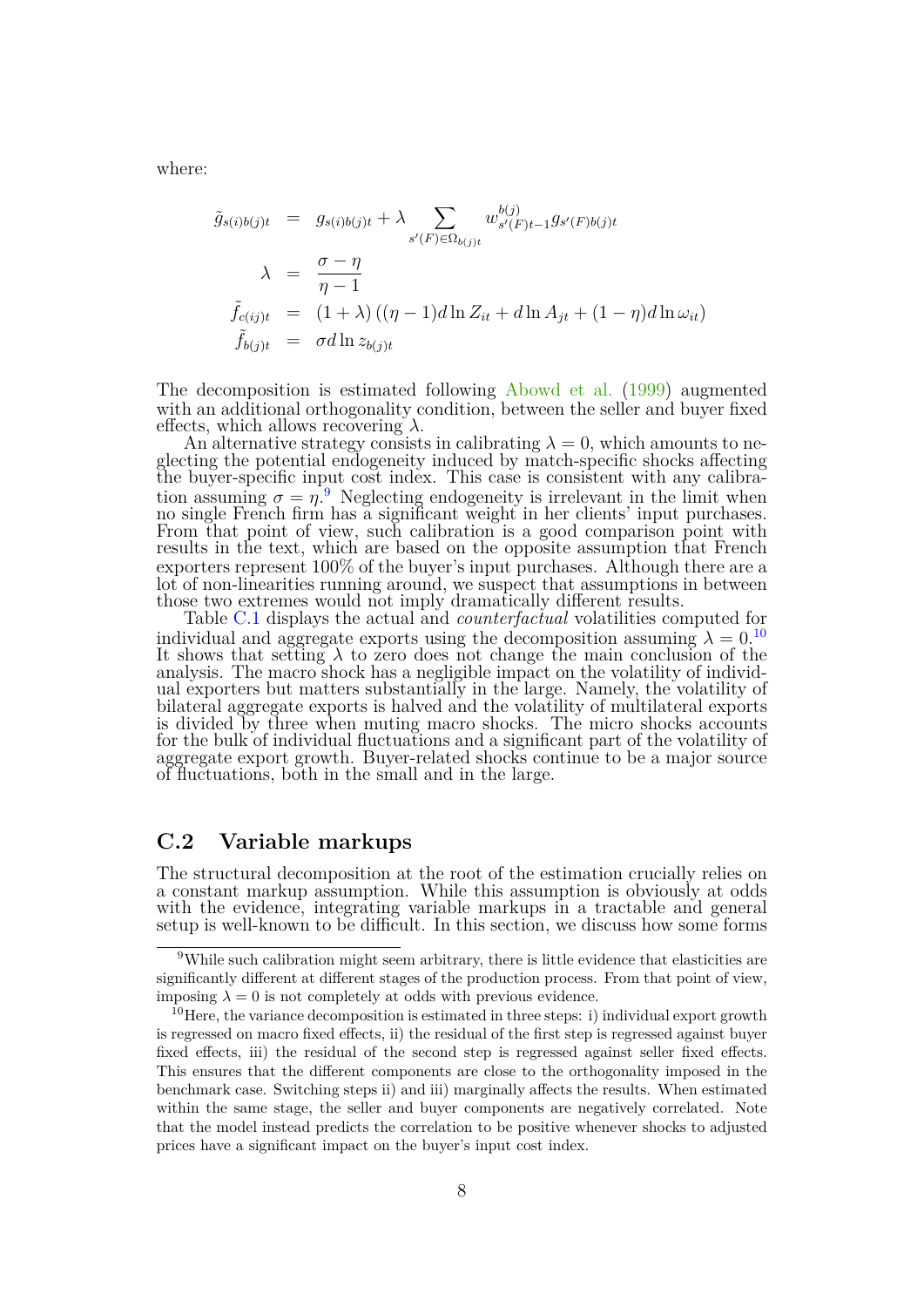of markup adjustments can be taken into account within our framework while others can not.

The variance decomposition exercise proposed in our paper can control for one particular type of mark-up adjustments, namely those inducing a heterogeneous response of firms to the same aggregate shock (see also [di Giovanni](#page-41-3) [et al.](#page-41-3) [\(2014\)](#page-41-3)). This involves interacting the "macro" components of the estimated equation with observable characteristics on the individuals facing those shocks. We tested two such augmented specifications, one that allows small and larger exporters to display heterogeneous responses to the same shock and one that permits individual sellers to discriminate across their buyers when facing the same macro shock. Results are summarized in Table [C.2.](#page-74-0) In the first augmented specification, called "Heterogeneity across sellers" in Table [C.2,](#page-74-0) the country-sector components are interacted with dummy variables for small, medium, and large sellers. The size classes correspond to the first, second and third bins of the overall distribution of firms' exports in our data. In the second augmented specification, firm-to-firm transactions are spread into three classes, for small, medium and large transactions, which are later interacted with the country-sector shocks. Since the identification of coefficients is within a seller, this amounts to authorizing country-sector shocks to be passed differently across buyers of various size, within a seller's portfolio. The corresponding results are labeled "Heterogeneity across buyers" in Table [C.2.](#page-74-0)

In both augmented specifications, the importance of the macro shocks increases slightly at the individual level and more substantially in the aggregate. This is to be expected since ignoring such heterogeneity amounts to attributing part of the impact of macro shocks to the individual components. In the small, muting the macroeconomic components reduces the volatility of exports by 2% which is small but larger than in the baseline specification where the impact was virtually zero. In the large, muting the country-sector components leads to a 5-time lower volatility, to be compared with a reduction by a factor of three in the baseline case. Importantly, individual components remain the key drivers of export volatility, both in the small and in the large. The relative importance of the seller, buyer, and seller-buyer shocks is also consistent with the baseline results. We conclude from these that the main results are robust to allowing for heterogeneous adjustments of sellers and seller-buyer pairs to macro shocks.

Variable markups may also induce sellers to adopt different pass-through rates of shocks affecting their own productivity. If such heterogeneity affects all buyers connected to the same exporter homogenously, the problem is limited since the decomposition in equation [\(2\)](#page-19-0) is left unaffected. Note however that this affects the interpretation of the decomposition since the elasticity of the seller component to the underlying productivity shock now involves the (seller-specific) pass-through rate. The transmission of sellerspecific shocks might also differ within a seller's portfolio, across her different clients, however. If this is the case, part of the volatility captured in sellerbuyer residuals in fact reflects the heterogeneous impact of sellers' shocks on her clients. Unfortunately, this form of heterogeneity can not be controlled for due to a lack of variability within a seller's portfolio. The analysis has established that sellers interact with a limited number of clients. Such lack of diversification precludes us from controlling for the heterogeneous impact of sellers' shocks at different points of the seller's portfolio. The possibility that sellers might adopt different pass-through rates of their own supply shocks onto their clients complicates the interpretation of the growth components in terms of well-identified structural shocks. Note however that such structural interpretation is not key for a number of results in the text. In particular, the fact that the seller-buyer residual cannot be fully attributable to a seller-buyer idiosyncratic shock does not change the intuition that such residual source of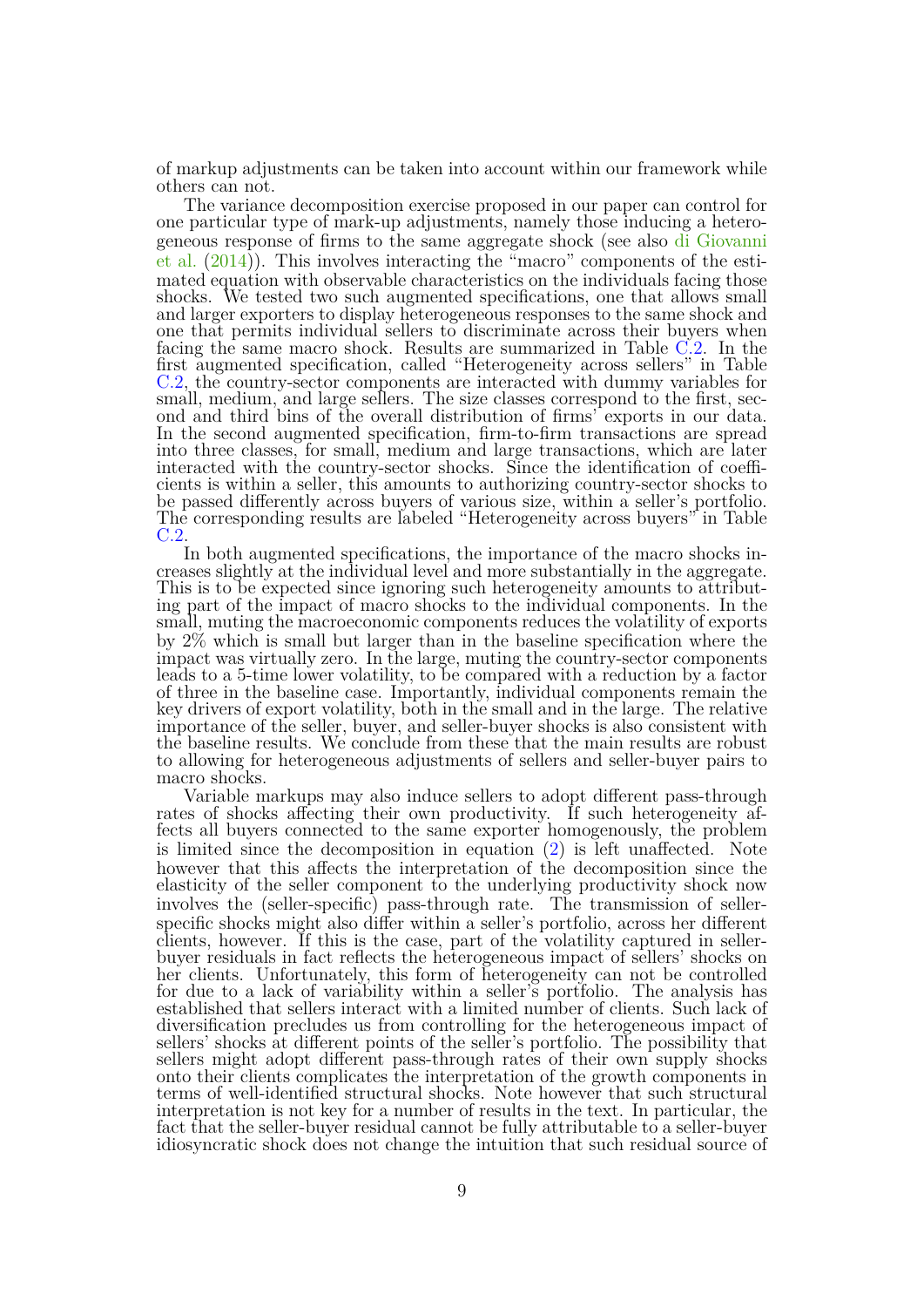firm-to-firm growth is potentially diversifiable within a seller's portfolio.

# <span id="page-68-0"></span>**D The Identification of Shocks with Entry and Exit**

In this Appendix we discuss how our estimation strategy can be modified to include extensive adjustments. However, the method being essentially statistical because we do not model the underlying process that governs exit and entry, we will refrain from providing a structural interpretation of these re-sults.<sup>[11](#page-0-0)</sup> Our decomposition of total volatility into its intensive and extensive components presented in Appendix [B](#page-62-0) suggests that our focus, the intensive component, is the main driver of trade fluctuations.

#### **D.1 Survival bias and potential correction strategies**

The focus on the intensive margin implies a potential survival bias. Namely, the use of growth rates as LHS variable implies that we de facto neglect all combinations of shocks which destroy the relationship, either because the seller dies, or because it is the buyer which exits the market, or simply because both nodes stay active but no longer trade together. Since such combinations of shocks are probably not randomly drawn from the distribution of all possible combinations, neglecting such observations is likely to induce a bias. In [Abowd](#page-39-4) [et al.](#page-39-4) [\(2001\)](#page-39-4), it is shown that a valid procedure for the type of data at hand consists in weighting each observation by the inverse of the death probability of the observation (hence, of the trade relationship). The main problem in implementing this approach with the data at hand is that we do not know much about sellers (in terms of observables), not to mention buyers for which we know close to nothing except the products they buy, their past purchases, and the country in which they operate. In what follows, we estimate shocks using this procedure and the resulting volatility. Our conclusions are not altered when we weight each transaction by its survival probability.

This procedure is easy to implement but rests on relatively strong assumptions, described below. In theory, an alternative way to deal with this issue would be to estimate a selection model. In practice, this strategy has never been applied in a satisfactory way when entry and exit must be simultaneously taken into account. In addition, estimation of such models with high dimensional fixed effects is even harder. Another avenue to deal with this issue is to develop a model with endogenous entry and exit of sellers and buyers as in [Oberfield](#page-41-5) [\(2011\)](#page-41-5), then estimate it structurally. We do not know of any paper having successfully accomplished this type of task.

<sup>&</sup>lt;sup>11</sup>One could also think about using [Davis et al.](#page-40-3)  $(1998)$  growth rates, which take into account adjustments at the intensive and the extensive margins, within our estimation approach. This would however break the link between the structural model and the estimated equation, since the structural model does not take net entries into consideration. Since having a structural interpretation is key to our general strategy, we decided to restrict the analysis to the intensive margin and treat the case of extensive adjustments separately using a statistical approach.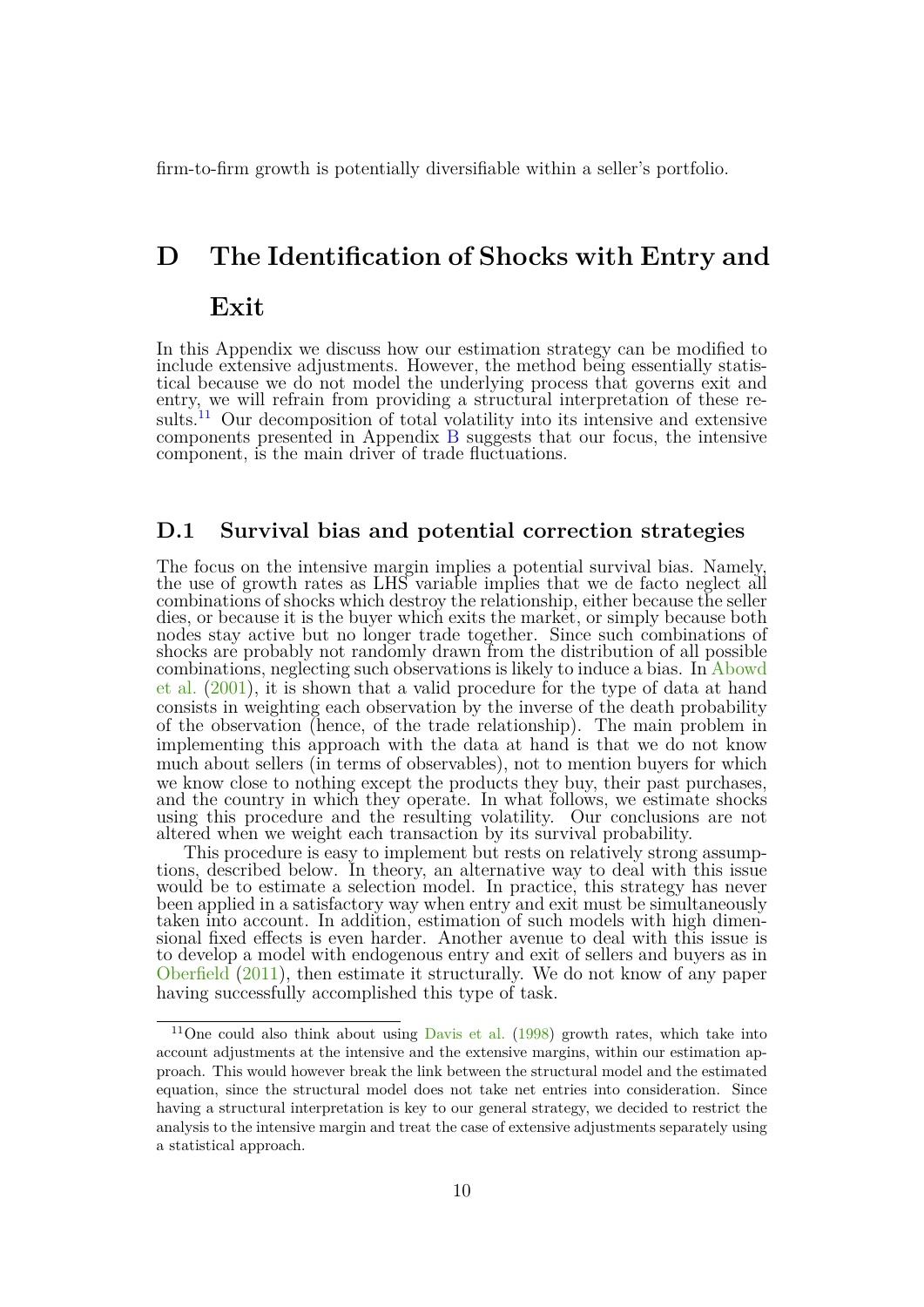**The adopted procedure:** Let us denote by  $s_{sb(j)t}$  the dummy which equals one when a transaction between seller  $s$  and buyer  $b(j)$  is observed at date  $t$ , and 0 otherwise. Let us denote by  $\underline{y}_{sb(j)t}$  the vector of observed variables on the transaction, the buyer, the seller, including some elements about observed past transactions between *s* and  $b(j)$ . Furthermore, let us write  $\pi_{sb(j)t}$  =  $P(s_{sb(j)t} = 1 | \underline{y}_{sb(j)t})$ , the probability of observing the transaction conditional on the vector of observable variables. If we denote as  $l(a|b)$  the distribution of *a* conditional on *b*, then missing at random conditional on observables means that:

$$
l(g_{sb(j)t}, s_{sb(j)t} | \underline{y}_{sb(j)t}) = l(g_{sb(j)t} | \underline{y}_{sb(j)t}) l(s_{sb(j)t} | \underline{y}_{sb(j)t})
$$

Put otherwise, conditional on the observed variables, the growth of sales process and the survival process are independent. This implies that, applied to our moment conditions, we have:

$$
E(g_{sb(j)t}(\theta)) = E\left(\frac{s_{sb(j)t}g_{sb(j)t}(\theta)}{\pi_{sb(j)t}}\right)
$$

where  $\theta$  denotes the parameters to estimate. Now, we see that the moment condition is expressed only in terms of observed components,  $s_{sb(j)t}g_{sb(j)t}$  and  $\pi_{sb(j)t}$ . Notice also that we do not fully apply the framework developed in [Abowd et al.](#page-39-4) [\(2001\)](#page-39-4) but a setup also close to [Wooldridge](#page-42-0) [\(2002\)](#page-42-0)'s. The procedure therefore implies to weight moment conditions by the inverse of the probability of a transaction being present in the sample.

#### **D.2 Results**

Table [D.1](#page-75-0) presents the results of the first step, estimating the probability of a transaction being active at date *t*, conditional on the transaction being active the previous year. The presence of a transaction (in fact its absence in the Table) is explained by the size of the flow (in logs) in the previous year (and its square), the seller's degree, the buyer's degree, and their interaction (all in logs, in the previous year), the seniority of the transaction (with indicator functions for 1 year (omitted), 2 to 4 years, and 5 years and more). Survival of a transaction is more likely the larger the previous year transaction, the longer the relation between the two partners. Interpreting the degrees impact is more complex. Our results show that conditional on the previous variables, the more relations a buyer (resp. a seller) has, the less stable the transaction. The effect is however attenuated if both firms involved in the transaction are well connected, suggesting the existence of some kind of complementarity between partners.

The inverse survival probability of the transaction is then used to weight the moments and estimate our decomposition. Results are presented in Tables [D.2,](#page-76-0) [D.3,](#page-76-1) [D.4,](#page-77-0) and [D.5](#page-78-0) which are the exact equivalent to Tables [3,](#page-44-0) [4,](#page-45-0) [5,](#page-45-1) and [8.](#page-48-0) A visual inspection of the two sets of Tables yields a clear conclusion: weighting has essentially no impact on the results. From this we conclude that the attrition bias does not affect our results and conclusions.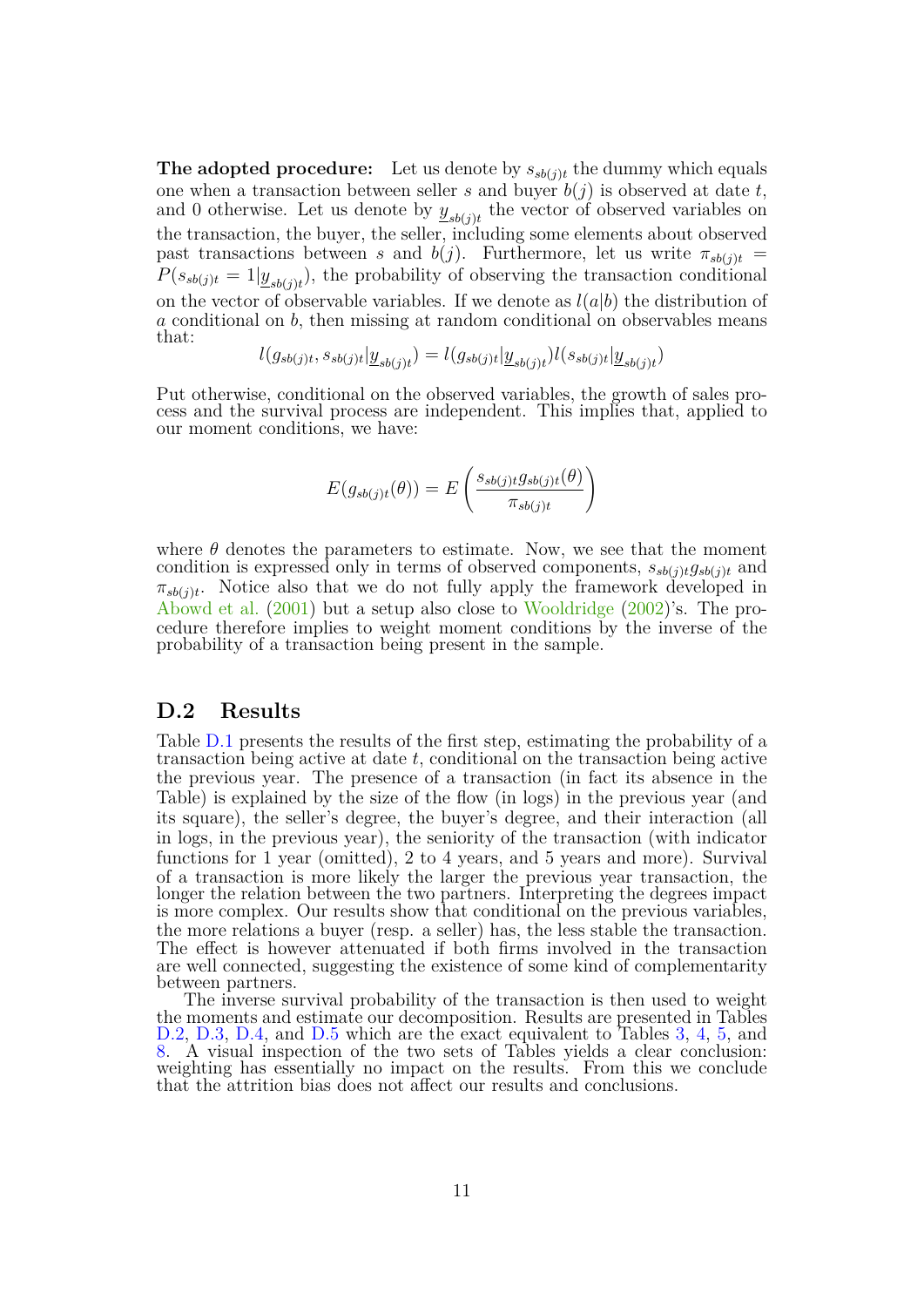|       |                  | $\text{arg}\text{es}$<br>(13) |                                                                                                                                                                                                                                                                                                                                                                                                                                                                                                                      |         |        |  |  |                                                                                                                                                                                                                            |  |                                                                                                                                                                                                                                                                                                                                                                                                                                        |                  |
|-------|------------------|-------------------------------|----------------------------------------------------------------------------------------------------------------------------------------------------------------------------------------------------------------------------------------------------------------------------------------------------------------------------------------------------------------------------------------------------------------------------------------------------------------------------------------------------------------------|---------|--------|--|--|----------------------------------------------------------------------------------------------------------------------------------------------------------------------------------------------------------------------------|--|----------------------------------------------------------------------------------------------------------------------------------------------------------------------------------------------------------------------------------------------------------------------------------------------------------------------------------------------------------------------------------------------------------------------------------------|------------------|
|       |                  |                               |                                                                                                                                                                                                                                                                                                                                                                                                                                                                                                                      |         |        |  |  |                                                                                                                                                                                                                            |  |                                                                                                                                                                                                                                                                                                                                                                                                                                        | $\sqrt{4\%}$     |
|       | $Ierf.$ $\times$ |                               | $\frac{\#}{(11)}$                                                                                                                                                                                                                                                                                                                                                                                                                                                                                                    |         |        |  |  |                                                                                                                                                                                                                            |  | $\begin{array}{ l l }\hline \mathbb{R} & \mathbb{S} & \mathbb{S} & \mathbb{S} \\ \hline \mathbb{L} & \mathbb{L} & \mathbb{S} & \mathbb{S} & \mathbb{S} & \mathbb{S} \\ \hline \mathbb{L} & \mathbb{L} & \mathbb{S} & \mathbb{S} & \mathbb{S} & \mathbb{S} & \mathbb{S} \\ \hline \mathbb{L} & \mathbb{L} & \mathbb{S} & \mathbb{S} & \mathbb{S} & \mathbb{S} & \mathbb{S} \\ \hline \mathbb{L} & \mathbb{L} & \mathbb{S} & \mathbb{S}$ |                  |
|       | lerf. ac.        |                               | pairs (10)                                                                                                                                                                                                                                                                                                                                                                                                                                                                                                           |         |        |  |  |                                                                                                                                                                                                                            |  | $\begin{array}{r} 1.005 \\ 0.002 \\ 0.003 \\ 0.005 \\ 0.006 \\ 0.007 \\ 0.008 \\ 0.003 \\ 0.005 \\ 0.007 \\ 0.003 \\ 0.003 \\ 0.003 \\ 0.003 \\ 0.003 \\ \end{array}$                                                                                                                                                                                                                                                                  | $\overline{0}$   |
|       |                  |                               | $\begin{array}{l} \mathop {\rm{gr}}\nolimits \limits_{\mathop {\rm{gr}}\nolimits} \mathop {\rm{Sp}}\nolimits \mathop {\rm{Sp}}\nolimits \mathop {\rm{Sp}}\nolimits \mathop {\rm{Sp}}\nolimits \mathop {\rm{Sp}}\nolimits \mathop {\rm{Sp}}\nolimits \mathop {\rm{Sp}}\nolimits \mathop {\rm{Sp}}\nolimits \mathop {\rm{Sp}}\nolimits \mathop {\rm{Sp}}\nolimits \mathop {\rm{Sp}}\nolimits \mathop {\rm{Sp}}\nolimits \mathop {\rm{Sp}}\nolimits \mathop {\rm{Sp}}\nolimits \mathop {\rm{Sp}}\nolimits \mathop {\rm$ |         |        |  |  |                                                                                                                                                                                                                            |  |                                                                                                                                                                                                                                                                                                                                                                                                                                        | $\frac{8}{2}$    |
|       |                  | <b>Pop</b><br>10%             |                                                                                                                                                                                                                                                                                                                                                                                                                                                                                                                      |         |        |  |  |                                                                                                                                                                                                                            |  |                                                                                                                                                                                                                                                                                                                                                                                                                                        | ЙÞ               |
|       |                  |                               | Herf. $\times$<br>$+$ buyers<br>$+$ buyers<br>$\frac{1}{2}$ $\frac{1}{3}$ $\frac{1}{3}$ $\frac{1}{3}$ $\frac{1}{3}$ $\frac{1}{6}$ $\frac{1}{3}$ $\frac{1}{6}$ $\frac{1}{3}$ $\frac{1}{6}$ $\frac{1}{3}$ $\frac{1}{6}$ $\frac{1}{3}$ $\frac{1}{4}$ $\frac{1}{9}$ $\frac{1}{4}$ $\frac{1}{9}$ $\frac{1}{4}$ $\frac{1$                                                                                                                                                                                                  |         |        |  |  |                                                                                                                                                                                                                            |  |                                                                                                                                                                                                                                                                                                                                                                                                                                        |                  |
|       | Herf. ac.        |                               | $\begin{array}{r} \text{Bayers} \\ \hline 60 \\ \hline 007 \\ 0.003 \\ 0.011 \\ 0.011 \\ 0.011 \\ 0.003 \\ 0.011 \\ 0.000 \\ 0.000 \\ 0.000 \\ 0.000 \\ 0.000 \\ 0.000 \\ 0.000 \\ \end{array}$                                                                                                                                                                                                                                                                                                                      |         |        |  |  |                                                                                                                                                                                                                            |  |                                                                                                                                                                                                                                                                                                                                                                                                                                        | $\sqrt{0.001}$   |
|       |                  | arges                         | $\widetilde{5}$                                                                                                                                                                                                                                                                                                                                                                                                                                                                                                      |         |        |  |  |                                                                                                                                                                                                                            |  |                                                                                                                                                                                                                                                                                                                                                                                                                                        | $\overline{5\%}$ |
|       |                  | Fop<br>10%                    |                                                                                                                                                                                                                                                                                                                                                                                                                                                                                                                      |         |        |  |  |                                                                                                                                                                                                                            |  |                                                                                                                                                                                                                                                                                                                                                                                                                                        | $\frac{8}{2}$    |
|       |                  |                               |                                                                                                                                                                                                                                                                                                                                                                                                                                                                                                                      |         |        |  |  | $\frac{15}{12}$ $\frac{17}{12}$ $\frac{17}{12}$ $\frac{17}{12}$ $\frac{17}{12}$ $\frac{17}{12}$ $\frac{17}{12}$                                                                                                            |  |                                                                                                                                                                                                                                                                                                                                                                                                                                        | 234              |
| Conce | Herf. ac.        | sellers                       | $\widehat{c}$                                                                                                                                                                                                                                                                                                                                                                                                                                                                                                        |         |        |  |  |                                                                                                                                                                                                                            |  |                                                                                                                                                                                                                                                                                                                                                                                                                                        |                  |
|       | <b>Export</b>    |                               | value $(1)$                                                                                                                                                                                                                                                                                                                                                                                                                                                                                                          |         |        |  |  |                                                                                                                                                                                                                            |  |                                                                                                                                                                                                                                                                                                                                                                                                                                        | 207              |
|       |                  |                               |                                                                                                                                                                                                                                                                                                                                                                                                                                                                                                                      | 3elgium | ermany |  |  | $\begin{array}{l} \text{Denmark} \\ \text{Span} \\ \text{Final} \\ \text{Final} \\ \text{UK} \\ \text{Ireland} \\ \text{Irelay} \\ \text{Netherland} \\ \text{Netherland} \\ \text{Portugal} \\ \text{Sweden} \end{array}$ |  |                                                                                                                                                                                                                                                                                                                                                                                                                                        |                  |

Table  $A1$  – Concentration of trade flows, by destination Table A1 – Concentration of trade flows, by destination

<span id="page-70-0"></span>Notes: Summary statistics computed on 2007 data describing French bilateral exports. The first column is the value of aggregate exports, in billion euros. Column (2) is the Herfindahl index across exporters, computed as  $Herf_c^S = \sum_{s \in S_c} w_s^2$  where  $w_s^c$  is the share of exporter s  $1/S<sub>c</sub>$ ). Columns (4) and (5) report the share of aggregate exports that is attributable to the top 10% and the largest 10 exporters. Column billion euros. Column (2) is the Herfindahl index across exporters, computed as  $Herf_c^S = \sum_{s \in S_c} w_s^{c^2}$  where  $w_s^c$  is the share of exporter *s* is index in the share of exporter *s* in the total bilateral flow. Column (3) rescales this number by the number one would expect from a uniform distribution of exporters (i.e. (6) is the Herfindahl index across importers, computed as  $Herf_c^B = \sum_{b \in B_c} w_b^2$  where  $w_b^c$  is the share of importer b in the total bilateral flow.<br>Column (7) rescales this number by the number one would expect from a un report the share of aggregate exports that is attributable to the top 10% and the largest 10 importers. Column (10) is the Herfindahl index across exporter-importer pairs, computed as  $Herf_c^{SB} = \sum_{(s,b)\in N_c} w_{sb}^c^2$  where  $w_{sb}^c$  is the share of the pair in the total bilateral flow. Column across exporter-importer pairs, computed as  $Herf_c^{SB} = \sum_{(s,b)\in N_c} w_{sb}^c^2$ across exporter-importer pairs, computed as  $Herf_c^{SB} = \sum_{(s,b) \in N_c} w_{sb}^c$ <sup>2</sup> where  $w_{sb}^c$  is the share of the pair in the total bilateral flow. Column exporter-importer pairs, exponent (11) rescales this number by the number one would expect from a uniform distribution of pairs (i.e.  $1/N_c$ ). Columns (12) and (13) report the share of aggregate exports that is attributable to the top  $10\%$  and the largest 10 pairs. Each line corresponds to a destination country Notes: Summary statistics computed on 2007 data describing French bilateral exports. The first column is the value of aggregate exports, in in the total bilateral flow. Column (3) rescales this number by the number one would expect from a uniform distribution of exporters (i.e. 1*/Sc*). Columns (4) and (5) report the share of aggregate exports that is attributable to the top 10% and the largest 10 exporters. Column (6) is the Herfindahl index across importers, computed as  $Herf_c^B = \sum_{b \in B_c} w_b^2$  where  $w_b^e$  is the share of importer *b* in the total bilateral flow. Column (7) rescales this number by the number one would expect from a uniform distribution of importers (i.e. 1*/Bc*). Columns (8) and (9) report the share of aggregate exports that is attributable to the top  $10\%$  and the largest 10 importers. Column (10) is the Herfindahl index (11) rescales this number by the number one would expect from a uniform distribution of pairs (i.e. 1*/Nc*). Columns (12) and (13) report the share of aggregate exports that is attributable to the top 10% and the largest 10 pairs. Each line corresponds to a destination country and the last line pools the 11 members of the European Union together. and the last line pools the 11 members of the European Union together.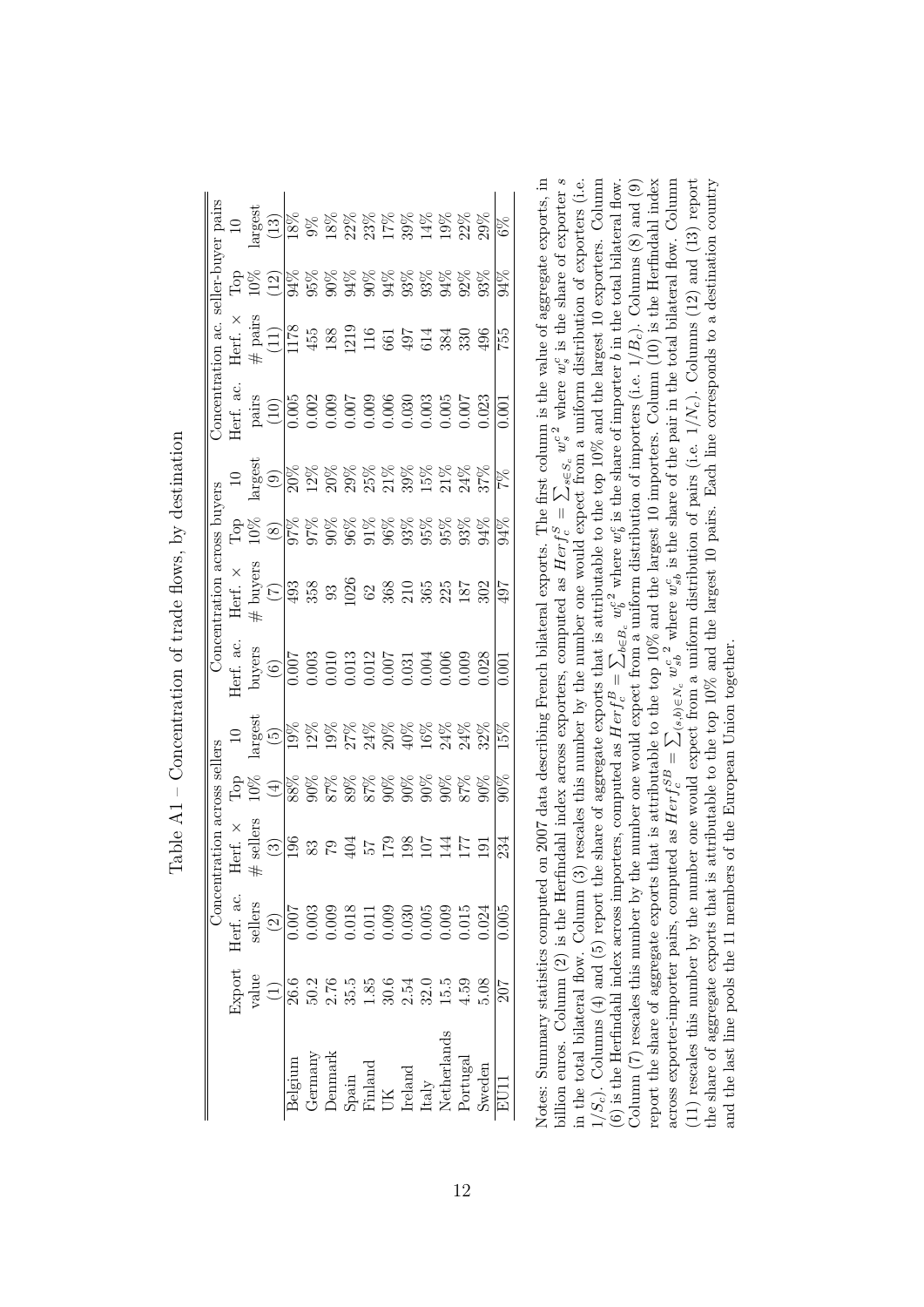Figure A.1 – Number of Destinations per Seller

<span id="page-71-0"></span>

Notes: Proportion of sellers (left panel) and share of trade accounted for by sellers (right panel) that serve *x* destination markets or less, in 2007. The "Total Sales" distributions correspond to total exports. The distributions labeled "Top X% Sales" are computed restricting the amount of each firm's sales to the X first percentiles of the distribution of sales when transactions are ordered by the decreasing share of the buyer in the firm's total sales. The grey diamonds for instance interprets as follows: If, for each exporter, we neglect the set of the smallest markets contributing to the last 10% of the exporter's sales, more than 60% of exporters have a degree of one market while less than  $1\%$  serve 6 countries or more.

|                                    |           | $\ln \#$ buyers |           | ln Herfindahl     |                   |           |  |
|------------------------------------|-----------|-----------------|-----------|-------------------|-------------------|-----------|--|
|                                    | (1)       | (2)             | (3)       | (4)               | (5)               | (6)       |  |
| In value of exports                | $0.22^a$  | $0.21^a$        | $0.28^a$  | $-0.08^a$         | $-0.10^a$         | $-0.13^a$ |  |
|                                    | (0.022)   | (0.010)         | (0.015)   | (0.013)           | (0.006)           | (0.010)   |  |
| $(\ln \text{ value of exports})^2$ | $-0.01^a$ | $-0.01^a$       | $-0.01^a$ | 0.01 <sup>a</sup> | 0.01 <sup>a</sup> | $0.01^a$  |  |
|                                    | (0.001)   | (0.001)         | (0.001)   | (0.001)           | (0.000)           | (0.000)   |  |
| In experience in dest.             | $0.11^a$  | $0.34^a$        | $0.13^a$  | $-0.06^a$         | $-0.22^a$         | $-0.10^a$ |  |
|                                    | (0.008)   | (0.020)         | (0.019)   | (0.005)           | (0.012)           | (0.013)   |  |
| $\ln \#$ products                  | $0.40^a$  | $0.74^a$        | $0.53^a$  |                   |                   |           |  |
|                                    | (0.013)   | (0.020)         | (0.023)   |                   |                   |           |  |
| ln Herfindahl ac. prod.            |           |                 |           | $0.27^a$          | $0.39^{a}$        | $0.35^a$  |  |
|                                    |           |                 |           | (0.010)           | (0.014)           | (0.014)   |  |
| $1 = 1$ if HQ in dest.             | $-0.19^a$ | $-0.01$         | $-0.02$   | $0.16^a$          | 0.02              | $0.04^a$  |  |
|                                    | (0.033)   | (0.032)         | (0.024)   | (0.018)           | (0.015)           | (0.014)   |  |
| $1 = 1$ if affiliates in dest.     | $-0.19^a$ | $-0.04$         | $-0.18^a$ | $0.13^a$          | 0.03              | $0.13^a$  |  |
|                                    | (0.052)   | (0.086)         | (0.060)   | (0.034)           | (0.051)           | (0.040)   |  |
| In potential $#$ of buyers         | $0.04^a$  | 0.00            | 0.00      |                   |                   |           |  |
|                                    | (0.006)   | (0.003)         | (0.004)   |                   |                   |           |  |
| In potential Herfindahl            |           |                 |           | $0.03^{a}$        | $0.09^a$          | $0.03^a$  |  |
|                                    |           |                 |           | (0.004)           | (0.014)           | (0.006)   |  |
| FE $Sect \times dest$ .            | Yes       | No              | Yes       | Yes               | $\rm No$          | Yes       |  |
| FE Firm                            | No        | Yes             | Yes       | No                | Yes               | Yes       |  |
| $#$ obs.                           | 158,239   | 158,239         | 158,239   | 158,239           | 158,239           | 158,239   |  |
| $\mathbb{R}^2$                     | 0.184     | 0.294           | 0.676     | 0.100             | 0.139             | 0.556     |  |

<span id="page-71-1"></span>Table A2 – Determinants of firm-level diversification within a country

Notes: Standard errors in parentheses clustered in the *destination* × *sector* dimension with  $a$ ,  $b$  and  $c$  respectively denoting significance at the 1, 5 and 10% levels. "In potential  $#$  of buyers" is the log of a (weighted) average of the number of firms buying at least one variety (whatever the exporter buying it) in each *nc*8 sector in which the exporter is active. "In potential Herfindahl" is the log of the Herfindahl that the firm would display if it was serving each potential buyer of its *nc*8 products in proportion of their total purchases.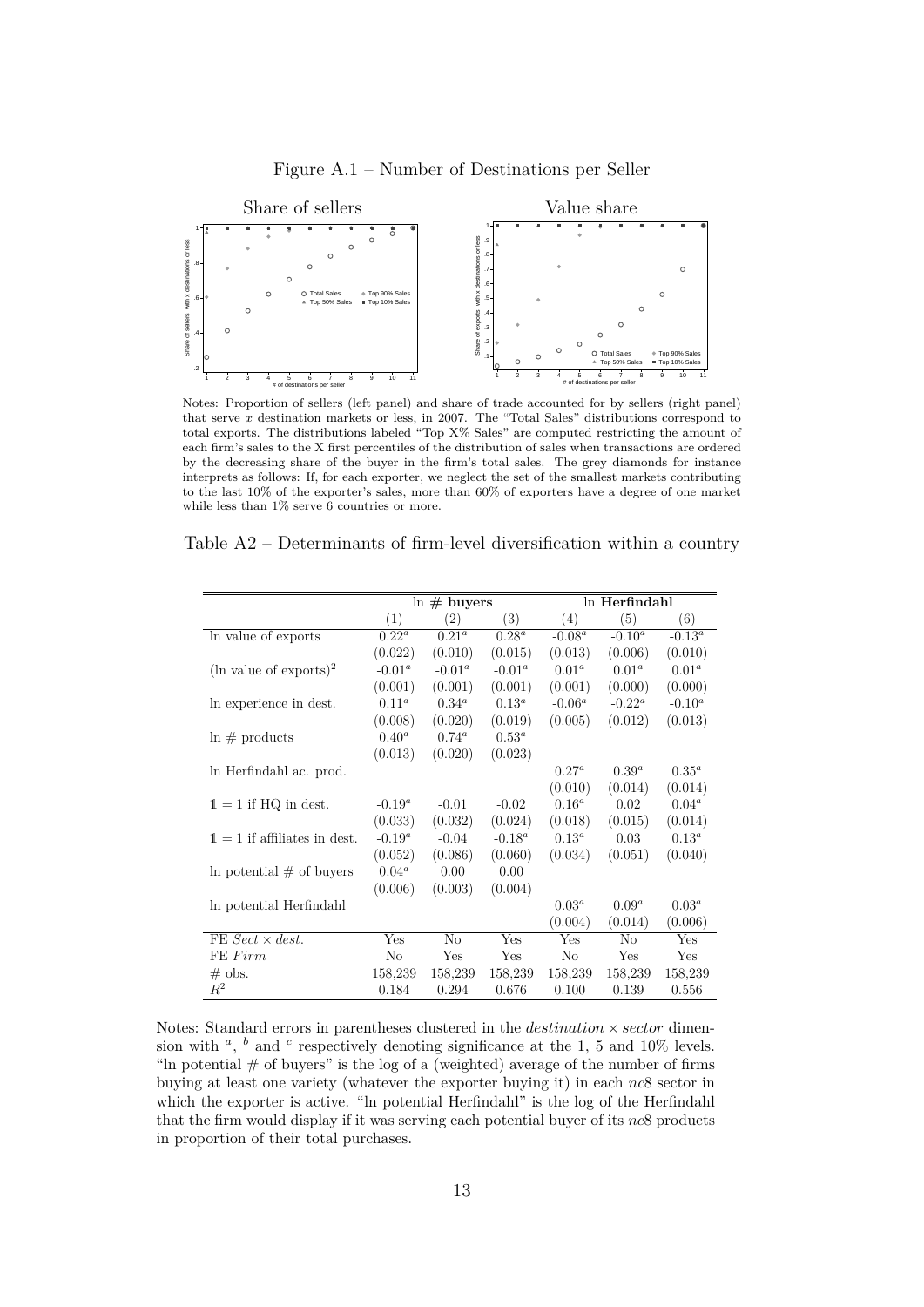

Figure A.2 – Number of Buyers per Seller-Destination

Notes: Proportion of sellers (left panel) and share of trade accounted for by sellers (right panel) that serve *x* buyers or less in a given destination, in 2007. The "Total Sales" distributions correspond to total exports. The distributions labeled "Top X% Sales" are computed restricting the amount of each firm's sales to the X first percentiles of the distribution of sales when transactions are ordered by the decreasing share of the buyer in the firm's total sales. The line in red for instance interprets as follows: If, for each exporter, we neglect the set of the smallest buyers contributing to the last 10% of the exporter's market-specific sales, more than 70% of exporters have a degree of one buyer while only 5% have 10 buyers or more.

|               | Contribution to |                   |          |                  |  |  |  |  |  |
|---------------|-----------------|-------------------|----------|------------------|--|--|--|--|--|
|               |                 | Individual growth |          | Aggregate growth |  |  |  |  |  |
|               | Mean            | Median<br>Mean    |          | Median           |  |  |  |  |  |
|               | $g_{st}$        | $g_{st}$          | $g_{jt}$ | $g_{jt}$         |  |  |  |  |  |
|               | (1)             | $\left( 2\right)$ | (3)      | (4)              |  |  |  |  |  |
| Intensive     | 0.791           | 1.000             | 0.654    | 0.645            |  |  |  |  |  |
| Extensive     | 0.209           | 0.000             | 0.346    | 0.273            |  |  |  |  |  |
| of which:     |                 |                   |          |                  |  |  |  |  |  |
| Buyer margin  |                 |                   | $-0.046$ | 0.153            |  |  |  |  |  |
| Seller margin | 0.209           | 0.000             | 0.392    | 0.120            |  |  |  |  |  |
| of obs.<br>#  |                 | 1,570,494         |          | 132              |  |  |  |  |  |

Table B.1 – Contribution of the intensive and extensive margins to export growth

Notes: Statistics on the decomposition of the total growth into the intensive and extensive margins. The formula are detailed in Appendix [B,](#page-62-0) equations [\(B.1\)](#page-63-0) and [\(B.2\)](#page-63-1). Columns (1) and (2) decompose firm-level destination-specific growth rates while Columns (3) and (4) decompose the growth of aggregate bilateral sales. Growth rates are computed annually on the period 1996-2007. The first and third columns give the mean contribution computed on the corresponding sample of yearly growth rates. The second and fourth columns give the median contributions.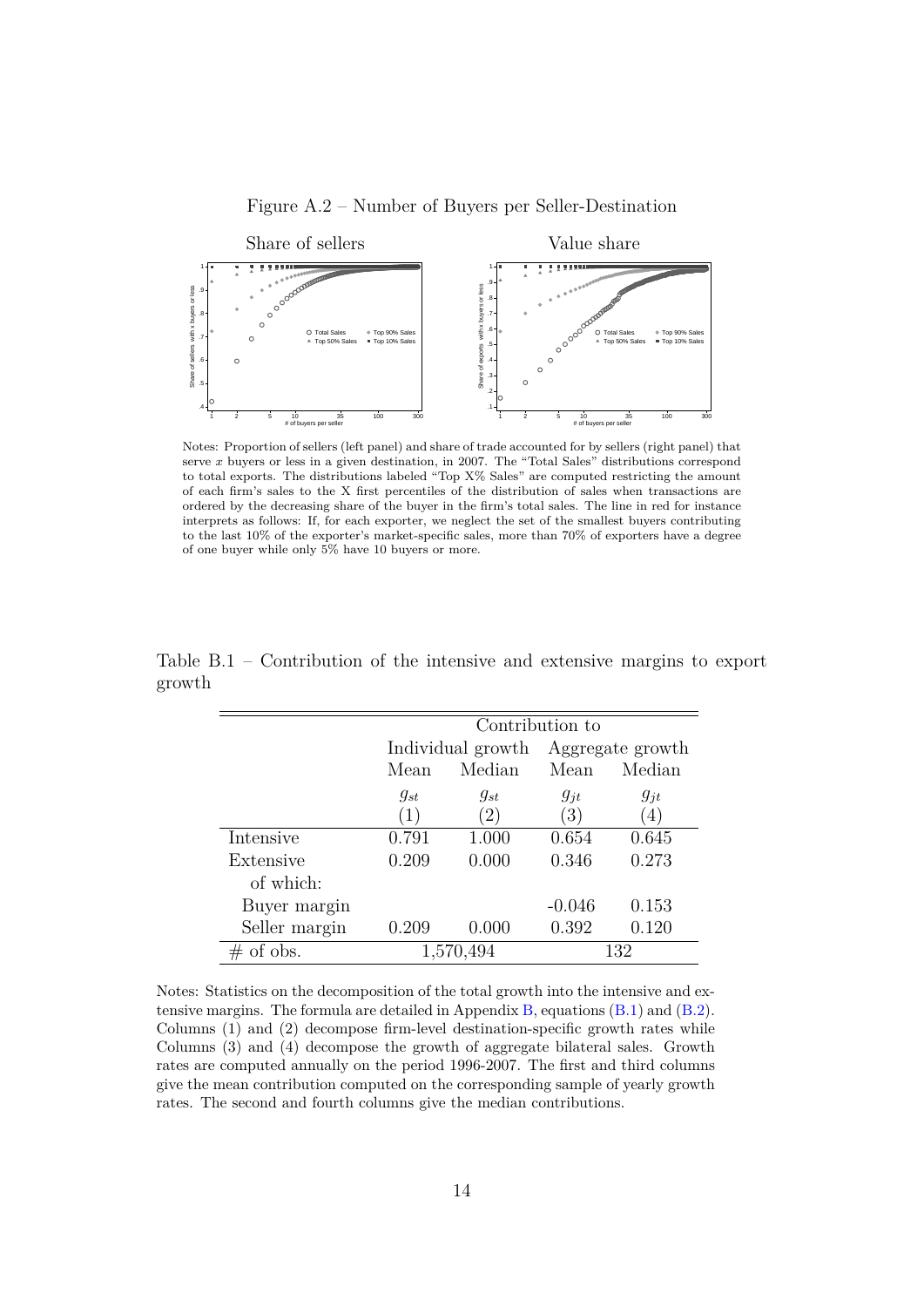|                            |          | Decomposition of                      |        |               |  |  |
|----------------------------|----------|---------------------------------------|--------|---------------|--|--|
|                            |          | Firm-level                            |        | Aggregate     |  |  |
|                            |          | Volatility                            |        | Volatility    |  |  |
|                            | (1)      | (2)                                   | (3)    | 4)            |  |  |
|                            | Contr.   | Partial Corr.                         | Contr. | Partial Corr. |  |  |
| Var Intensive component    | 0.877    | $0.498^a$                             | 1.073  | $0.928^a$     |  |  |
| Var Extensive comp. buyer  | 0.308    | $0.362^a$                             | 0.128  | $0.050^{a}$   |  |  |
| Var Extensive comp. seller |          |                                       | 0.142  | $0.155^a$     |  |  |
| Covariance term            | $-0.129$ | $-0.134^a$<br>$-0.287$<br>$0.139^{a}$ |        |               |  |  |
| Count observations         |          | 29,772                                |        | 11            |  |  |

Table B.2 – Summary statistics on the margins of firm bilateral exports' volatility

Notes: This table gives summary statistics on the variance of firm-level and aggregate growth (respectively in  $(1)-(2)$  and columns  $(3)-(4)$ ) and how it decomposes into its extensive and intensive components. The decomposition is based on equations  $(B.3)$  and  $(B.4)$ . Columns  $(1)$  and  $(3)$  report the median contribution of each variance component to the total variance (eg.  $Med(Var(g_{set})/Var(g_{set}^{Tot}))$ ). Columns (2) and (4) are the partial correlations between each variance component and the overall variance. The sample is restricted to variances computed on at least four growth rates. *<sup>a</sup>* indicates significance at the 1% level.

Table C.1 – Summary statistics on the actual and *counterfactual* distributions of firm-level volatilities:  $\lambda = 0$ 

|                                              | Small            | Large        |              |
|----------------------------------------------|------------------|--------------|--------------|
|                                              | Individual       | Median ac    | All          |
|                                              | exports          | destinations | destinations |
|                                              | $\left(1\right)$ | 2)           | 3)           |
| Actual volatility $Var(.)$                   | .1389            | .0042        | .0015        |
| Volatility when muting                       |                  |              |              |
| Macro shocks                                 |                  |              |              |
| $Var(. f_{c(Fj)t} = 0)$                      | .1378            | .0019        | .0004        |
| Micro shocks                                 |                  |              |              |
| $Var(. f_{st}, f_{b(j)t}, \nu_{sb(j)t} = 0)$ | .0000            | .0014        | .0006        |
| One micro shock after the other              |                  |              |              |
| Seller-specific $Var(. f_{st}=0)$            | .0751            | .0038        | .0008        |
| Buyer-specific $Var(. f_{b(i)t} = 0)$        | .1057            | .0028        | .0012        |
| Match-specific $Var(. \nu_{sb(i)t} = 0)$     | .1090            | .0030        | .0014        |

Notes: This table gives summary statistics on the actual and *counterfactual* distributions of firm-level and aggregate volatilities. The *counterfactuals* are obtained by muting different shocks one after the other. Column (1) reports the median variance of individual export growth. Column (2) reports the median variance of aggregate bilateral export growth, computed aross countries. Column (3) reports the variance of aggregate export growth computed using multilateral sales.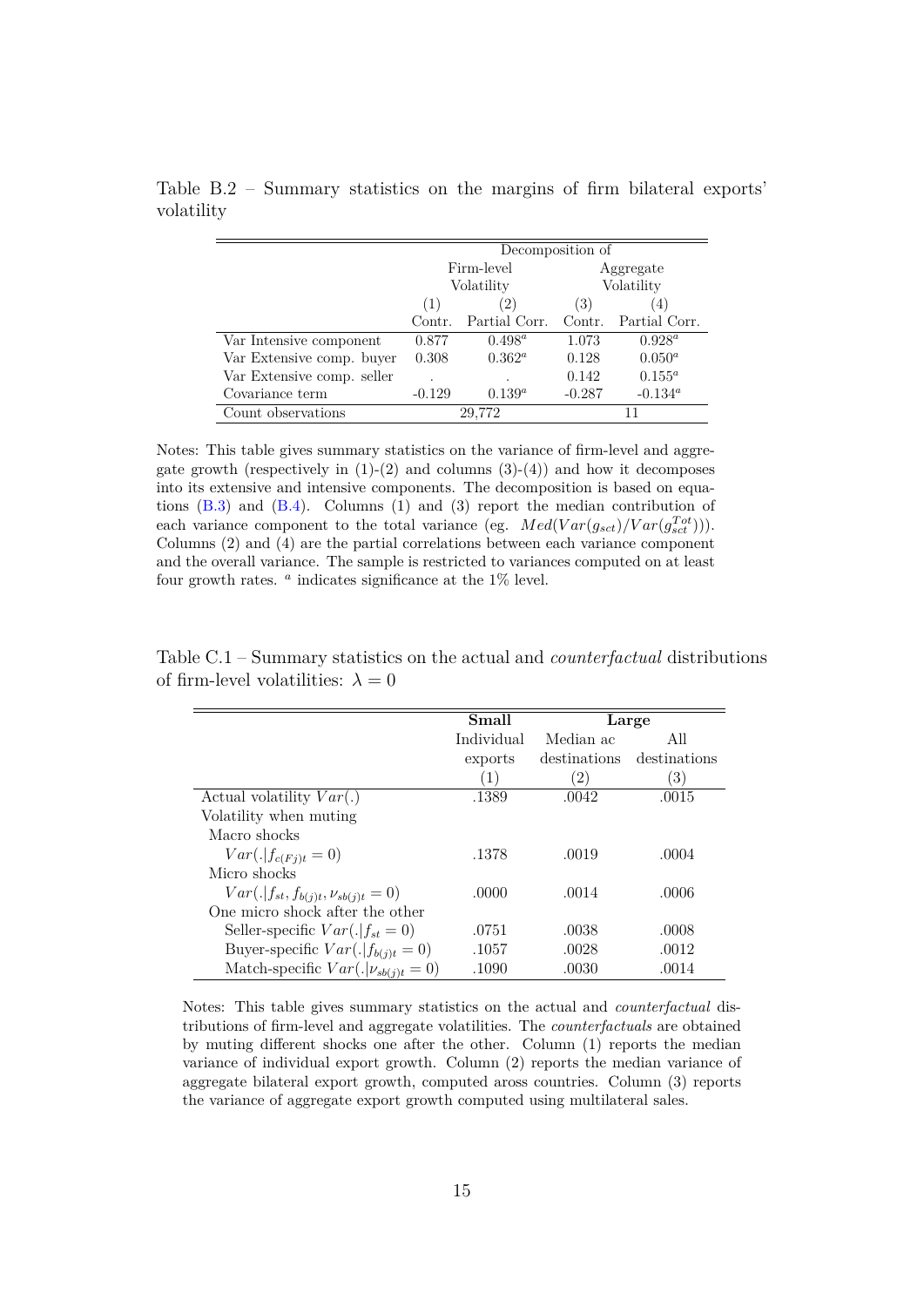|                | Var                | Var               | Var                                                                                                            | Var   | Var              | Var   |
|----------------|--------------------|-------------------|----------------------------------------------------------------------------------------------------------------|-------|------------------|-------|
|                | $\left( . \right)$ |                   | $(f_{c(F_i)t} = 0)$ $(f_{st}, f_{b(i)t}, \nu_{sb(i)t} = 0)$ $(f_{st} = 0)$ $(f_{b(i)t} = 0)$ $(f_{b(j)t} = 0)$ |       |                  |       |
|                |                    | $\left( 2\right)$ | 3)                                                                                                             | (4)   | $\left(5\right)$ | (6)   |
|                |                    |                   | Volatility of individual exports (median)                                                                      |       |                  |       |
| Heterogeneity: |                    |                   |                                                                                                                |       |                  |       |
| Across sellers | .139               | .137              | .000                                                                                                           | .078  | .118             | .113  |
| Across buyers  | .139               | .136              | .000                                                                                                           | .079  | .118             | .114  |
|                |                    |                   | Volatility of aggregate exports                                                                                |       |                  |       |
| Heterogeneity: |                    |                   |                                                                                                                |       |                  |       |
| Across sellers | .0015              | .0004             | .0006                                                                                                          | .0010 | .0012            | .0014 |
| Across buyers  | .0015              | .0004             | .0008                                                                                                          | .0012 | .0012            | .0014 |

Table C.2 – Volatility in the small and in the large with heterogeneous markups

Notes: The top panel focuses on the volatility of individual firms and the bottom panel reports the volatility of aggregate exports. The rows labeled "Heterogeneity across sellers" display the results based on a growth decomposition allowing for small and large firms to respond differently to common shocks. The rows labeled "Heterogeneity across buyers" display the results obtained when the growth decomposition allows small and large bilateral transactions to display different responses to common shocks, within a seller's portfolio. Column (1) reports the variance of export growth computed country-by-country or using multilateral sales ("Multilateral" line). Columns (2) and (3) are the *counterfactual* variances one would observe in the absence of macro-economic shocks and in the absence of all three individual shocks, respectively. Finally, columns (4)-(6) are the *counterfactual* variations in the absence of seller-specific, buyer-specific and match-specific shocks, respectively.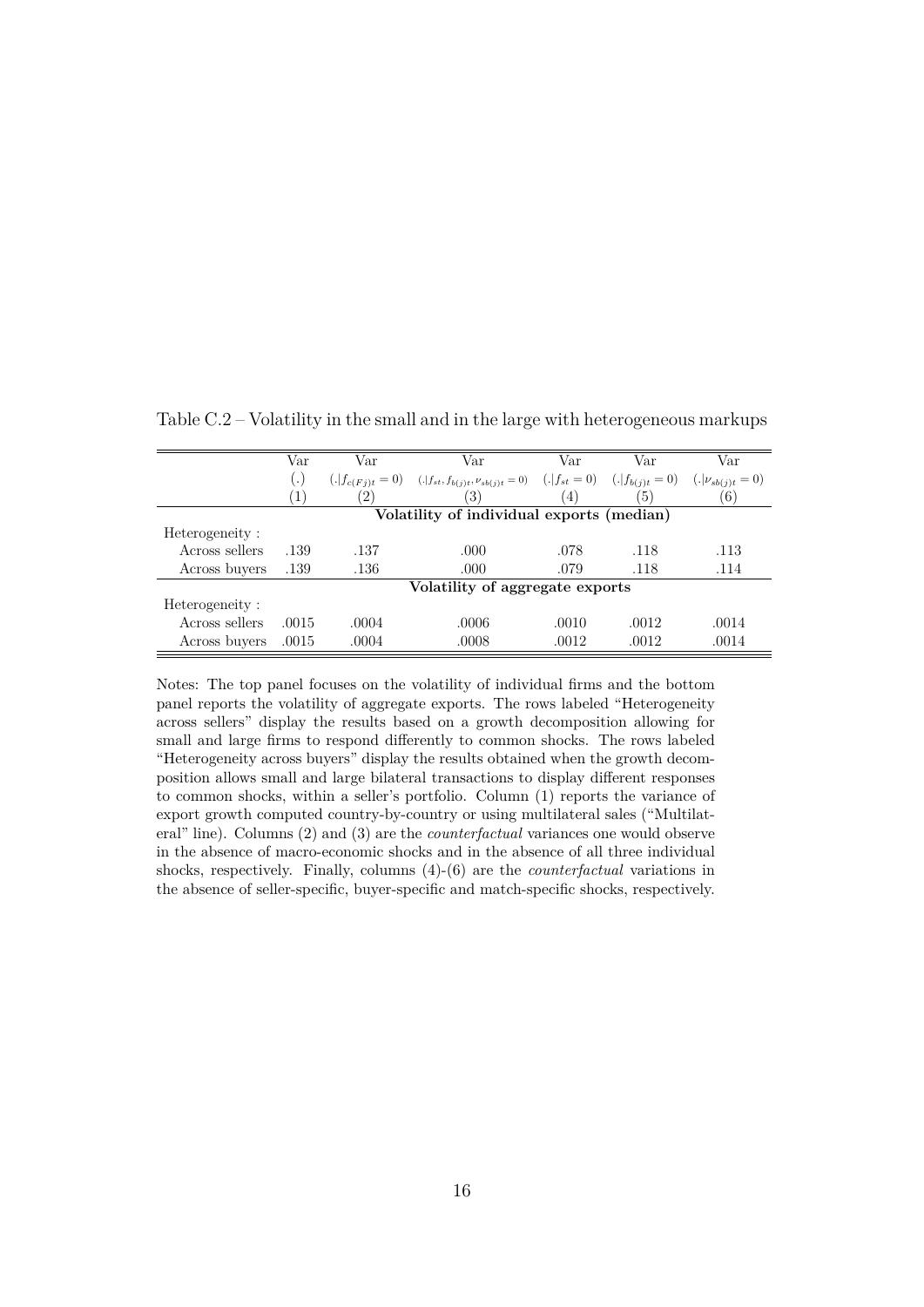|                           | <b>LPM</b>  | Logit       |
|---------------------------|-------------|-------------|
|                           | (1)         | (2)         |
| Size of the flow $(\log)$ | $0.088***$  | $0.268***$  |
|                           | (0.000)     | (0.002)     |
| Size <sup>2</sup> (log)   | $-0.001***$ | $0.002***$  |
|                           | (0.000)     | (0.000)     |
| Seller's degree (log)     | $-0.128***$ | $-0.505***$ |
|                           | (0.036)     | (0.163)     |
| Buyer's degree (log)      | $-0.282***$ | $-1.200***$ |
|                           | (0.043)     | (0.192)     |
| Interacted degrees (log)  | $0.021***$  | $0.090***$  |
|                           | (0.003)     | (0.014)     |
| 2-4 years transactions    | $0.035***$  | $0.152***$  |
|                           | (0.001)     | (0.002)     |
| 5+ years transactions     | $0.087***$  | $0.388***$  |
|                           | (0.000)     | (0.002)     |
| Constant                  | 0.496       | 3.987*      |
|                           | (0.503)     | (2.265)     |
|                           |             |             |
| Observations              | 12,926,164  | 12,926,164  |
| R-squared                 | 0.105       |             |
| Tjur discrimination coef  |             | 0.10        |

Table D.1 – Logistic analysis of the probability of survival

Notes: This table displays the results of an estimate of the determinants of the death probability of a seller-buyer transaction. Column (1) reports the results of a Linear Probability Model while Column (2) reports the results of a logistic model. The left-hand side variable is a dummy equal to one if the seller-buyer transaction was active the previous year and is still active the current year. Survival is explained by the log value of the (past) transaction and its squared value, the degree of the seller and the buyer (in log), an interaction between the log degree of the seller and the degree of the buyer, an indicator equal to one if the transaction had been active for more than one year but less than 5 years, and an indicator equal to one if the transaction had been active for more than 5 years. Robust standard errors in parentheses with ∗∗∗ , ∗∗ and <sup>∗</sup> respectively denoting significance at the 1, 5 and 10% levels.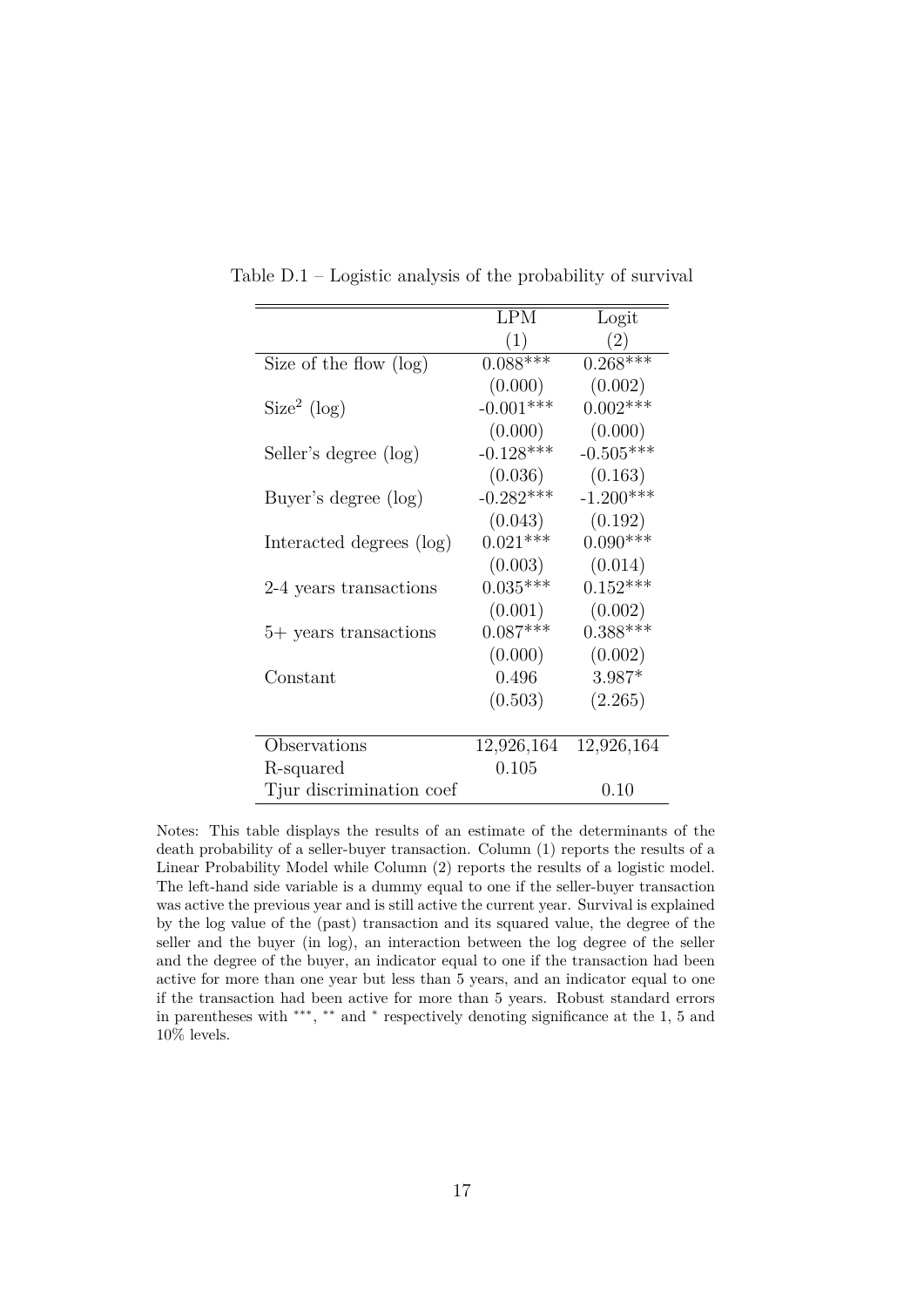|                | $\left(1\right)$ | $\left( 2\right)$ | $\left(3\right)$ | $\left( 4\right)$ | $\left(5\right)$ | $\epsilon$ <sup>o</sup> |
|----------------|------------------|-------------------|------------------|-------------------|------------------|-------------------------|
|                | $g_{sb(j)t}$     | $f_{c(Fj)t}$      | $f_{st}$         | $f_{b(j)t}$       | $\nu_{sb(j)t}$   | $BSIC_{b(j)t}$          |
| $g_{sb(j)t}$   | 1.0000           |                   |                  |                   |                  |                         |
| $f_{c(Fj)t}$   | .0630            | 1.0000            |                  |                   |                  |                         |
| $f_{st}$       | .3023            | .0000             | 1.0000           |                   |                  |                         |
| $f_{b(j)t}$    | .4646            | .0000             | $-.0674$         | 1.0000            |                  |                         |
| $\nu_{sb(j)t}$ | .7891            | .0000             | $-.0037$         | $-.0139$          | 1.0000           |                         |
| $BSIC_{b(j)t}$ | .0438            | $-.0290$          | $-.2680$         | $-.1297$          | .0357            | 1.0000                  |

Table D.2 – Correlation matrix of the estimated growth components, with correction for the attrition bias

Notes: This table gives the correlation matrix between the growth components, in the panel of firm-to-firm growth rates, with correction for the attrition bias.

Table D.3 – Summary statistics on the estimated effects, with correction for the attrition bias

|                                        | $\left(1\right)$ | $^{^{\prime}2^{\prime}}$ | 3)        | 4        | 5             |
|----------------------------------------|------------------|--------------------------|-----------|----------|---------------|
|                                        | Mean             | Std Dev                  | Dimension | Contrib. | Partial Corr. |
| Firm-to-firm growth $g_{sb(j)t}$       | $-.015$          | .6904                    | 3,478,841 |          |               |
| Macro component $f_{c(Fi)t}$           | $-.054$          | .0473                    | 3957      | .0064    | $.006***$     |
| Seller-specific component $f_{st}$     | .0000            | .2705                    | 259564    | .0767    | $.118***$     |
| Buyer-specific component $f_{b(i)t}$   | .0000            | .3637                    | 845162    | .2134    | $.245***$     |
| Match-specific residual $\nu_{sb(j)t}$ | .0000            | .5461                    | 3478841   | .6349    | $.624***$     |
| Buyer input cost $BSIC_{b(i)t}$        | .0391            | .1318                    | 845162    | .0025    | $.007***$     |

Notes: This table gives the mean (column (1)) and standard deviation (column (2)) of each of the component of seller-buyer growth rates, over the population of estimated effects, with correction for the attrition bias. The number of estimated effects is displayed in column (3). Column (4) is the median contribution of each growth component to the seller-buyer growth (e.g. *Med*(*fst/gsbt*)). The last column is the regression coefficient of each component on the firm-to-firm growth rate. ∗∗∗ indicates significance at the 1% level.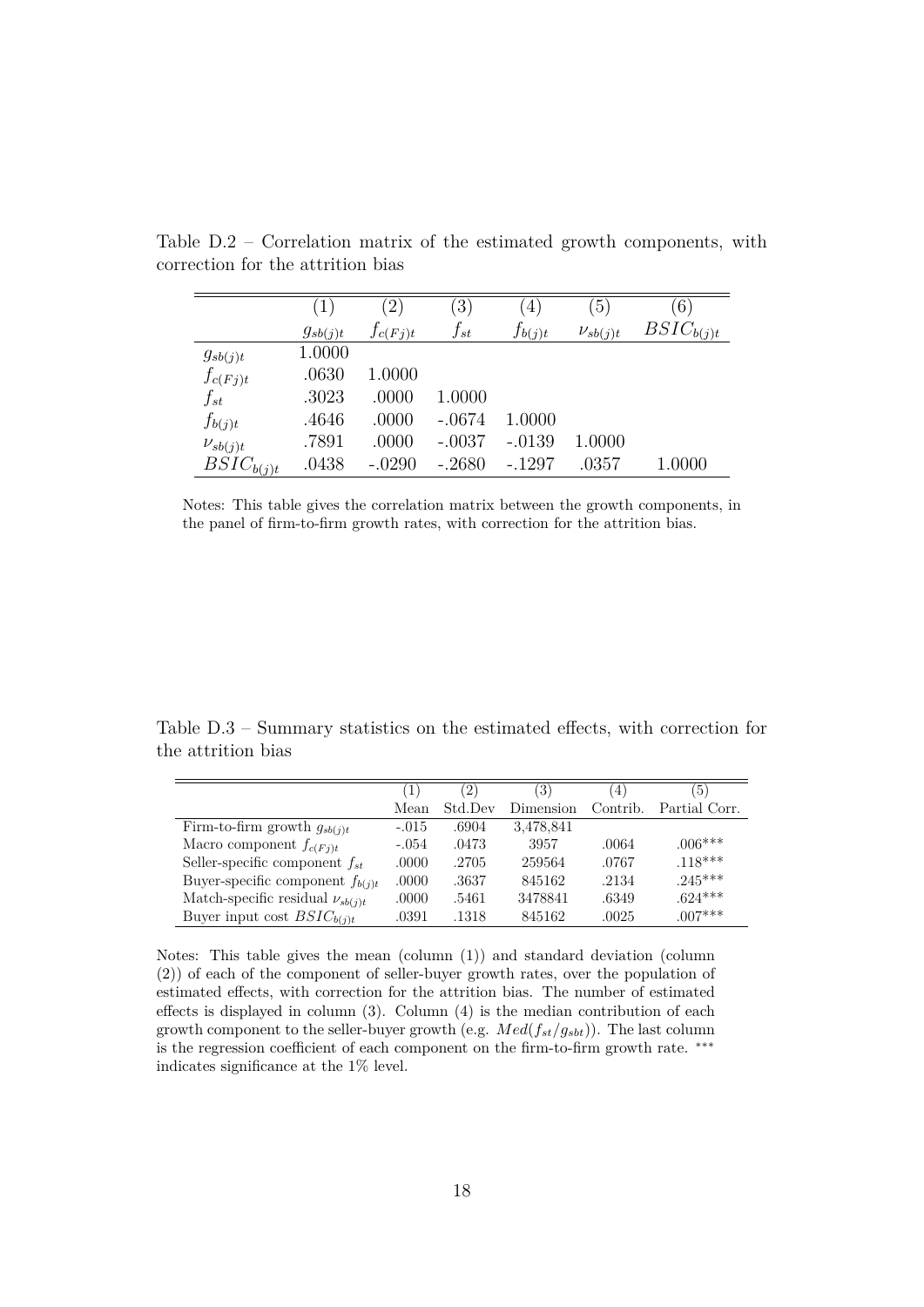Table D.4 – Summary statistics on the actual and *counterfactual* distributions of firm-level volatilities, with correction for the attrition bias

|                                                | Mean    | Median  | P5           | P95     |
|------------------------------------------------|---------|---------|--------------|---------|
| Actual variance $Var(g_{st})$                  | .191    | .136    | .066         | .260    |
| Change in the volatility induced by muting     |         |         |              |         |
| Seller-specific shocks $Var(. f_{st}=0)$ -.482 |         | $-.500$ | $-.485-.508$ |         |
| One buyer-related shock after the other        |         |         |              |         |
| Macro $Var(. f_{c(Fj)t} = 0)$                  | $-.010$ | $-.007$ | $-.015$      | $-.008$ |
| Buyer-specific $Var(. f_{b(i)t} = 0)$          | $-.115$ | $-.147$ | $-.167$      | $-.142$ |
| Match-specific $Var(. \nu_{sb(j)t} = 0)$       | $-.194$ | $-191$  | $-182$       | $-208$  |

Notes: This table gives summary statistics on the actual and *counterfactual* dispersions of firm-level volatilities, when the *counterfactuals* are obtained by muting one shock after the other, with correction for the attrition bias. Individual shocks are estimated by weighting seller-buyer observations by the inverse of the probability to stay active. The first panel uses firm- and destination-specific measures of volatility while the second panel is based on multilateral measures. We report summary statistics on the actual distribution of volatilities. We then report the corresponding *counterfactual* variances when each of the four structural shocks is muted. P5 and P95 denote the variance at the 5th and 95th percentile of the distribution, respectively.